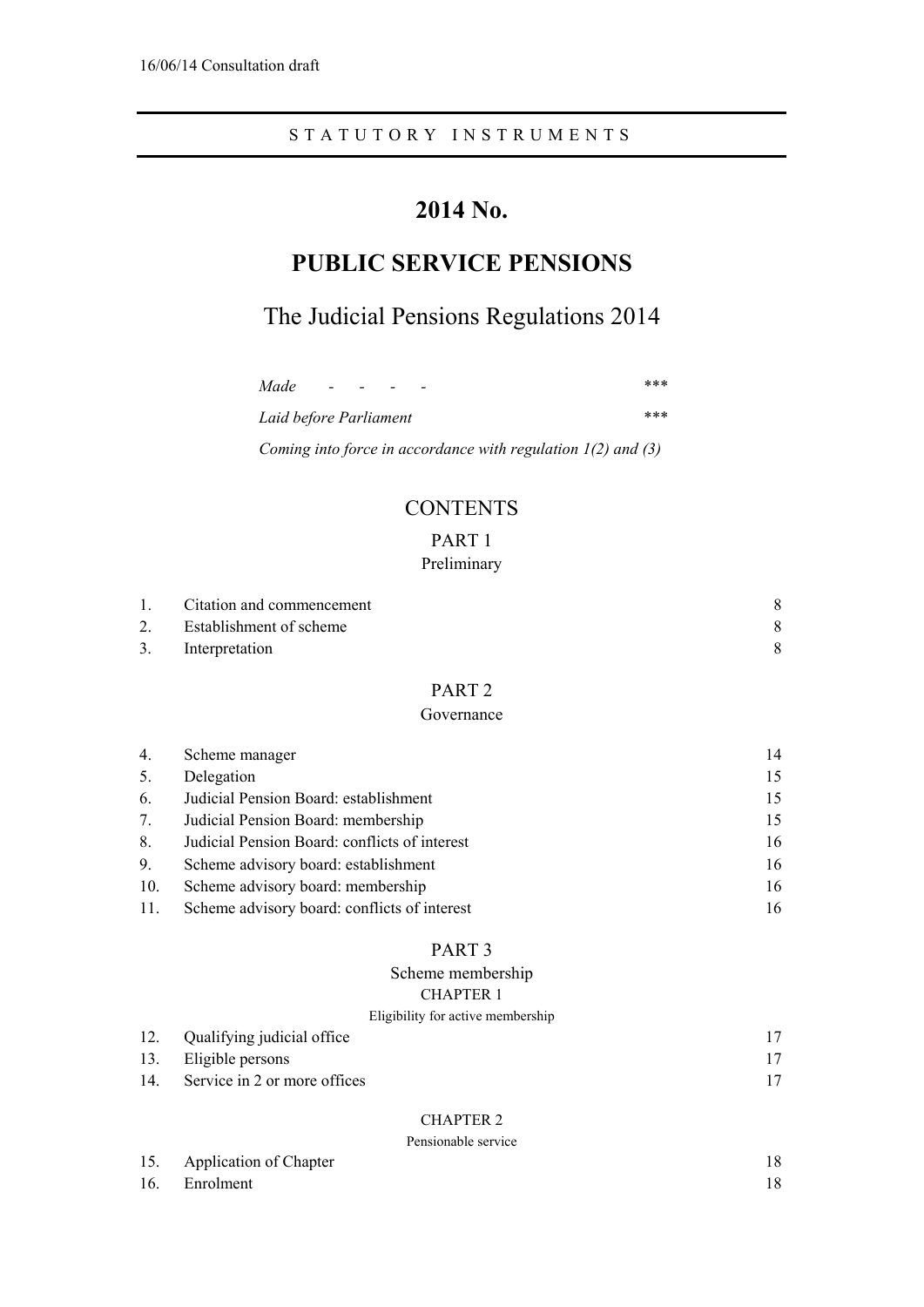|     | 17. Opting into this scheme            | 18. |
|-----|----------------------------------------|-----|
| 18. | When does opt-in take effect?          | 18. |
|     | 19. Opting out of this scheme          | 19  |
| 20. | Opting out before the end of one month | 19  |
|     | 21. Opting out after one month         | 19  |

|                          | Pensionable earnings |  |
|--------------------------|----------------------|--|
| 22. Pensionable earnings |                      |  |

| 23. Meaning of "assumed pay" |  |
|------------------------------|--|
|                              |  |

# CHAPTER 4

## Deferred membership

24. Meaning of "deferred member" 20

# PART 4

## Pension accounts CHAPTER 1 Preliminary

| 25. | Descriptions of accrued pension            |  |
|-----|--------------------------------------------|--|
| 26. | Descriptions of full retirement pension    |  |
| 27. | Descriptions of partial retirement pension |  |

## CHAPTER 2

|     | Calculation of adjustments                   |  |
|-----|----------------------------------------------|--|
| 28. | Calculation of "retirement index adjustment" |  |
| 29. | Determination of "the age addition"          |  |
| 30. | Determination of "the assumed age addition"  |  |

## CHAPTER 3

|  |  | Calculation of accrued pension |
|--|--|--------------------------------|
|  |  |                                |

|     | Calculation of amount of accrued pension for purpose of deferment or full  |    |
|-----|----------------------------------------------------------------------------|----|
|     | retirement                                                                 | 23 |
| 32. | Calculation of amount of accrued pension for purpose of partial retirement | 23 |

### CHAPTER 4

# Pension accounts: general

| 33. | Establishment of pension accounts: general                 | 24 |
|-----|------------------------------------------------------------|----|
| 34. | Closure and adjustment of pension accounts on transfer out | 24 |

## CHAPTER 5

|     | Active member's account                            |    |
|-----|----------------------------------------------------|----|
| 35. | Application of Chapter                             | 25 |
| 36. | Establishment of active member's account           | 25 |
| 37. | Receipt of a transfer value payment                | 25 |
| 38. | Amount of pension for a scheme year                | 25 |
| 39. | Opening balance, index adjustment and age addition | 25 |
| 40. | Closure of active member's account                 | 26 |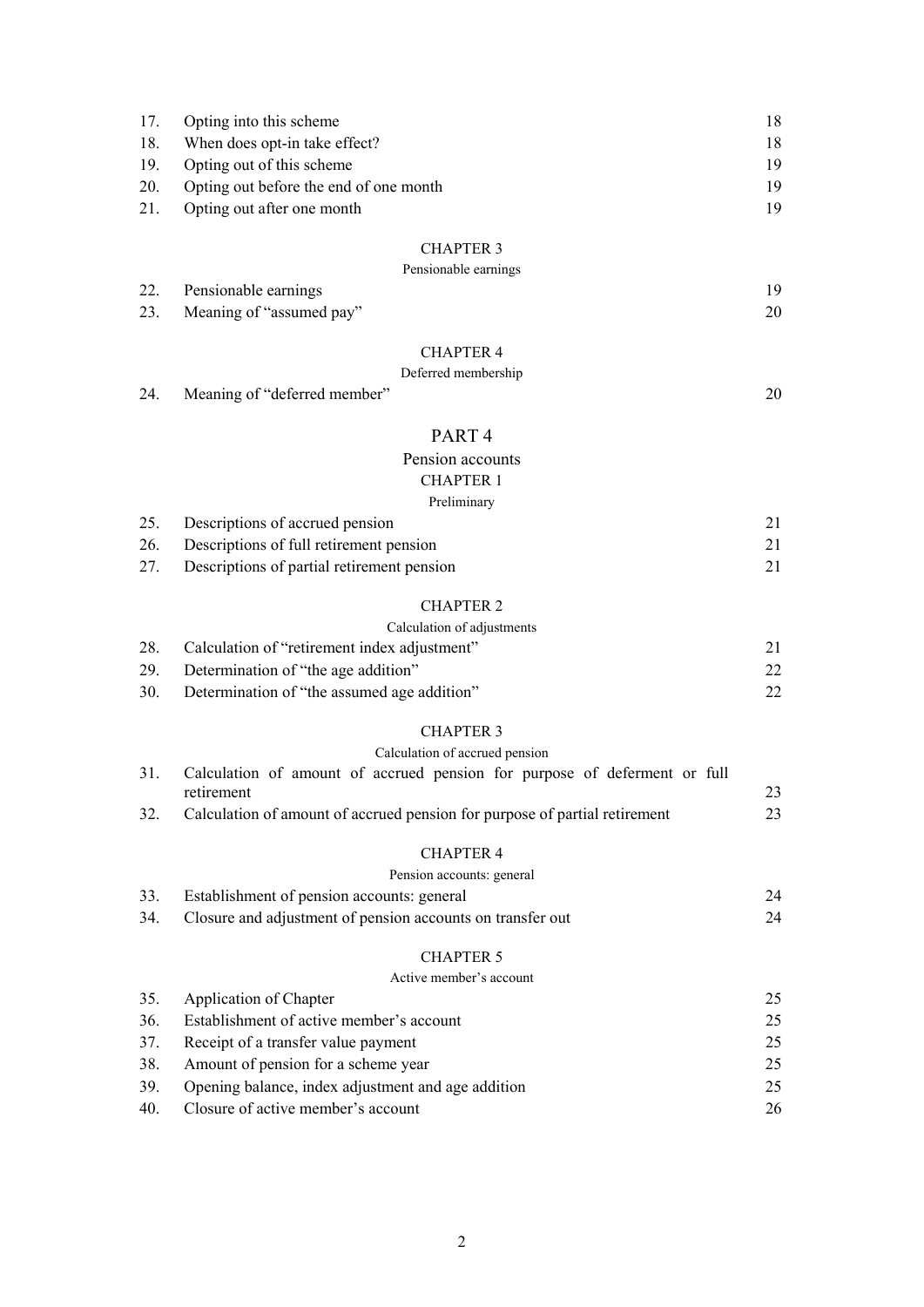| 41.<br>42.<br>43.<br>44.<br>45. | Application of Chapter<br>Establishment of deferred member's account<br>Provisional amount of deferred pension<br>Adjustment of provisional amount<br>Closure of deferred member's account after gap in pensionable service not<br>exceeding 5 years | 26<br>26<br>26<br>27<br>27 |
|---------------------------------|------------------------------------------------------------------------------------------------------------------------------------------------------------------------------------------------------------------------------------------------------|----------------------------|
|                                 | <b>CHAPTER 7</b>                                                                                                                                                                                                                                     |                            |
|                                 | Full retirement account                                                                                                                                                                                                                              |                            |
| 46.                             | Establishment of full retirement account                                                                                                                                                                                                             | 27                         |
| 47.                             | Amount of full retirement pension                                                                                                                                                                                                                    | 28                         |
| 48.                             | Closure of full retirement account                                                                                                                                                                                                                   | 28                         |
|                                 | <b>CHAPTER 8</b>                                                                                                                                                                                                                                     |                            |
|                                 | Partial retirement account                                                                                                                                                                                                                           |                            |
| 49.                             | Establishment of partial retirement account                                                                                                                                                                                                          | 28                         |
| 50.                             | Amount of partial retirement pension                                                                                                                                                                                                                 | 29                         |
|                                 | <b>CHAPTER 9</b>                                                                                                                                                                                                                                     |                            |
|                                 | Pension accounts for pension credit members                                                                                                                                                                                                          |                            |
| 51.                             | Establishment of pension credit member's account                                                                                                                                                                                                     | 29                         |
| 52.                             | Other pension accounts                                                                                                                                                                                                                               | 30                         |
|                                 | PART <sub>5</sub>                                                                                                                                                                                                                                    |                            |
|                                 | Retirement benefits                                                                                                                                                                                                                                  |                            |
|                                 | <b>CHAPTER 1</b>                                                                                                                                                                                                                                     |                            |
|                                 | General                                                                                                                                                                                                                                              |                            |
| 53.                             | Application of Part                                                                                                                                                                                                                                  | 30                         |
| 54.                             | Qualifying service                                                                                                                                                                                                                                   | 30                         |
|                                 | <b>CHAPTER 2</b>                                                                                                                                                                                                                                     |                            |
|                                 | Full retirement benefits                                                                                                                                                                                                                             |                            |
| 55.                             | Entitlement to full retirement pension                                                                                                                                                                                                               | 30                         |
| 56.                             | Annual rate of full retirement pension (active members)                                                                                                                                                                                              | 31                         |
| 57.                             | Annual rate of full retirement pension (deferred members)                                                                                                                                                                                            | 31                         |
| 58.                             | Full retirement pension ceases to be payable                                                                                                                                                                                                         | 32                         |
|                                 | <b>CHAPTER 3</b>                                                                                                                                                                                                                                     |                            |
|                                 | Partial retirement benefits                                                                                                                                                                                                                          |                            |
| 59.                             | Exercise of partial retirement option                                                                                                                                                                                                                | 32                         |
| 60.                             | Partial retirement option notice                                                                                                                                                                                                                     | 33                         |
| 61.                             | Option proportion                                                                                                                                                                                                                                    | 33                         |
| 62.                             | Entitlement to partial retirement pension or full retirement pension                                                                                                                                                                                 | 33                         |
| 63.                             | Annual rate of partial retirement pension                                                                                                                                                                                                            | 33                         |
| 64.                             | Annual rate of full retirement pension                                                                                                                                                                                                               | 34                         |
|                                 |                                                                                                                                                                                                                                                      |                            |

# CHAPTER 4

# Ill health benefits

| 65. | Meaning of "permanent breakdown in health" |  |
|-----|--------------------------------------------|--|
|     |                                            |  |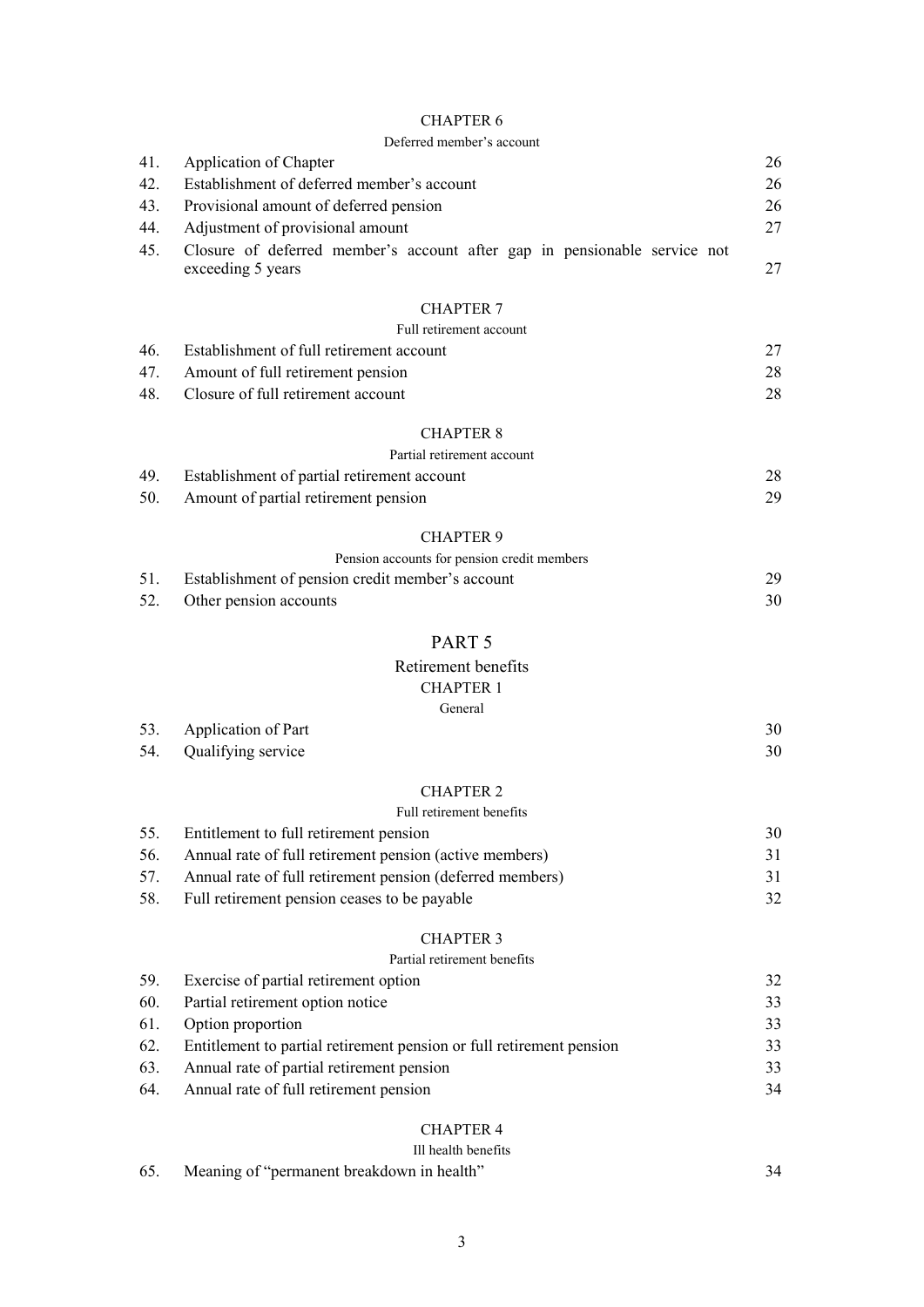| 66. | Meaning of "incapacity for employment"                                 | 34 |
|-----|------------------------------------------------------------------------|----|
|     | 67. Entitlement to ill-health pension                                  | 34 |
|     | 68. Annual rate of ill-health pension                                  | 34 |
| 69. | Deferment of accrued earned pension attributable to a transfer payment | 34 |
| 70. | Deferment of added pension attributable to recent payments             | 35 |

#### Payment options

|     | 71. Options under this Chapter                                            | 36 |
|-----|---------------------------------------------------------------------------|----|
| 72. | Exercising an option under this Chapter                                   | 36 |
| 73. | Option to buy out early payment reduction                                 | 36 |
| 74. | Option to defer payment of added pension                                  | 36 |
| 75. | Option to commute part of pension                                         | 37 |
| 76. | Option to commute whole of member's accrued pensions (serious ill-health) | 37 |

#### CHAPTER 6

## Allocation of part of pension

|     | 77. Allocation election                                       | 38 |
|-----|---------------------------------------------------------------|----|
| 78. | Restriction on total amount of pension that may be allocated  | 38 |
| 79. | Making an allocation election                                 | 39 |
|     | 80. Effect of allocation election                             | 39 |
| 81. | Adjustment of allocated benefit (members who have reached 75) | 40 |

# PART 6

## Benefits for pension credit members

| 82. | Entitlement to pension credit members' pension                                 | 40 |
|-----|--------------------------------------------------------------------------------|----|
| 83. | Claim for early payment                                                        | 41 |
| 84. | Annual rate of pension credit member's pension                                 | 41 |
| 85. | Option to buy out early payment reduction                                      | 41 |
| 86. | Reduction in pension debit member's benefits                                   | 41 |
| 87. | Pension credit member's rights                                                 | 41 |
| 88. | Option for pension credit member to commute part of pension                    | 42 |
| 89. | Option for pension credit member to commute whole pension (serious ill-health) | 42 |

## PART 7

## Death benefits

## CHAPTER 1

## Pensions for surviving adults

| Surviving adults                                                               | 43 |
|--------------------------------------------------------------------------------|----|
| Meaning of "surviving nominated partner"                                       | 43 |
| Meaning of "surviving adult's pension"                                         | 43 |
| Meaning of dependant's earned pension                                          | 43 |
| Meaning of dependant's ill health pension                                      | 43 |
| Meaning of "dependant's added pension"                                         | 44 |
| Entitlement to surviving adult's pension                                       | 44 |
| Annual rate of surviving adult's pensions payable on death of pensioner member | 44 |
| Annual rate of surviving adult's pensions payable on death of deferred member  | 45 |
| Annual rate of surviving adult's pensions payable on death of active member    |    |
| (death in service)                                                             | 45 |
|                                                                                |    |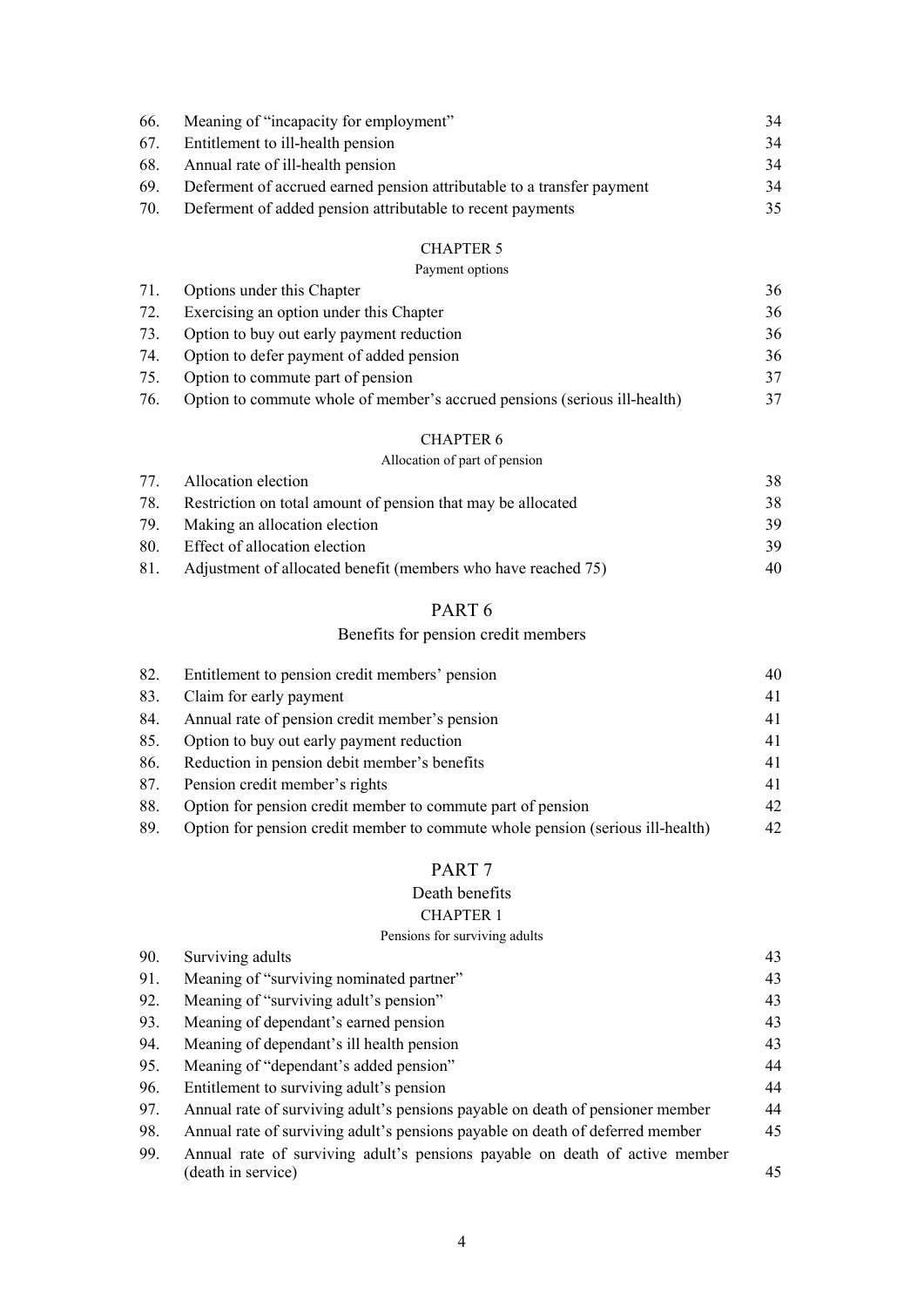|  | 100. Reduction in pensions in cases of wide age disparity |  |  |
|--|-----------------------------------------------------------|--|--|
|  |                                                           |  |  |

## Pensions for eligible children

| 101. Meaning of "eligible child's pension"   | 46 |
|----------------------------------------------|----|
| 102. Meaning of "eligible child"             | 46 |
| 103. Eligible child's pension                |    |
| 104. Annual rate of eligible child's pension |    |

## CHAPTER 3

|  |  |  | Payment of pensions for surviving adults and eligible children |  |
|--|--|--|----------------------------------------------------------------|--|
|  |  |  |                                                                |  |

|      | 105. Payment of pensions under this Part                                | 48 |
|------|-------------------------------------------------------------------------|----|
|      | 106. Suspension and recovery of pensions paid under this Part           | 48 |
| 107. | Provisional awards of eligible child's pensions: later adjustments      | 48 |
| 108. | Adjustment of benefits to comply with FA 2004 where members die over 75 | 49 |
| 109. | Guaranteed minimum pensions for surviving spouses and civil partners    | 49 |

#### CHAPTER 4

## Payment of lump sum death benefits

| 110. Payment of lump sum death benefit                                              | 49 |
|-------------------------------------------------------------------------------------|----|
| 111. Nominations for lump sum death benefits                                        | 50 |
| 112. Invalid nominations of individuals                                             | 50 |
| 113. Payment of lump sum death benefit to nominees or personal representatives      | 50 |
| 114. Members affected by court orders to former spouses and civil partners on death | 51 |
| 115. Pension protection lump sum death benefit                                      | 51 |
| 116. Recovery of payments                                                           | 51 |
| 117. Payment of pension instead of lump sum for members who have reached 75         | 51 |

## CHAPTER 5

## Amount of lump sum death benefits

|      | 118. Meaning of "final pay"                                                  | 52  |
|------|------------------------------------------------------------------------------|-----|
|      | 119. Meaning of "annualised final pay"                                       | 52  |
|      | 120. Amount payable on death of active member (death in service)             | 53. |
| 121. | Amount payable on death of deferred member or pensioner member (death out of |     |
|      | service)                                                                     | 53. |
|      | 122. Amount payable on death of pension credit member                        | 54  |

# PART 8

## Contributions

|      | 123. Rate of members' contributions                                             | 54 |
|------|---------------------------------------------------------------------------------|----|
|      | 124. Amount of pensionable earnings                                             | 55 |
|      | 125. Payment of members' contributions                                          | 56 |
|      | 126. Employers' contributions                                                   | 56 |
|      | 127. Deduction of payments for extra pension under Schedule 1                   | 56 |
| 128. | Refund of all members' contributions and payments for extra pension made by the |    |
|      | member                                                                          | 56 |
| 129. | Refund of payments for extra pension made by the member                         | 56 |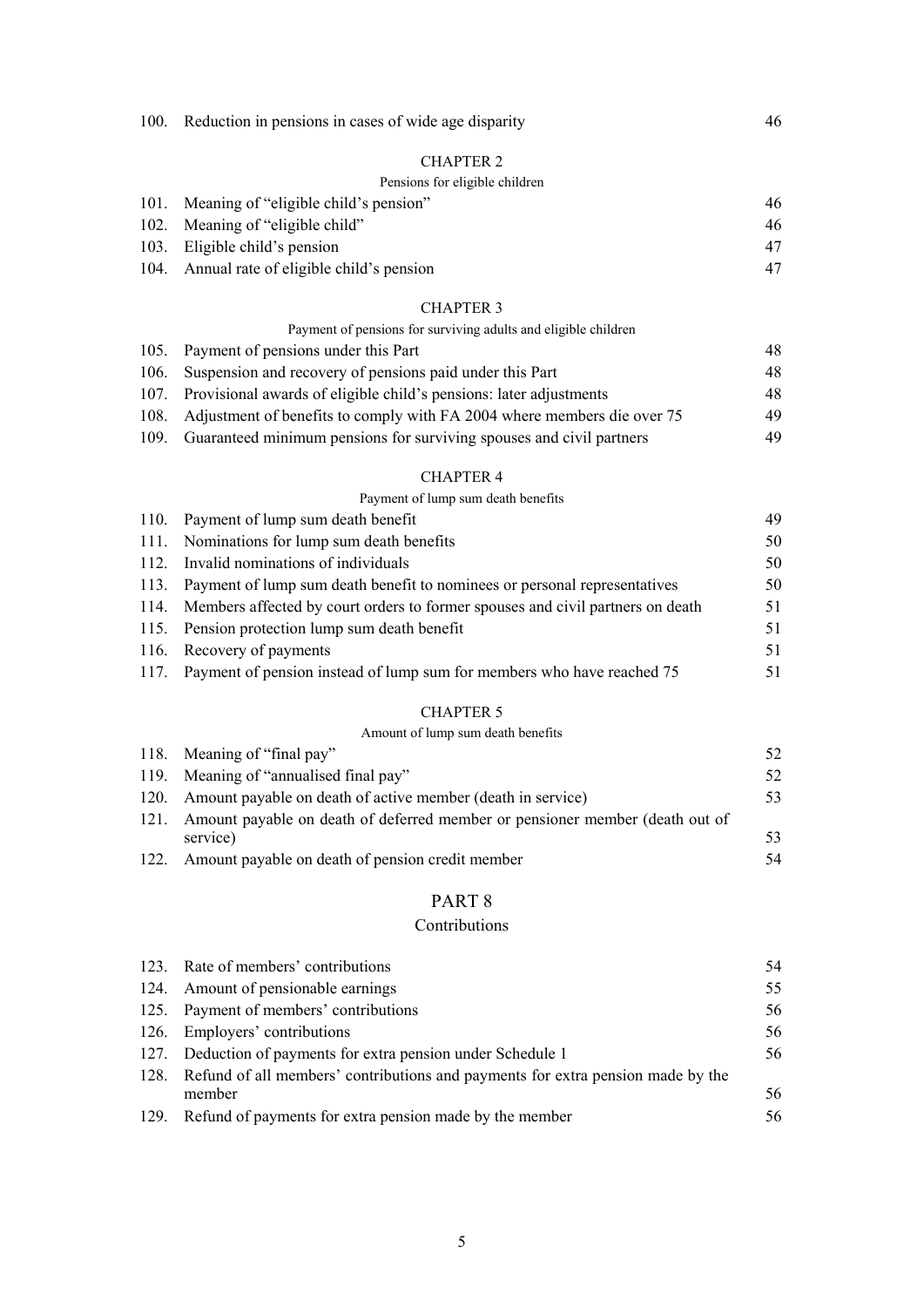# PART 9

# Transfers

# CHAPTER 1

## Preliminary

|                             | Preliminary      |    |
|-----------------------------|------------------|----|
| 130. Application of Part    |                  | 57 |
| 131. Interpretation of Part |                  | 57 |
|                             | <b>CHAPTER 2</b> |    |

# Transfers out

| 132. Transfer payments made to other schemes or pension arrangements | 58  |
|----------------------------------------------------------------------|-----|
| 133. Application for a statement of entitlement                      | 58  |
| 134. Statement of entitlement                                        | 58  |
| 135. Request for transfer payment to be made                         | 59  |
| 136. Calculating the amount of a transfer value                      | -59 |
| 137. Effect of transfers-out                                         | 59. |

# CHAPTER 3

## Transfers in

| 138. Application of Chapter                       | 59. |
|---------------------------------------------------|-----|
| 139. Interpretation of Chapter                    | 59  |
| 140. Request for acceptance of a transfer payment | 60  |
| 141. Transfer statement                           | 61  |
| 142. Amount of transferred pension                | 61  |

## PART 10

# Actuarial valuations and employer cost cap

| 143. Appointment of scheme actuary and actuarial valuations |  |
|-------------------------------------------------------------|--|
| 144. Employer cost cap                                      |  |

# PART 11

# Supplementary

## CHAPTER 1

## Dual capacity members

| 145. Meaning of "dual capacity member"                              |  |
|---------------------------------------------------------------------|--|
| 146. Payment of benefits to or in respect of a dual capacity member |  |

## CHAPTER 2

|      | Payment of benefits: general                     |    |  |  |
|------|--------------------------------------------------|----|--|--|
|      | 147. Late payment of retirement index adjustment | 63 |  |  |
|      | 148. Commutation of small pensions               | 63 |  |  |
| 149. | Guaranteed minimum pensions                      | 64 |  |  |

## CHAPTER 3

## Forfeiture and set-off

| 150. Forfeiture: offences committed by members                               | 66  |
|------------------------------------------------------------------------------|-----|
| 151. Forfeiture: offences committed by a member's beneficiary                | 66  |
| 152. For feiture: relevant monetary obligations and relevant monetary losses | 67  |
| 153. Set-off                                                                 | 67. |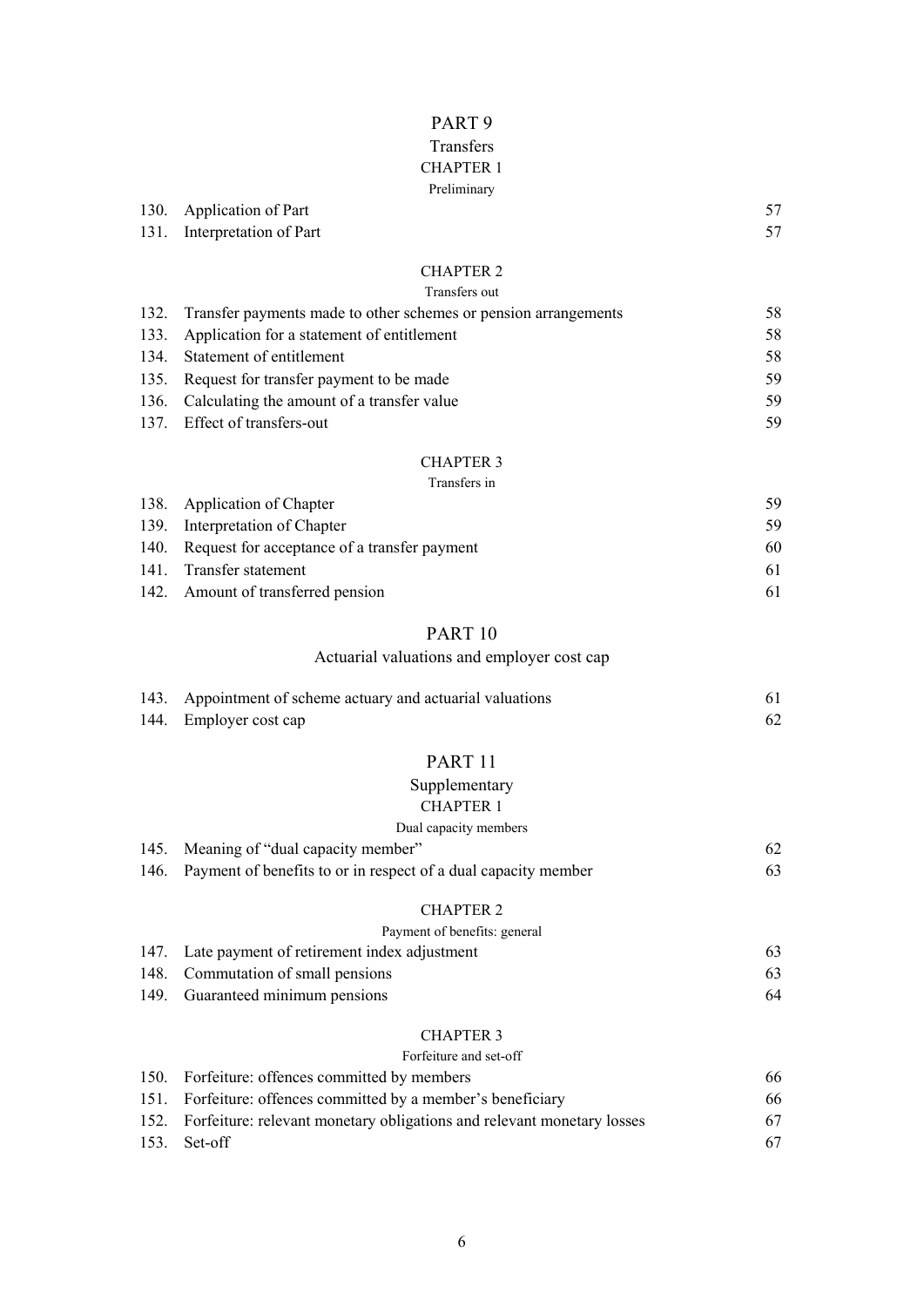#### Payment and deduction of tax

| 154. Scheme administrator                                                       | 68 |
|---------------------------------------------------------------------------------|----|
| 155. Payment on behalf of members of lifetime allowance charge                  | 68 |
| 156. Reduction of benefits where lifetime allowance charge payable              | 69 |
| 157. Information about payment of annual allowance charge                       | 69 |
| 158. Reduction of benefits where annual allowance charge paid by scheme manager | 69 |

#### CHAPTER 5

General

| 159. General prohibition on unauthorised payments           | 70 |
|-------------------------------------------------------------|----|
| 160. Calculation of periods of membership and service       | 70 |
| 161. Determination of questions                             | 70 |
| 162. Evidence of entitlement                                | 70 |
| 163. Provision of benefit information statements to members | 71 |
| 164. Information to be provided by employers                | 71 |
| 165. Transitional provisions                                | 71 |
|                                                             |    |

|                    | SCHEDULE $1 -$ Payments for extra pension                                | 72 |
|--------------------|--------------------------------------------------------------------------|----|
|                    | SCHEDULE $2$ — Transitional provisions                                   | 80 |
| $PART 1$ - General |                                                                          | 80 |
|                    | PART 2 — Exceptions for full protection members of the existing scheme   | 82 |
|                    | PART 3 — Exceptions for tapered protection members of the existing       |    |
|                    | scheme                                                                   | 83 |
|                    | PART 4 — Option for tapered protection members of the existing scheme    | 83 |
|                    | PART 5 — Payment of ill-health benefits to transition members with       |    |
|                    | continuity of service                                                    | 84 |
|                    | PART 6 — Payment of death benefits in respect of transition members with |    |
|                    | continuity of service                                                    | 84 |
|                    | PART 7 — Transitional provisions relating to the existing scheme         | 86 |
|                    | PART 8 — Miscellaneous transitional provisions                           | 86 |
|                    |                                                                          |    |

The Lord Chancellor makes these Regulations in exercise of the powers conferred by sections 1(1), (2)(b), (3) and (4), 2, 3(1), (2), (3)(a) and (c) and (4), 4(1) to (3) and (5), 5(1) to (6) and (8), 7(1), (2)(a) and (3) to (6), 8(1)(a), (2)(a) and (4), 11(1) and (2), 12(1) to (3), (6) and (7), 14,  $18(1)$ ,  $(2)$ ,  $(4)(b)$  and  $(5)$  to  $(9)$ , paragraph  $(c)$  of the definition of "employer" in section 37, paragraph 2 of Schedules 1 and 2, Schedule 3, paragraphs 2 to 15 of Schedule 5, paragraphs 2 to 4 of Schedule 6 and paragraphs 1(2)(ii) and 2(2)(ii) of Schedule 7 to the Public Service Pensions Act 2013(**a**).

In accordance with section 21 of that Act, the Lord Chancellor has consulted the representatives of such persons as appear to him likely to be affected by these Regulations.

In accordance with section 3(5) of that Act, these Regulations are made with the consent of the Treasury.

 <sup>(</sup>**a**) 2013 c. 25.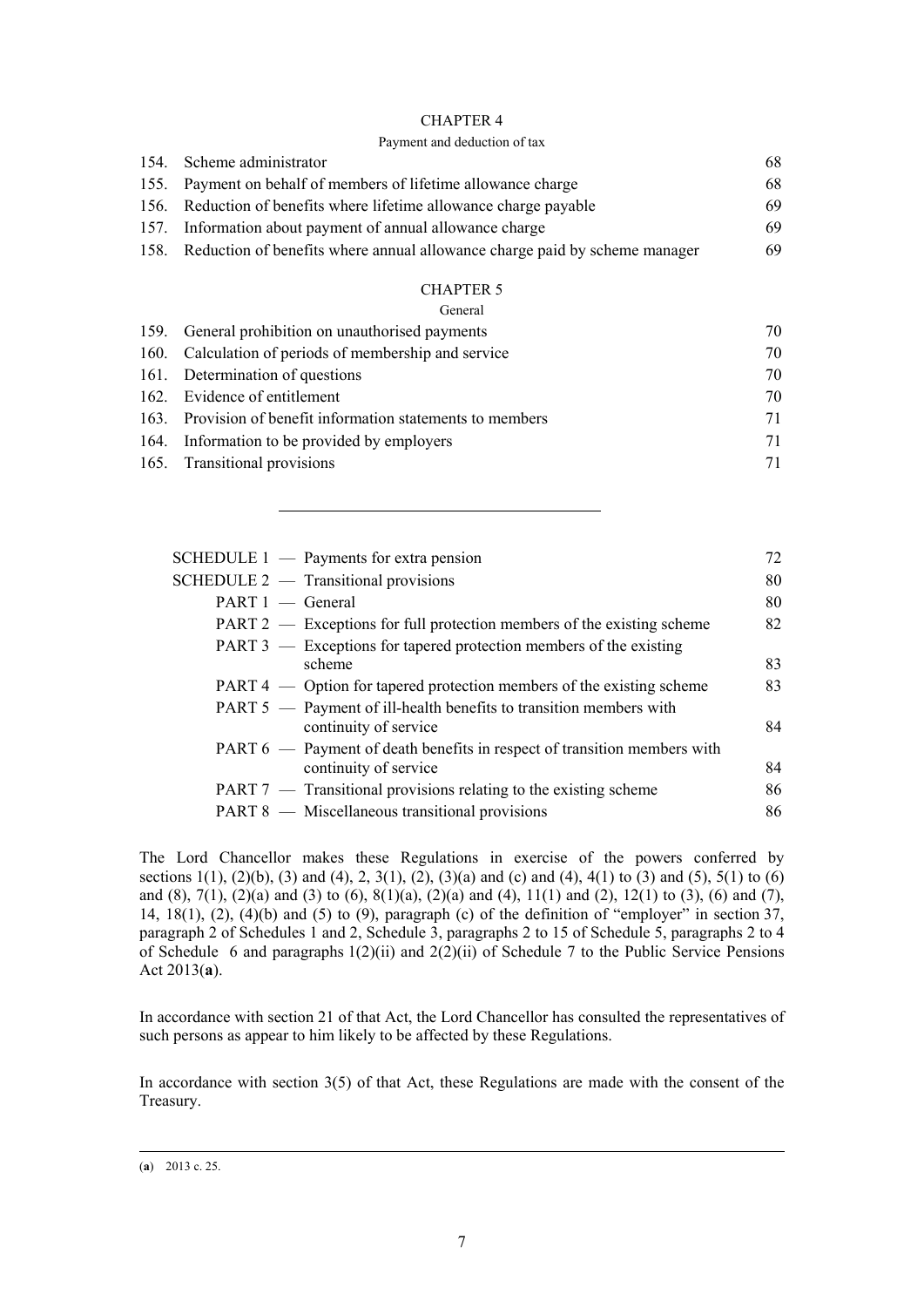## PART 1

## Preliminary

#### **Citation and commencement**

**1.**—(1) These Regulations may be cited as the Judicial Pensions Regulations 2014.

(2) Part 1, regulation 165 (transitional provisions) and Schedule 2 (transitional provisions) come into force on 1st January 2015.

(3) The remaining provisions come into force on 1st April 2015.

#### **Establishment of scheme**

**2.** These Regulations establish a scheme for the payment of pensions and other benefits to or in respect of the judiciary.

#### **Interpretation**

**3.** In these Regulations—

"Act" means the Public Service Pensions Act 2013;

"FA 2004" means the Finance Act 2004(**a**);

"PIA 1971" means the Pensions (Increase) Act 1971(**b**);

"PSA 1993" means the Pension Schemes Act 1993(**c**);

"PA 1995" means the Pensions Act 1995(**d**);

"WRPA 1999" means the Welfare Reform and Pensions Act 1999(**e**);

"accrued added pension" means—

- (a) accrued added (self only) pension (if any); and
- (b) accrued added (all beneficiaries) pension (if any);

"accrued earned pension" means—

- (a) accrued standard earned pension (if any);
- (b) accrued earned pension attributable to an effective pension age option (if any); and
- (c) accrued club transfer earned pension (if any);

"accrued pension" means—

- (a) accrued earned pension; and
- (b) accrued added pension (if any);

"accrued rights", in relation to benefits under this scheme, does not include a right to benefits attributable (directly or indirectly) to a pension credit;

"accrued standard earned pension"—

- (a) for the purpose of calculating the amount of full retirement pension or the provisional amount of any description of deferred pension, has the meaning given in regulation 31(2);
- (b) for the purpose of calculating the amount of partial retirement pension, has the meaning given in regulation 32(2);

"active member", in relation to this scheme, means a person who is in pensionable service under this scheme;

 <sup>(</sup>**a**) 2004 c. 12.

<sup>(</sup>**b**) 1971 c. 56.

<sup>(</sup>**c**) 1993 c. 48. (**d**) 1995 c. 26.

<sup>(</sup>**e**) 1999 c. 30.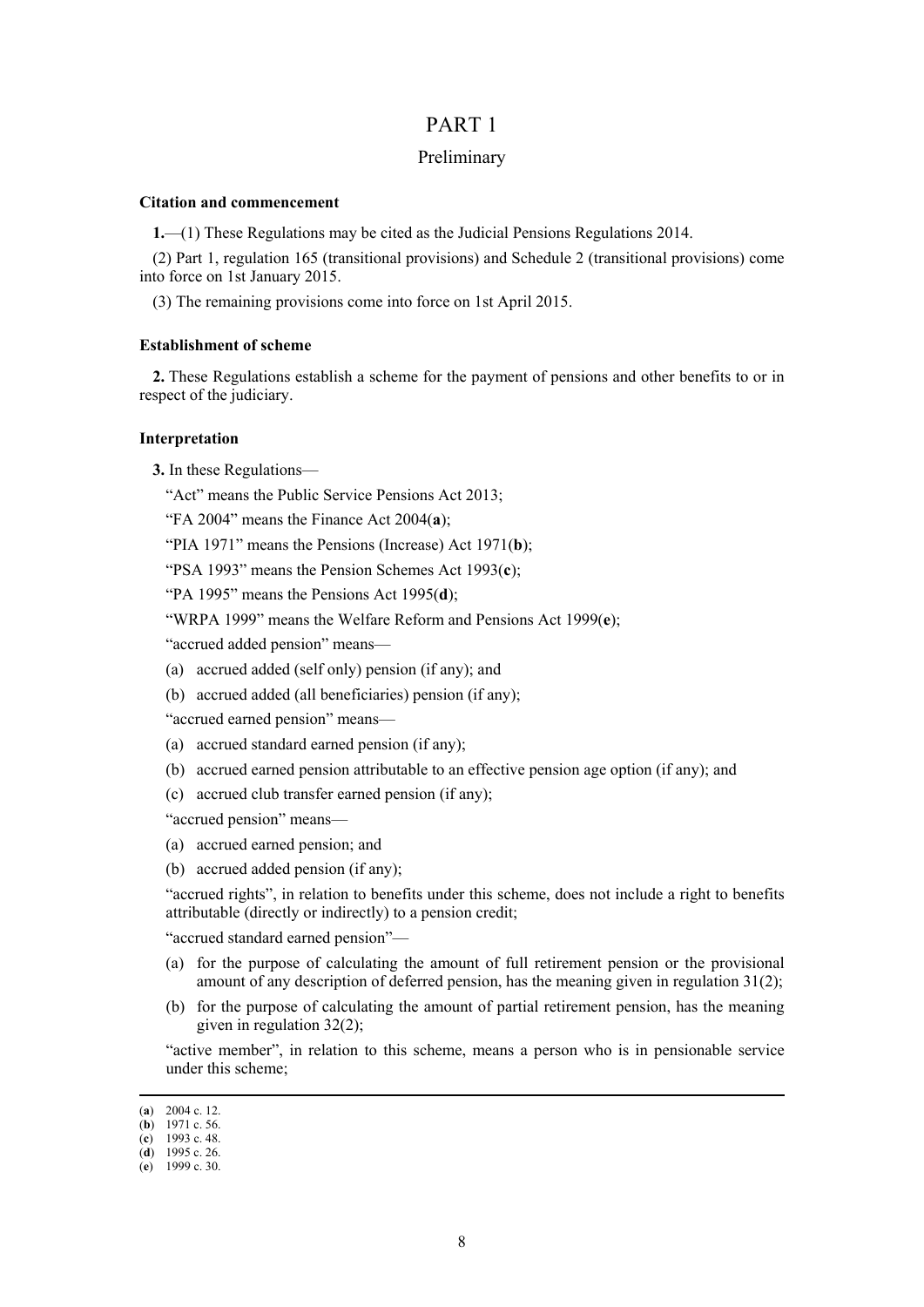"active member's account" has the meaning given in regulation 36(2);

"actuarial"—

- (a) in relation to guidance or tables, means guidance or tables determined by the scheme manager after consultation with the scheme actuary;
- (b) in relation to reduction of pension payable to a member who has not reached normal pension age, means a reduction determined by the scheme manager after consultation with the scheme actuary;

"added pension" means—

- (a) added (self only) pension (if any); and
- (b) added (all beneficiaries) pension (if any);

"added pension payments" has the meaning given in Schedule 1;

"additional paternity leave" has the meaning given in regulation 2(1) of the Additional Paternity Leave Regulations 2010(**a**);

"adoption leave" has the meaning given in regulation 2(1) of the Paternity and Adoption Leave Regulations 2002(**b**);

"age addition" has the meaning given in  $29(4)$ ;

"allocation election" means an election under regulation 77(2);

"amount of added pension", in relation to a scheme year, means an amount calculated in accordance with regulation 38(5);

"amount of credited pension" has the meaning given in regulation  $51(5)$ ;

"amount of earned pension", in relation to a scheme year, means an amount calculated in accordance with regulation 38(3);

"amount of full retirement pension" has the meaning given in regulation 47;

"amount of partial retirement pension" has the meaning given in regulation 50;

"annual allowance" has the meaning given in section 228 (annual allowance) of FA 2004(**c**);

"annual allowance charge" has the meaning given in section 227 (annual allowance charge) of FA 2004(**d**);

"annual rate"—

- (a) for each description of pension, has the meaning given in Part 5 (retirement benefits); and
- (b) in relation to pensionable earnings, means the amount of pensionable earnings payable for a scheme year;

"assumed age addition" has the meaning given in regulation 30(3);

"assumed pay" has the meaning given in regulation 23(2);

"the beginning date", in relation to a pension not attributable (directly or indirectly) to a pension credit, means the date on which the pension is deemed to begin for the purpose of section 8(2) of PIA 1971;

"beneficiary", in relation to a deceased member, means the surviving adult or eligible child of the member;

"closing date" has the meaning given in Schedule 2 (transitional provisions);

"the commutation amount" means the amount of pension exchanged for a lump sum as a result of the exercise of the commutation option;

 <sup>(</sup>**a**) S.I. 2010/1055.

<sup>(</sup>**b**) S.I. 2002/2788.

<sup>(</sup>**c**) Section 228 was substituted by the Finance Act 2011, Schedule 17, paragraph 4 and was amended by the Finance Act 2013, section 49.

<sup>(</sup>**d**) Section 227 was amended by the Finance Act 2009 (c. 10), Schedule 2, paragraphs 10 and 15 and the Finance Act 2011, Schedule 17, paragraph 3.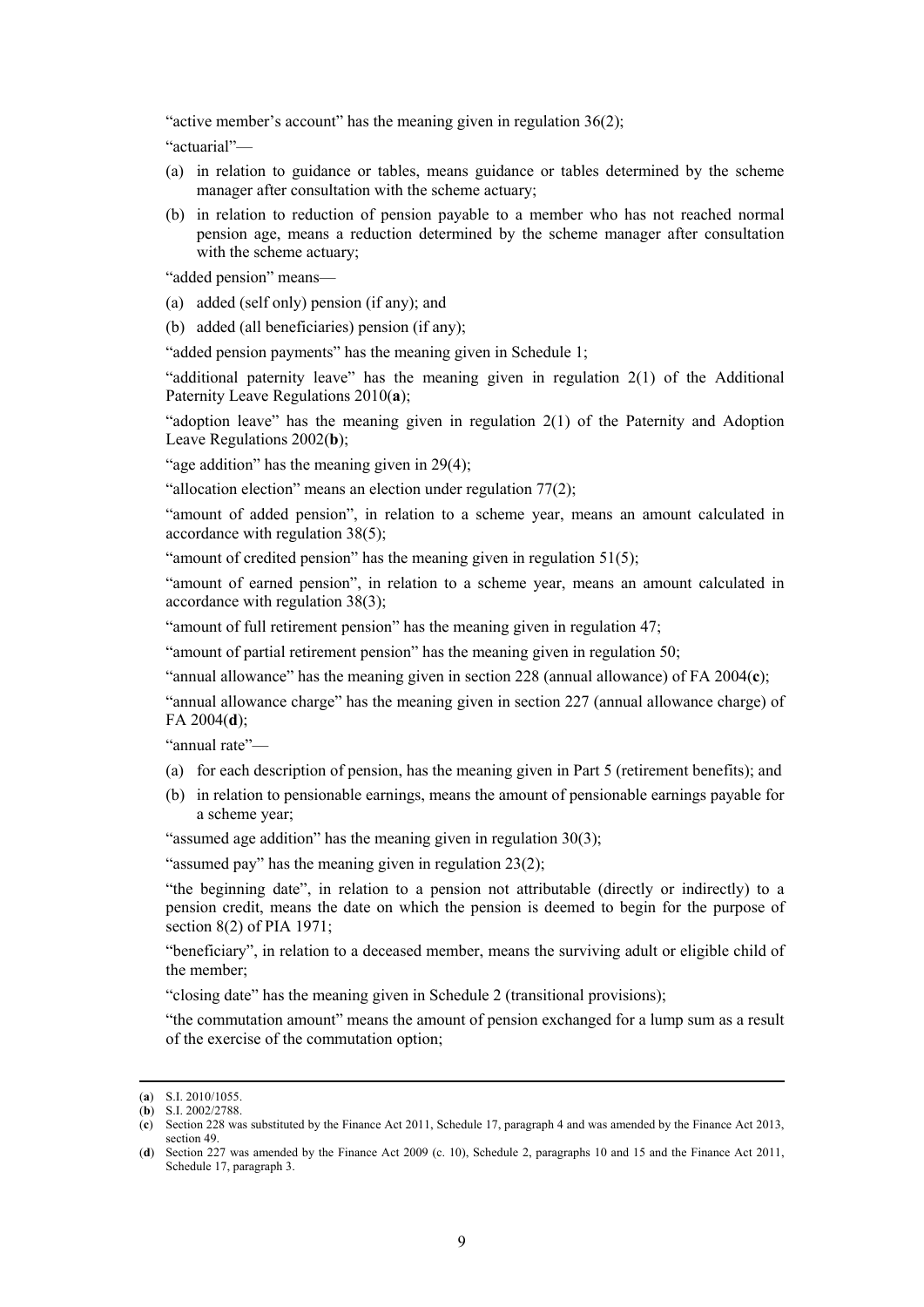"commutation option" means the option to exchange part of a pension for a lump sum—

- (a) exercisable under regulation 75 (option to commute part of a pension) in relation to a retirement pension; or
- (b) exercisable under regulation 88 (option for pension credit member to commute part of pension) in relation to a pension credit member's pension;

"connected scheme" means another statutory pension scheme that is connected, within the meaning of section 4(6) of the Act, with this scheme;

"continuity of service", in relation to a transition member, has the meaning given in Schedule 2;

"continuous period of pensionable service", in relation to this scheme, means a period of pensionable service under this scheme disregarding any gap in pensionable service not exceeding 5 years;

"death benefits" means any of the following—

- (a) a surviving adult's pension;
- (b) an eligible child's pension;
- (c) a lump sum death benefit;

"deferred member" has the meaning given in regulation 24;

"deferred member's account" has the meaning given in regulation  $42(2)$ ;

"description of accrued added pension" means—

- (a) accrued added (self only) pension; or
- (b) accrued added (all beneficiaries) pension;

"description of accrued pension" means accrued pension of a description mentioned in Chapter 1 of Part 4;

"description of added pension" means—

- (a) added (self only) pension; and
- (b) added (all beneficiaries) pension;

"description of deferred pension" means any of the following—

- (a) deferred standard earned pension;
- (b) deferred earned pension attributable to an effective pension age option;
- (c) deferred added (all beneficiaries) pension;
- (d) deferred added (self only) pension;

"description of full retirement pension" means a full retirement pension of a description mentioned in Chapter 1 of Part 4;

"description of partial retirement pension" means a partial retirement pension of a description mentioned in Chapter 1 of Part 4;

"description of pension" means any of the following—

- (a) standard earned pension;
- (b) transferred pension;
- (c) earned pension attributable to an effective pension age option;
- (d) added (all beneficiaries) pension;
- (e) added (self only) pension;

"dual capacity member" has the meaning given in regulation 145;

"early payment reduction" means the actuarial reduction that is applied when calculating the annual rate of pension payable to a member of this scheme who has not reached normal pension age under this scheme;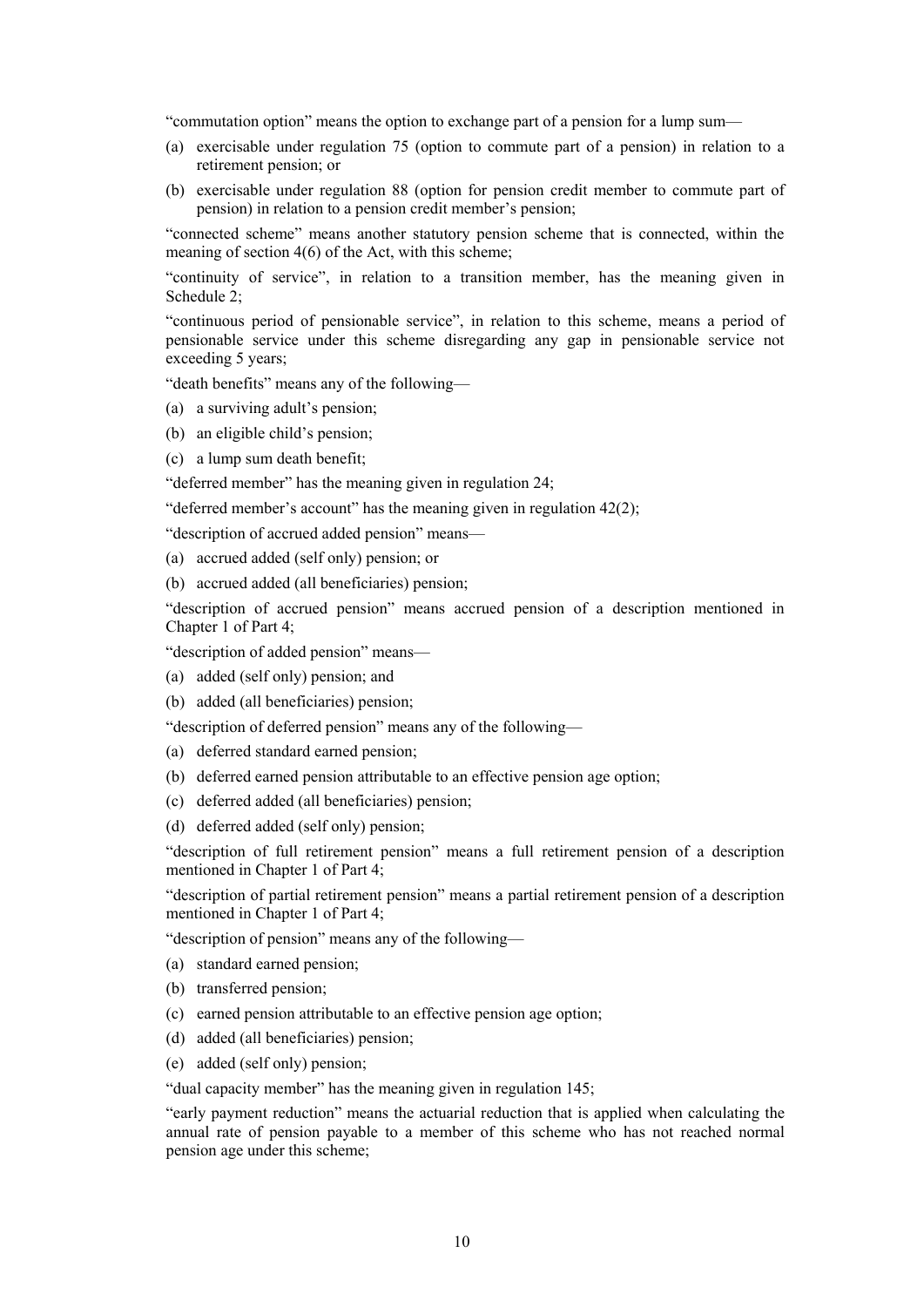"effective pension age", in relation to a member who has exercised an effective pension age option, means the age at which the member is entitled to payment, without actuarial reduction, of a full retirement earned pension or partial retirement earned pension attributable to that option;

"effective pension age payments" has the meaning given in Schedule 1;

"effective pension age option" has the meaning given in Schedule 1;

"eligible child" has the meaning given in regulation 102;

"eligible child's pension" has the meaning given in regulation 101;

"employer" means the person responsible for the remuneration of a qualifying judicial officeholder;

"existing scheme" means a pension scheme listed in Schedule 5 to the Act;

"full retirement account" has the meaning given in regulation 46(3);

"full retirement added pension" means—

- (a) full retirement added (self only) pension (if any); and
- (b) full retirement added (all beneficiaries) pension (if any);

"full retirement earned pension" means—

- (a) full retirement standard earned pension (if any); and
- (b) full retirement earned pension attributable to an effective pension age option (if any);

"full retirement pension" means—

- (a) full retirement earned pension; and
- (b) full retirement added pension (if any);

"gap in pensionable service" does not include any period in pensionable public service;

"guaranteed minimum" means the guaranteed minimum as defined in sections 14 and 17 of PSA 1993 (minimum pensions for earners, widows and widowers)—

- (a) as increased in accordance with the requirements of section 109 of that Act (annual increase of minimum pensions); and
- (b) if a reduction has been made under section 15A of that Act (reduction of guaranteed minimum in consequence of pension debit), as reduced in accordance with that section;
- (c) "ill-health pension" has the meaning given by regulation 67;

"index adjustment" means in relation to the opening balance of a description of pension for any scheme year, the in-service revaluation index that applies in relation to this scheme for that scheme year;

"in-service revaluation index", in relation to a pension scheme, means the percentage increase or decrease in prices specified in the Treasury order in relation to that scheme;

"head of jurisdiction" means—

- (a) in England and Wales, the Lord Chief Justice,
- (b) in Scotland, the Lord President of the Court of Session,
- (c) in Northern Ireland, the Lord Chief Justice of Northern Ireland;

"last active scheme year" means the scheme year in which an active member of this scheme ceases to be in pensionable service under this scheme;

"last day of pensionable service" means the last day of a continuous period of pensionable service under this scheme;

"late payment supplement", in relation to the provisional amount of any description of deferred pension, means an additional amount of pension determined by the scheme manager after consulting the scheme actuary to be appropriate if a deferred member of this scheme reaches normal pension age under this scheme or, if applicable, effective pension age, before becoming entitled to the immediate payment of a full retirement pension;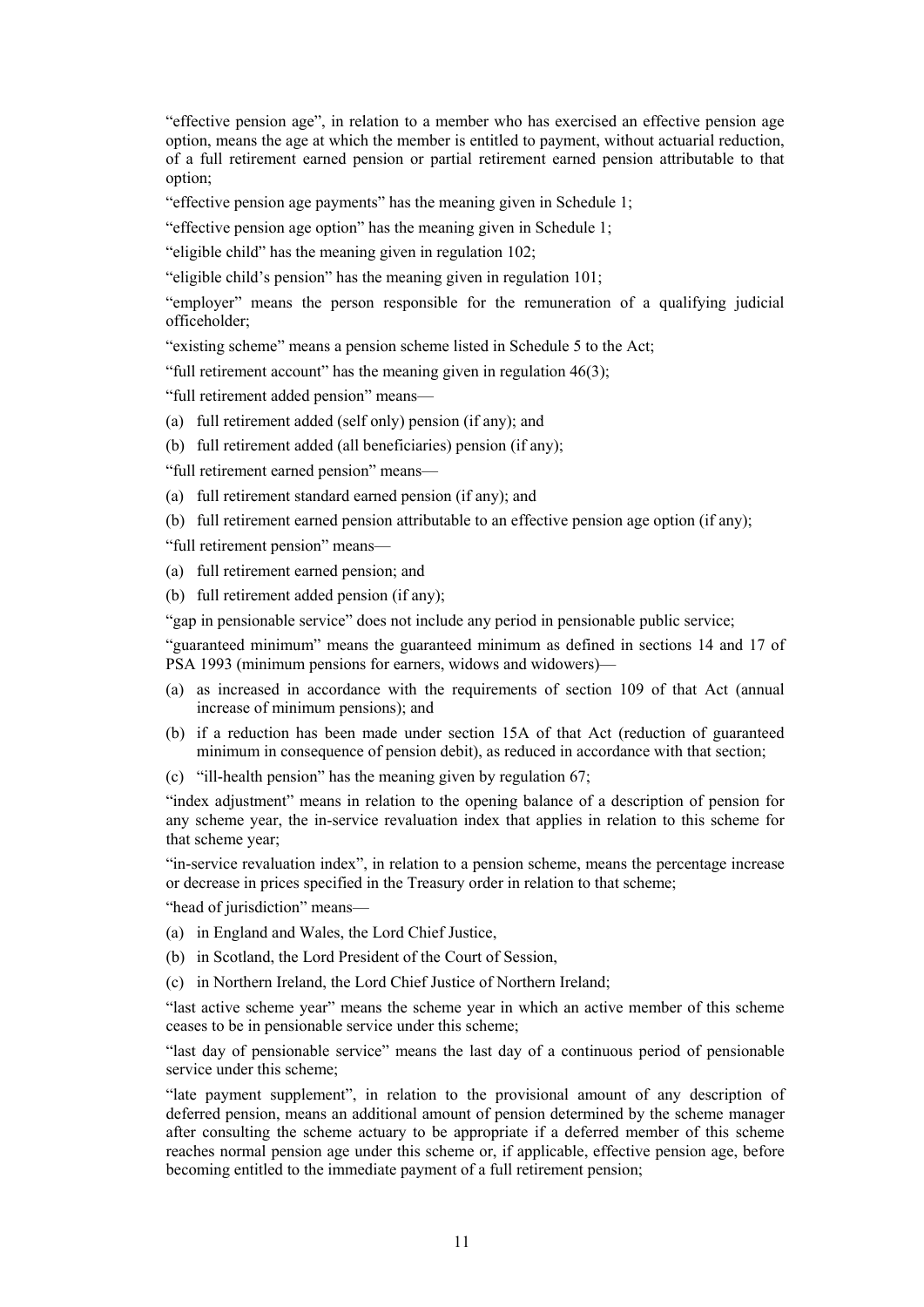"the leaving year" means the scheme year in which the relevant last day falls;

"lump sum death benefit" means a lump sum paid under Part 7 (death benefits) on the death of a member;

"maternity leave" means ordinary maternity leave or additional maternity leave as defined in regulation 2(1) of the Maternity and Parental Leave etc. Regulations 1999(**a**);

"member", in relation to this scheme, means an active member, deferred member, pensioner member or pension credit member of this scheme;

"members' contributions" has the meaning given in Part 8 (contributions);

"normal minimum pension age" has the same meaning as in section 279(1) of FA 2004;

"normal pension age", in relation to this scheme, is determined in accordance with section 10 of the Act;

"occupational pension scheme" has the meaning given in section 1 of PSA 1993;

"opening balance", in relation to a description of pension for a scheme year, has the meaning given in regulation 43;

"option proportion", in relation to a description of accrued pension, means the proportion specified in a notice under regulation 64 (partial retirement option notice);

"parental leave" has the meaning given in regulation 2(1) of the Maternity and Parental Leave etc. Regulations 1999;

"partial retirement account" has the meaning given in regulation 49(2);

"partial retirement added pension" means—

(a) partial retirement added (self only) pension (if any); and

(b) partial retirement added (all beneficiaries) pension (if any);

"partial retirement earned pension" means—

(a) partial retirement standard earned pension (if any); and

(b) partial retirement earned pension attributable to an effective pension age option (if any);

"partial retirement option" means the option exercisable under regulation 59(2);

"partial retirement pension" means—

- (a) partial retirement earned pension; and
- (b) partial retirement added pension (if any);

"partially retired", in relation to a member of this scheme, means a member who has exercised the partial retirement option;

"partnership pension account", in relation to a person in service in a qualifying judicial office, means a stakeholder pension scheme or personal pension scheme to which the person's employer is paying contributions;

"paternity leave" means leave under regulation 4 or 8 of the Paternity and Adoption Leave Regulations 2002;

"pay period" means the period in respect of which a payment of pensionable earnings is made;

"pension credit" has the meaning given in section 124(1) of PA 1995;

"pension credit member", in relation to this scheme, means a person who has rights under this scheme which are attributable (directly or indirectly) to a pension credit under a pension sharing order following divorce or nullity of marriage;

"pension credit member's account" has the meaning given in regulation 51;

"pension credit member's pension" means a pension payable under regulation 82;

"pension debit" means a debit under section 29(1)(a) of WRPA 1999;

(**a**) S.I. 1999/3312, to which there are amendments not relevant to these Regulations.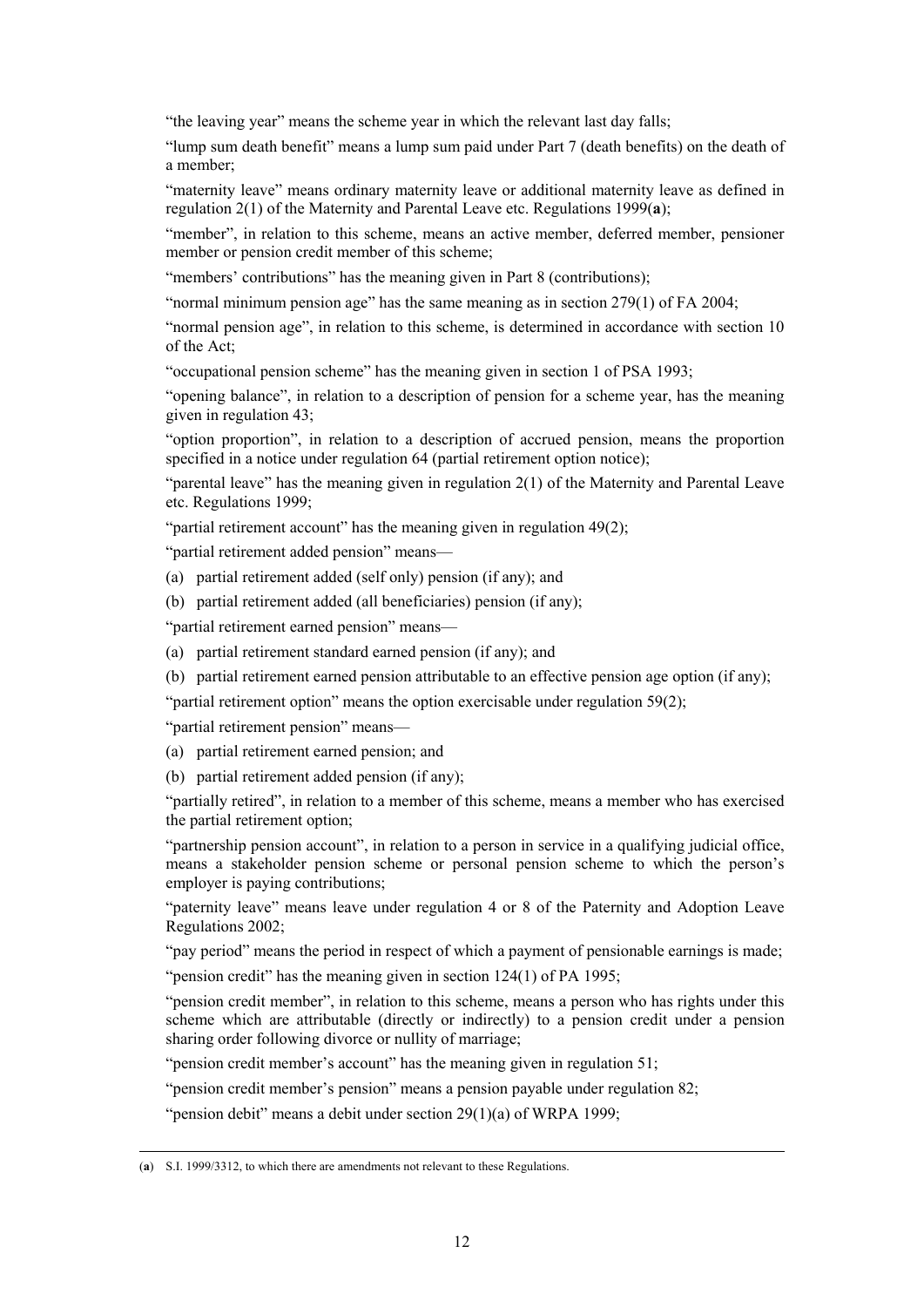"pension debit member", in relation to this scheme, means a person who is a member of this scheme whose benefits or future benefits under this scheme have been reduced under section 31 of WRPA 1999 (reduction under pension sharing order following divorce or nullity of marriage);

"pensionable earnings" has the meaning given in regulation 22;

"pensionable public service" means pensionable service under—

(a) another public service scheme; or

(b) a new public body pension scheme;

"pensioner member", in relation to this scheme, means a person who is entitled to the immediate payment of a retirement pension under this scheme;

"pension sharing order" means any provision or order specified in section 28 of WRPA 1999;

"period of assumed pay" has the meaning given in regulation 23(1);

"personal pension scheme" means a personal pension scheme as defined in section 1 of PSA 1993 that is a registered pension scheme;

"prospective normal pension age", in relation to a member's prospective entitlement to benefits under this scheme, means the normal pension age that the scheme manager, by reference to Treasury directions, determines would apply in relation to those benefits;

"protected member", in relation to the existing scheme, has the meaning given in Schedule 2;

"provisional amount", in relation to any description of deferred pension, has the meaning given in regulation 43(2);

"public service scheme" means a scheme under section 1 of the Act;

"qualifying judicial office" has the meaning given in regulation 12;

"qualifying service" has the meaning given in regulation 54;

"registered", in relation to a pension scheme, means registered under Chapter 2 of Part 4 of FA 2004;

"the relevant last day", in relation to a continuous period of pensionable service, means—

- (a) for a partially retired member, the day before the day on which the partial retirement option was exercised, and
- (b) otherwise, the member's last day of pensionable service;

"retirement index adjustment", in relation to an amount of accrued pension, has the meaning given in regulation 31;

"retirement benefits" means benefits payable under Part 5 (retirement benefits);

"retirement pension" means any of the following—

- (a) a full retirement pension;
- (b) a partial retirement pension;
- (c) an ill-health pension;

"this scheme" means the scheme established by these Regulations;

"scheme actuary" means the actuary appointed by the Lord Chancellor under Part 10 (actuarial valuations and employer cost cap;

"scheme closing date" means 31st March 2015;

"scheme manager" has the meaning given in regulation 4;

"scheme year" means a period of one year beginning with 1st April and ending with 31st March;

"stakeholder pension scheme" means a scheme which is a stakeholder pension scheme for the purposes of Part 1 of WRPA 1999 (see section 1 of that Act);

"standard earned pension" means pension which is earned under this scheme and which is payable without actuarial reduction at normal pension age;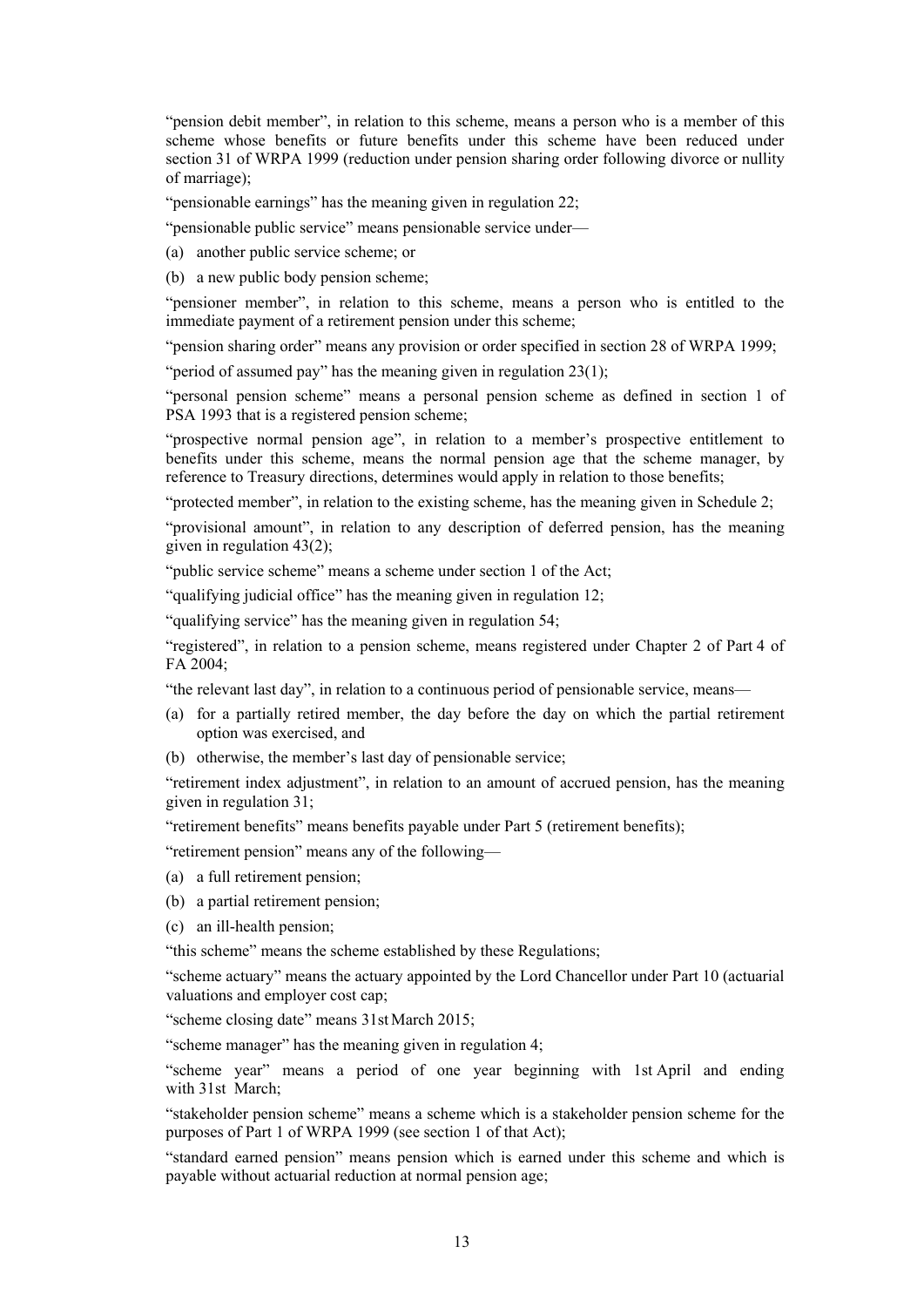"statutory pay" means—

- (a) statutory adoption pay, statutory maternity pay or statutory paternity pay within the meaning of the Social Security Contributions and Benefits Act 1992(**a**); or
- (b) additional statutory paternity pay within the meaning given in regulation 2(1) of the Additional Statutory Paternity Pay (General) Regulations 2010(**b**);

"surviving adult", in relation to a deceased member of this scheme, has the meaning given in regulation 98;

"surviving adult's pension" has the meaning given in regulation 92;

"surviving civil partner" has the meaning given in regulation 90;

"surviving nominated partner" has the meaning given in regulation 91;

"surviving spouse" has the meaning given in regulation 90;

"total allocation amount", in relation to an amount of retirement pension, means the total amount of that pension allocated under regulation 78 (restriction on total amount of pension that may be allocated);

"transfer payment" means a transfer value payment;

"transfer value" has the meaning given in Part 9 (transfers);

"transfer value payment" means payment of a transfer value;

"transferred pension" means pension attributable to receipt of a transfer value payment;

"transition member" has the meaning given in Part 1 of Schedule 2 (general);

"Treasury directions" means directions made under section 11(2) of the Act;

"the Treasury order" means the Treasury order made under section 9(2) of the Act that specifies a percentage increase or decrease in prices;

"weekly rate", in relation to a guaranteed minimum pension, has the same meaning as in regulation 55(1) of the Occupational Pension Schemes (Contracting-out) Regulations 1996(**c**);

"whole of the member's accrued pensions" means—

- (a) all the member's accrued earned pension; and
- (b) all the member's accrued added pension (if any).

# PART 2

## Governance

#### **Scheme manager**

**4.**—(1) The Lord Chancellor is the scheme manager for this scheme and any statutory pension scheme that is connected with it.

(2) The scheme manager is responsible for managing and administering this scheme and any statutory pension scheme that is connected with it.

(3) Before exercising any discretion under these Regulations, the scheme manager must obtain a recommendation from the Judicial Pension Board.

(4) If the scheme manager exercises any discretion under these Regulations contrary to a recommendation made by the Judicial Pension Board, he must provide written reasons explaining why to the Judicial Pension Board and the member to which the discretion relates (if any).

 <sup>(</sup>**a**) 1992 c. 4.

<sup>(</sup>**b**) S.I. 2010/1056.

<sup>(</sup>**c**) S.I. 1996/1172.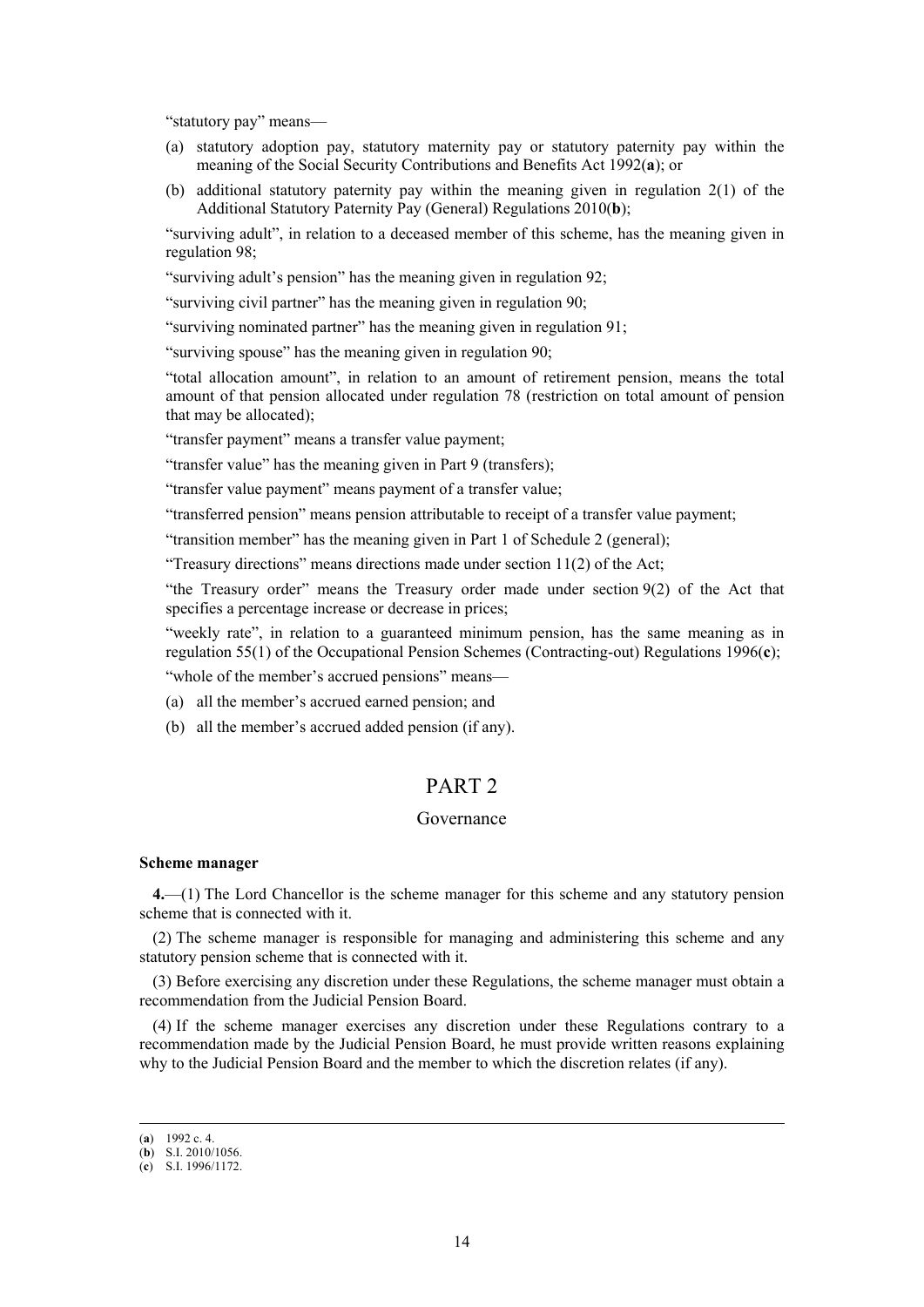(5) The scheme manager and the Judicial Pension Board may agree that paragraphs (3) and (4) do not apply to specific discretions or in specific circumstances.

#### **Delegation**

**5.**—(1) The Lord Chancellor may delegate any functions under these Regulations, including this power to delegate.

(2) The scheme manager may delegate any functions under these Regulations, including this power to delegate.

(3) The Judicial Pension Board may delegate any functions under these Regulations.

#### **Judicial Pension Board: establishment**

**6.**—(1) A pension board ("the Judicial Pension Board") is established.

- (2) The Judicial Pension Board is responsible for assisting the scheme manager—
	- (a) to secure compliance with—
		- (i) these Regulations;
		- (ii) any other legislation relating to the governance and administration of this scheme and any statutory pension scheme that is connected with it; and
		- (iii) requirements imposed by the Pensions Regulator in relation to this scheme or any statutory pension scheme that is connected with it; and
	- (b) in the performance of the scheme manager's functions under these Regulations.

(3) The Judicial Pension Board may determine its own procedures.

#### **Judicial Pension Board: membership**

**7.**—(1) The Judicial Pension Board is to consist of the following members who are to be entitled to vote in its proceedings ("voting members")—

- (a) a chair appointed by the scheme manager; and
- (b) at least 6, and no more than 16, persons appointed by the chair—
	- (i) subject to the approval of the heads of jurisdiction for members from the judiciary; or
	- (ii) subject to the approval of the scheme manager for non-judicial members.
- (2) The chair cannot be an employer representative or a member representative.

(3) Equal numbers of employer representatives and member representatives must be appointed under paragraph  $(1)(b)$ , including a departmental finance director who is to be treated as an employer representative.

(4) The chair may, with the approval of the scheme manager, appoint up to 4 members of the Judicial Pension Board who are not to be entitled to vote in its proceedings ("non-voting members").

(5) A non-voting member cannot be an employer representative or a member representative.

(6) A member of the Judicial Pension Board is to hold and vacate office in accordance with the terms of that member's appointment.

(7) In this regulation, "departmental finance director" means—

(a) an accounting officer appointed by the Treasury under section 5 of the Government Resources and Accounts Act 2000(**a**); or

 <sup>(</sup>**a**) 2000 c. 20.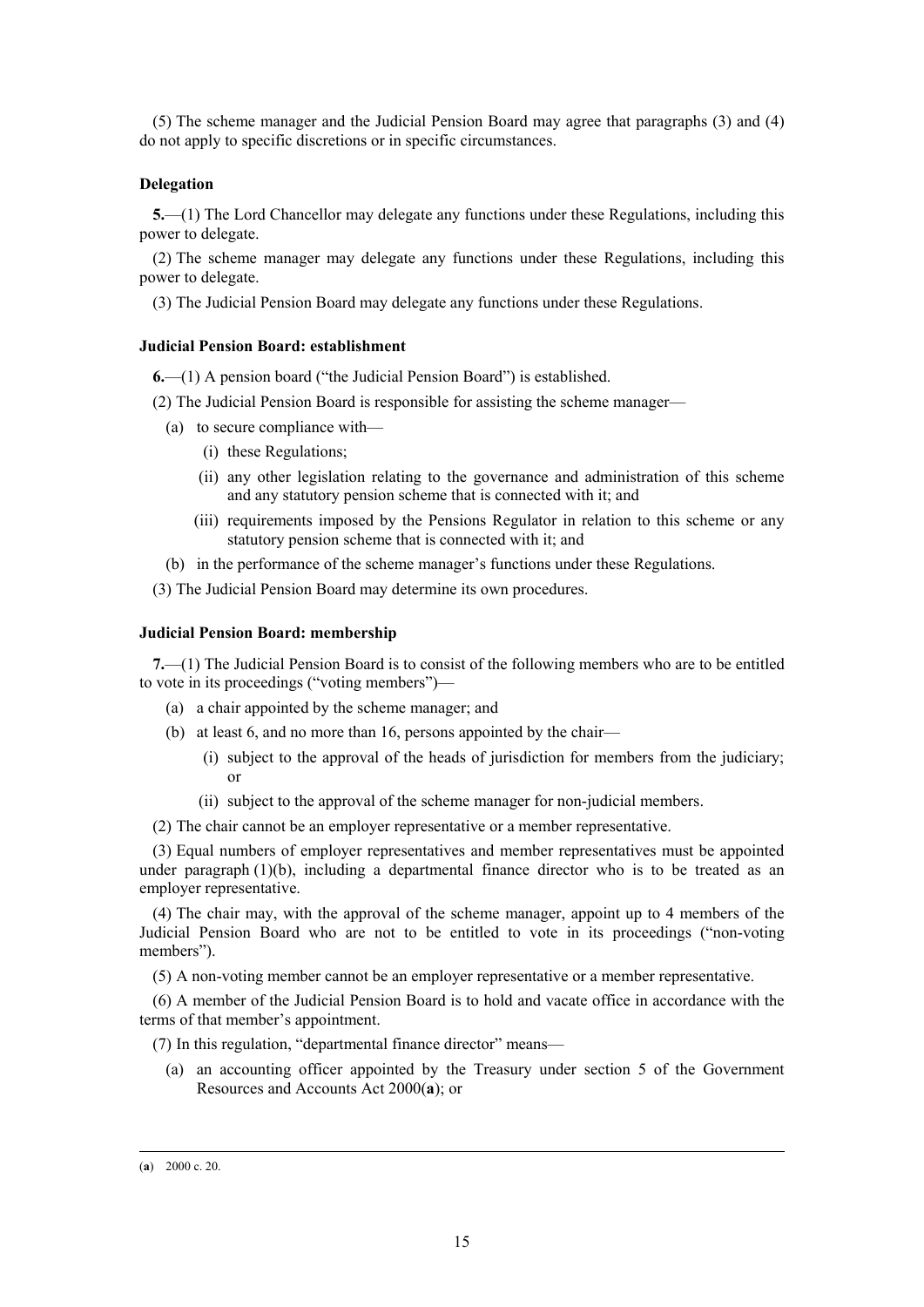(b) a civil servant who has responsibility for the financial management of a government department.

## **Judicial Pension Board: conflicts of interest**

**8.**—(1) Before appointing, or approving the appointment of, any person under regulation 7, the scheme manager must be satisfied that that person does not have a conflict of interest.

(2) The scheme manager must be satisfied from time to time that none of the members of the Judicial Pension Board has a conflict of interest.

(3) If the scheme manager determines that a member of the Judicial Pension Board has a conflict of interest, the scheme manager must terminate the appointment of the member.

(4) A member of the Judicial Pension Board, or a person proposed to be appointed as such a member, must provide the scheme manager with any information the scheme manager may reasonably require for the purpose of paragraph (1) or (2).

#### **Scheme advisory board: establishment**

**9.**—(1) A scheme advisory board is established.

(2) The scheme advisory board is responsible for providing advice to the Lord Chancellor, at the Lord Chancellor's request, on the desirability of making changes to this scheme.

(3) The scheme advisory board may determine its own procedures, subject to the approval of the Lord Chancellor.

## **Scheme advisory board: membership**

**10.**—(1) The scheme advisory board is to consist of the following members—

- (a) a chair appointed by the Lord Chancellor; and
- (b) at least 2, and no more than 16, persons appointed by the chair—
	- (i) subject to the approval of the heads of jurisdiction for members from the judiciary; or
	- (ii) subject to the approval of the scheme manager for non-judicial members.

(2) Equal numbers of employer representatives and member representatives must be appointed under paragraph (1)(b).

(3) A member of the scheme advisory board is to hold and vacate office in accordance with the terms of that member's appointment.

#### **Scheme advisory board: conflicts of interest**

**11.**—(1) Before appointing, or approving the appointment of, any person under regulation 10(1), the Lord Chancellor must be satisfied that that person does not have a conflict of interest.

(2) The Lord Chancellor must be satisfied from time to time that none of the members of the scheme advisory board has a conflict of interest.

(3) If the Lord Chancellor determines that a member of the scheme advisory board has a conflict of interest, the Lord Chancellor must terminate the appointment of the member.

(4) A member of the scheme advisory board, or a person proposed to be appointed as such a member, must provide the Lord Chancellor with any information the Lord Chancellor may reasonably require for the purpose of paragraph (1) or (2).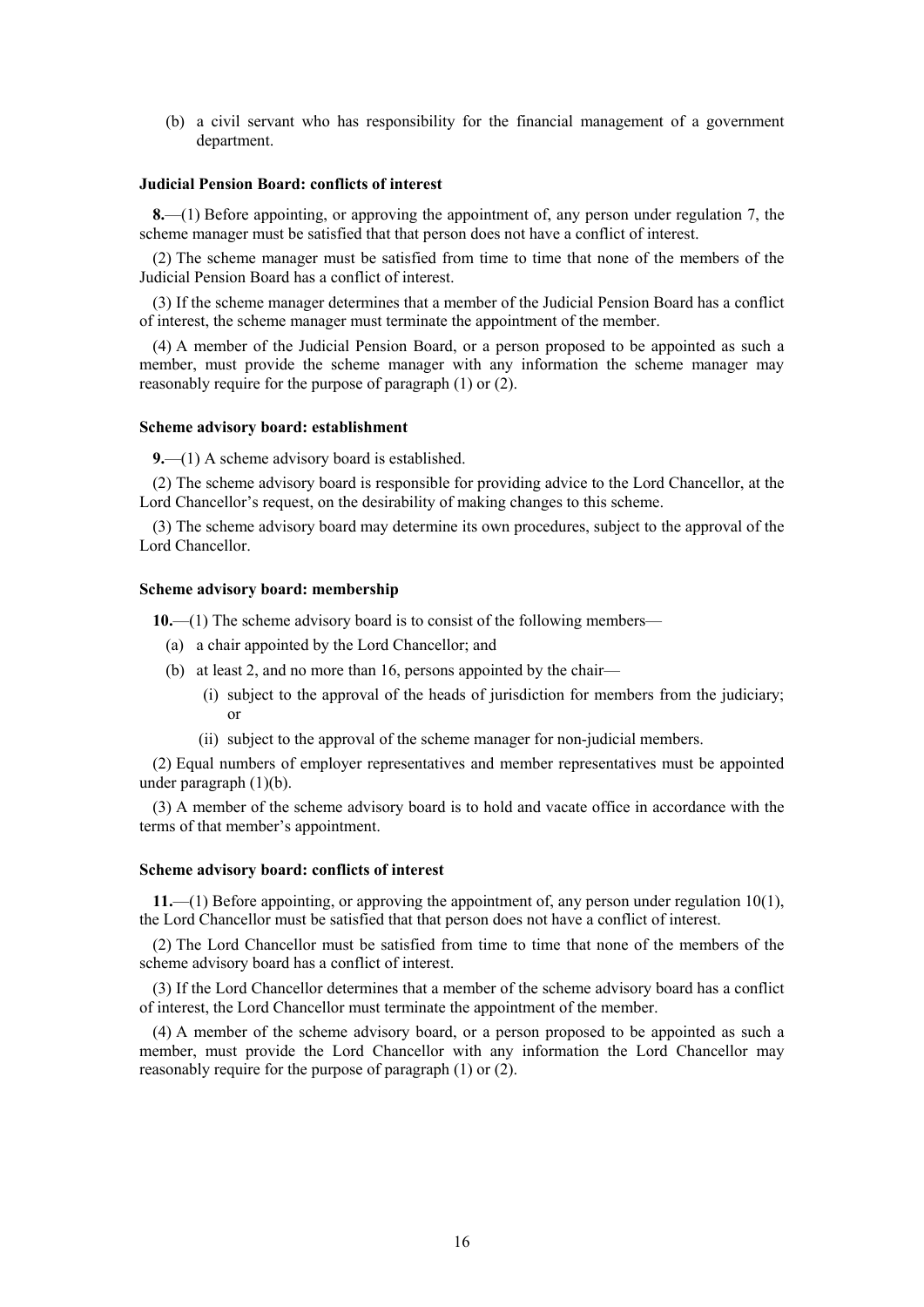## PART 3

### Scheme membership

#### CHAPTER 1

#### Eligibility for active membership

#### **Qualifying judicial office**

**12.** For the purpose of these Regulations, a person who is a member of the judiciary, as specified in an order made under paragraph 2 of Schedule 1 to the Public Service Pensions Act 2013, is in qualifying judicial office.

### **Eligible persons**

**13.**—(1) For the purpose of this Part, an eligible person is a person who is eligible to be an active member of this scheme.

(2) A person who begins service in a qualifying judicial office (P) becomes an eligible person in relation to that service unless paragraph (3) or (4) applies.

(3) This paragraph applies if the terms of P's office exclude them from being an active member of this scheme.

- (4) This paragraph applies if, in relation to service in that office—
	- (a) P is a protected member of an existing scheme;
	- (b) P is in receipt of a transitional protection allowance;
	- (c) P has a partnership pension account; or
	- (d) P is a member of any other pension scheme and P's employer pays contributions to that scheme in respect of P.

(5) In this regulation "transitional protection allowance" means a sum payable to P who was either in a qualifying judicial office, or whose appointment to that office had been approved as at 1st April 2012 and—

- (a) P has been a continuous member of an existing scheme since their appointment to qualifying judicial office and is an active member of an existing scheme at 31st March 2015; and
- (b) P is registered for enhanced protection within the meaning of Part 2 of Schedule 36 to the Finance Act 2004 or fixed protection within the meaning of Part 2 of Schedule 18 to the Finance Act 2011(**a**); and
- (c) P has made no contributions since 5th April 2006 for those with enhanced protection, or since 5th April 2012 for those with fixed protection, to a pension scheme registered under Part 4 of the FA 2004.

#### **Service in 2 or more qualifying judicial offices**

**14.** If a person is in service in 2 or more qualifying judicial offices, regulation 13 (eligible persons) applies separately in relation to each office.

 <sup>(</sup>**a**) 2011 c. 11; schedule 18 was amended by the Finance Act 2013 (c. 29), section 47(1) and (2) and S.I. 2013/1740.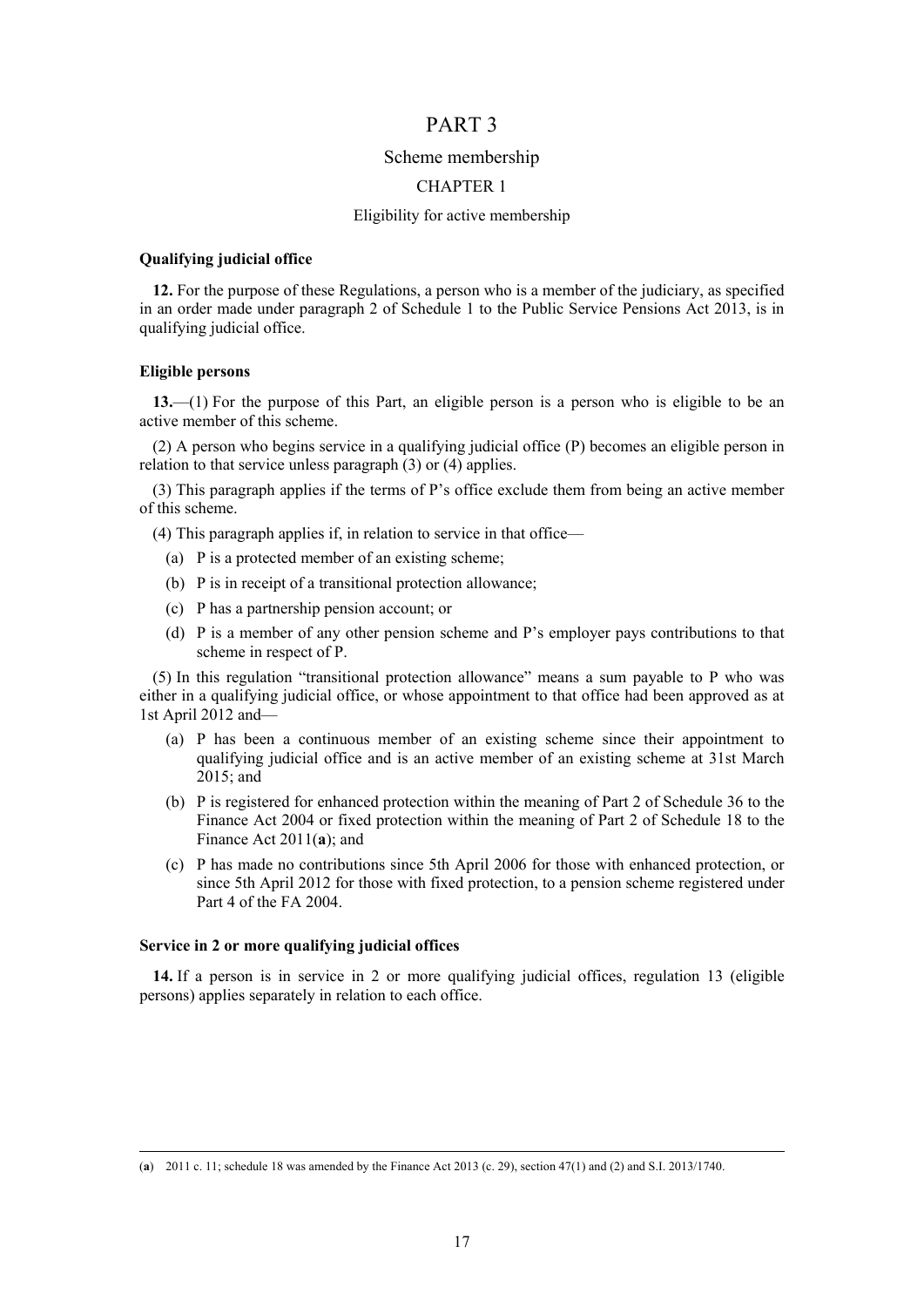#### Pensionable service

#### **Application of Chapter**

**15.**—(1) This Chapter applies in relation to a continuous period of service in a qualifying judicial office.

(2) If a person is in service in 2 or more qualifying judicial offices, this Chapter applies separately in relation to each office.

## **Enrolment**

**16.**—(1) A person (P) begins pensionable service under this scheme in relation to a qualifying judicial office on P's first eligible day of service in that office unless-

- (a) regulation 20 (opting out before the end of one month) applies; or
- (b) P is a transition member with continuity of service and paragraph (2) applies.
- (2) This paragraph applies if—
	- (a) P's first eligible day of service in the qualifying judicial office is the day after P's closing date; and
	- (b) on P's closing date—
		- (i) P was in service in the same office; and
		- (ii) P was opted out of an existing scheme in relation to that service.

#### **Opting into this scheme**

**17.**—(1) An eligible person who is not in pensionable service under this scheme in relation to a qualifying judicial office may opt to become an active member of this scheme in relation to service in that office.

(2) A person who has a partnership pension account in relation to service in a qualifying judicial office is not prevented from opting into this scheme in relation to service in that office (see regulation 18 for when opt-in takes effect).

(3) The option under this regulation may only be exercised by notice to the scheme manager in a form required by the scheme manager ("opt-in notice").

(4) A person who exercises the option under this regulation in relation to service in a qualifying judicial office opts into this scheme in relation to service in that office with effect from the date on which the opt-in notice is received by the scheme manager.

(5) The option under this regulation is taken to be exercised on that date.

(6) If P opts out of this scheme within 12 months after opting in, P may not opt in again until after the end of that period of 12 months.

#### **When does opt-in take effect?**

**18.**—(1) If P opts into this scheme in relation to service for which P has a partnership pension account—

- (a) P becomes an active member of this scheme in relation to that service on the first date that is 1st April or 1st October—
	- (i) after the period of 3 months beginning with the date on which the option is exercised; or
	- (ii) after any shorter period the scheme manager considers appropriate; and
- (b) immediately before that date, P's partnership pension account is closed.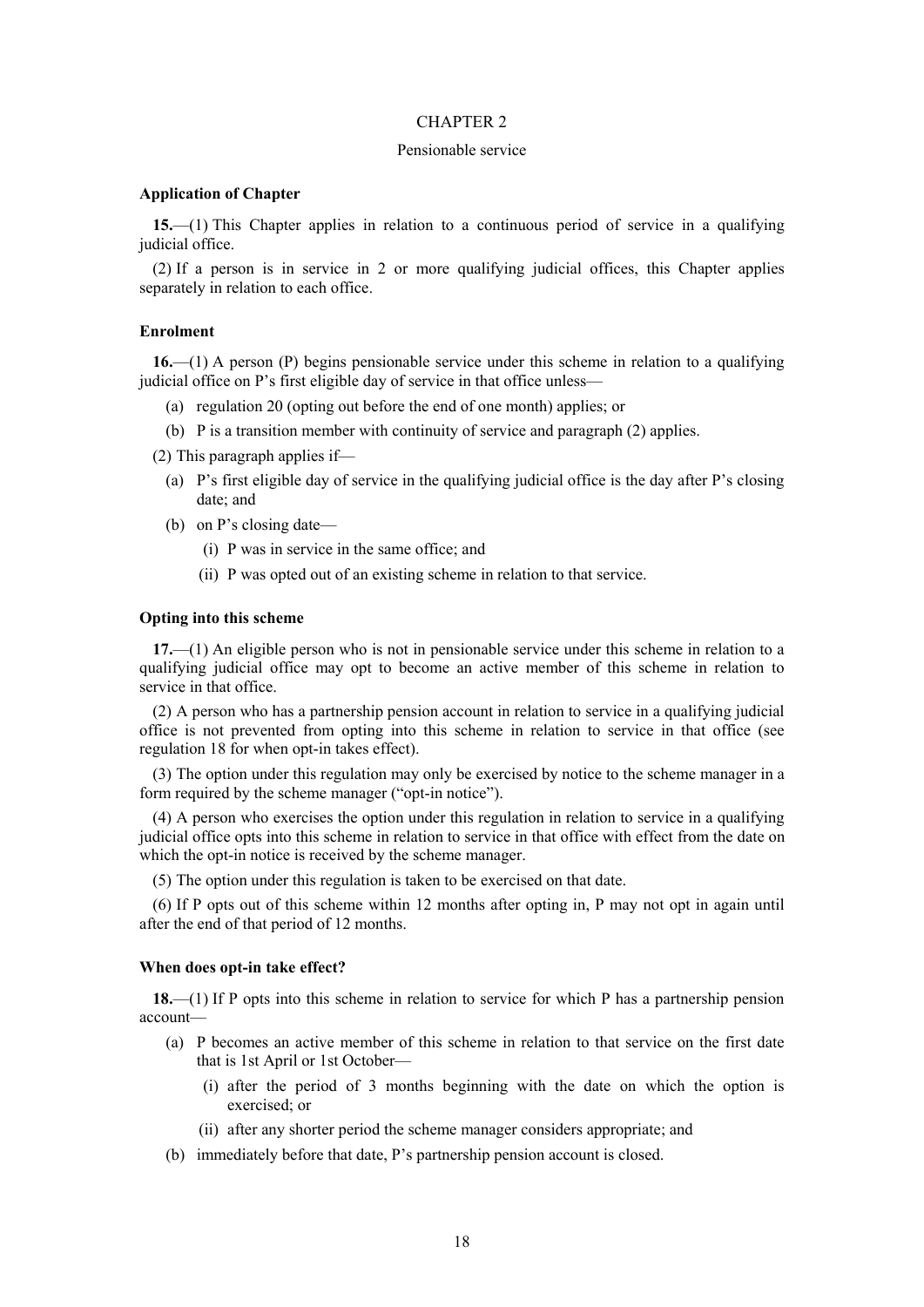(2) If P opts into this scheme in relation to service for which P does not have a partnership pension account, P becomes an active member of this scheme in relation to that service—

- (a) at the beginning of the first pay period beginning on or after the date on which the option is exercised; or
- (b) if the scheme manager considers that pay period inappropriate, at any other time the scheme manager considers appropriate.

#### **Opting out of this scheme**

**19.**—(1) A person (P) opts out of this scheme in relation to service in a qualifying judicial office if—

- (a) P opts not to be an active member of this scheme in relation to that service; or
- (b) P opens a partnership pension account in relation to that service.

(2) P may only exercise the option under paragraph (1)(a) by notice to the scheme manager in a form required by the scheme manager ("opt-out notice").

(3) The option is taken to be exercised on the date on which the opt-out notice is received by the scheme manager.

#### **Opting out before the end of one month**

**20.**—(1) If a person (P) opts out of this scheme in relation to service in a qualifying judicial office before the end of one month after P's first eligible day of service in that office (or within any longer period the scheme manager considers appropriate), P is taken never to have been in pensionable service under this scheme in relation to that office.

(2) This regulation does not require the scheme manager to pay P any additional amount which becomes payable by P in respect of national insurance contributions because P has not after all been an active member of this scheme during any period.

#### **Opting out after one month**

**21.**—(1) This regulation applies if a person (P) opts out of this scheme in relation to service in a qualifying judicial office more than one month after P's first eligible day of service in that office.

(2) If P exercises the option under paragraph (1), P ceases to be in pensionable service under this scheme in relation to that office—

- (a) on the first day of the first pay period beginning on or after the date on which the option is exercised; or
- (b) if the scheme manager considers that day inappropriate, on the first day of any later pay period the scheme manager considers appropriate.

(3) If P opens a partnership pension account, P ceases to be in pensionable service under this scheme in relation to that office on the first date that is 31st March or 30th September—

- (a) after the period of one month beginning with the date on which that account is opened; or
- (b) after any shorter period the scheme manager considers appropriate.

#### CHAPTER 3

#### Pensionable earnings

#### **Pensionable earnings**

**22.**—(1) For the purpose of calculating a member's pension or other benefits under this scheme, the member's pensionable earnings for any period are the sum of—

(a) the member's earnings for service in a qualifying judicial office for that period; and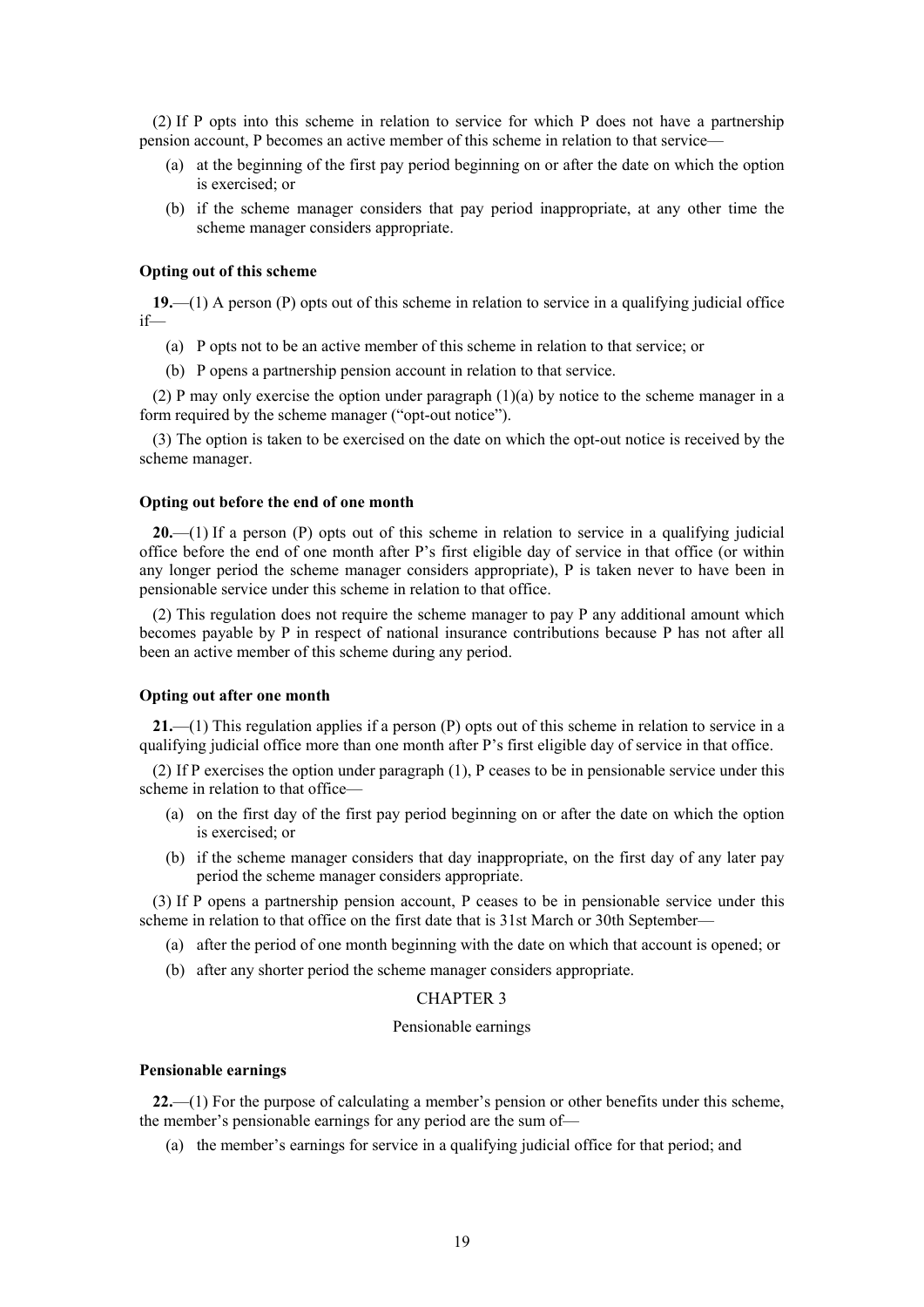(b) any allowance granted on a permanent basis that the scheme manager determines to be pensionable earnings for that period.

### **Meaning of "assumed pay"**

**23.**—(1) For the purpose of these Regulations, an active member of this scheme (P) receives assumed pay during any period in which the circumstances in paragraph (3) apply ("period of assumed pay").

(2) For the purpose of paragraph (1), "assumed pay" means the sum of—

- (a) an amount equal to the pensionable earnings that P would have received in that period if those circumstances had not applied; and
- (b) any increase the scheme manager considers appropriate.

(3) The circumstances are—

- (a) P is on sick leave on reduced pay;
- (b) P is on adoption leave, maternity leave, parental leave, paternity leave or additional paternity leave;
- (c) P is receiving statutory pay;
- (d) P is on secondment to a different employer under an arrangement providing for P to continue to be an active member of this scheme in relation to P's service although P is paid for it by that employer;
- (e) P is on unpaid leave in circumstances that the scheme manager has agreed can count for the purpose of this paragraph;
- (f) P is absent from duty because of being called out, or recalled, for permanent service in Her Majesty's armed forces in pursuance of a call-out notice served, or a call-out or recall order made, under the Reserve Forces Act 1996(**a**);
- (g) P is receiving pensionable earnings at a reduced rate in accordance with arrangements for members required by the scheme manager which apply where the members are entitled to pension benefits under another occupational pension scheme;
- (h) P voluntarily surrenders pensionable earnings in whole or in part.

(4) For the purpose of paragraph (3)(b), a period of sick leave on reduced pay does not include a period of leave during which P is paid at a rate determined by P's employer to be appropriate because it is equivalent to the annual rate of an ill-health pension.

(5) Paragraph (3)(f) does not apply to any period of permanent service which qualifies P for benefits under—

- (a) the Armed Forces Pension Scheme or a public service scheme that relates to the armed forces; or
- (b) any other occupational pension scheme.

## CHAPTER 4

#### Deferred membership

#### **Meaning of "deferred member"**

**24.** A person (P) becomes a deferred member of this scheme in relation to a continuous period of pensionable service under this scheme if—

(a) P ceases to be an active member of this scheme in relation to that period of service before P reaches normal pension age under this scheme;

#### (**a**) 1996 c. 14.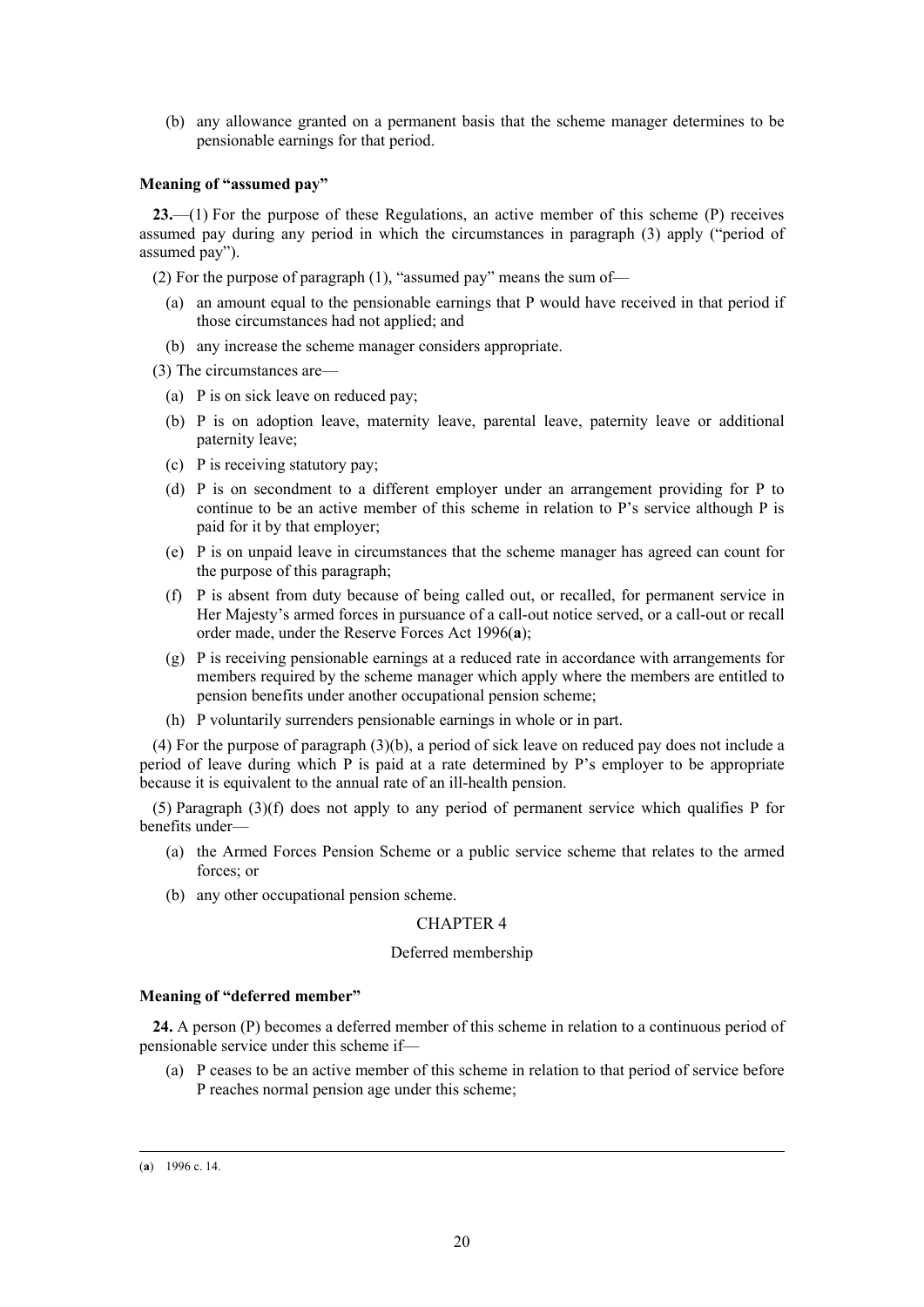- (b) P does not become a pensioner member of this scheme in relation to that period of service; and
- (c) P has at least 2 years' qualifying service or a transfer payment otherwise than from another occupational pension scheme has been received by this scheme in relation to P.

# PART 4

## Pension accounts

## CHAPTER 1

## Preliminary

### **Descriptions of accrued pension**

**25.** For the purpose of these Regulations, the descriptions of accrued pension are—

- (a) accrued earned pension;
- (b) accrued standard earned pension;
- (c) accrued earned pension attributable to an effective pension age option;
- (d) accrued added pension;
- (e) accrued added (all beneficiaries) pension; and
- (f) accrued added (self only) pension.

### **Descriptions of full retirement pension**

**26.** For the purpose of these Regulations, the descriptions of full retirement pension are—

- (a) full retirement standard earned pension;
- (b) full retirement earned pension attributable to an effective pension age option;
- (c) full retirement added (self only) pension; and
- (d) full retirement added (all beneficiaries) pension.

## **Descriptions of partial retirement pension**

**27.** For the purpose of these Regulations, the descriptions of partial retirement pension are—

- (a) partial retirement standard earned pension;
- (b) partial retirement earned pension attributable to an effective pension age option;
- (c) partial retirement added (self only) pension; and
- (d) partial retirement added (all beneficiaries) pension.

## CHAPTER 2

### Calculation of adjustments

### **Calculation of "retirement index adjustment"**

**28.**—(1) The retirement index adjustment for an amount of accrued pension is—

amount of accrued pension  $\times$  retirement index percentage

where—

"amount of accrued pension" means an amount of any description of accrued pension; and

"retirement index percentage" means the retirement index percentage calculated under paragraph (2) for that description of accrued pension.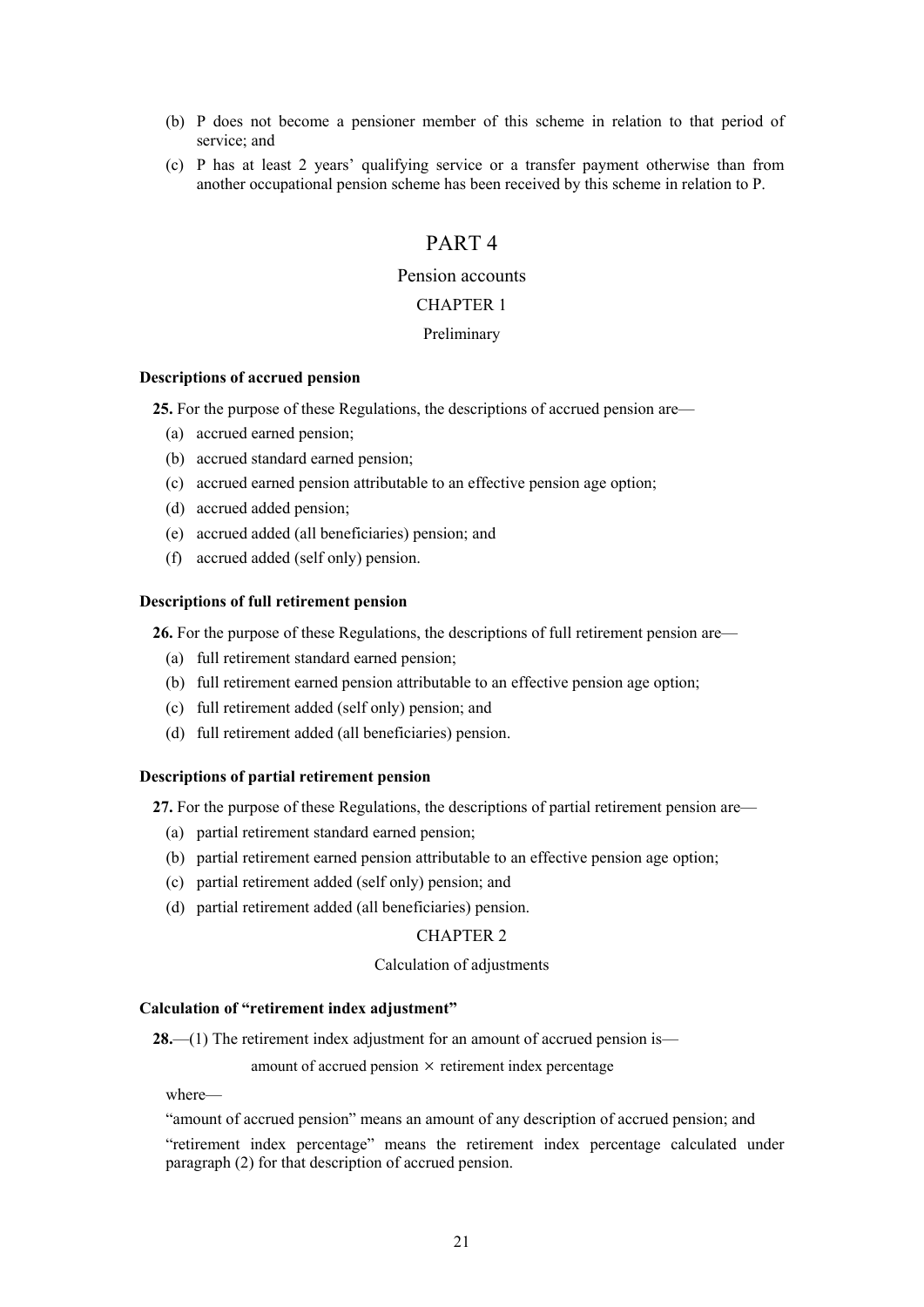(2) The retirement index percentage is—

$$
A \times \frac{B}{C}
$$

where—

*A* means the in-service revaluation index that applies in relation to this scheme for the leaving year;

*B* is the number of complete months in the period between the beginning of the leaving year and the end of the relevant last day;

*C* is 12; and

"complete month" includes an incomplete month that consists of at least 16 days.

#### **Determination of "the age addition"**

**29.**—(1) This regulation applies in relation to every scheme year in which an active member's account is open that is subsequent to the scheme year in which the member reaches normal pension age under this scheme, other than—

- (a) the scheme year in which the account is established under this Part; and
- (b) the scheme year immediately following that.

(2) If the member has exercised an effective pension age option, this regulation applies in relation to every scheme year in which an active member's account is open that is subsequent to the scheme year in which the member reaches the member's effective pension age, other than—

- (a) the scheme year in which the account is established under this Part; and
- (b) the scheme year immediately following that.

(3) At the beginning of the scheme year, for each description of pension, the scheme manager having regard to actuarial guidance must determine the age addition to be awarded for that scheme year by reference to the opening balance of that description of pension for the previous scheme year.

(4) In these Regulations, "the age addition" means an additional amount of pension determined by reference to the proportion of the previous scheme year for which a member had reached—

- (a) normal pension age under this scheme; or
- (b) the member's effective pension age.

#### **Determination of "the assumed age addition"**

**30.**—(1) This regulation applies when a deferred member's account, full retirement account or partial retirement account is established under this Part for a member who reaches normal pension age under this scheme at least one month before the relevant last day.

(2) At the beginning of the scheme year following the leaving year, for each description of accrued pension specified in the account, the scheme manager having regard to actuarial guidance must determine the assumed age addition to be awarded.

(3) In these Regulations "the assumed age addition" means—

- (a) for an amount of accrued standard earned pension not attributable to a transferred pension, the age addition that would have been awarded for standard earned pension had the member not left pensionable service or not partially retired in the leaving year, determined by reference to the proportion of the leaving year for which the member was an active member of this scheme who had reached normal pension age under this scheme;
- (b) for an amount of accrued standard earned pension attributable to a transferred pension, the age addition that would have been awarded for transferred pension had the member not left pensionable service or not partially retired in the leaving year, determined by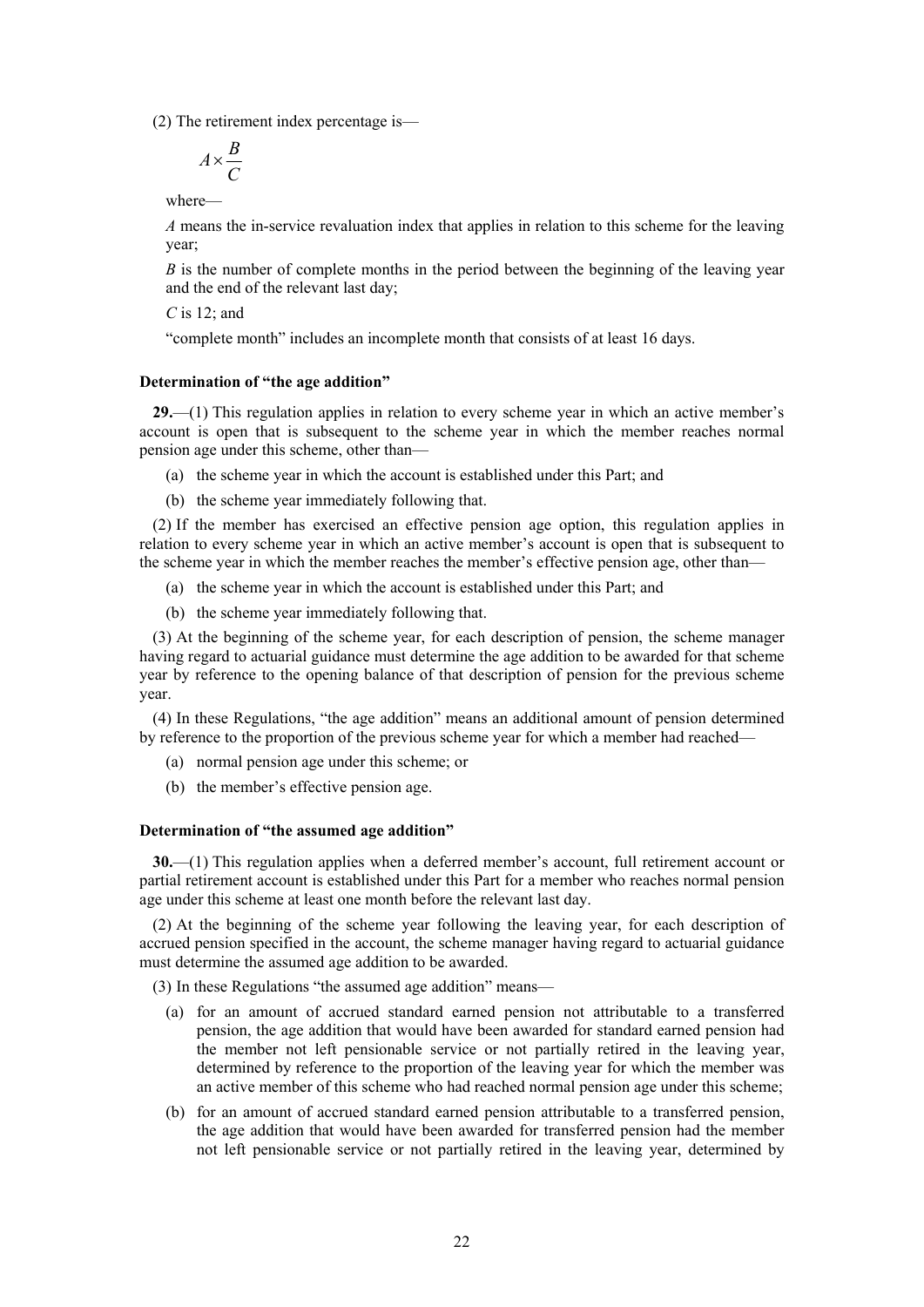- (c) for an amount of accrued earned pension attributable to an effective pension age option, the age addition that would have been awarded for earned pension attributable to that option had the member not left pensionable service or not partially retired in the leaving year, determined by reference to the proportion of the leaving year for which the member was an active member of this scheme who had reached the effective normal pension age stated in that option;
- (d) for an amount of any description of accrued added pension, the age addition that would have been awarded for added pension of that description had the member not left pensionable service or not partially retired in the leaving year, determined by reference to the proportion of the leaving year for which the member was an active member of this scheme who had reached normal pension age under this scheme.

## Calculation of accrued pension

#### **Calculation of amount of accrued pension for purpose of deferment or full retirement**

**31.**—(1) For the purpose of calculating the amount of full retirement pension or the provisional amount of each description of deferred pension, the amount of accrued pension is an amount calculated in accordance with this regulation.

(2) The amount of accrued standard earned pension is the total of the following amounts specified in the active member's account as at the end of the last day of pensionable service—

- (a) the sum of the opening balance of standard earned pension for the last active scheme year and the index adjustment for that opening balance;
- (b) the amount of standard earned pension for the last active scheme year;
- (c) the sum of the opening balance of transferred pension for the last active scheme year and the index adjustment for that opening balance; and
- (d) the amount of transferred pension for the last active scheme year.

(3) The amount of accrued earned pension attributable to an effective pension age option is the total of the following amounts specified in the active member's account as at the end of the last day of pensionable service—

- (a) the sum of the opening balance of earned pension attributable to that option for the last active scheme year and the index adjustment for that opening balance; and
- (b) the amount of earned pension attributable to that option for the last active scheme year.

(4) The amount of any description of accrued added pension is the total of the following amounts specified in the active member's account as at the end of the last day of pensionable service—

- (a) the sum of the opening balance of added pension of that description for the last active scheme year and the index adjustment for that opening balance; and
- (b) the amount of accrued added pension of that description for the last active scheme year.

#### **Calculation of amount of accrued pension for purpose of partial retirement**

**32.**—(1) For the purpose of calculating the amount of partial retirement pension, the amount of accrued pension is an amount calculated in accordance with this regulation.

(2) The amount of accrued standard earned pension is the option proportion of the total of the following amounts specified in the active member's account as at the end of the relevant last day—

(a) the sum of the opening balance of standard earned pension for the leaving year and the index adjustment for that opening balance;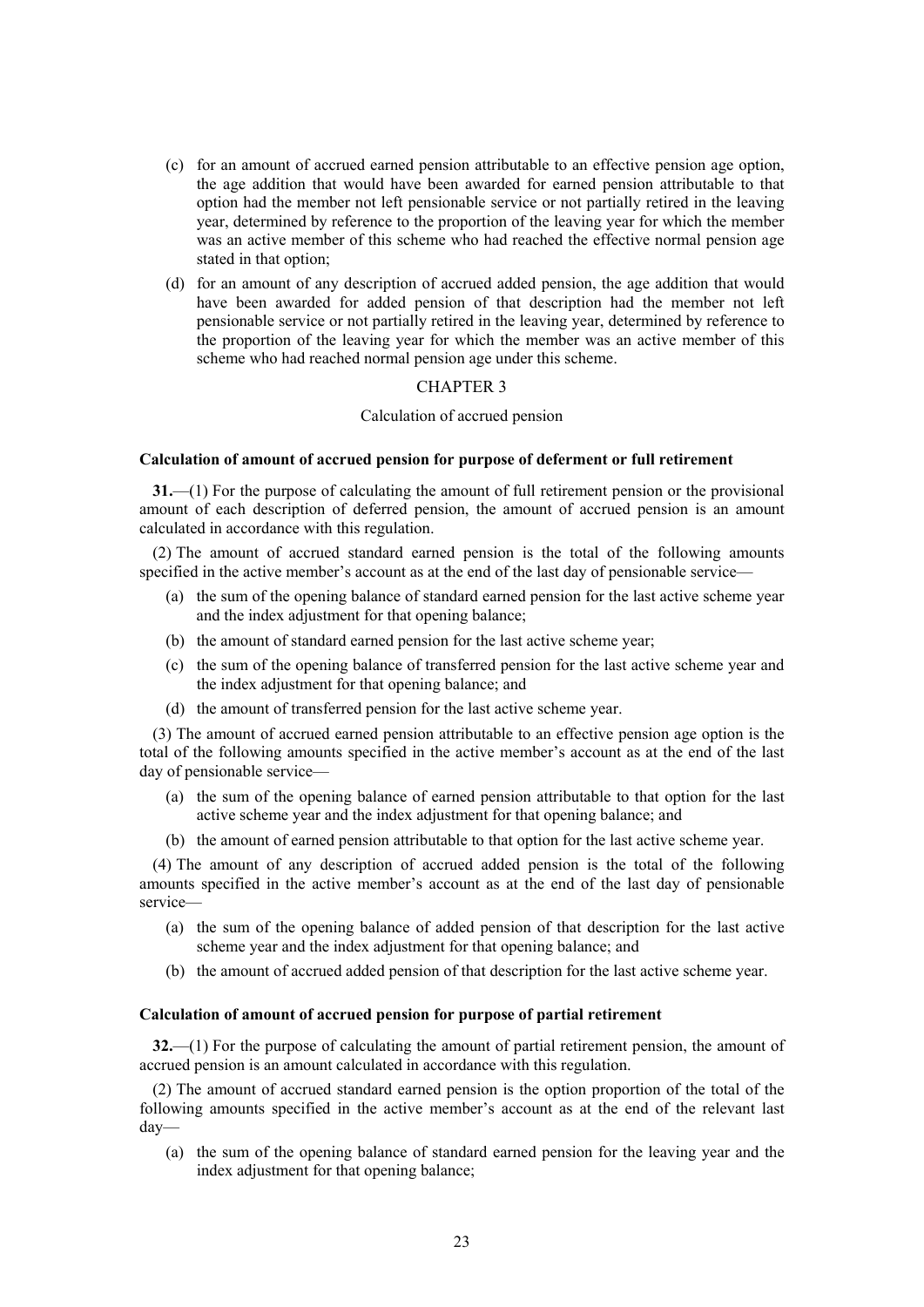- (b) the amount of standard earned pension for the leaving year;
- (c) the sum of the opening balance of transferred pension for the leaving year and the index adjustment for that opening balance; and
- (d) the amount of transferred pension for the leaving year.

(3) The amount of accrued earned pension attributable to an effective pension age option is the option proportion of the total of the following amounts specified in the active member's account as at the end of the relevant last day—

- (a) the sum of the opening balance of earned pension attributable to that option for the leaving year and the index adjustment for that opening balance; and
- (b) the amount of earned pension attributable to that option for the leaving year.

(4) The amount of any description of accrued added pension is the option proportion of the total of the following amounts specified in the active member's account as at the end of the relevant last day—

- (a) the sum of the opening balance of added pension of that description for the leaving year and the index adjustment for that opening balance; and
- (b) the amount of added pension of that description for the leaving year.

#### CHAPTER 4

#### Pension accounts: general

#### **Establishment of pension accounts: general**

**33.**—(1) The scheme manager must establish and maintain one or more pension accounts for each member of this scheme in accordance with this Part.

- (2) A pension account—
	- (a) may be kept in any form the scheme manager considers appropriate; and
	- (b) must specify the details required by these Regulations.

(3) References in these Regulations to any amount specified in a pension account are references to the amount that is required by these Regulations to be so specified and not, if different, the amount actually so specified.

#### **Closure and adjustment of pension accounts on transfer out**

**34.**—(1) Except as otherwise provided in this regulation, the scheme manager must close all pension accounts relating to a member of this scheme if—

- (a) a transfer payment is made in respect of the member's accrued rights under this scheme; or
- (b) all members' contributions and payments for extra pension made by the member are refunded to the member under Part 8 (contributions).

(2) Paragraph (1) does not require the scheme manager to close an account that includes amounts to which the transfer payment does not relate or is not attributable.

(3) An account that is not closed because of paragraph (2) must be adjusted as the scheme manager considers appropriate to reflect the extinguishment of rights under this scheme.

(4) Paragraph (1)(a) does not require the scheme manager to close a pension credit member's account if the transfer payment is made in respect of the accrued rights of a member who is both—

- (a) a pension credit member of this scheme; and
- (b) an active member, deferred member or pensioner member of this scheme.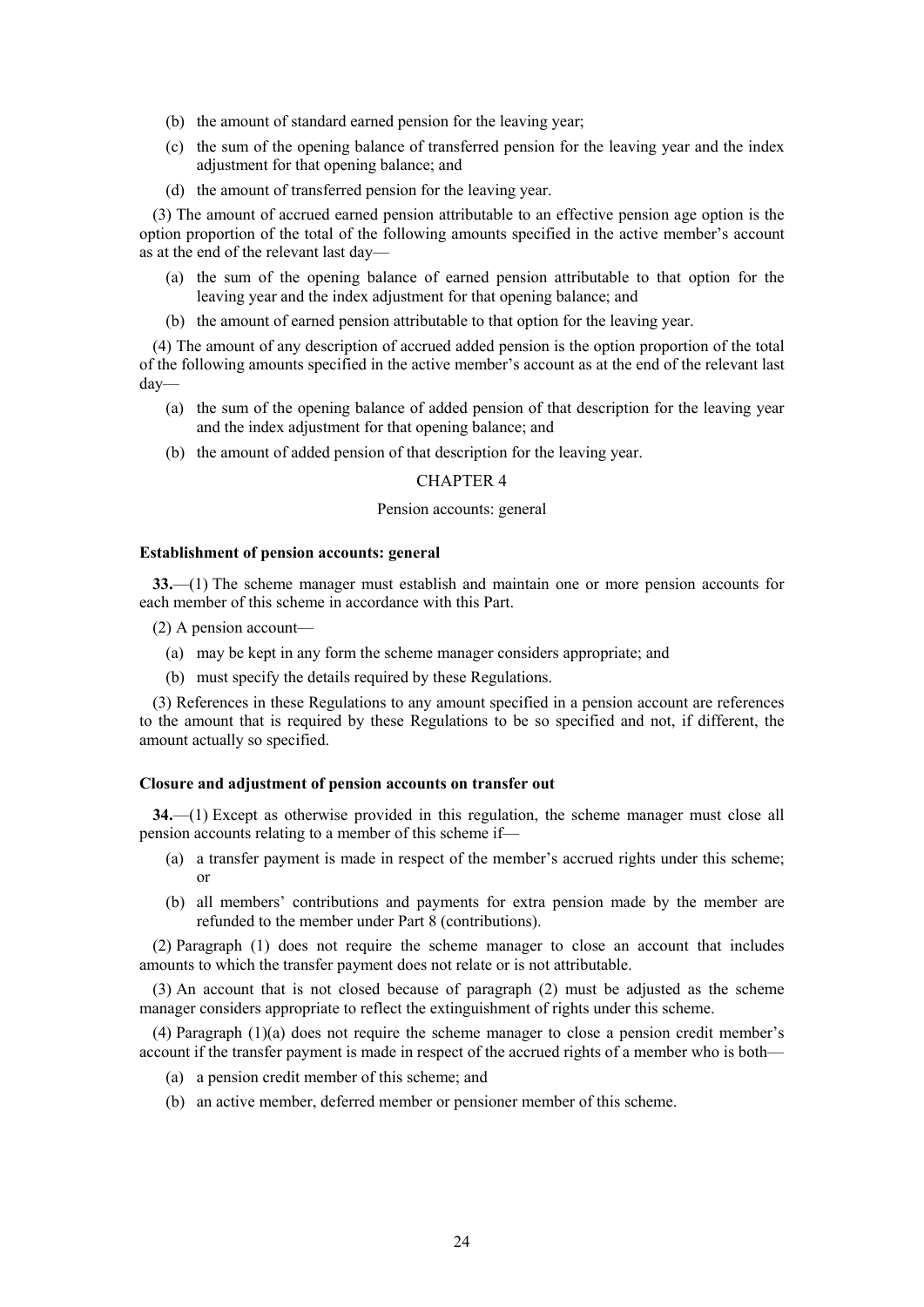#### Active member's account

#### **Application of Chapter**

**35.**—(1) This Chapter applies in relation to a continuous period of pensionable service under this scheme.

(2) For a person who is an active member of this scheme in relation to 2 or more continuous periods of pensionable service, this Chapter applies separately in relation to each of those periods of service.

## **Establishment of active member's account**

**36.**—(1) The scheme manager must establish a pension account for a member who is in pensionable service in relation to a qualifying judicial office from the day on which the member begins pensionable service in relation to that office.

(2) For the purpose of these Regulations, an account established under paragraph (1) is called an active member's account.

#### **Receipt of a transfer value payment**

**37.**—(1) This regulation applies if a transfer value payment is received from another pension scheme (other than a connected scheme) in relation to an active member of this scheme.

(2) On receiving the transfer value payment, the scheme manager must credit the active member's account with the amount of transferred pension calculated under regulation 143 (amount of transferred pension).

#### **Amount of pension for a scheme year**

**38.**—(1) This regulation applies in relation to every scheme year in which an active member's account is open.

(2) The active member's account must specify, in relation to each description of pension, the amount of that description of pension for the scheme year.

(3) The amount of earned pension for a scheme year is 2.32% of the member's pensionable earnings for that year.

(4) The amount of transferred pension for a scheme year is the amount (if any) which the member is entitled to count under regulation 142 (amount of transferred pension) for that year.

(5) The amount of added pension of any description for a scheme year is the amount (if any) credited to the active member's account in that scheme year under paragraph 13 or 14 of Schedule 1.

(6) In this regulation, "earned pension" means—

- (a) standard earned pension (if any); and
- (b) earned pension attributable to an effective pension age option (if any).

#### **Opening balance, index adjustment and age addition**

**39.**—(1) This regulation applies in relation to every scheme year in which an active member's account is open other than the scheme year in which that account is established.

(2) The active member's account must specify for each description of pension—

- (a) the opening balance for the scheme year and the index adjustment for the opening balance; and
- (b) if applicable, the age addition awarded at the beginning of the scheme year.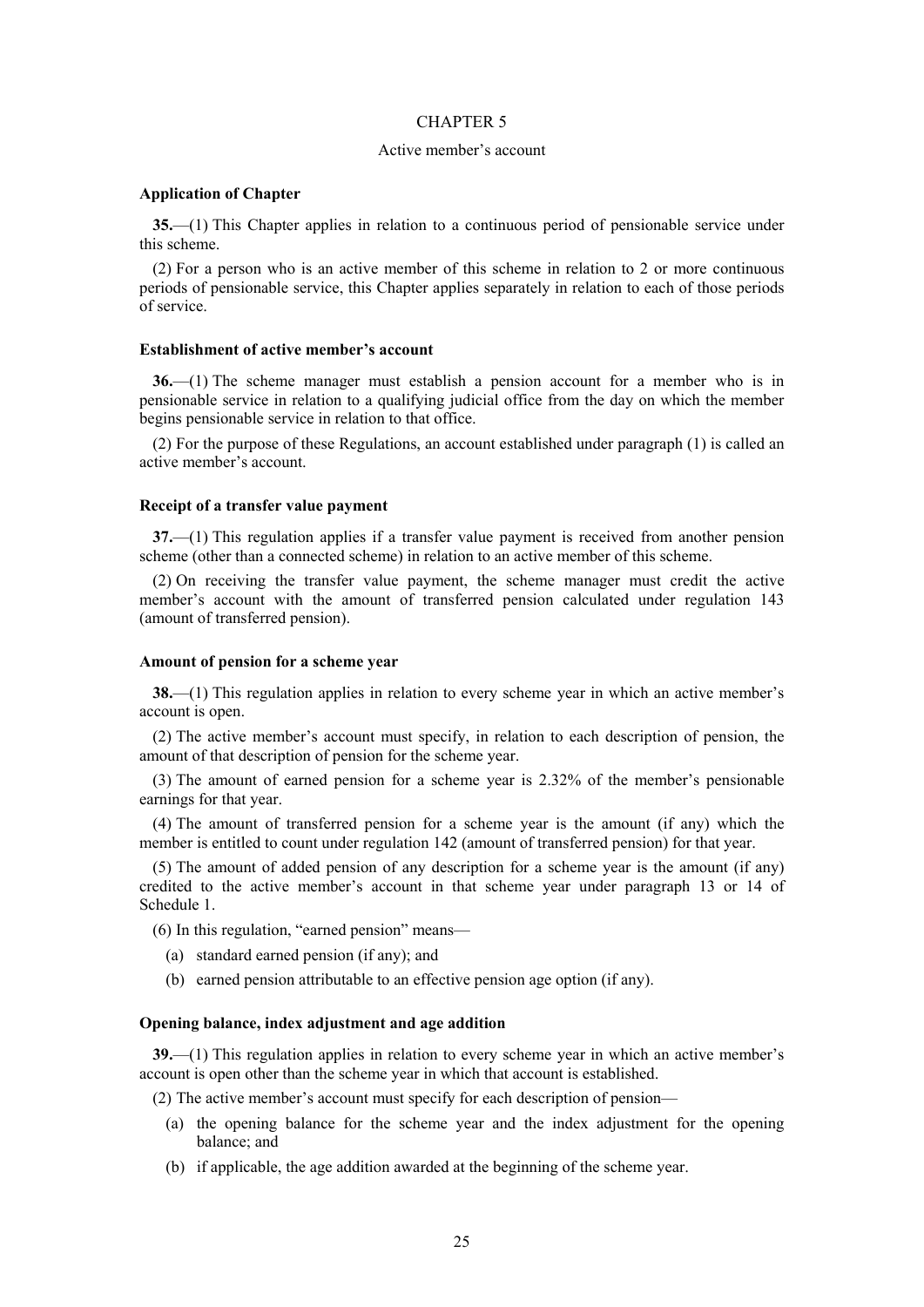- (3) In these Regulations, "opening balance" in relation to a description of pension—
	- (a) for the scheme year immediately following the scheme year in which the active member's account is established, means the amount of that pension for the previous scheme year as at the end of the previous scheme year; and
	- (b) for any subsequent scheme year, means the sum of the following amounts—
		- (i) the opening balance of that pension for the previous scheme year and the index adjustment for that opening balance;
		- (ii) the amount of that pension for the previous scheme year as at the end of the previous scheme year; and
		- (iii) if applicable, the age addition awarded at the beginning of the previous scheme year.

## **Closure of active member's account**

**40.**—(1) The scheme manager must close an active member's account in relation to a period of service when the scheme manager establishes in relation to that period of service—

- (a) a deferred member's account under Chapter 6; or
- (b) a full retirement account under Chapter 7.

(2) The scheme manager must re-establish an active member's account under this Chapter when the scheme manager closes—

- (a) a deferred member's account under Chapter 6; or
- (b) a full retirement account under Chapter 7.

## CHAPTER 6

#### Deferred member's account

#### **Application of Chapter**

**41.**—(1) This Chapter applies in relation to a continuous period of pensionable service under this scheme.

(2) For a person who is a deferred member of this scheme in relation to 2 or more continuous periods of pensionable service, this Chapter applies separately in relation to each of those periods of service.

#### **Establishment of deferred member's account**

**42.**—(1) This regulation applies when an active member of this scheme becomes a deferred member of this scheme in relation to a continuous period of pensionable service.

(2) The scheme manager must—

- (a) close the active member's account for that period of service; and
- (b) establish a pension account for the deferred member for that period of service.

(3) For the purpose of these Regulations, an account established under paragraph (2)(b) is called a deferred member's account.

## **Provisional amount of deferred pension**

**43.**—(1) The deferred member's account must specify the provisional amount of each description of deferred pension.

(2) The provisional amount of each description of deferred pension is the sum of—

- (a) the amount of the relevant accrued pension calculated under regulation 31 ("accrued amount");
- (b) the retirement index adjustment for the accrued amount; and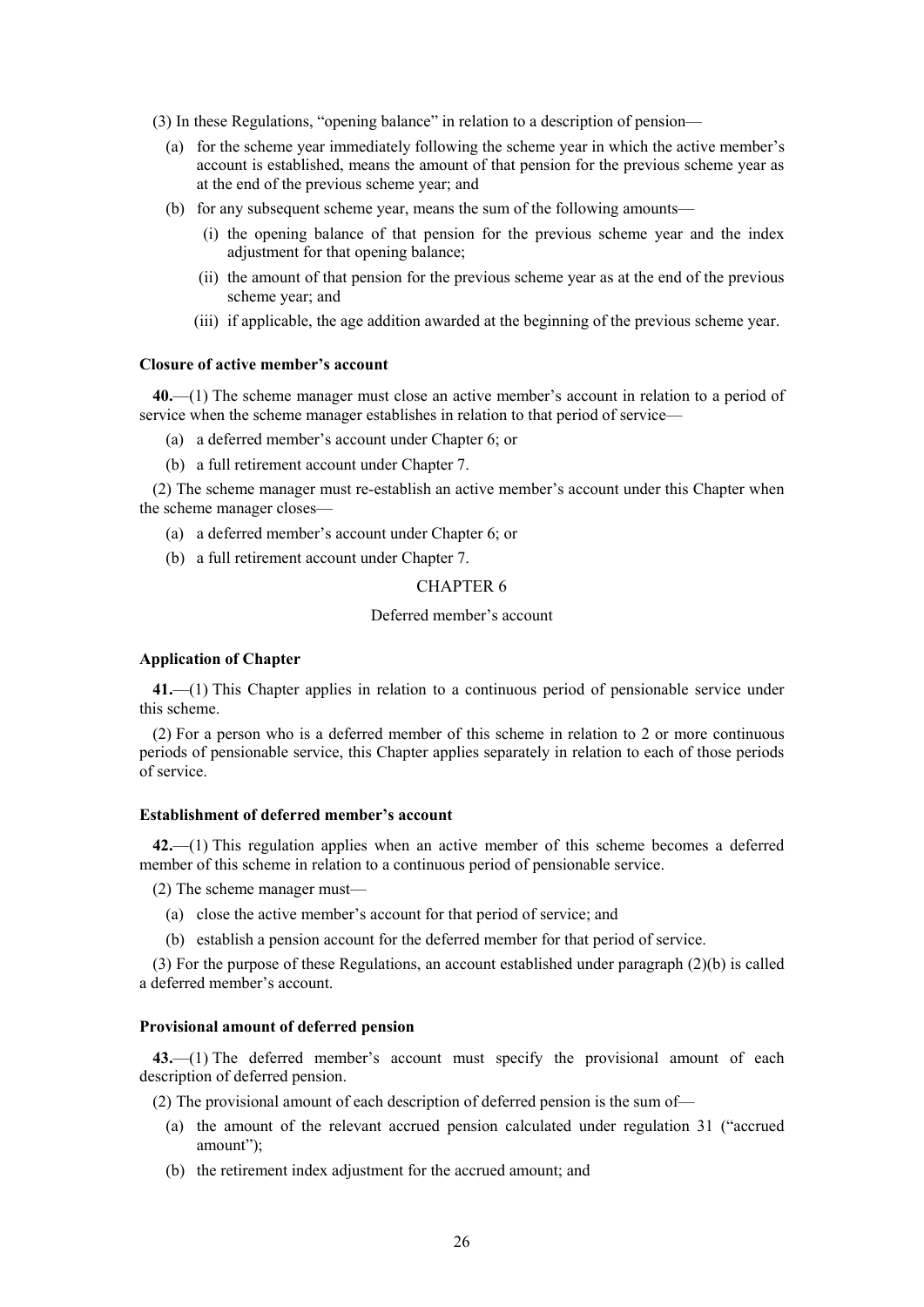(c) the assumed age addition (if any) for the accrued amount.

(3) The retirement index adjustment is not applied in relation to an amount of accrued pension if a transfer payment was made before the end of the last active scheme year in respect of the member's rights to that accrued pension.

- (4) In this regulation, "relevant accrued pension" means—
	- (a) for a deferred standard earned pension, accrued standard earned pension;
	- (b) for a deferred earned pension attributable to an effective pension age option, accrued earned pension attributable to that option;
	- (c) for a deferred added (self only) pension, accrued added (self only) pension; and
	- (d) for a deferred added (all beneficiaries) pension, accrued added (all beneficiaries) pension.

#### **Adjustment of provisional amount**

**44.**—(1) This regulation applies when a deferred member of this scheme in relation to a period of service becomes entitled to the immediate payment of a full retirement pension for that period of service.

(2) For the provisional amount of each description of deferred pension, the deferred member's account must specify—

- (a) the late payment supplement (if any);
- (b) the early payment reduction (if any);
- (c) the commutation amount (if any); and
- (d) the total allocation amount (if any).

#### **Closure of deferred member's account after gap in pensionable service not exceeding 5 years**

**45.**—(1) This regulation applies when a deferred member of this scheme in relation to a continuous period of pensionable service re-enters pensionable service under this scheme after a gap in pensionable service not exceeding 5 years.

(2) The scheme manager must—

- (a) close the deferred member's account in relation to that period of service and treat the deferred member's account as if it were never established;
- (b) re-establish the active member's account under Chapter 5 in relation to that period of service; and
- (c) make entries in the active member's account as if, during the gap in pensionable service and during any period of pensionable public service, the member—
	- (i) was in pensionable service under this scheme; but
	- (ii) received no pensionable earnings.

## CHAPTER 7

#### Full retirement account

#### **Establishment of full retirement account**

**46.**—(1) When an active member of this scheme becomes entitled to the immediate payment of a full retirement earned pension or an ill-health pension in relation to a continuous period of pensionable service under this scheme, the scheme manager must—

- (a) close the active member's account for that period of service; and
- (b) establish an account for the pensioner member for that period of service.

(2) When an active member of this scheme exercises the partial retirement option in respect of the whole of the member's accrued pensions and becomes entitled to the immediate payment of a full retirement pension, the scheme manager must—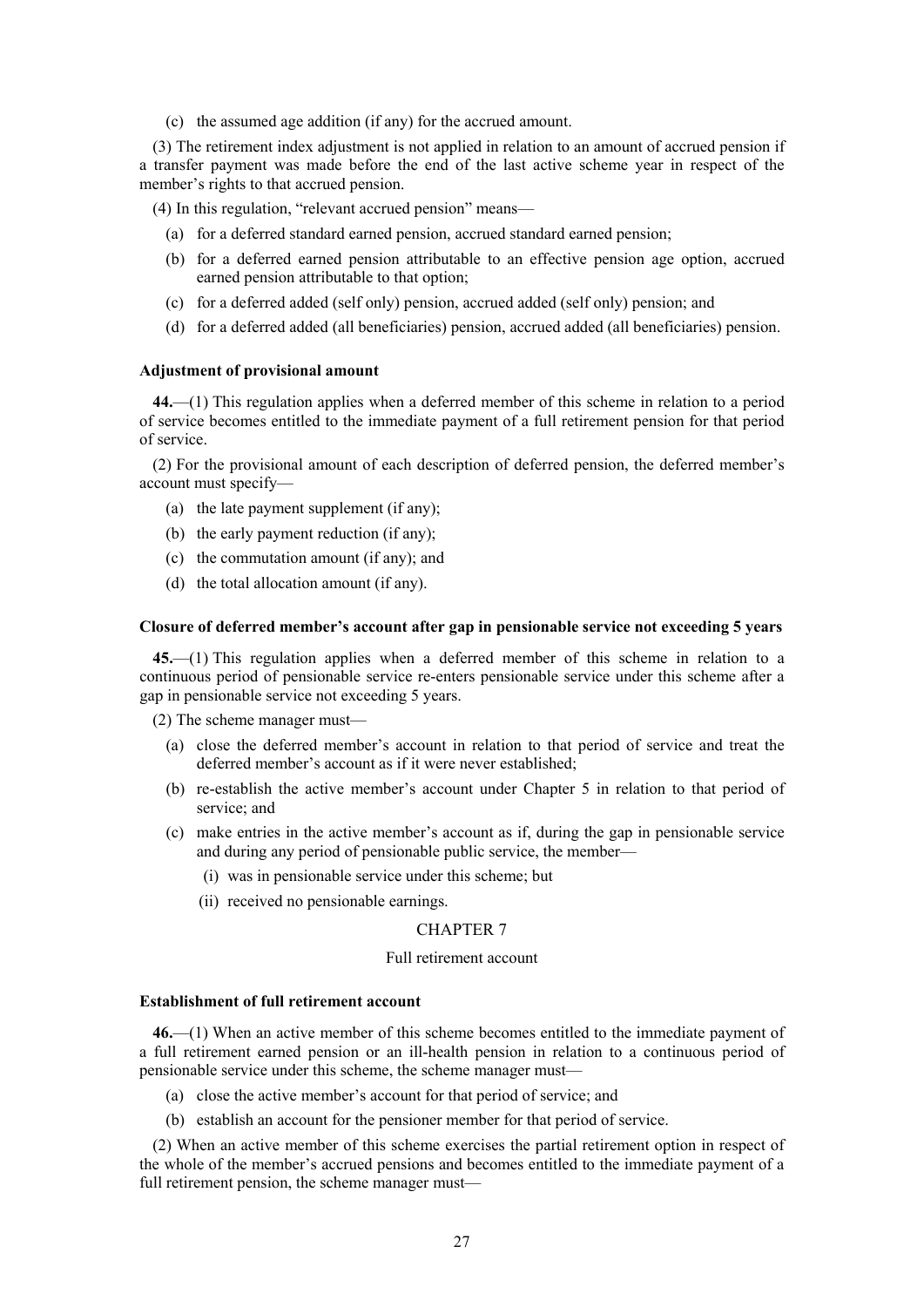- (a) close the active member's account for the period of earlier service;
- (b) establish an account for the pensioner member for that period of earlier service; and
- (c) establish a new active member's account under Chapter 5 for the member's continuing service as if the first day of pensionable service in qualifying judicial office is the day after the option date.

(3) For the purpose of these Regulations, an account established for a pensioner member under paragraph  $(1)(b)$  or  $(2)(b)$  is called a full retirement account.

(4) In this regulation—

"continuing service" means pensionable service that continues in accordance with regulation 59(2) from the option date;

"option date" means the date on which the partial retirement option is exercised and the member becomes entitled to the immediate payment of a full retirement pension; and

"period of earlier service" means the continuous period of pensionable service ending on the option date.

#### **Amount of full retirement pension**

**47.**—(1) The full retirement account must specify the amount of each description of full retirement pension.

(2) The amount of each description of full retirement pension is the sum of—

- (a) the amount of the relevant accrued pension calculated under regulation 31 ("accrued amount");
- (b) the retirement index adjustment for the accrued amount; and
- (c) the assumed age addition (if any) for the accrued amount.
- (3) For each amount of full retirement pension, the full retirement account must specify—
	- (a) the early payment reduction (if any);
	- (b) the commutation amount (if any); and
	- (c) the total allocation amount (if any).

(4) In this regulation, "relevant accrued pension" means—

- (a) for a full retirement standard earned pension, accrued standard earned pension;
- (b) for a full retirement earned pension attributable to an effective pension age option, accrued earned pension attributable to that option;
- (c) for a full retirement added (self only) pension, accrued added (self only) pension; and
- (d) for a full retirement added (all beneficiaries) pension, accrued added (all beneficiaries) pension.

## **Closure of full retirement account**

**48.** The scheme manager must close a full retirement account if a full retirement pension ceases to be payable under regulation 58.

#### CHAPTER 8

### Partial retirement account

#### **Establishment of partial retirement account**

**49.**—(1) This regulation applies if an active member of this scheme in relation to a continuous period of pensionable service—

(a) exercises the partial retirement option in respect of part only of the member's accrued pensions for that period of service; and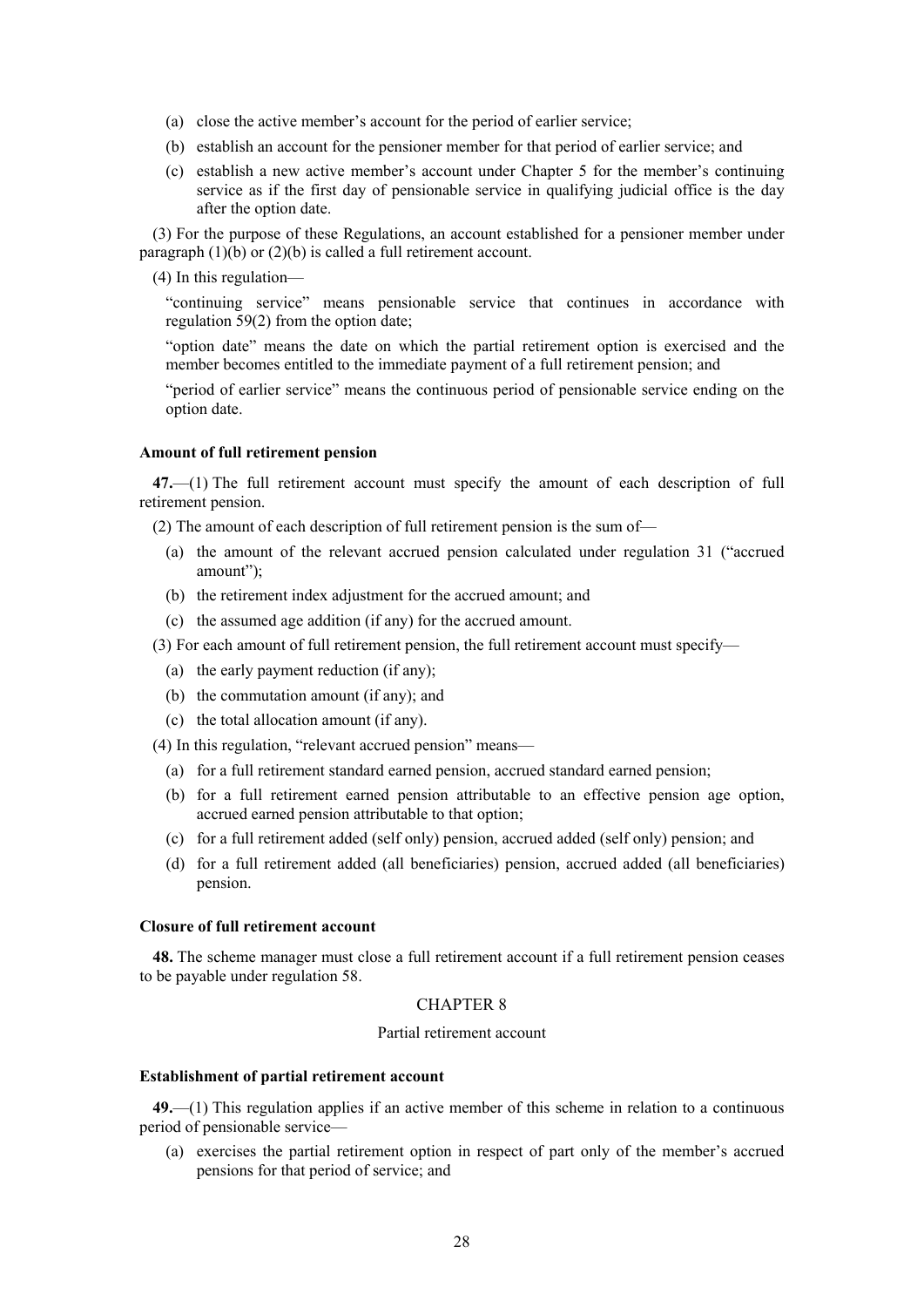(b) becomes entitled under regulation  $62(a)$  to the immediate payment of a partial retirement pension for that period of service.

(2) The scheme manager must—

- (a) establish a pensioner member's account ("the partial retirement account") for that period of service; and
- (b) adjust the active member's account in accordance with paragraph (3).

(3) The amount of each description of accrued pension for which a partial retirement option notice specifies an option proportion is reduced by that option proportion.

(4) After that adjustment, Chapter 3 (active member's account) applies in relation to the member as if the amount of each description of accrued pension for which a partial retirement option notice specifies an option proportion had always been reduced by that option proportion.

(5) In this regulation, "partial retirement option notice" means an option notice under regulation 60.

## **Amount of partial retirement pension**

**50.**—(1) The partial retirement account must specify the amount of each description of partial retirement pension.

(2) The amount of each description of partial retirement pension is the sum of—

- (a) the amount of the relevant accrued pension calculated under regulation 32 ("accrued amount");
- (b) the retirement index adjustment for the accrued amount; and
- (c) the assumed age addition (if any) for the accrued amount.
- (3) For each amount of partial retirement pension, the partial retirement account must specify—
	- (a) the early payment reduction (if any);
	- (b) the commutation amount (if any); and
	- (c) the total allocation amount (if any).

(4) In this regulation, "relevant accrued pension" means—

- (a) for a partial retirement standard earned pension, accrued standard earned pension;
- (b) for a partial retirement earned pension attributable to an effective pension age option, accrued earned pension attributable to that option;
- (c) for a partial retirement added (self only) pension, accrued added (self only) pension; and
- (d) for a partial retirement added (all beneficiaries) pension, accrued added (all beneficiaries) pension.

#### CHAPTER 9

Pension accounts for pension credit members

#### **Establishment of pension credit member's account**

**51.**—(1) The scheme manager must establish a pension account for each pension credit member of this scheme ("the pension credit member's account").

(2) If a pension credit is derived from 2 or more pension debit members, the scheme manager must establish a pension credit member's account in relation to each pension debit member.

(3) The pension credit member's account must specify the amount of credited pension, and for that amount—

- (a) the early payment reduction (if any); and
- (b) the commutation amount (if any).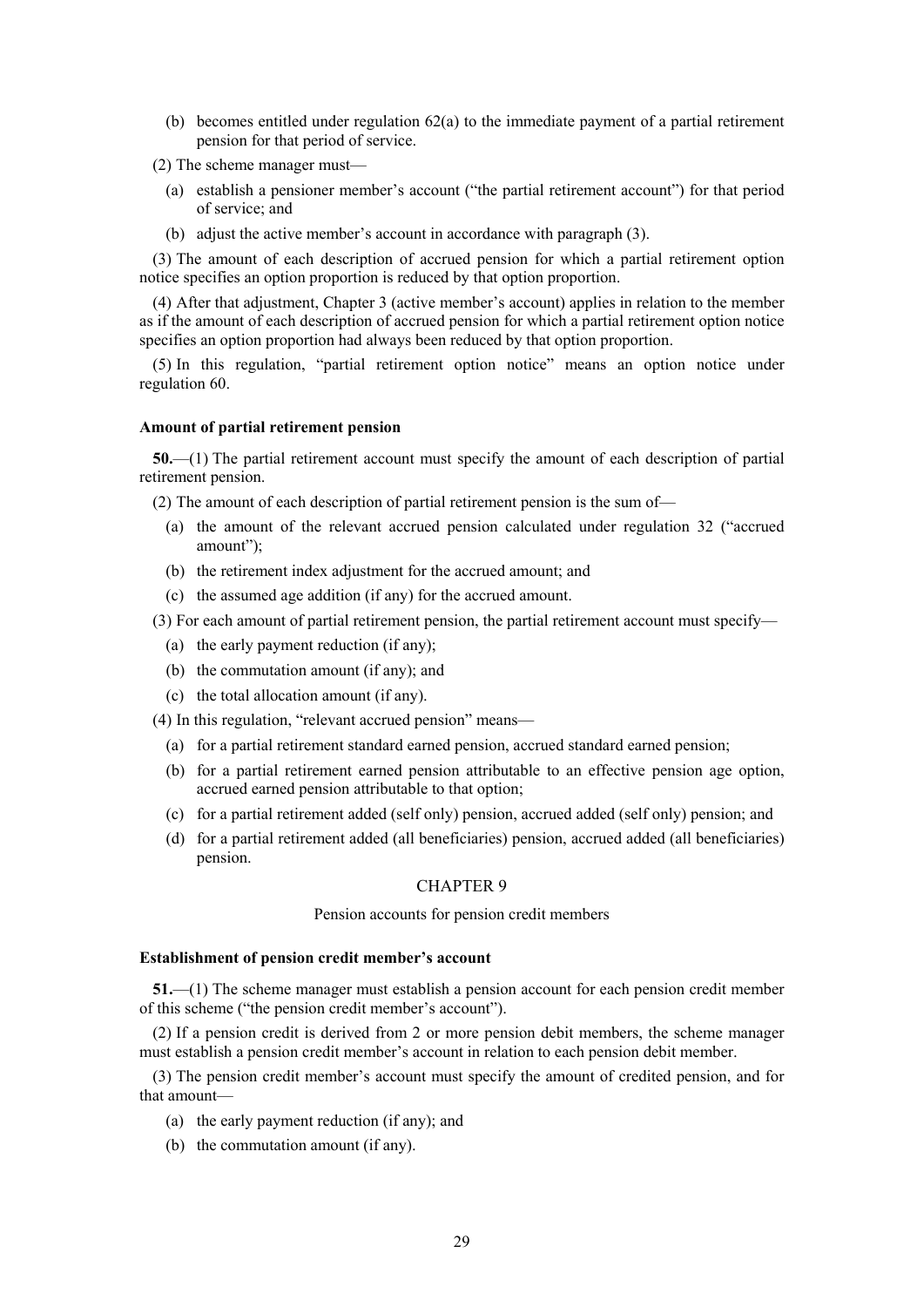(4) On the establishment of the pension credit member's account, the accounts established under this Part for the pension debit member must be reduced by the amount of the cash equivalent that would have been payable under Chapter 2 of Part 4A of PSA 1993 in respect of the pension credit member's right to benefits under this scheme attributable (directly or indirectly) to a pension credit.

(5) In this regulation—

"amount of credited pension" means an amount equal to the pension credit calculated in accordance with regulations made under paragraph 5(b) of Schedule 5 to WRPA 1999;

"cash transfer sum" has the meaning given in section 101AB of PSA 1993.

#### **Other pension accounts**

**52.** If a pension credit member of this scheme is also an active member, deferred member or pensioner member of this scheme, the scheme manager must establish a pension credit member's account in addition to any other account established for the member under this Part.

# PART 5

## Retirement benefits

## CHAPTER 1

## General

#### **Application of Part**

**53.** This Part applies in relation to retirement benefits payable in respect of a continuous period of pensionable service under this scheme.

#### **Qualifying service**

**54.**—(1) In these Regulations, "qualifying service" means the total of—

- (a) any continuous period of pensionable service under this scheme;
- (b) if a transfer payment has been received by this scheme in respect of accrued rights under another occupational pension scheme, the person's pensionable service under that scheme; and
- (c) for a transition member with continuity of service, the person's pensionable service under an existing scheme before the closing date for that member.

(2) None of the following counts as qualifying service—

- (a) any pensionable service under this scheme in respect of which a person's rights under this scheme are extinguished;
- (b) any pensionable service under the existing scheme in respect of which a person's rights under that scheme are extinguished;
- (c) any unauthorised absence from qualifying judicial office.

## CHAPTER 2

## Full retirement benefits

#### **Entitlement to full retirement pension**

**55.**—(1) A member of this scheme (P) is entitled to the immediate payment for life of a full retirement earned pension if—

(a) P has reached normal minimum pension age;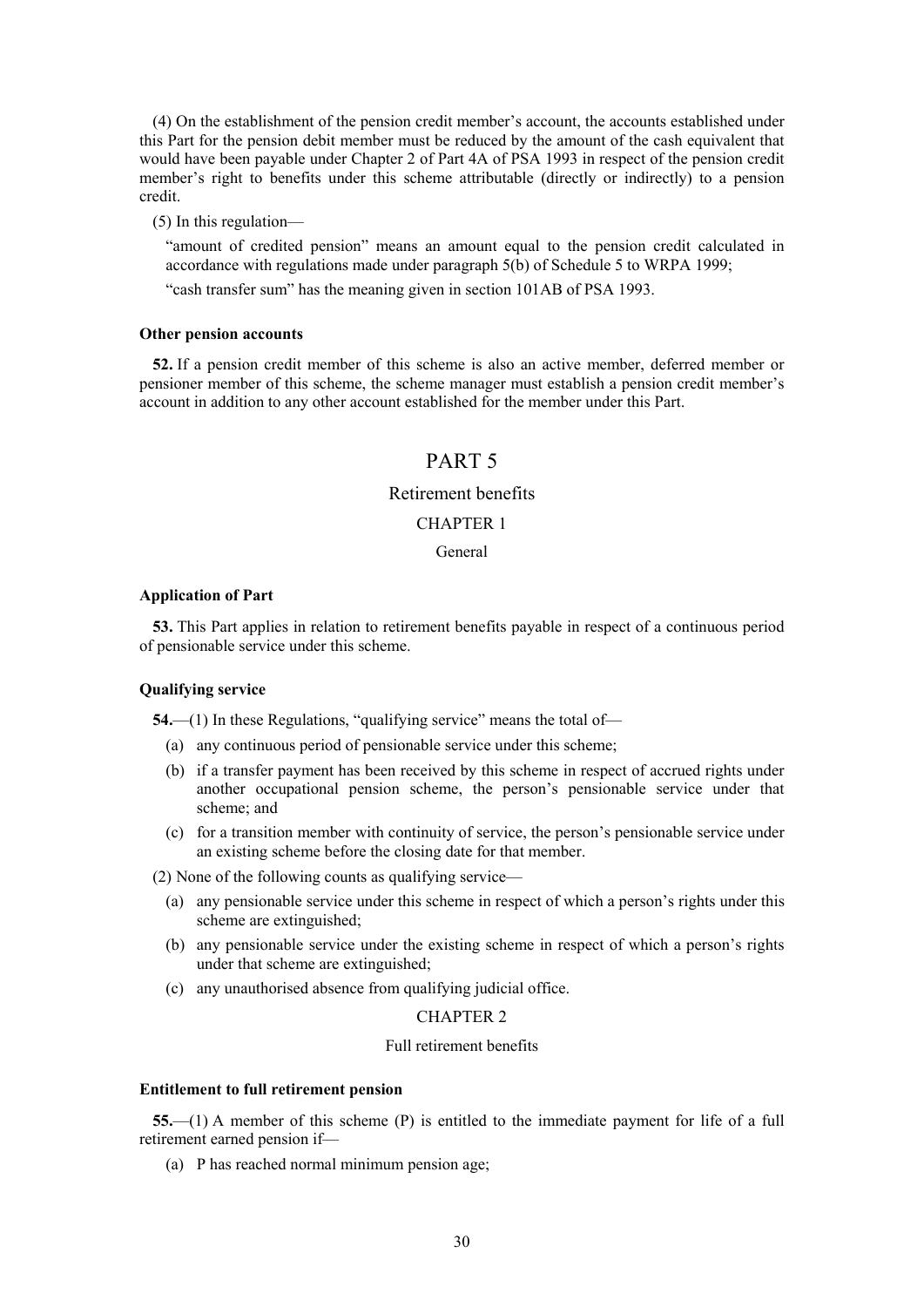- (b) P has ceased to be in pensionable service under this scheme; and
- (c) P has claimed payment of a full retirement pension.

(2) But if P has not reached normal pension age under this scheme, P is not so entitled unless—

- (a) P has at least 2 years' qualifying service; or
- (b) a transfer payment otherwise than from another occupational pension scheme has been received by this scheme in relation to P.

(3) On becoming entitled to the immediate payment for life of a full retirement earned pension, P is entitled to the immediate payment for life of a full retirement added pension of any description as follows—

- (a) for an active member who becomes a pensioner member, if the full retirement account specifies an amount of full retirement added pension of that description;
- (b) for a deferred member who becomes a pensioner member, if the deferred member's account specifies a provisional amount of the relevant deferred added pension.

(4) The claim for payment of a full retirement pension may only be made by notice to the scheme manager in a form required by the scheme manager.

(5) A claim for a full retirement pension to be paid before P reaches normal pension age under this scheme must state if any of the following applies—

- (a) P has opted to buy out the early payment reduction;
- (b) P has exercised an effective pension age option.

(6) In this regulation, "relevant deferred added pension" means—

- (a) for a full retirement added (self only) pension, a deferred added (self only) pension;
- (b) for a full retirement added (all beneficiaries) pension, a deferred added (all beneficiaries) pension.

#### **Annual rate of full retirement pension (active members)**

**56.**—(1) This regulation applies when an active member of this scheme becomes entitled to the immediate payment of a full retirement pension.

(2) The annual rate of any description of a full retirement pension payable to the member is found by—

- (a) taking the amount of that description of full retirement pension specified in the full retirement account;
- (b) subtracting the early payment reduction (if any) specified in that account in relation to that amount;
- (c) subtracting the commutation amount (if any) specified in that account in relation to that amount; and
- (d) subtracting the total allocation amount (if any) specified in that account in relation to that amount.

(3) The annual rate of any description of full retirement pension is calculated without subtracting the early payment reduction if the member buys out the early payment reduction in relation to that description of full retirement pension.

(4) The annual rate of full retirement earned pension attributable to an effective pension age option is calculated without subtracting the early payment reduction if the member has reached the effective pension age stated in that option.

#### **Annual rate of full retirement pension (deferred members)**

**57.**—(1) This regulation applies when a deferred member of this scheme becomes entitled to the immediate payment of a full retirement pension.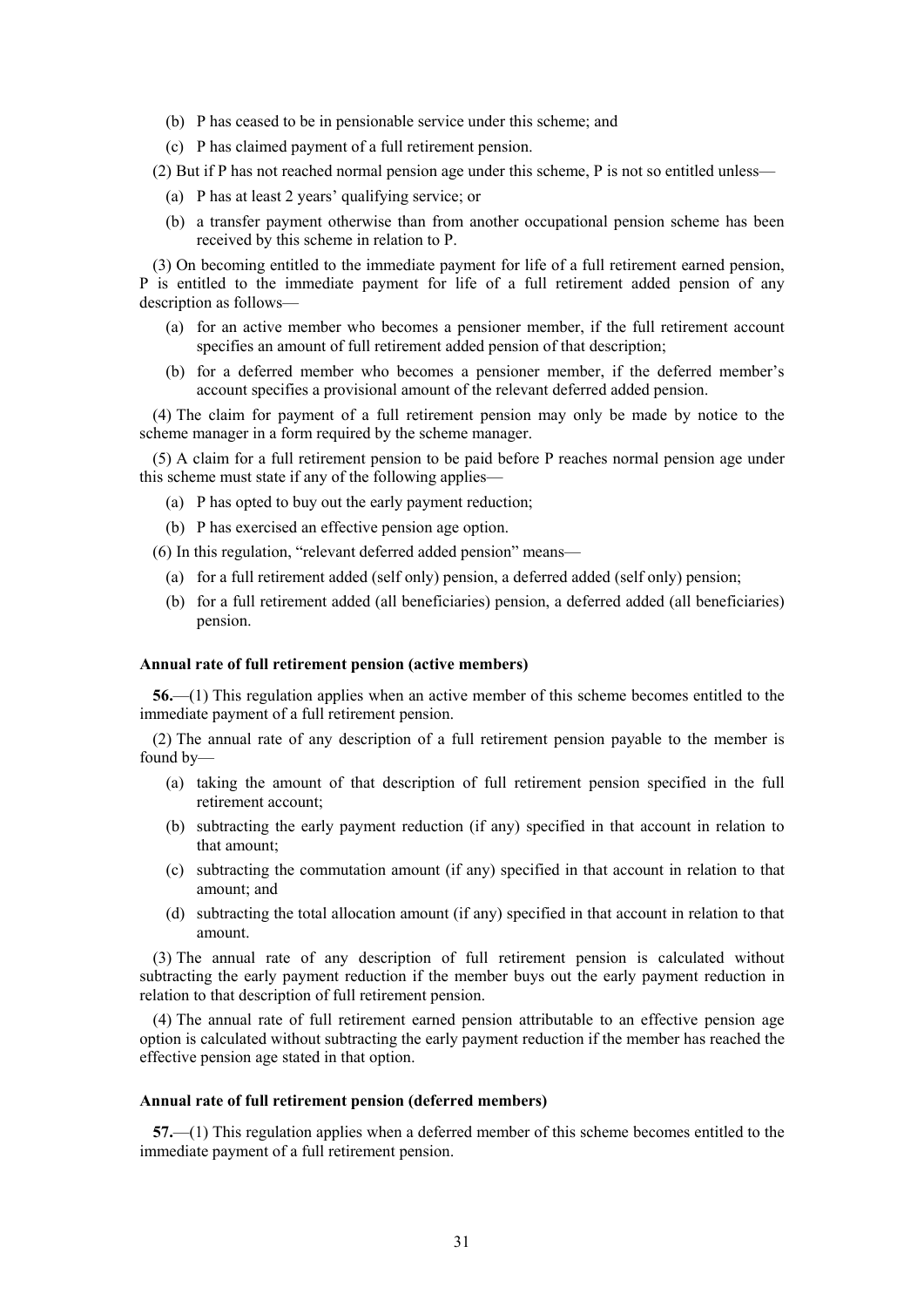(2) The annual rate of any description of full retirement pension payable to the member is found  $bv$ —

- (a) taking the provisional amount of the relevant description of deferred pension specified in the deferred member's account;
- (b) adding the late payment supplement (if any) specified in that account in relation to that provisional amount;
- (c) subtracting the early payment reduction (if any) specified in that account in relation to that amount;
- (d) subtracting the commutation amount (if any) specified in that account in relation to that amount; and
- (e) subtracting the total allocation amount (if any) specified in that account in relation to that amount.

(3) The annual rate of any description of full retirement pension is calculated without subtracting the early payment reduction if the member buys out the early payment reduction in relation to that description of full retirement pension.

(4) The annual rate of full retirement earned pension attributable to an effective pension age option is calculated without subtracting the early payment reduction if the member has reached the effective pension age stated in that option.

(5) In this regulation, "the relevant description of deferred pension" means—

- (a) for a full retirement standard earned pension, deferred standard earned pension;
- (b) for a full retirement earned pension attributable to an effective pension age option, deferred earned pension attributable to that option;
- (c) for a full retirement added (self only) pension, deferred added (self only) pension; and
- (d) for a full retirement added (all beneficiaries) pension, deferred added (all beneficiaries) pension.

#### **Full retirement pension ceases to be payable**

**58.**—(1) A full retirement pension ceases to be payable to a member who re-enters pensionable service under this scheme within 28 days after the last day of the service in relation to which the pension was payable.

- (2) If paragraph (1) applies in relation to a member—
	- (a) the scheme manager must—
		- (i) cease to pay the pension; and
		- (ii) recover any payment of pension or lump sum made;
	- (b) the full retirement account must be closed; and
	- (c) the active member's account must be re-established under Part 4 and treated as if it had never been closed.

#### CHAPTER 3

#### Partial retirement benefits

## **Exercise of partial retirement option**

**59.**—(1) This regulation applies if—

- (a) a person (P) is an active member of this scheme in relation to a continuous period of pensionable service;
- (b) P has reached normal minimum pension age;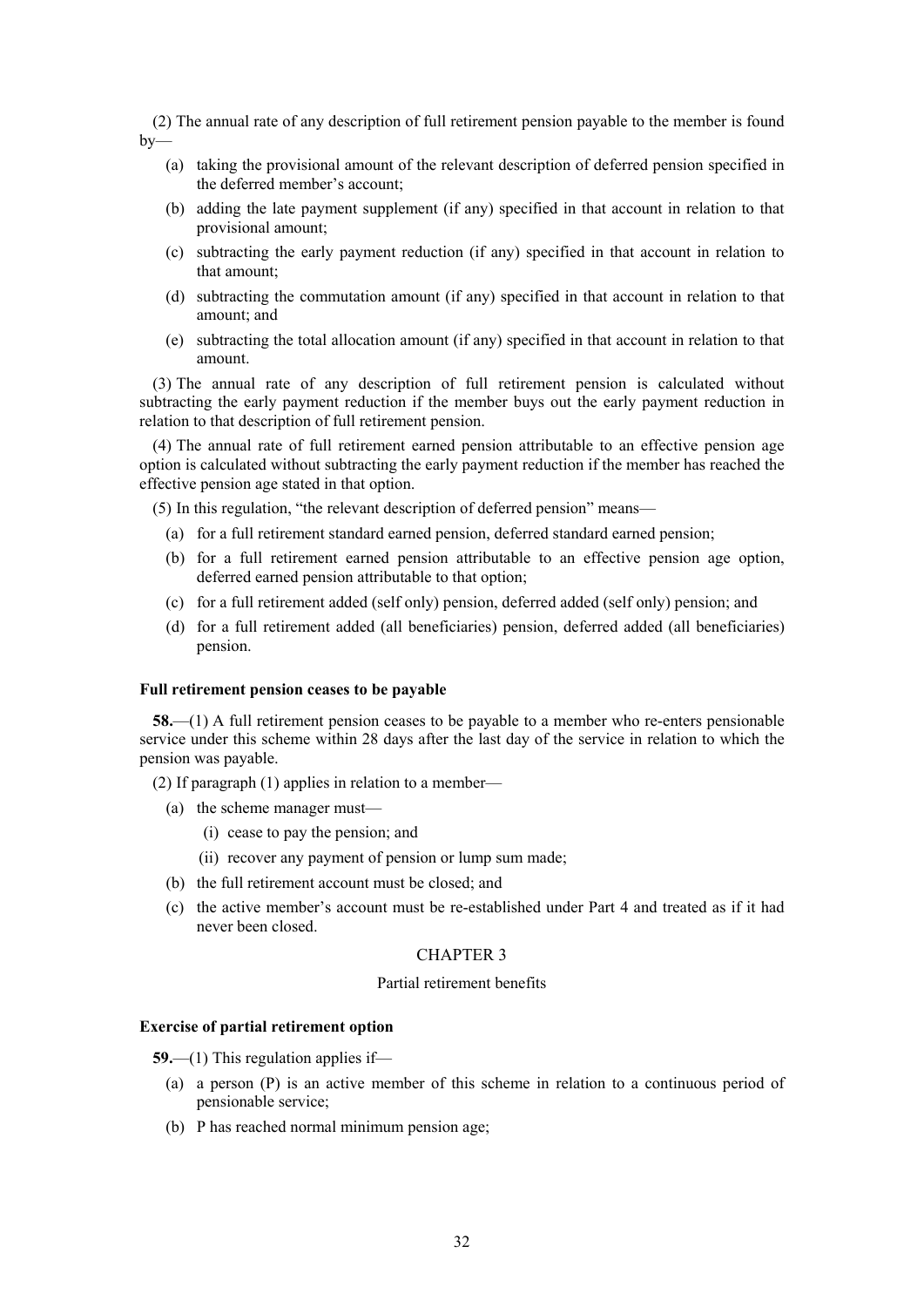- (c) the terms on which P is employed have changed and as a result of that change the annual rate of P's pensionable earnings is reduced to 80% of their amount before the change or less; and
- (d) P would be entitled to the immediate payment of a full retirement pension in relation to that period of service if P left pensionable service and claimed payment of the pension.

(2) P may opt to continue in pensionable service but claim payment of the whole or part only of P's accrued pensions for the continuous period of pensionable service before P's pensionable earnings were reduced ("partial retirement option").

(3) P may not exercise a partial retirement option more than once in relation to a description of accrued pension.

#### **Partial retirement option notice**

**60.**—(1) A partial retirement option may only be exercised—

- (a) by notice to the scheme manager in a form required by the scheme manager ("option notice"); and
- (b) in the 3 months after P's pensionable earnings are reduced, on a date agreed by the member and the scheme manager.

(2) An option notice must specify—

- (a) whether P claims payment of—
	- (i) the whole of P's accrued pensions; or
	- (ii) part only of P's accrued pensions; and
- (b) if P claims payment of part only—
	- (i) the descriptions of accrued pension for which payment is claimed; and
	- (ii) the proportion of each description of accrued pension for which payment is claimed ("option proportion").

#### **Option proportion**

**61.**—(1) Unless paragraph (2) or (3) applies, the option proportion must be 100%.

(2) Unless paragraph (3) applies, an option notice under regulation 64 may specify an option proportion lower than 100% for one description of accrued pension only.

(3) If P claims payment of both accrued standard earned pension and any description of accrued added pension, the option notice must specify —

- (a) an option proportion of 100% for both descriptions of accrued pension; or
- (b) an option proportion lower than 100% which is the same for both descriptions of accrued pension.

#### **Entitlement to partial retirement pension or full retirement pension**

**62.** An active member of this scheme (P) who exercises the partial retirement option is entitled to the immediate payment for life of—

- (a) if P claims payment of part only of P's accrued pensions, a partial retirement pension calculated in accordance with regulation 50; or
- (b) if P claims payment of the whole of P's accrued pensions, a full retirement pension calculated in accordance with regulation 47.

#### **Annual rate of partial retirement pension**

**63.**—(1) This regulation applies if an active member of this scheme (P) exercises the partial retirement option in respect of part only of P's accrued pensions.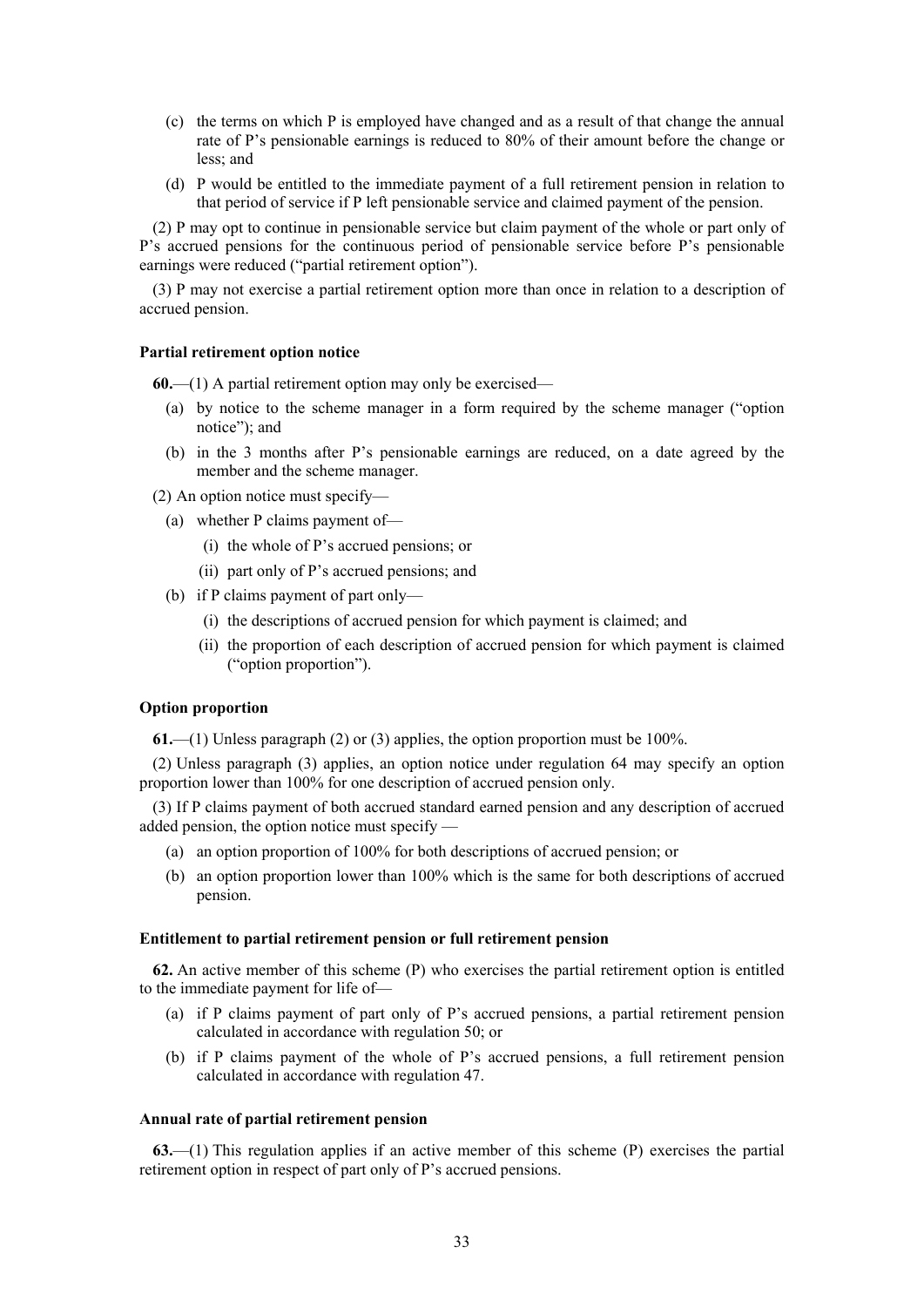(2) The annual rate of each description of partial retirement pension is calculated under regulation 56 (active members) by reference to the amount of each description of full retirement pension specified in the full retirement account.

(3) Regulation 56 (active members) applies as if—

- (a) the reference to a full retirement pension were a reference to a partial retirement pension; and
- (b) the reference to the full retirement account were a reference to the partial retirement account.

## **Annual rate of full retirement pension**

**64.**—(1) This regulation applies if an active member of this scheme (P) exercises the partial retirement option in respect of the whole of P's accrued pensions.

(2) The annual rate of each description of full retirement pension is calculated under regulation 56 (active members) by reference to the amount of that description of full retirement pension specified in the full retirement account.

(3) Regulation 56 (active members) applies as if the last day of pensionable service were the day before the day on which the member exercised the partial retirement option.

## CHAPTER 4

#### Ill health benefits

#### **Meaning of "permanent breakdown in health"**

**65.** For the purpose of these Regulations, a member's breakdown in health is "permanent" if a medical certificate states that the breakdown is likely to continue until the member reaches prospective normal pension age.

#### **Meaning of "incapacity for employment"**

**66.** For the purpose of these Regulations a member's permanent breakdown in health involves "incapacity for employment" if a medical certificate states that, as a result of the breakdown, the member is incapable of discharging the duties of their qualifying judicial office.

#### **Entitlement to ill health pension**

**67.**—(1) An active member of this scheme who has not reached normal pension age under this scheme is entitled to immediate payment of an ill health pension under this Chapter if the following conditions are met—

- (a) a medical certificate states that the member has suffered a permanent breakdown in health involving incapacity for employment; and
- (b) the member has at least 2 years qualifying service; or
- (c) if the member has less than 2 years qualifying service, the scheme manager determines that the member is entitled to an ill health pension.

(2) A member who is entitled to immediate payment of an ill health pension is entitled to a full retirement added pension of any description if the full retirement account specifies an amount of full retirement added pension of that description.

(3) The annual rate of an ill health pension and any added pension payable under this regulation is calculated in accordance with regulation 68.

#### **Annual rate of ill health pension**

**68.**—(1) The annual rate of an ill health pension is the sum of—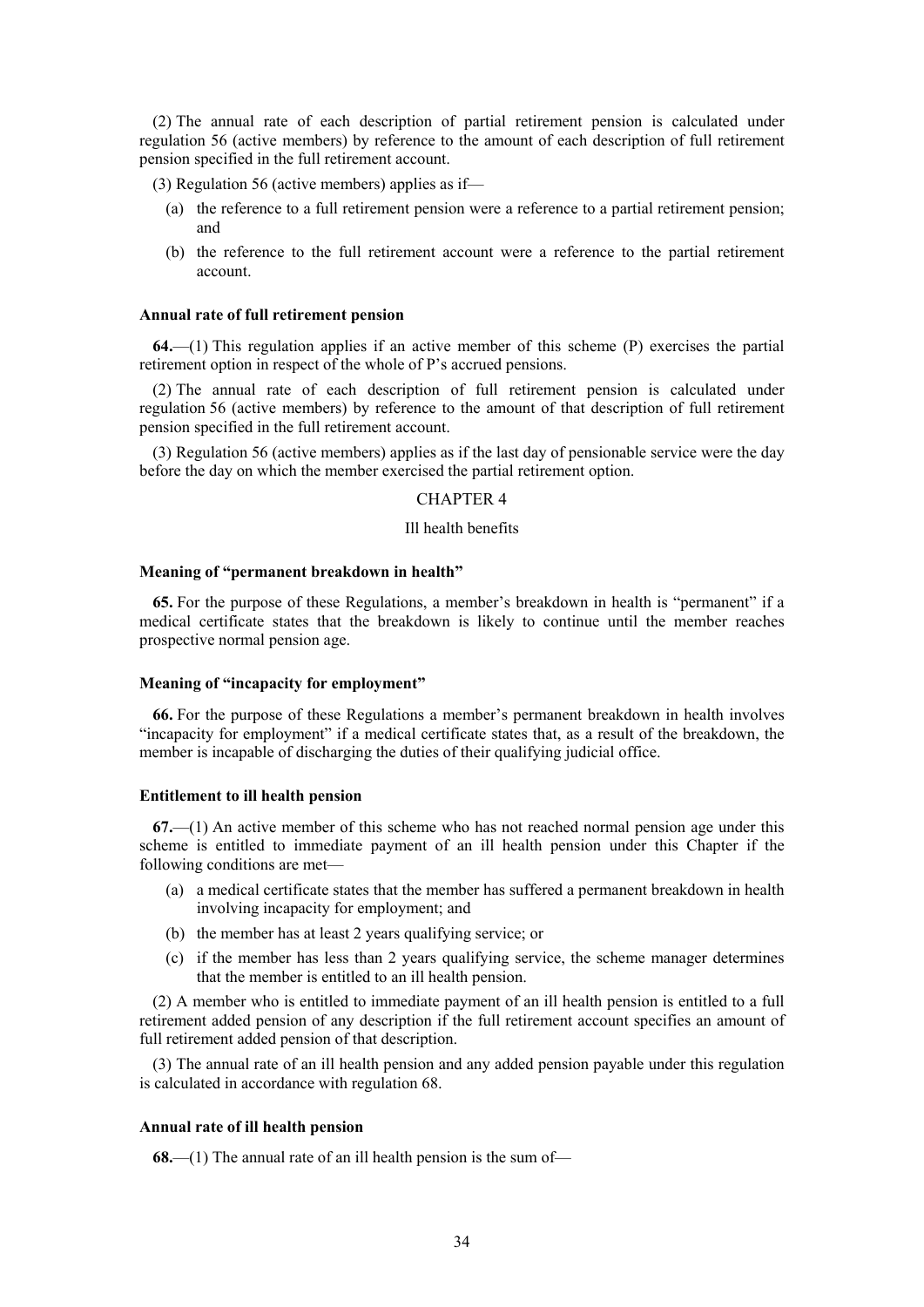- (a) the annual rate of full retirement standard earned pension, but without subtracting the early payment reduction; and
- (b) an ill health enhancement.

(2) The annual rate of a full retirement added pension of any description payable with an ill health pension is calculated in the same way as the annual rate of full retirement added pension of that description is calculated, but without subtracting the early payment reduction.

(3) In this regulation—

"an ill health enhancement" means half the annual rate of a full retirement standard earned pension calculated in respect of a member's assumed period of pensionable service and based on the member's pensionable earnings as at the date their pensionable service ceases;

- (a) "the member's assumed period of pensionable service" means the period (expressed in years)—
- (b) beginning with the day after the member's continuous period of pensionable service ceased; and
- (c) ending with—
	- (i) for a member employed for a fixed term, the day with which that term ends; or
	- (ii) for a member otherwise employed, the day before the day on which the member will reach prospective normal pension age (assuming that the member lives until that age).

#### **Deferment of accrued earned pension attributable to a transfer payment**

**69.**—(1) This regulation applies in relation to a member of this scheme—

- (a) who is entitled to an ill-health pension; and
- (b) whose active member's account as at the end of the last day of pensionable service specifies an amount of accrued earned pension attributable in whole or in part to a transfer payment received by this scheme in relation to the member in the 24 months before that last day.

(2) If the scheme manager so directs, the member becomes a deferred member of this scheme in respect of that amount of accrued earned pension and accordingly—

- (a) a deferred member's account must be established under Part 4;
- (b) that amount of accrued earned pension must be specified in the deferred member's account as the provisional amount of deferred earned pension; and
- (c) that amount of accrued earned pension is not included in the calculation of the annual rate of full retirement earned pension.

#### **Deferment of added pension attributable to recent payments**

**70.**—(1) This regulation applies in relation to a member of this scheme—

- (a) who is entitled to payment of an ill-health pension; and
- (b) whose active member's account as at the end of the last day of pensionable service specifies an amount of accrued added pension that is attributable in whole or in part to a lump sum payment for added pension made under Schedule 1 within the 12 months before the relevant day.

(2) The member becomes a deferred member of this scheme in respect of that amount of accrued added pension and accordingly—

- (a) a deferred member's account must be established under Part 4;
- (b) that amount of accrued added pension must be specified in the deferred member's account as the provisional amount of the relevant description of deferred added pension; and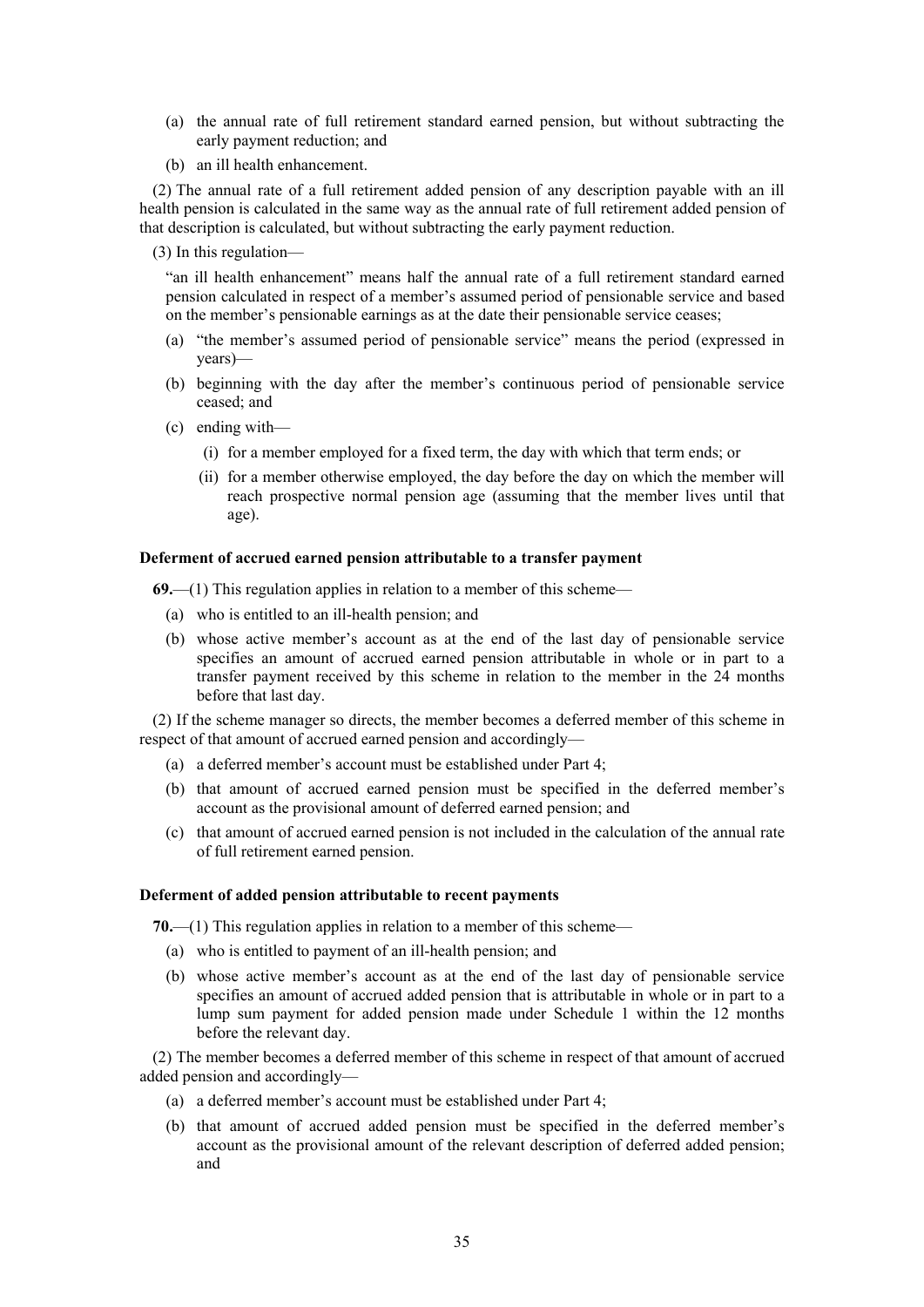- (c) that amount of accrued added pension is not included in the calculation of the annual rate of full retirement added pension payable with the ill health pension.
- (3) In paragraph (1), "the relevant day" means—
	- (a) the day on which a medical certificate is produced in accordance with regulation 67(1) by virtue of which the member is entitled to payment of the ill-health pension; or
	- (b) if the member was on sick leave on that day and did not return to service from that leave, the day on which that leave began.

#### Payment options

#### **Options under this Chapter**

**71.** The options under this Chapter are—

- (a) the option under regulation 73 to buy out the early payment reduction;
- (b) the option under regulation 74 to defer payment of a full retirement added pension;
- (c) the option under regulation 75 (option to commute part of pension) to exchange part of a retirement pension for a lump sum;
- (d) the option under regulation 76 to exchange the whole of the member's accrued pensions for a lump sum in cases of serious ill-health.

#### **Exercising an option under this Chapter**

**72.**—(1) A member may exercise an option under this Chapter by notice to the scheme manager in any form the scheme manager requires.

(2) In this Chapter, "option notice" means a notice by which a member exercises an option under this Chapter.

#### **Option to buy out early payment reduction**

**73.**—(1) This regulation applies if—

- (a) a member of this scheme becomes entitled under Chapter 1 or 2 to the immediate payment of a full retirement pension or a partial retirement pension; and
- (b) the member has not reached—
	- (i) normal pension age under this scheme; or
	- (ii) if applicable, the member's effective pension age.

(2) The member may opt under this regulation to buy out the early payment reduction that would otherwise apply to the calculation of the annual rate of retirement pension.

(3) The cost must be met by way of a special payment to this scheme made by—

- (a) the member;
- (b) the member's employer ("the employer"); or
- (c) both the member and the employer.

(4) Any special payment by the employer must be made with the consent of the Scheme Manager.

(5) The cost of buying out the early payment reduction is an amount determined by the scheme manager after consulting the scheme actuary.

#### **Option to defer payment of added pension**

**74.**—(1) This regulation applies if a member of this scheme—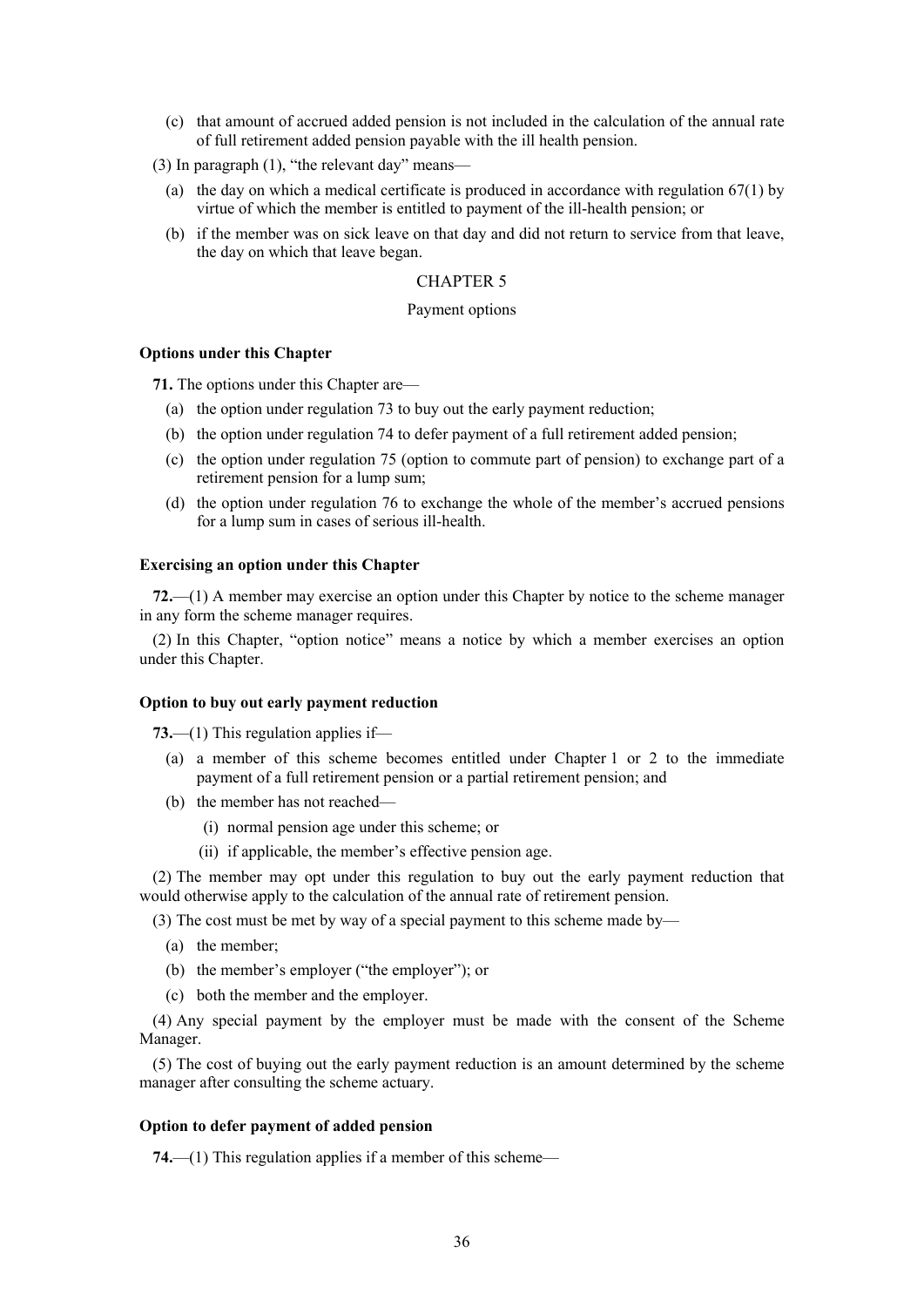- (a) becomes entitled to the immediate payment of a full retirement added pension of any description; and
- (b) has not reached normal pension age under this scheme.

(2) The member may opt under this regulation to defer payment of the full retirement added pension of that description.

(3) A member who exercises the option under this regulation becomes a deferred member of this scheme in respect of the full retirement added pension of that description and accordingly—

- (a) a deferred member's account must be established under Part 4; and
- (b) the amount of full retirement added pension of that description must be specified in the deferred member's account as the provisional amount of deferred added pension of that description.

(4) The member is entitled to payment of the full retirement added pension of that description when the member gives notice to the scheme manager, in any form the scheme manager requires, that the member wishes to take that full retirement added pension.

(5) The annual rate of full retirement added pension is calculated in accordance with regulation 61.

# **Option to commute part of pension**

**75.**—(1) A member who becomes entitled to the immediate payment of a retirement pension under this scheme may opt under this regulation to exchange part of the pension for a lump sum.

(2) An option under this regulation may only be exercised before the first payment of the pension is made.

(3) If a member exercises the option, for every £1 by which the amount of the member's annual rate of pension is reduced, the member must be paid a lump sum of £12.

(4) A member may not exchange pension for lump sum under this regulation to the extent that it would result in a scheme chargeable payment for the purposes of Part 4 of FA 2004 (see section 241 of that Act).

(5) If paragraph (6) applies, the member may opt to exchange only so much of the pension (after subtracting the commutation amount, if any) that exceeds the guaranteed minimum, multiplied by such factor as is indicated for a person of the member's description in tables provided by the scheme actuary.

(6) This paragraph applies if the member has a guaranteed minimum under section 14 of PSA 1993 in relation to the whole or part of a pension as a result of receipt by this scheme of a transfer payment from another pension scheme in respect of which the member had such a guaranteed minimum.

### **Option to commute whole of member's accrued pensions (serious ill-health)**

**76.**—(1) This regulation applies where there is a medical certificate stating that an active member or deferred member of this scheme has a life-expectancy of less than 12 months.

(2) The member may opt under this regulation to exchange the whole of the member's accrued pensions for a lump sum.

(3) An option under this regulation ("this option") may only be exercised before the first payment of the pension is made.

(4) The lump sum payable to the member is an amount equal to—

 $(A+B+C) \times 5$ 

where—

*A* means the total annual amount of full retirement pension;

*B* means the total annual amount of partial retirement pension; and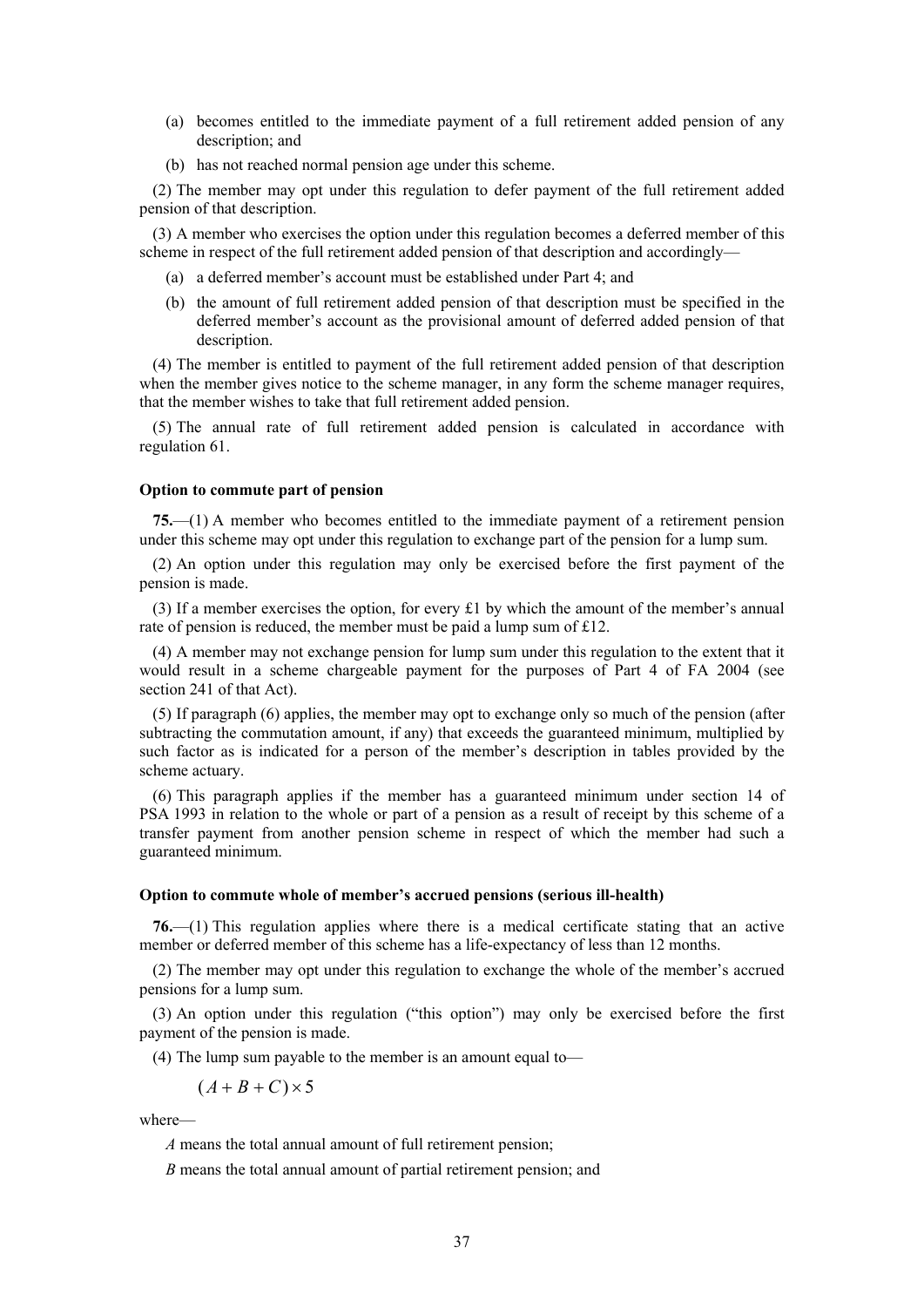*C* means the total annual amount of ill-health pension.

(5) For the purpose of paragraph (4), "total annual amount" means—

- (a) in relation to a full retirement pension or partial retirement pension to which the member would be entitled apart from this option, the sum of—
	- (i) the annual rate of pension to which the member would be entitled apart from this option, calculated as at the date the option is exercised, but without subtracting the early payment reduction (if any); and
	- (ii) the amount of increase (if any) in the annual rate of that pension under PIA 1971 calculated as at that date; and
- (b) in relation to an ill-health pension, the sum of—
	- (i) the annual rate of pension to which the member would be entitled apart from this option, calculated as at the date when payment would first be due, but without subtracting the early payment reduction (if any); and
	- (ii) the amount of increase (if any) in the annual rate of that pension under PIA 1971 calculated as at that date.

(6) The lump sum must be paid to the member as soon as is reasonably practicable after this option is exercised.

# CHAPTER 6

### Allocation of part of pension

### **Allocation election**

**77.**—(1) This regulation applies in relation to a full retirement earned pension or a partial retirement earned pension payable in respect of a member's pensionable service under this scheme.

(2) The member may elect to allocate part of the retirement pension to a beneficiary ("allocation election").

(3) The beneficiary of an allocation election must be a person who, when the allocation election is made, is—

- (a) the member's spouse or civil partner;
- (b) financially wholly or mainly dependent on the member; or
- (c) financially interdependent with the member.

(4) If the member wishes to allocate pension to more than one beneficiary, the member must make a separate allocation election in respect of each beneficiary.

(5) If paragraph (6) applies, the member may elect to allocate only so much of the pension (after subtracting the commutation amount, if any) that exceeds the guaranteed minimum, multiplied by such factor as is indicated for a person of the member's description in tables provided by the scheme actuary.

(6) This paragraph applies if the member has a guaranteed minimum under section 14 of PSA 1993 in relation to the whole or part of a pension as a result of receipt by this scheme of a transfer payment from another pension scheme in respect of which the member had such a guaranteed minimum.

### **Restriction on total amount of pension that may be allocated**

**78.**—(1) The sum of the following must not exceed an amount equal to the annual rate of retirement pension that would be payable to the member (P)—

- (a) the total amount of retirement pension allocated under this regulation ("total allocation amount"); and
- (b) the annual rate of surviving adult's pension that would be payable on P's death.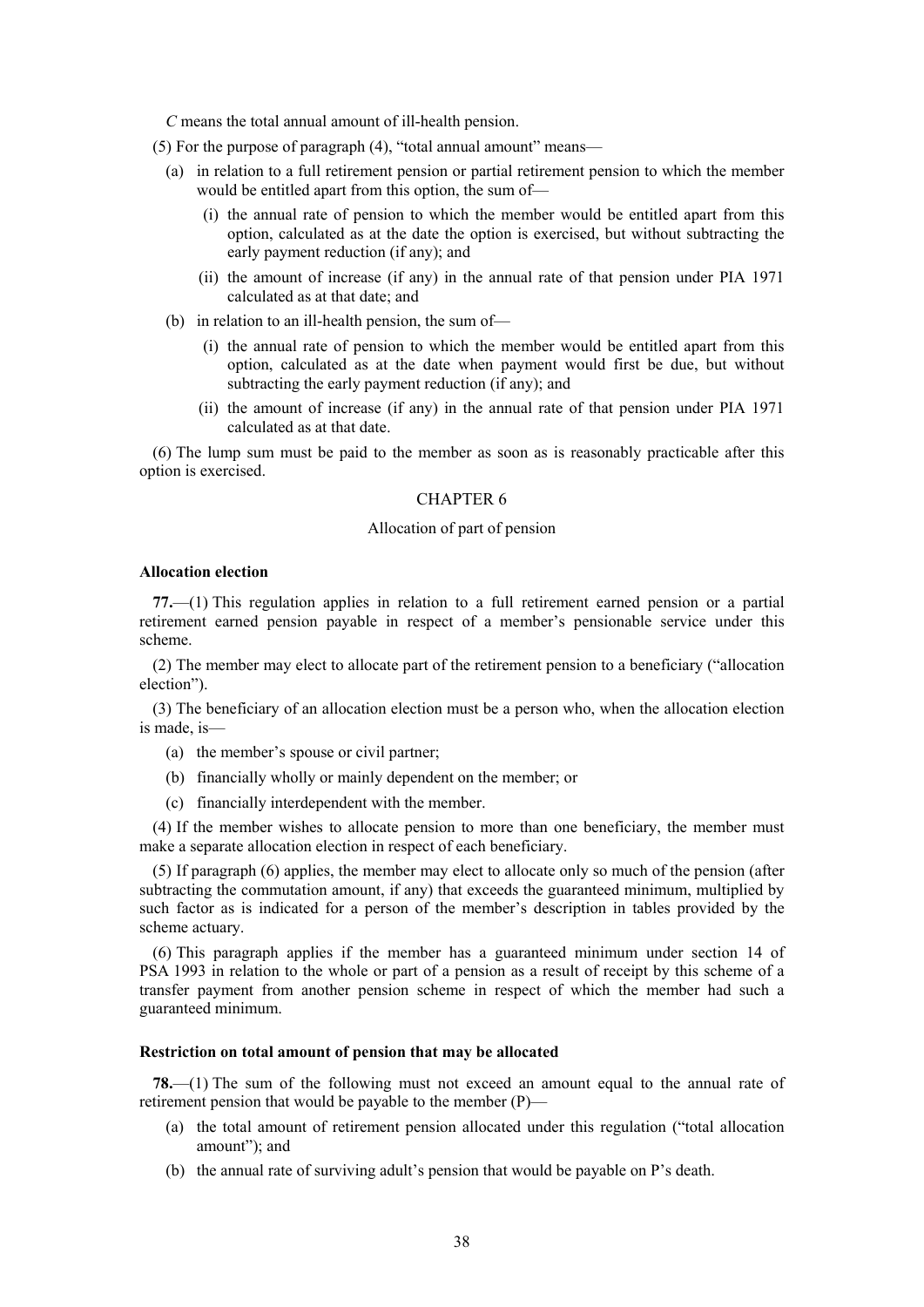(2) In determining whether the restriction in paragraph (1) is met, it is assumed that—

- (a) P will have become a pensioner member before P's death;
- (b) P will exercise the commutation option so as to exchange for a lump sum the maximum amount possible of the whole of P's accrued pensions;
- (c) P's spouse or civil partner status will not change before P dies;
- (d) all of P's beneficiaries will survive P; and
- (e) any beneficiary who would have been P's dependant for the purposes of paragraph 15(2) or (3) of Schedule 28 to FA 2004 will be such a dependant when P dies.

(3) If at the time an allocation election is made it would result in the restriction in paragraph (1) not being met, the scheme manager may treat the election (or each of the elections) as allocating a smaller amount that would result in the election (or the elections taken together) complying.

## **Making an allocation election**

**79.**—(1) If requested by a member (P), the scheme manager must advise P of the last day on which P may make an allocation election.

(2) An allocation election may only be made—

- (a) by notice to the scheme manager in a form required by the scheme manager; and
- (b) before the election closing date.
- (3) An allocation election must—
	- (a) specify the amount of retirement pension to be allocated;
	- (b) name the beneficiary;
	- (c) be accompanied by a declaration in a form required by the scheme manager stating that—
		- (i) P is in good health; and
		- (ii) the beneficiary is a person who meets the conditions set out in paragraph (4); and
	- (d) be accompanied by a certificate from the scheme medical adviser giving the opinion that P is in good health.
- (4) The beneficiary must be—
	- (i) P's spouse or civil partner,
	- (ii) financially wholly or mainly dependent on P, or
	- (iii) financially interdependent with P.

(5) Before the election closing date, the member may, by notice to the scheme manager in a form required by the scheme manager—

- (a) revoke the election; or
- (b) amend the election by altering the amount of retirement pension to be allocated.
- (6) Unless paragraph (7) or (8) applies, the election takes effect on the election closing date.

(7) An allocation election has no effect unless the scheme manager is satisfied that when P made the election the matters stated in the declaration were true.

(8) An allocation election has no effect if P or the beneficiary dies before the election closing date.

(9) In this regulation, "election closing date" means the earlier of—

- (a) the date advised by the scheme manager under paragraph (1); or
- (b) the day before the pension becomes payable.

### **Effect of allocation election**

**80.**—(1) If an allocation election takes effect—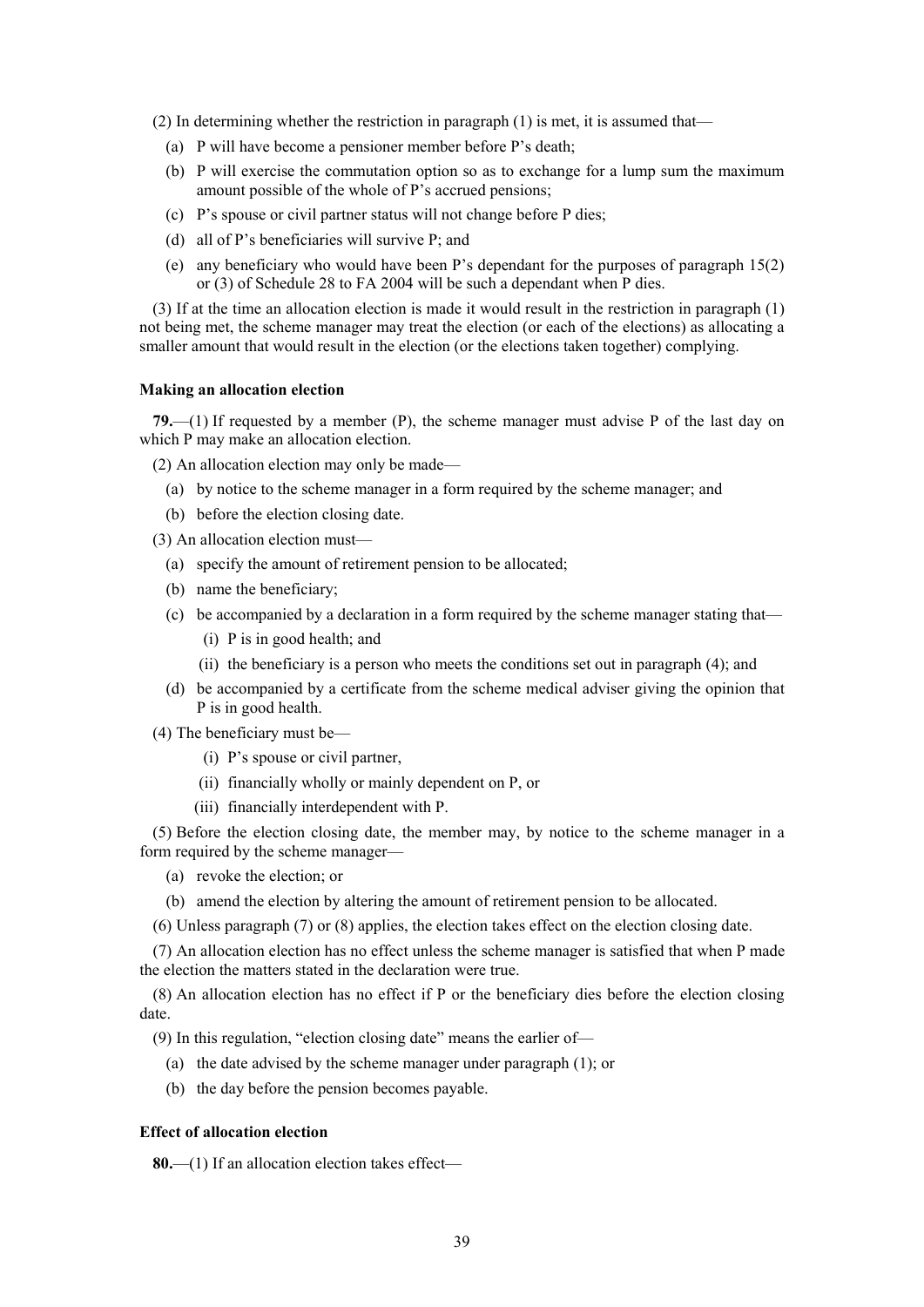- (a) the member's pension is reduced accordingly (and this reduction applies even if the beneficiary predeceases the member); and
- (b) if the beneficiary survives the member, on the member's death the beneficiary becomes entitled to the payment of a pension for life ("allocated pension") of an amount determined by the scheme manager, after consultation with the scheme actuary, having regard to—
	- (i) the amount of retirement pension allocated under the election, and
	- (ii) the beneficiary's age and gender.
- (2) But the scheme manager may withhold payment from the beneficiary if—
	- (a) the member dies before the end of the period of 2 years beginning with the date on which the election takes effect; and
	- (b) the scheme manager is satisfied that the member made a false declaration about the member's state of health when making the election.

(3) An allocation election in relation to a retirement pension has no effect if it would result in an allocated pension being paid—

- (a) on the member becoming entitled to the retirement pension, to a person who is not—
	- (i) the member's spouse or civil partner;
	- (ii) financially wholly or mainly dependent on P; or
	- (iii) financially interdependent with P;
- (b) on the death of the member, to a person who is not—
	- (i) the member's surviving adult; or
	- (ii) a dependant of the member for the purposes of paragraph  $15(2)$  or (3) of Schedule 28 to FA 2004.

### **Adjustment of allocated benefit (members who have reached 75)**

**81.**—(1) The amount of allocated pension payable to the beneficiary of an allocation election may be adjusted in a manner determined by the scheme manager if—

- (a) the member who made the allocation election dies after reaching 75; and
- (b) on the death of the member, the amount of allocated pension payable to the beneficiary does not qualify as a dependants' scheme pension under section 167 of FA 2004 (the pension death benefit rules).

(2) In this regulation, "allocated pension" has the meaning given in regulation 80(1)(b) (effect of allocation election).

# PART 6

# Benefits for pension credit members

### **Entitlement to pension credit members' pension**

**82.** A pension credit member (P) of this scheme is entitled to the immediate payment for life of a pension credit member's pension under this scheme if—

- (a) P has reached normal pension age;
- (b) the pension sharing order under which P is entitled to the pension credit has taken effect; and
- (c) P has claimed payment of the pension.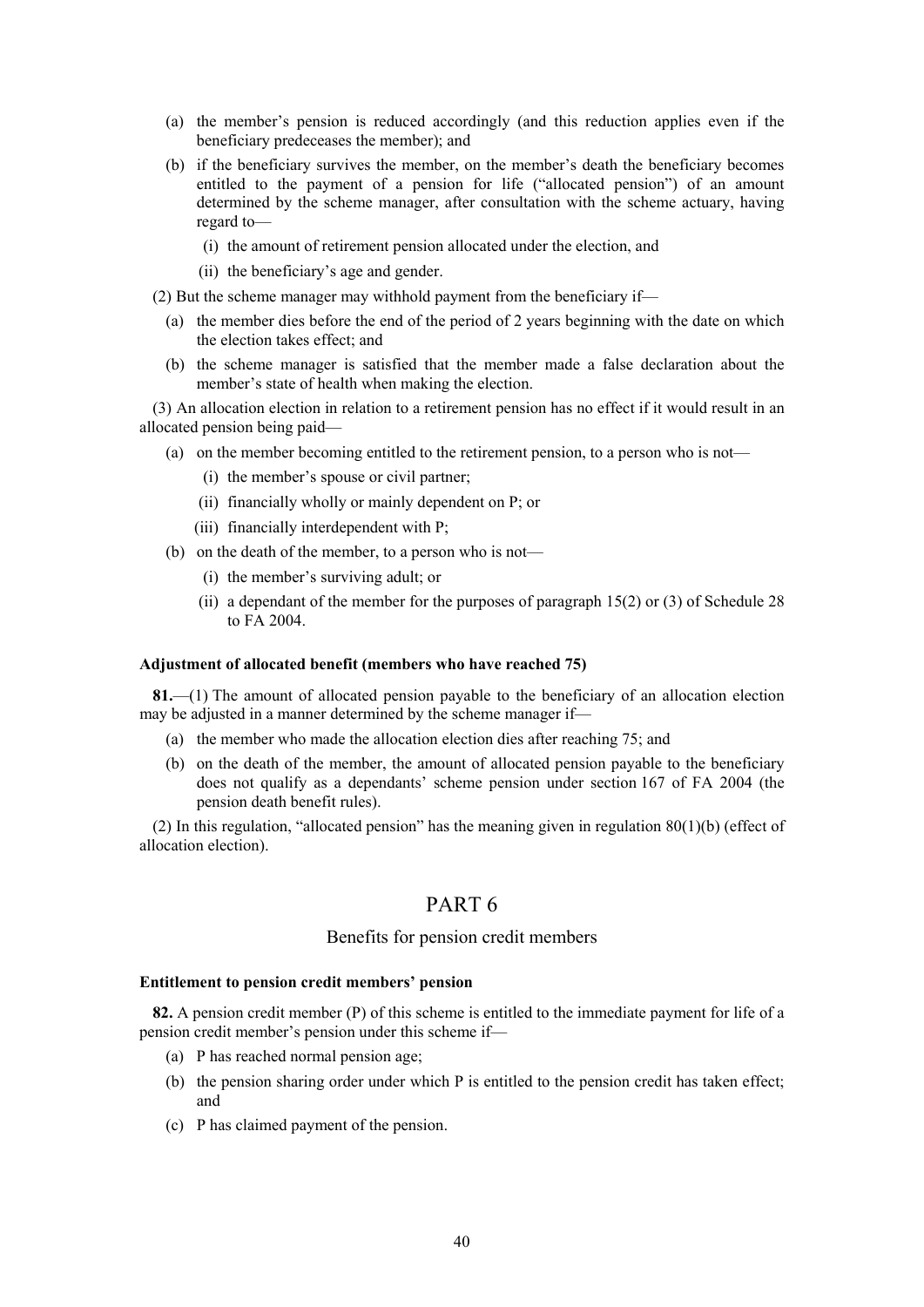# **Claim for early payment**

**83.**—(1) This regulation applies in relation to a pension credit member (P) who—

- (a) has reached normal minimum pension age; and
- (b) has not reached normal pension age under this scheme.

(2) P may claim early payment of a pension credit member's pension by notice to the scheme manager in a form required by the scheme manager.

(3) A claim for early payment—

- (a) must state whether P has opted to buy out the early payment reduction; and
- (b) must specify the date on which payment of the pension is claimed ("the claim date").

(4) P is entitled to the immediate payment for life of a pension credit member's pension on the claim date if the scheme manager is reasonably satisfied on that date that the requirements of regulation 7(5) of the Pension Sharing (Pension Credit Benefit) Regulations 2000(**a**) have been met.

## **Annual rate of pension credit member's pension**

**84.**—(1) The annual rate of a pension credit member's pension is found by—

- (a) taking the amount of credited pension specified in the pension credit member's account;
- (b) subtracting the early payment reduction (if any) specified in that account in relation to that amount; and
- (c) subtracting the commutation amount (if any) specified in that account in relation to that amount.

(2) If a member buys out the early payment reduction, the annual rate of pension is calculated without subtracting the early payment reduction.

# **Option to buy out early payment reduction**

**85.**—(1) A pension credit member who claims early payment of a pension credit member's pension may opt to buy out the early payment reduction.

(2) The option may only be exercised by notice to the scheme manager in a form required by the scheme manager.

(3) The cost of buying out the early payment reduction is set out in tables prepared by the scheme manager after consulting the scheme actuary.

(4) The member must meet the cost by making a special payment to this scheme.

## **Reduction in pension debit member's benefits**

**86.** The benefits to which a pension debit member is entitled under this Part are subject to the reduction to be made under section 31 of WRPA 1999.

# **Pension credit member's rights**

**87.**—(1) If regulation 7(5) of the Pension Sharing (Pension Credit Benefit) Regulations 2000 (early retirement or deferred retirement) applies, the scheme manager must be reasonably satisfied that the requirements of that regulation have been met.

(2) Section 68A(2)(a) of PSA 1993 (safeguarded rights) applies to the safeguarded rights of pension credit members.

 <sup>(</sup>**a**) S.I. 2000/1054.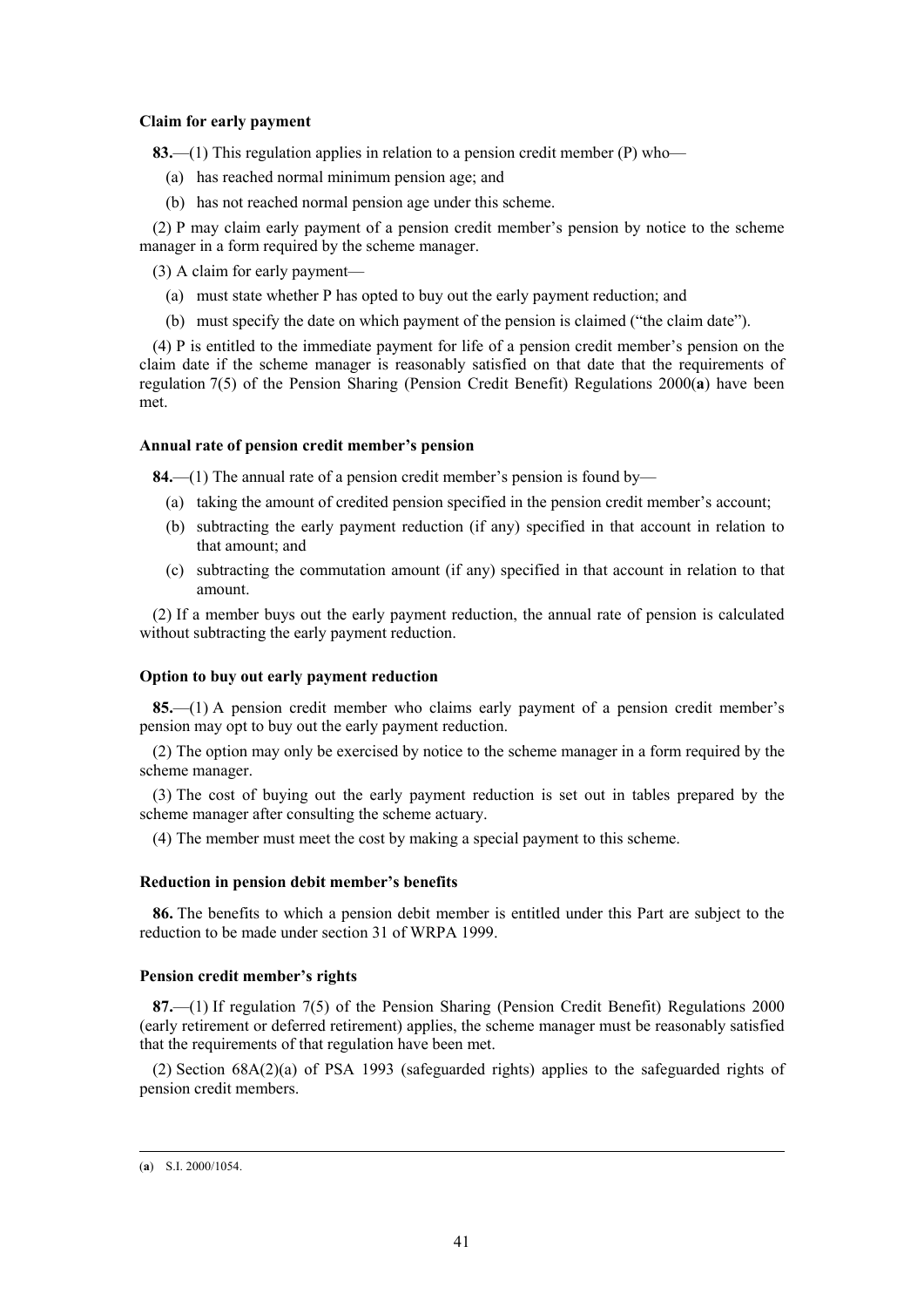(3) Benefits that are attributable (directly or indirectly) to a pension credit may not be aggregated with any other benefit to which a pension credit member is entitled under this scheme.

(4) If a pension credit member is a dual capacity member, benefits are payable to or in respect of the member in each of the member's capacities.

### **Option for pension credit member to commute part of pension**

**88.**—(1) A pension credit member who becomes entitled to payment of a pension credit member's pension under this scheme may opt to exchange part of the pension for a lump sum.

(2) The option under this regulation may only be exercised—

- (a) by notice to the scheme manager in a form required by the scheme manager; and
- (b) before the first payment of the pension is made.

(3) If a pension credit member exercises the option under this regulation, for every £1 by which the amount of the member's annual rate of pension is reduced, the member must be paid a lump sum of £12.

(4) A pension credit member may not exchange pension for lump sum under this regulation to the extent that it would result in a scheme chargeable payment for the purposes of Part 4 of FA 2004 (see section 241 of that Act).

(5) This regulation does not apply if the pension debit member from whose rights the pension is derived received a lump sum under Part 5 (retirement benefits) before the date on which the pension sharing order takes effect.

### **Option for pension credit member to commute whole pension (serious ill-health)**

**89.**—(1) This regulation applies to a pension credit member who can show, to the satisfaction of the scheme manager, that they have a life-expectancy of less than 12 months.

(2) The pension credit member may opt to exchange the whole of the pension credit member's pension under this scheme for a lump sum.

(3) The option under this regulation ("this option") may only be exercised—

- (a) by notice to the scheme manager in a form required by the scheme manager; and
- (b) before the first payment of the pension is made.

(4) The lump sum—

- (a) is an amount equal to the total annual amount of the pension credit member's pensions, multiplied by 5; and
- (b) must be paid to the pension credit member as soon as is reasonably practicable after this option is exercised.

(5) In this regulation, "total annual amount" in relation to a pension credit member's pension means the total of—

- (a) the annual rate of pension to which the member would be entitled apart from this option, calculated as at the date this option is exercised, but without subtracting the early payment reduction (if any); and
- (b) the amount of increase (if any) in the annual rate of that pension under PIA 1971 calculated as at that date.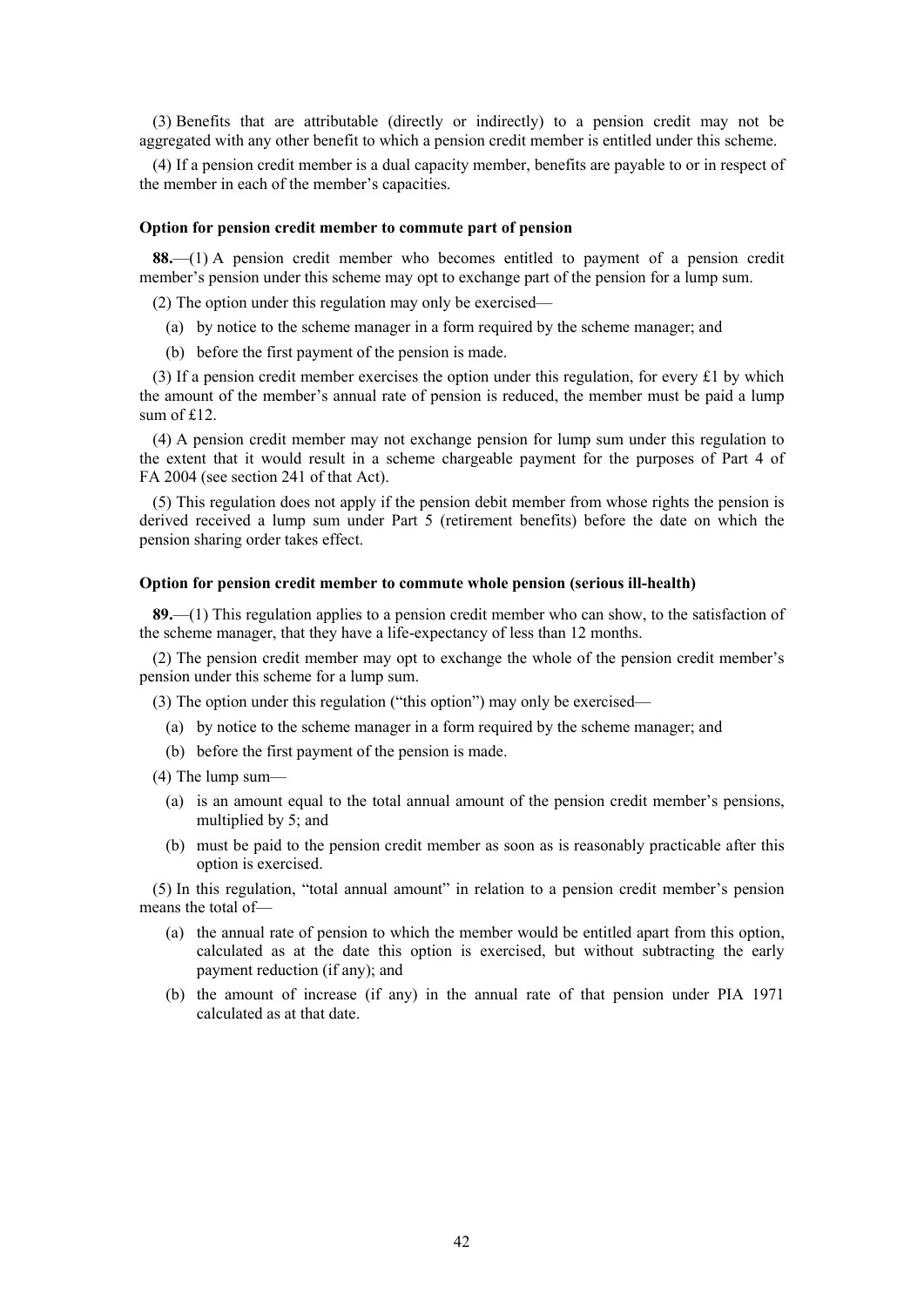# PART 7

# Death benefits

# CHAPTER 1

### Pensions for surviving adults

# **Surviving adults**

**90.** In these Regulations—

"surviving adult", in relation to a deceased member of this scheme, means the member's surviving spouse, surviving civil partner or surviving nominated partner;

"surviving civil partner", in relation to a member of this scheme, means a person who was in a civil partnership with the member as at the date of the member's death; and

"surviving spouse", in relation to a member of this scheme, means a person who was married to the member as at the date of the member's death.

### **Meaning of "surviving nominated partner"**

**91.**—(1) A person (P) is a surviving nominated partner of a member of this scheme if—

- (a) the member nominated P to receive a pension on the member's death;
- (b) the nomination is made by a written declaration signed by both the member and P in a form required by the scheme manager; and
- (c) P satisfies the scheme manager that immediately before the member's death—
	- (i) P and the member were cohabiting as partners in an exclusive, committed long-term relationship;
	- (ii) P and the member were not prevented from marrying or entering a civil partnership; and
	- (iii) either P was financially dependent on the member or P and the member were financially interdependent.

(2) The member or P may revoke a declaration under paragraph (1)(b) at any time by signed notice to the scheme manager in any form the scheme manager requires or is willing to accept.

# **Meaning of "surviving adult's pension"**

**92.** In these Regulations, "surviving adult's pension" means any of the following pensions payable to a surviving adult under this Chapter—

- (a) a dependant's earned pension;
- (b) a dependant's ill health pension;
- (c) a dependant's added pension.

# **Meaning of dependant's earned pension**

**93.** A dependant's earned pension is a pension payable on the death of a member of this scheme if the member was a pensioner member or would have become entitled to a full retirement earned pension had the member not died.

#### **Meaning of dependant's ill health pension**

**94.** A dependant's ill health pension is a pension payable on the death of a member of this scheme if the member was entitled to the immediate payment of an ill health pension as at the date of the member's death.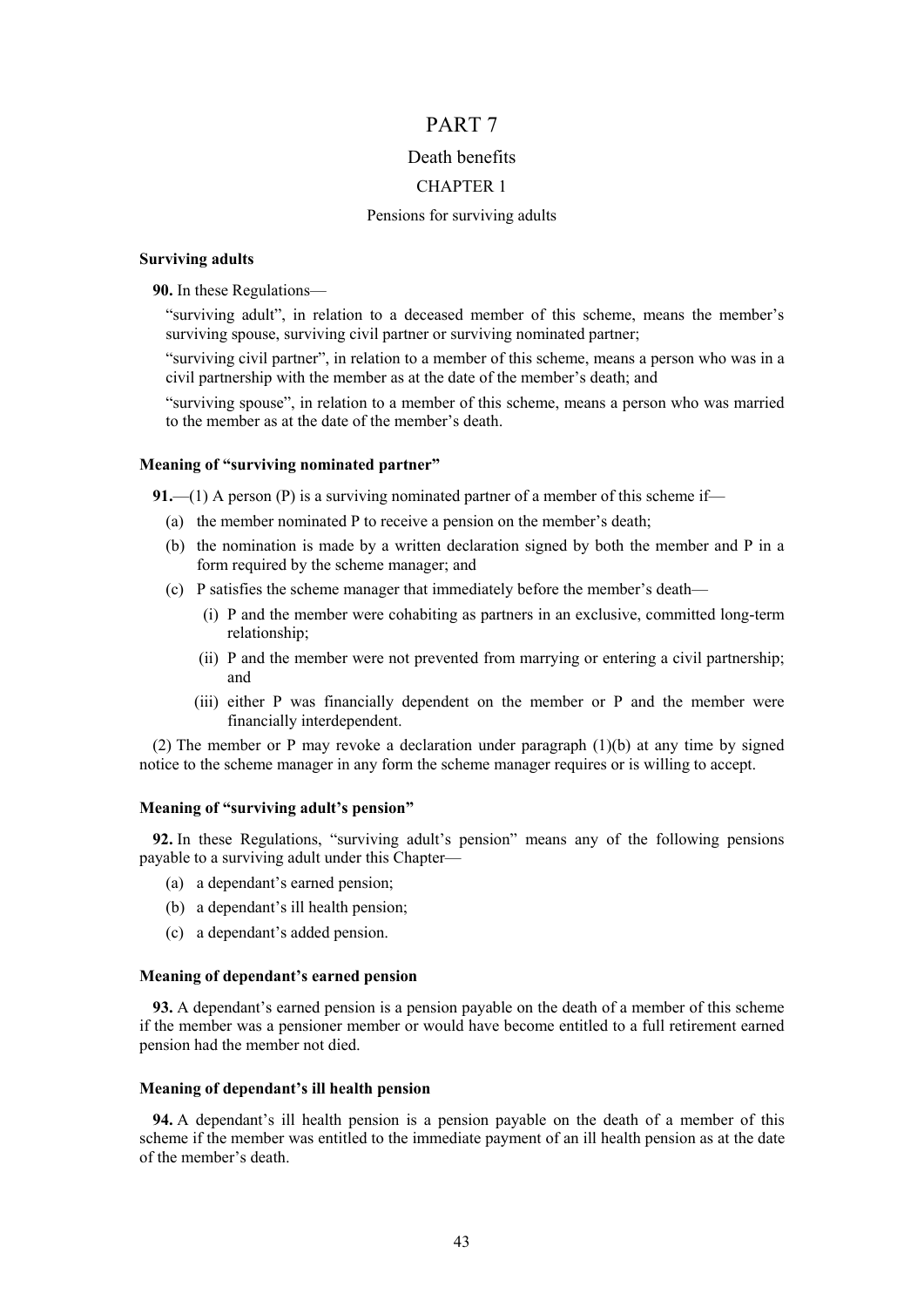### **Meaning of "dependant's added pension"**

**95.** A dependant's added pension is a pension payable on the death of a member of this scheme if the member-

- (a) was entitled to the immediate payment of a full retirement added (all beneficiaries) pension as at the date of the member's death; or
- (b) would have become entitled to such a pension had the member not died.

### **Entitlement to surviving adult's pension**

**96.**—(1) This regulation applies in relation to a member who, at the date of death is—

- (a) an active member of this scheme, or an existing scheme, in relation to a continuous period of pensionable service of at least 12 months;
- (b) a deferred member of this scheme; or
- (c) a pensioner member of this scheme.

(2) If the member is a transition member with continuity of service, the continuous period of pensionable service mentioned in paragraph (a) includes the member's period of pensionable service under the existing scheme before the closing date.

(3) The surviving adult of the member is entitled to payment for life of a surviving adult's pension as follows—

- (a) if the member was a pensioner member or would have become entitled to a full retirement earned pension had the member not died, a dependant's earned pension;
- (b) if an ill health pension was payable as at the date of the member's death, a dependant's ill health pension;
- (c) if the member was entitled to the immediate payment of a full retirement added (all beneficiaries) pension as at the date of the member's death or would have become entitled to such a pension had the member not died, a dependant's added pension.

(4) The scheme manager may withhold a surviving adult's pension as follows—

- (a) for a pension that would otherwise be payable to the surviving spouse, if the member and the surviving spouse married less than 6 months before the member's death;
- (b) for a pension that would otherwise be payable to a surviving civil partner, if the civil partnership was formed less than 6 months before the member's death.

(5) Paragraph (3) is subject to regulation 109 (guaranteed minimum pensions for surviving spouses and civil partners).

### **Annual rate of surviving adult's pensions payable on death of pensioner member**

**97.**—(1) This regulation applies on the death of a pensioner member of this scheme (P).

(2) The annual rate of a dependant's earned pension is an amount equal to 37.5% of the sum of—

- (a) the total amount of full retirement earned pension specified in P's full retirement account as at the date of P's death; and
- (b) the total amount of partial retirement earned pension specified in P's partial retirement account as at the date of P's death.

(3) The annual rate of a dependant's ill health pension is an amount equal to 37.5% of the annual rate of ill health pension, calculated without subtracting the commutation amount (if any) and the total allocation amount (if any).

(4) The annual rate of a dependant's added pension is an amount equal to 37.5% of the total of—

(a) the amount of full retirement added (all beneficiaries) pension specified in P's full retirement account as at the date of P's death; and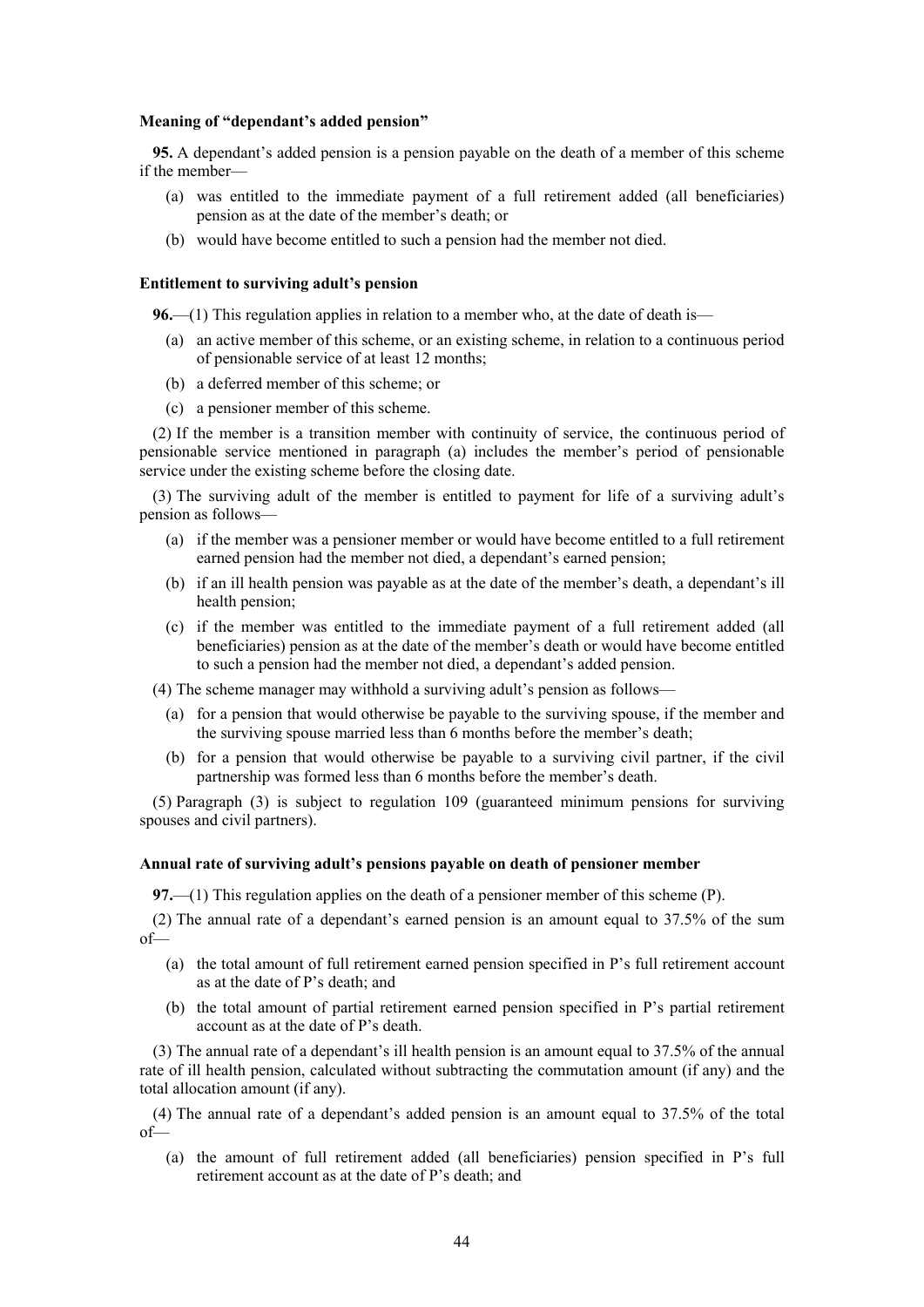(b) the amount of partial retirement added (all beneficiaries) pension specified in P's partial retirement account as at the date of P's death.

(5) In accordance with section 7(4) of PIA 1971, for the purposes of this scheme there is to be disregarded any increase in the annual rate of a pension since the beginning date for that pension.

### **Annual rate of surviving adult's pensions payable on death of deferred member**

**98.**—(1) This regulation applies on the death of a deferred member of this scheme.

(2) The annual rate of a dependant's earned pension is an amount equal to 37.5% of the sum of the provisional amount of deferred earned pension specified in the deferred member's account.

(3) The annual rate of a dependant's added pension is an amount equal to 37.5% of the provisional amount of deferred added (all beneficiaries) pension specified in the deferred member's account.

### **Annual rate of surviving adult's pensions payable on death of active member (death in service)**

**99.**—(1) This regulation applies on the death of an active member of this scheme in relation to a continuous period of pensionable service of at least 12 months.

(2) If the member is a transition member with continuity of service, the continuous period of pensionable service mentioned in paragraph (1) includes the member's period of pensionable service under the existing scheme before the closing date.

(3) The annual rate of a dependant's earned pension is an amount equal to 37.5% of the amount of full retirement earned pension specified in the member's full retirement account.

(4) The annual rate of a dependant's added pension is an amount equal to 37.5% of the amount of full retirement added (all beneficiaries) pension specified in the member's full retirement account.

(5) When calculating the amount of a member's full retirement earned pension (except in relation to a member who before the member's death was entitled under regulation 62(a) to the immediate payment of a partial retirement pension)—

- (a) the accrued earned pension includes an additional amount equal to the lesser of—
	- (i) the amount of accrued earned pension not attributable to a transfer payment; and
	- (ii) the enhancement fraction of the amount mentioned in paragraph (i);
- (b) if the member is a transition member with continuity of service, the accrued earned pension includes an additional amount equal to the lesser of—
	- (i) the total amount of accrued earned pension under this scheme and the existing scheme which is not attributable to a transfer payment; and
	- (ii) the enhancement fraction of the amount mentioned in paragraph  $(a)(i)$ ; and
- (c) the early payment reduction (if any), the commutation amount (if any) and the total allocation amount (if any) are not subtracted.
- (6) In this regulation—

"the enhancement fraction" means 
$$
\frac{X}{Y}
$$
 where—

*X* is the lower of—

- (a) the member's assumed period of pensionable service (expressed in years); and
- (b) 10;
- *Y* is the lower of—
- (c) the number of years for which the member has been an active member of this scheme; and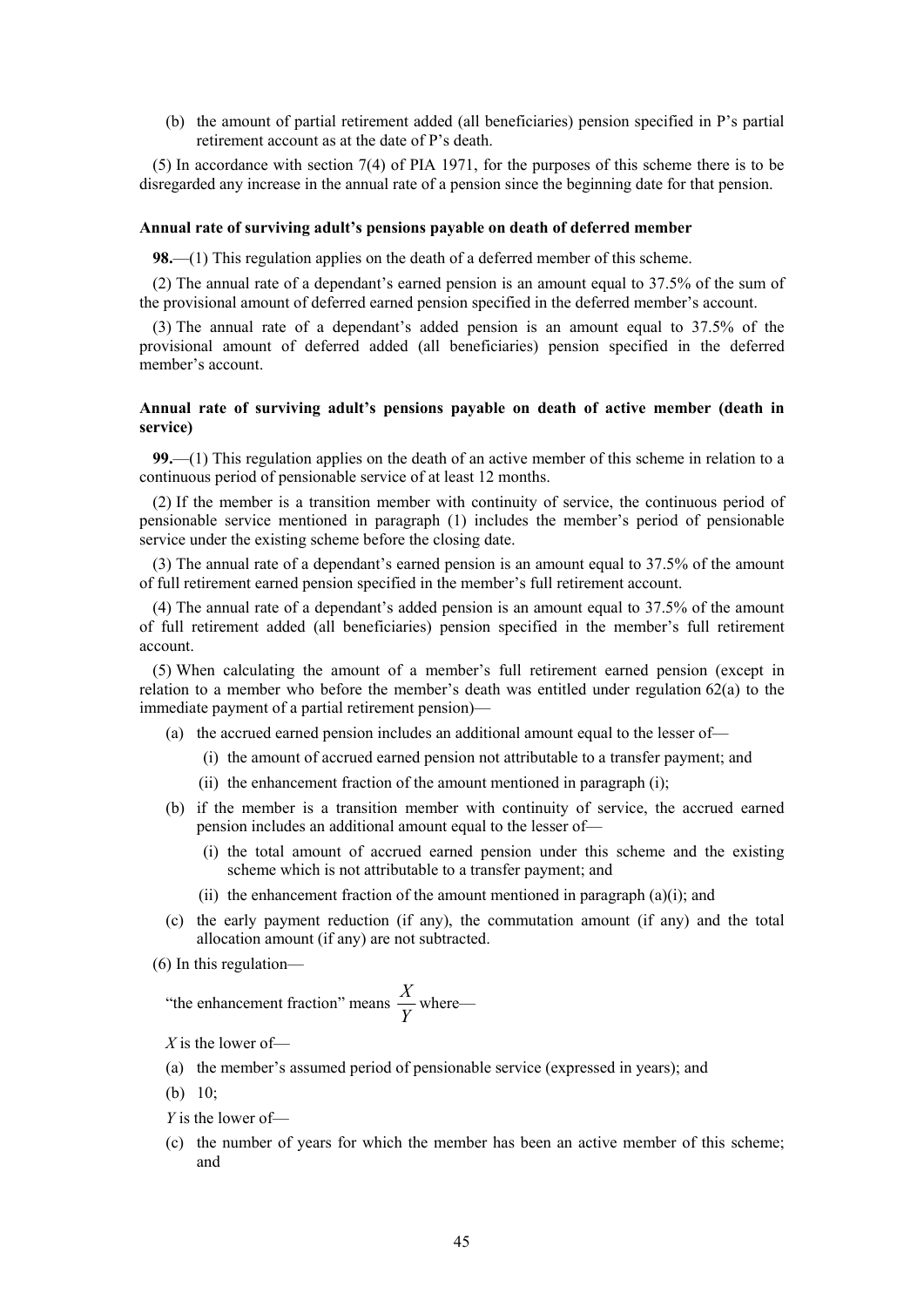(d) number of scheme years in relation to which an amount of earned pension was specified in the active member's account; and

"the member's assumed period of pensionable service" means the period (expressed in years)—

- (e) beginning with the day after the date of the member's death; and
- (f) ending with—
	- (i) for a member employed for a fixed term, the day with which that term would have ended; and
	- (ii) for a member otherwise employed, the day before the day on which the member would have reached prospective normal pension age if the member had lived until that age.

## **Reduction in pensions in cases of wide age disparity**

**100.**—(1) This regulation applies if, on the death of a member of this scheme, a surviving adult's pension is payable to a person ("the dependant") who is more than 12 years younger than the member.

(2) The annual rate of that pension is reduced by the lower of—

- (a) 50% of the amount of the annual rate of the pension so calculated; and
- (b)  $2.5 \times (N 12)\%$  of that amount.

where N is the number of whole years by which the dependant is younger than the member.

# CHAPTER 2

# Pensions for eligible children

# **Meaning of "eligible child's pension"**

**101.** In these Regulations, "eligible child's pension" means any of the following pensions payable under this Part—

- (a) a child's earned pension;
- (b) a child's ill health pension;
- (c) a child's added pension.

### **Meaning of "eligible child"**

**102.**—(1) In these Regulations, "eligible child", in relation to a deceased member of this scheme, means—

- (a) a natural or adopted child of the member who meets any of conditions A to C; or
- (b) any other child or young person who—
	- (i) meets any of those conditions; and
	- (ii) in the opinion of the scheme manager, was financially dependent on the member as at the date of the member's death.
- (2) Condition A is that the person is under 18.
- (3) Condition B is that the person is in full-time education or vocational training and is under 23.

(4) Condition C is that in the opinion of the scheme manager the person is unable to engage in gainful employment because of physical or mental impairment and either—

- (a) the person is under 23; or
- (b) that impairment is likely to be permanent and the person is dependent on the member as at the date of the member's death because of physical or mental impairment.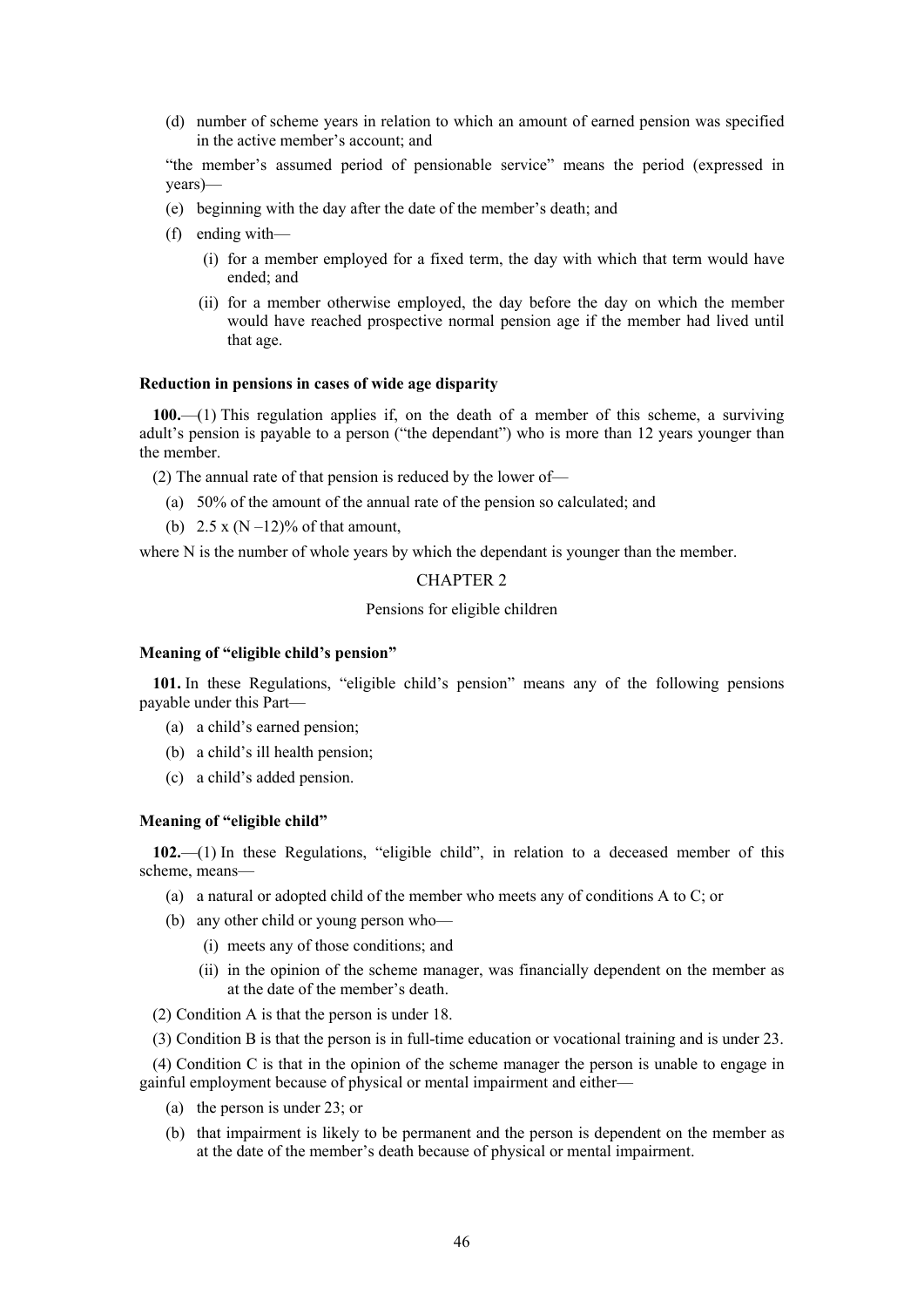(5) For the purpose of Condition B, a person who is under 19 on the date on which the person stops full-time education or vocational training is taken to be in full-time education until the first of the following dates after the person stops full-time education or vocational training—

- (a) the second Monday in January;
- (b) the second Monday after Easter Monday;
- (c) the second Monday in September;
- (d) the date on which the person becomes engaged full-time in gainful employment;
- (e) the person's 19th birthday.

(6) For the purpose of Condition B, a person who is under 22 at the date of the member's death is taken to be in full-time education or vocational training if the person has temporarily stopped full-time education or vocational training for a period of up to 15 months ("gap period").

(7) Nothing in paragraph (6) requires an eligible child's pension to be paid to a person during a gap period.

# **Eligible child's pension**

**103.**—(1) This regulation applies if a member of this scheme dies leaving an eligible child.

(2) A member whose child is born after the member dies does not leave an eligible child unless the child's mother is pregnant with the child as at the date of the member's death.

(3) If a child ceases to be an eligible child after the date of the member's death, the pension ceases to be payable unless and until the child becomes an eligible child again, but, if the child does not cease to be an eligible child, the pension is payable for life.

(4) An eligible child's pension is not payable in respect of any period before a child's birth.

(5) An eligible child's pension is payable under this regulation in respect of an eligible child as follows—

- (a) a child's earned pension is payable if the member was entitled to the immediate payment of a full retirement pension as at the date of the member's death or the member would have become entitled to such a pension had the member not died;
- (b) a child's ill health pension is payable if an ill health pension was payable to the member as at the date of the member's death;
- (c) a child's added pension is payable if the member was entitled to the immediate payment of an added (all beneficiaries) pension as at the date of the member's death or would have become entitled to such a pension had the member not died.

# **Annual rate of eligible child's pension**

**104.**—(1) The annual rate of an eligible child's pension is determined by reference to the annual rate of the corresponding surviving adult's pension (disregarding any reduction falling to be made under regulation 100 (wide age disparity)) whether or not a surviving adult's pension is payable on the death of the member.

(2) For the purposes of this Part, the corresponding surviving adult's pensions are—

- (a) for a child's earned pension, a dependant's earned pension;
- (b) for a child's ill health pension, a dependant's ill health pension;
- (c) for a child's added pension, a dependant's added pension.

(3) If a surviving adult's pension is payable on the death of the member—

- (a) if an eligible child's pension is payable in respect of only one eligible child, the annual rate of eligible child's pension is equal to 80% of the annual rate of the corresponding surviving adult's pension; and
- (b) if an eligible child's pension is payable in respect of 2 or more eligible children, the annual rate of eligible child's pension payable to each eligible child is equal to the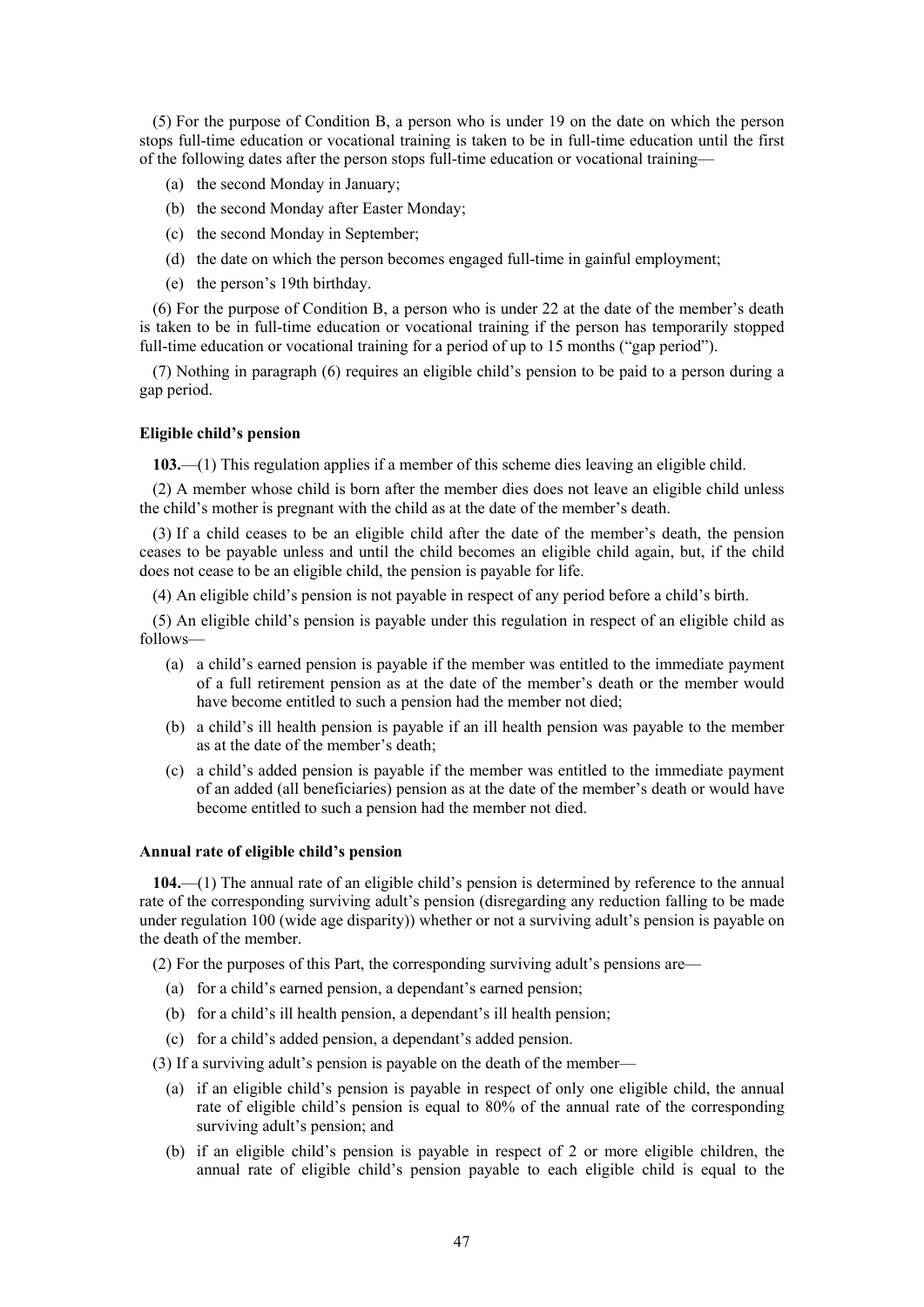(4) If a surviving adult's pension is not payable on the death of the member—

- (a) if an eligible child's pension is payable in respect of only one eligible child, the annual rate of eligible child's pension is equal to the annual rate of the corresponding surviving adult's pension multiplied by 4 and divided by 3; and
- (b) if an eligible child's pension is payable in respect of 2 or more eligible children, the annual rate of eligible child's pension payable to each eligible child is equal to the appropriate fraction of the annual rate of the corresponding surviving adult's pension multiplied by 4 and divided by 3.

(5) In this regulation, "the appropriate fraction" means  $\frac{Y}{Y}$  $\frac{X}{X}$  where—

*X* is 2; and

*Y* is the number of eligible children in respect of whom an eligible child's pension is payable immediately after the date of the member's death.

### CHAPTER 3

Payment of pensions for surviving adults and eligible children

#### **Payment of pensions under this Part**

**105.**—(1) A surviving adult's pension or eligible child's pension is payable from the day after the date of the member's death.

(2) Unless the scheme manager directs otherwise, an eligible child's pension payable in respect of an eligible child aged under 18 must be paid—

- (a) if the child is in the care of the member's surviving adult, to the surviving adult; and
- (b) in any other case, to the child's guardian.

# **Suspension and recovery of pensions paid under this Part**

**106.**—(1) This regulation applies if—

- (a) on a member's death a pension has been awarded and paid under this Part; and
- (b) it later appears to the scheme manager that the member or the person to whom the pension has been paid made a false declaration or deliberately suppressed a material fact in connection with the award.
- (2) The scheme manager may—
	- (a) cease paying the pension; and
	- (b) recover any payment made under the award.

(3) Paragraph (2) does not affect the scheme manager's right to recover a payment or overpayment in any case where the scheme manager considers it appropriate to do so.

#### **Provisional awards of eligible child's pensions: later adjustments**

**107.**—(1) This regulation applies where after the death of an active member, deferred member or pensioner member of this scheme—

- (a) a pension is paid in respect of one or more persons under this Part on the basis that they were eligible children as at the date of the member's death and that there were then no other eligible children; and
- (b) it later appears that—
	- (i) a person in respect of whom such a pension has been paid was not an eligible child on the date of death;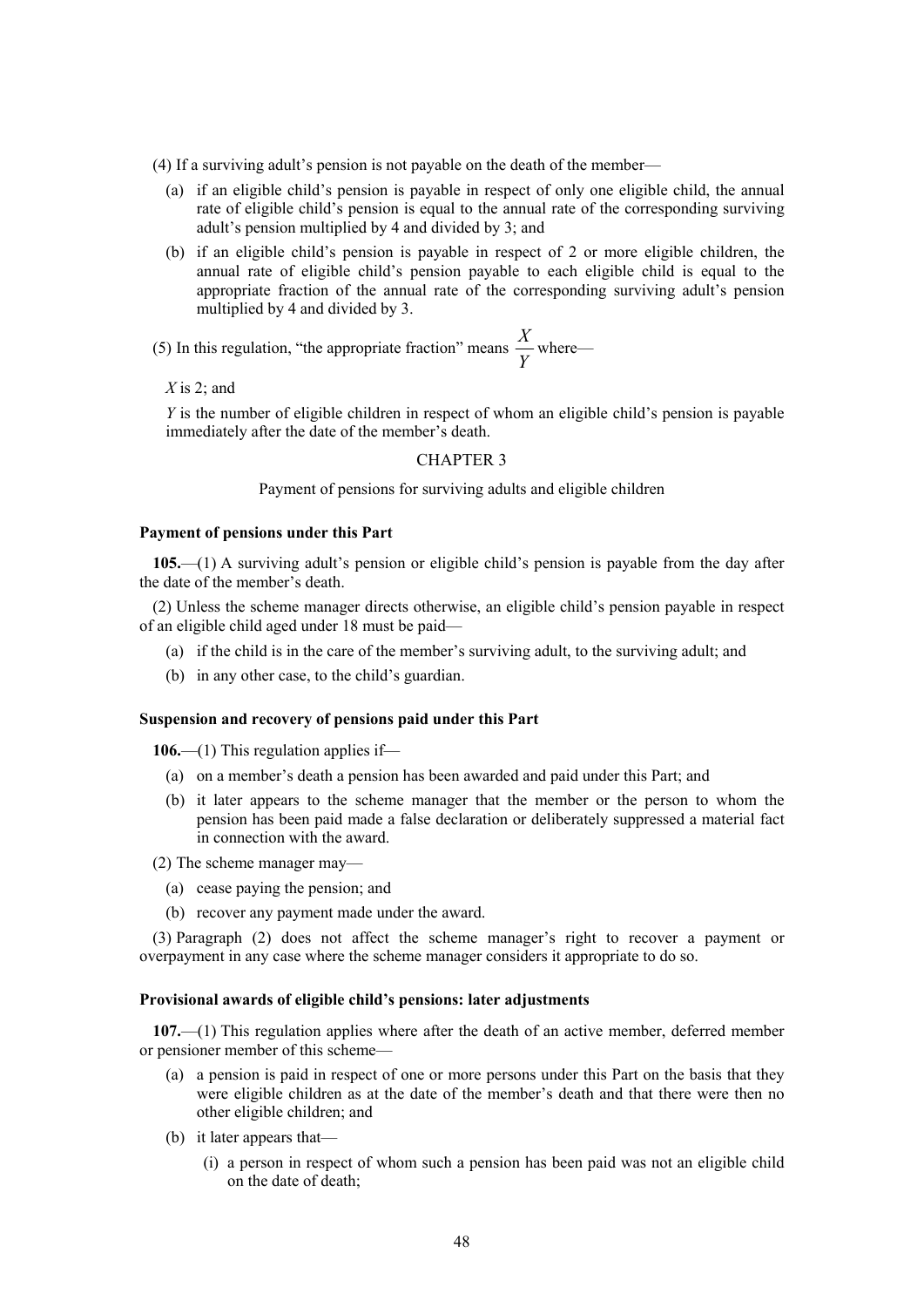- (ii) on that date a further person was an eligible child; or
- (iii) a child who was born after the member's death is an eligible child.

(2) The scheme manager may adjust the amount of pension payable in respect of each eligible child to take account of the facts as they later appear.

(3) Paragraph (2) does not affect the scheme manager's right to recover a payment or overpayment in any case where the scheme manager considers it appropriate to do so.

### **Adjustment of benefits to comply with FA 2004 where members die over 75**

**108.**—(1) This regulation applies if—

- (a) a member of this scheme dies after reaching the age of 75; and
- (b) apart from this regulation, any part of a pension to which any person becomes entitled under this Part on the death would not qualify as a dependants' scheme pension for the purposes of section 167 of FA 2004 (the pension death benefit rules) (see paragraphs 16 to 16C of Schedule 28 to that Act).

(2) The benefit payable to the person may be adjusted in a manner determined by the scheme manager.

### **Guaranteed minimum pensions for surviving spouses and civil partners**

**109.**—(1) If a person who is the surviving spouse or civil partner of a deceased active, deferred or pensioner member has a guaranteed minimum under section 17 of PSA 1993 in relation to benefits in respect of the deceased member under this scheme—

- (a) nothing in these regulations permits or requires anything that would cause requirements made by or under that Act in relation to such a person and such a person's rights under a scheme not to be met in the case of the person;
- (b) nothing in these regulations prevents anything from being done which is necessary or expedient for the purposes of meeting such requirements in the case of the person; and
- (c) paragraph (2) is without prejudice to the generality of this paragraph.

(2) If apart from this regulation—

- (a) no pension would be payable to the surviving spouse or civil partner under this Part; or
- (b) the weekly rate of the pensions payable would be less than the guaranteed minimum,

a pension the weekly rate of which is equal to the guaranteed minimum is payable to the surviving spouse or civil partner for life or, as the case may be, pensions the aggregate weekly rate of which is equal to the guaranteed minimum are so payable.

(3) Paragraph (2) does not apply to a pension that is forfeited—

- (a) as a result of a conviction for treason; or
- (b) in a case where the relevant offence under regulation 150 falls under paragraph (a) of the definition of "relevant offence".

# CHAPTER 4

### Payment of lump sum death benefits

### **Payment of lump sum death benefit**

**110.**—(1) A lump sum death benefit is payable in respect of—

- (a) an active, deferred or pensioner member of this scheme who dies; or
- (b) a pension credit member of this scheme who dies before any benefits attributable (directly or indirectly) to a pension credit become payable.
- (2) But a lump sum death benefit is not payable in respect of—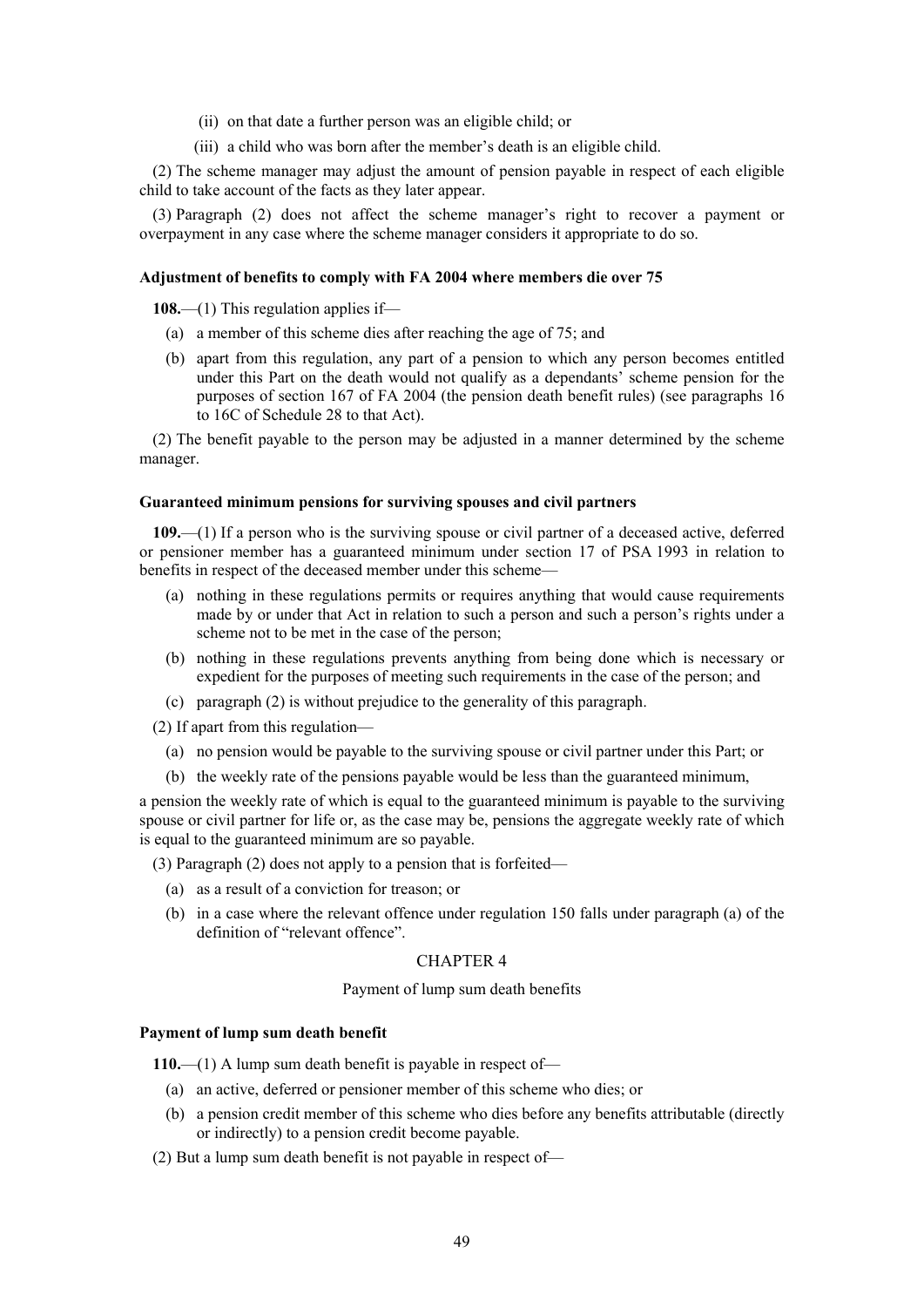- (a) a pensioner member who is not also an active member who dies more than 5 years after the member's full retirement pension or ill-health pension becomes payable; or
- (b) a member who has reached 75.

(3) Payment of a lump sum death benefit must be made within the period of 2 years beginning with the earlier of—

- (a) the day on which the scheme manager first knew of the member's death; and
- (b) the day on which the scheme manager could reasonably be expected to have known of the member's death.

(4) The scheme manager may decide not to pay a lump sum death benefit if it is impracticable to do so.

# **Nominations for lump sum death benefits**

**111.**—(1) A member of this scheme may nominate a person or persons ("the nominees") to receive a lump sum death benefit.

(2) The member may nominate—

- (a) one or more individuals;
- (b) one incorporated or unincorporated body; or
- (c) one or more individuals and one incorporated or unincorporated body.
- (3) A nomination may specify how payments are to be apportioned between—
	- (a) 2 or more individuals; or
	- (b) one or more individuals and one incorporated or unincorporated body.

(4) A nomination may only be made by signed notice to the scheme manager in a form the scheme manager requires or is willing to accept.

(5) A member may revoke or alter a nomination by a further signed notice to the scheme manager in a form the scheme manager requires or is willing to accept.

### **Invalid nominations of individuals**

**112.**—(1) If the nomination of an individual is invalid, any lump sum death benefit that would have been payable to the individual is payable to the member's personal representatives.

(2) A nomination of an individual is invalid if—

- (a) the individual nominated is the member's spouse or civil partner and the individual is not the member's spouse or civil partner when the member dies;
- (b) the individual predeceases the member; or
- (c) the individual is convicted of the offence of murder of the member.

(3) The scheme manager may determine that the nomination of an individual is invalid if the individual is convicted of manslaughter of the member or any other offence (apart from murder) of which the unlawful killing or wounding of the member is an element.

# **Payment of lump sum death benefit to nominees or personal representatives**

**113.**—(1) The scheme manager may pay a lump sum death benefit to—

- (a) the person or persons nominated by the member under regulation 111 ("the nominees");
- (b) the member's personal representatives; or
- (c) both the nominees and the member's personal representatives.

(2) If the scheme manager decides to pay all or part of the lump sum death benefit to the nominees and more than one individual has been nominated, the payment is to be made to them—

(a) in the proportions specified by the member in the nomination; or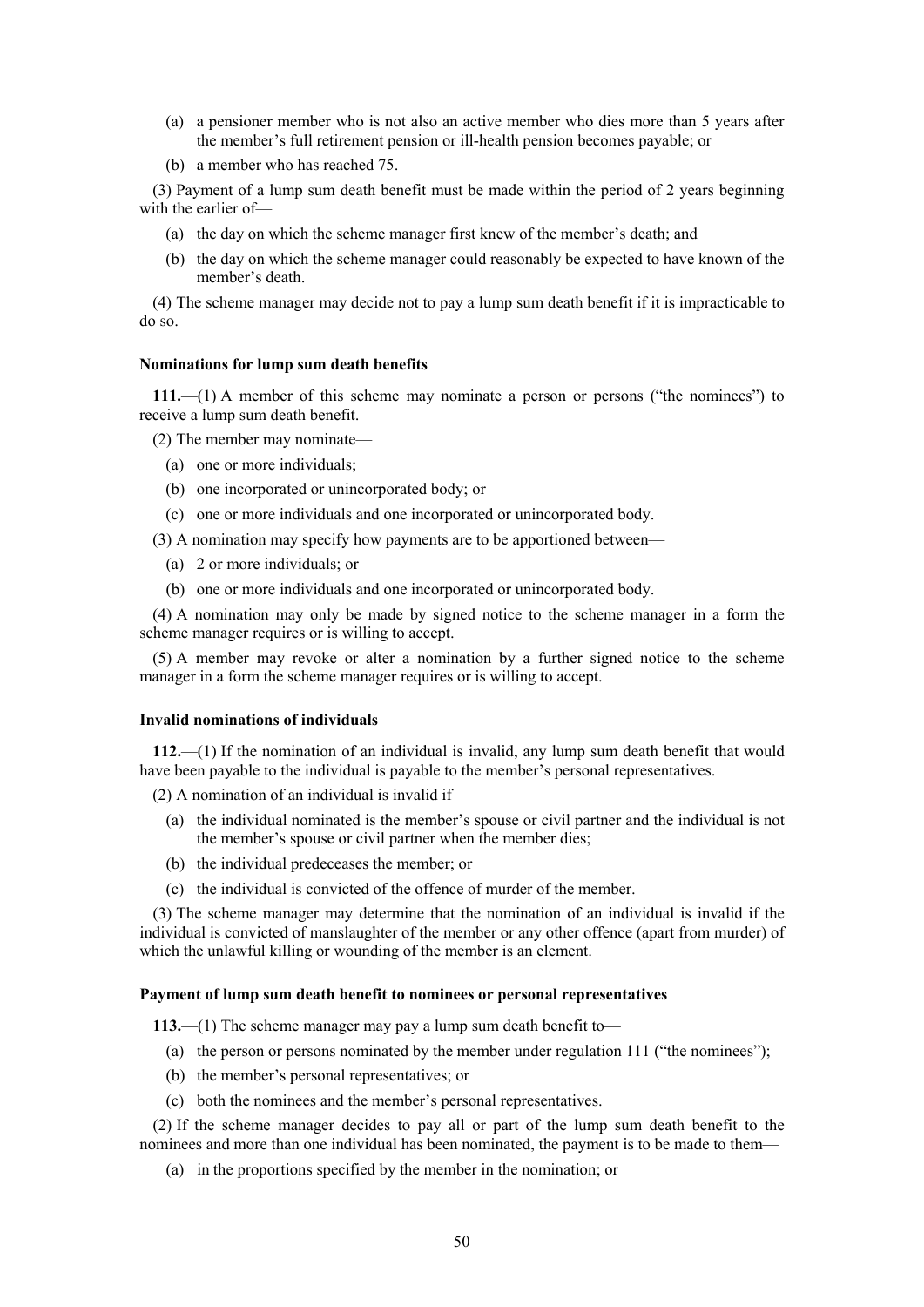(b) if the member has not specified proportions, in the proportions the scheme manager considers appropriate.

(3) If the scheme manager decides to pay the lump sum death benefit to both the nominees and the personal representatives, the payment is to be made to them in the proportions the scheme manager considers appropriate.

### **Members affected by court orders to former spouses and civil partners on death**

**114.**—(1) This regulation applies if on a member's death the scheme manager is required under a court order to pay any part of a lump sum death benefit to the member's former spouse or civil partner.

(2) The amount of lump sum death benefit payable under regulation 113 is first determined as if no such order had been made, and then this Part applies as if the amount payable under regulation 113 were reduced by the amount payable under the court order.

### **Pension protection lump sum death benefit**

**115.**—(1) A lump sum death benefit is treated for the purposes of FA 2004 as a pension protection lump sum death benefit if and to the extent that—

- (a) the member has given written notice to the scheme manager that the lump sum death benefit is to be so treated; and
- (b) any other conditions that are required to be met for the lump sum death benefit to be so treated are met (see paragraph 14 of Schedule 29 to FA 2004).

(2) Tax may be deducted from the lump sum death benefit if the scheme administrator is liable for tax under section 206 of FA 2004 in respect of a pension protection lump sum death benefit.

### **Recovery of payments**

**116.**—(1) The scheme manager may recover a lump sum death benefit paid to any person if the person's nomination is subsequently found to be invalid.

(2) Paragraph (1) does not affect the scheme manager's right to recover a payment or overpayment in any case where the scheme manager considers it appropriate to do so.

## **Payment of pension instead of lump sum for members who have reached 75**

**117.**—(1) This regulation applies if a member dies–

- (a) after reaching 75, and
- (b) before the fifth anniversary of the date on which a pension became payable to the member.

(2) The scheme manager may pay the pension to—

- (a) the person or persons nominated by the member under regulation 120 ("the nominees");
- (b) the member's personal representatives; or
- (c) both the nominees and the member's personal representatives.

(3) The scheme manager is to pay the pension in the proportions the scheme manager considers appropriate if—

- (a) the scheme manager decides to pay all or part of the pension to the nominees and more than one individual has been nominated; or
- (b) the scheme manager decides to pay the pension to both the nominees and the personal representatives.

(4) A pension payable under this regulation—

(a) is payable for the pension protection period; and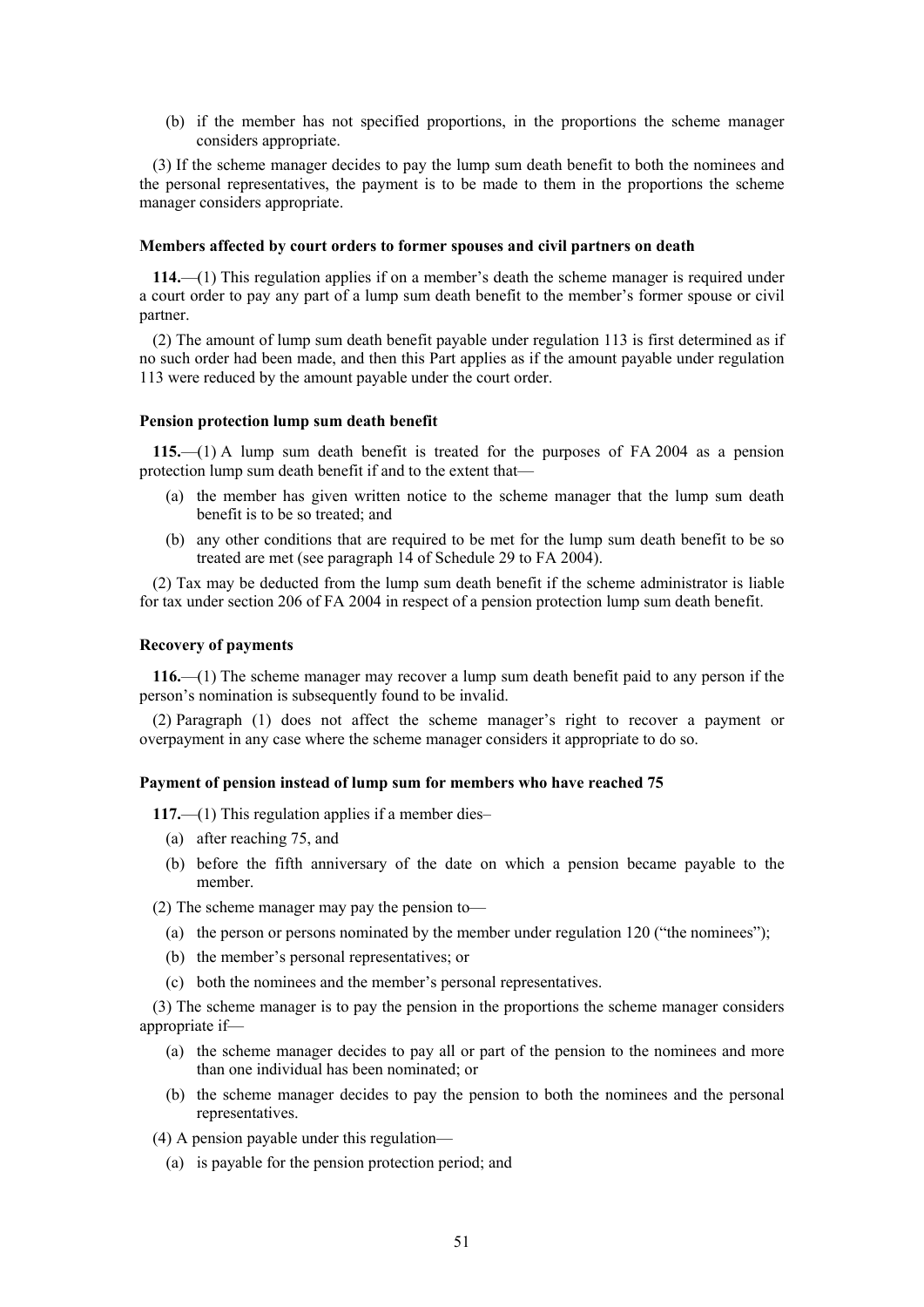- (b) must be equal to the sum of—
	- (i) the pension that would have been payable to the member had the member lived until the end of the pension protection period; and
	- (ii) any increases in the annual rate of that pension under PIA 1971 during that period.

(5) In this rule "the pension protection period" means the period from the date of the member's death until the fifth anniversary of the date on which the member's pension became payable.

### CHAPTER 5

### Amount of lump sum death benefits

# **Meaning of "final pay"**

**118.**—(1) In this Chapter, "final pay" in relation to a continuous period of pensionable service of at least 12 months means the greater of the following amounts—

- (a) the amount of a member's pensionable earnings in the 12 months ending with the last day of pensionable service;
- (b) the amount of a member's pensionable earnings for any scheme year in the 10 scheme years immediately before the last active scheme year ("the earnings year").

(2) For the purpose of determining which of the amounts mentioned in paragraph (1) is the greater—

- (a) if the continuous period of pensionable service was less than 12 months, the amount in paragraph (1)(a) is an amount equal to the member's annualised final pay; and
- (b) the amount in paragraph  $(1)(b)$  is adjusted for inflation in accordance with paragraph  $(3)$ .

(3) The amount of pensionable earnings for the earnings year is adjusted for inflation by increasing it by the same amount as that by which the annual rate of a pension of an amount equal to the amount of pensionable earnings would have been increased under PIA 1971 by the day following the last day of pensionable service if—

- (a) that pension was eligible to be so increased; and
- (b) the beginning date for that pension was the first day of the next scheme year after the earnings year.

(4) In this regulation, if the member is a transition member with continuity of service, "pensionable earnings" for any period includes the member's pensionable earnings under an existing scheme before the closing date.

# **Meaning of "annualised final pay"**

**119.**—(1) For a continuous period of pensionable service that is less than 12 months, a member's annualised final pay is—

$$
FP \times \frac{365}{N}
$$

where—

*FP* is the amount of the member's pensionable earnings during that period of service; and

*N* is the number of days in that period.

(2) But if the continuous period of pensionable service includes the day 29th February, paragraph (1) has effect with the substitution for "365" of "366".

(3) In this regulation, if the member is a transition member with continuity of service, "pensionable earnings" for any period includes the member's pensionable earnings under an existing scheme before the closing date.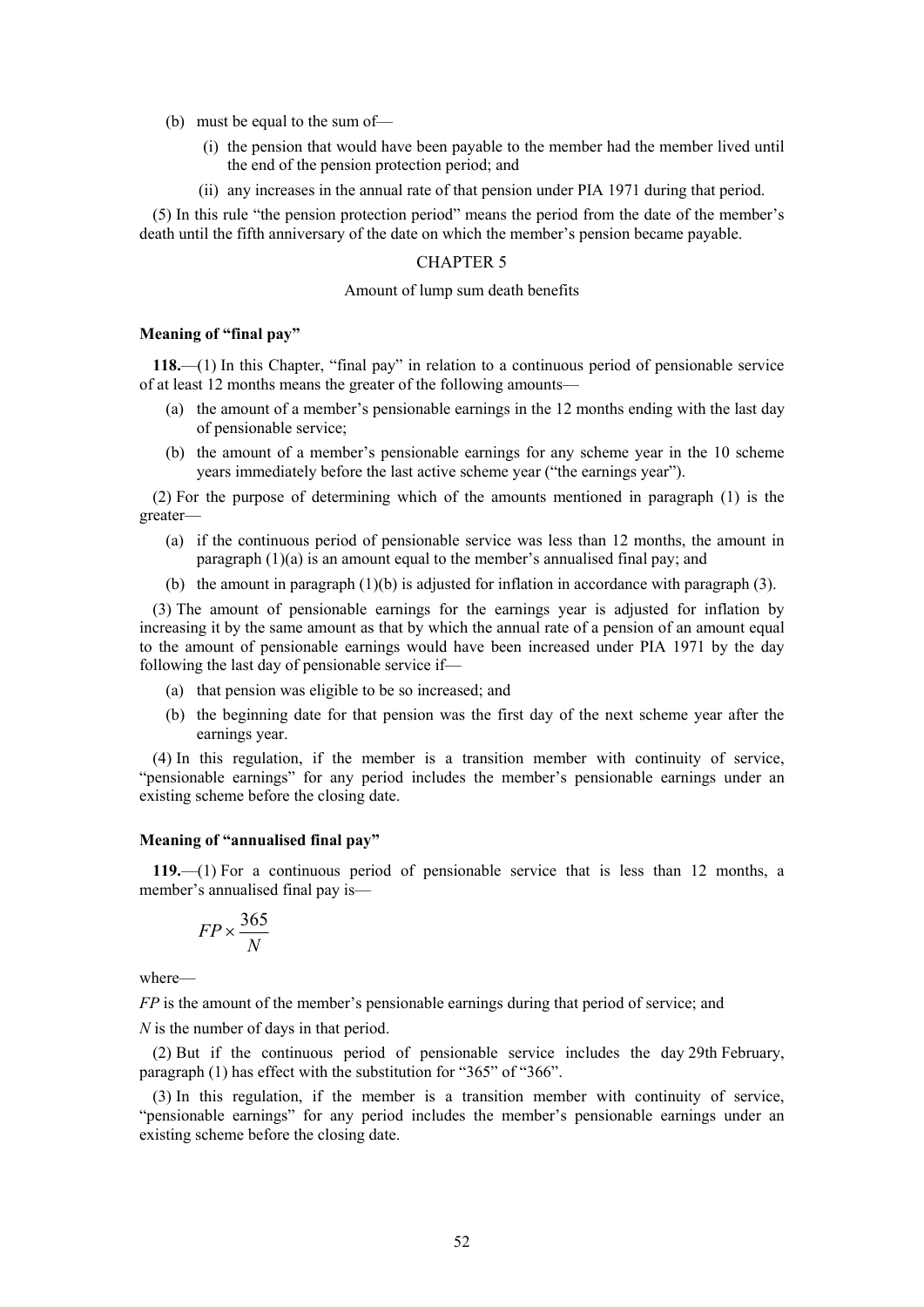#### **Amount payable on death of active member (death in service)**

**120.**—(1) This regulation applies in relation to a continuous period of pensionable service under this scheme ("period of service").

(2) If the member is a transition member with continuity of service, the period of service includes the member's period of pensionable service under the existing scheme before the closing date.

(3) For the purpose of these Regulations, a person dies in service if the person dies while an active member of this scheme in relation to a period of service.

(4) The amount of the lump sum death benefit payable in respect of a person who dies in service (P) is the amount in paragraph (5) or (6), whichever is the greater.

(5) The amount in this paragraph is an amount equal to  $X - Y$  where—

*X* is—

- (a) if P's period of service was at least 12 months, twice the amount that would have been P's final pay if P had ceased to be in pensionable service at the time of death; or
- (b) if P's period of service was less than 12 months, twice P's annualised final pay; and *Y* is—
- (c) any lump sum paid under this scheme to P before P's death; and
- (d) any lump sum death benefit payable under this scheme or under the partnership pension account death benefits scheme in respect of P after P's death.
- (6) The amount in this paragraph is an amount equal to  $X Y$  where—

*X* is the total annual amount of P's full retirement pensions in relation to that period of service, multiplied by 5;

*Y* is the total amount of any payments of retirement pension made to P under this scheme; and

"total annual amount" in relation to P's full retirement pensions means the total of—

- (a) the annual rate of each description of full retirement pension calculated as if the beginning date for that pension were the date of P's death, but without subtracting the early payment reduction (if any); and
- (b) the amount of increase (if any) in the annual rate of that pension under PIA 1971 payable as at the date of P's death.

(7) For the purpose of this regulation, any amounts paid or payable to or in respect of P in the capacity of a pension credit member are disregarded.

#### **Amount payable on death of deferred member or pensioner member (death out of service)**

**121.**—(1) This regulation applies in relation to a continuous period of pensionable service under this scheme ("period of service").

(2) If the member is a transition member with continuity of service, the period of service includes the member's period of pensionable service under the existing scheme before the closing date.

(3) For the purpose of these Regulations, a person dies out of service if the person—

- (a) dies while a deferred member or pensioner member of this scheme in relation to that period of service; and
- (b) does not die in service.

(4) The amount of the lump sum death benefit is equal to—

- (a) the total annual amount of P's full retirement pensions in relation to that period of service, multiplied by 5; less
- (b) the total amount of any payments of retirement pension made to P under this scheme.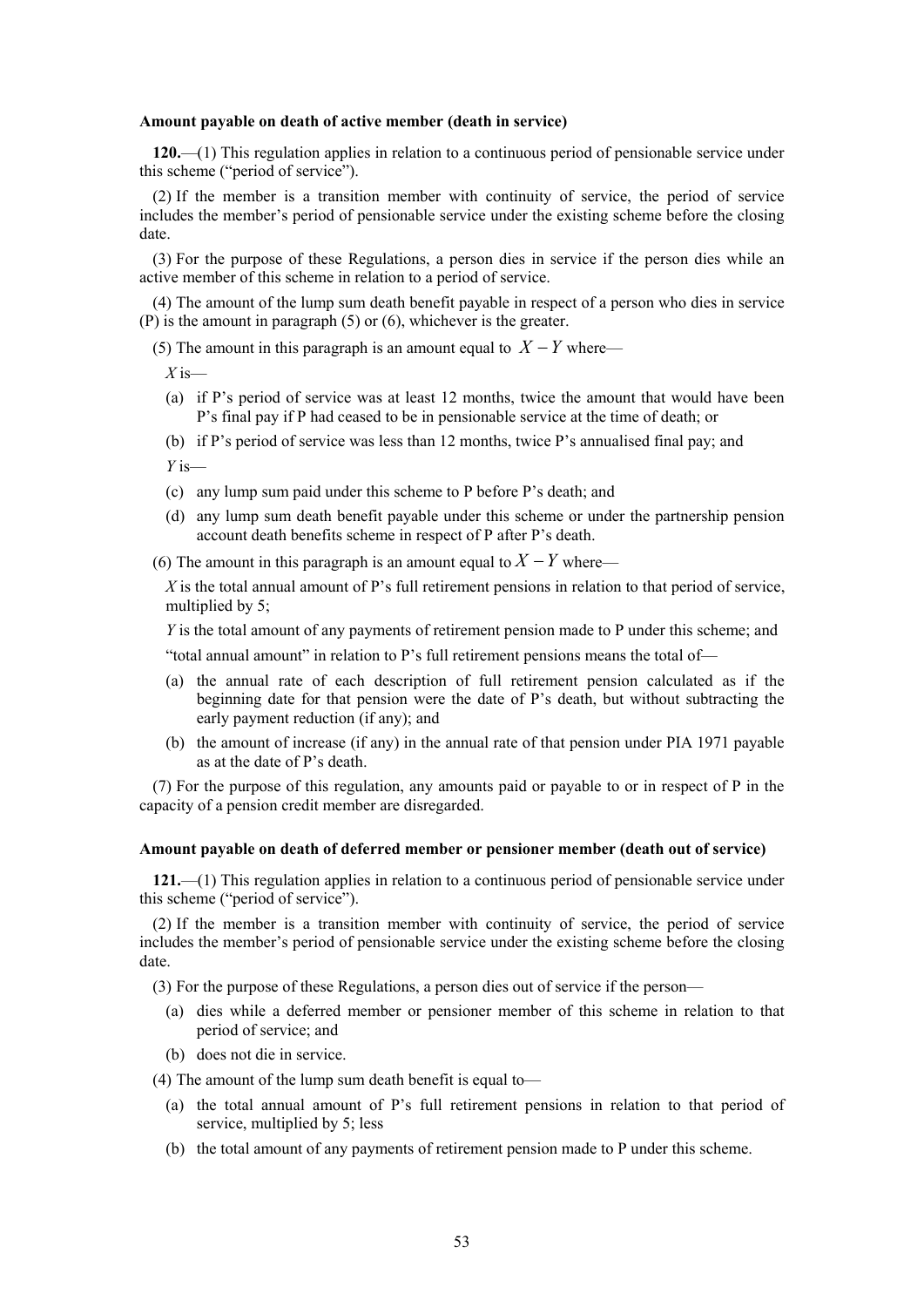(5) In paragraph (2)(a), "total annual amount" in relation to P's full retirement pensions means the total of—

- (a) the annual rate of each description of full retirement pension calculated as if the beginning date for that pension were the date of P's death, but without subtracting the early payment reduction (if any); and
- (b) the amount of increase (if any) in the annual rate of that pension under PIA 1971 payable as at the date of P's death.

(6) For the purpose of this regulation any amounts paid or payable to or in respect of the member in the capacity of a pension credit member are disregarded.

# **Amount payable on death of pension credit member**

**122.**—(1) Paragraph (2) applies if a pension credit member of this scheme dies before any benefits derived from a pension credit have become payable to the member.

(2) The amount of the lump sum death benefit is equal to 25% of the cash equivalent that would have been payable under Chapter 2 of Part 4A of PSA 1993 in respect of the member's right to benefits under this scheme attributable (directly or indirectly) to a pension credit if—

- (a) the member had been entitled to require the payment of that amount; and
- (b) the amount had been payable as at the date of the member's death.

(3) Paragraph (4) applies if a pension credit member dies after the pension credit member's pension becomes payable.

(4) The amount of the lump sum death benefit is equal to the amount of pension credit member's pension that would have been payable to the member during so much of the period of 5 years beginning with the date on which the pension became payable as falls after the date of the member's death.

(5) In paragraph (4), "amount of pension credit member's pension" means the total of—

- (a) the amount of the annual rate of that pension as at the beginning date (within the meaning given by section 8(2A) of PIA 1971) for that pension; and
- (b) the amount of increase (if any) in the annual rate of that pension under that Act payable as at the date of the member's death.

# PART 8

# Contributions

### **Rate of members' contributions**

**123.**—(1) In each pay period, an active member of this scheme must pay contributions to this scheme ("members' contributions") on the amount of the member's pensionable earnings for that pay period at a rate determined under this regulation ("members' contributions rate").

(2) The amount of a member's pensionable earnings for a pay period includes an amount of arrears.

(3) The members' contributions rate in the scheme year mentioned in a table set out in this regulation is the percentage of the member's annual rate of pensionable earnings set out in that table.

### **2015-16**

| Annual rate of pensionable earnings | Members' contributions rate |
|-------------------------------------|-----------------------------|
| Up to and including $£15,000$       | $4.6\%$                     |
| £15,001 to £21,000                  | $4.6\%$                     |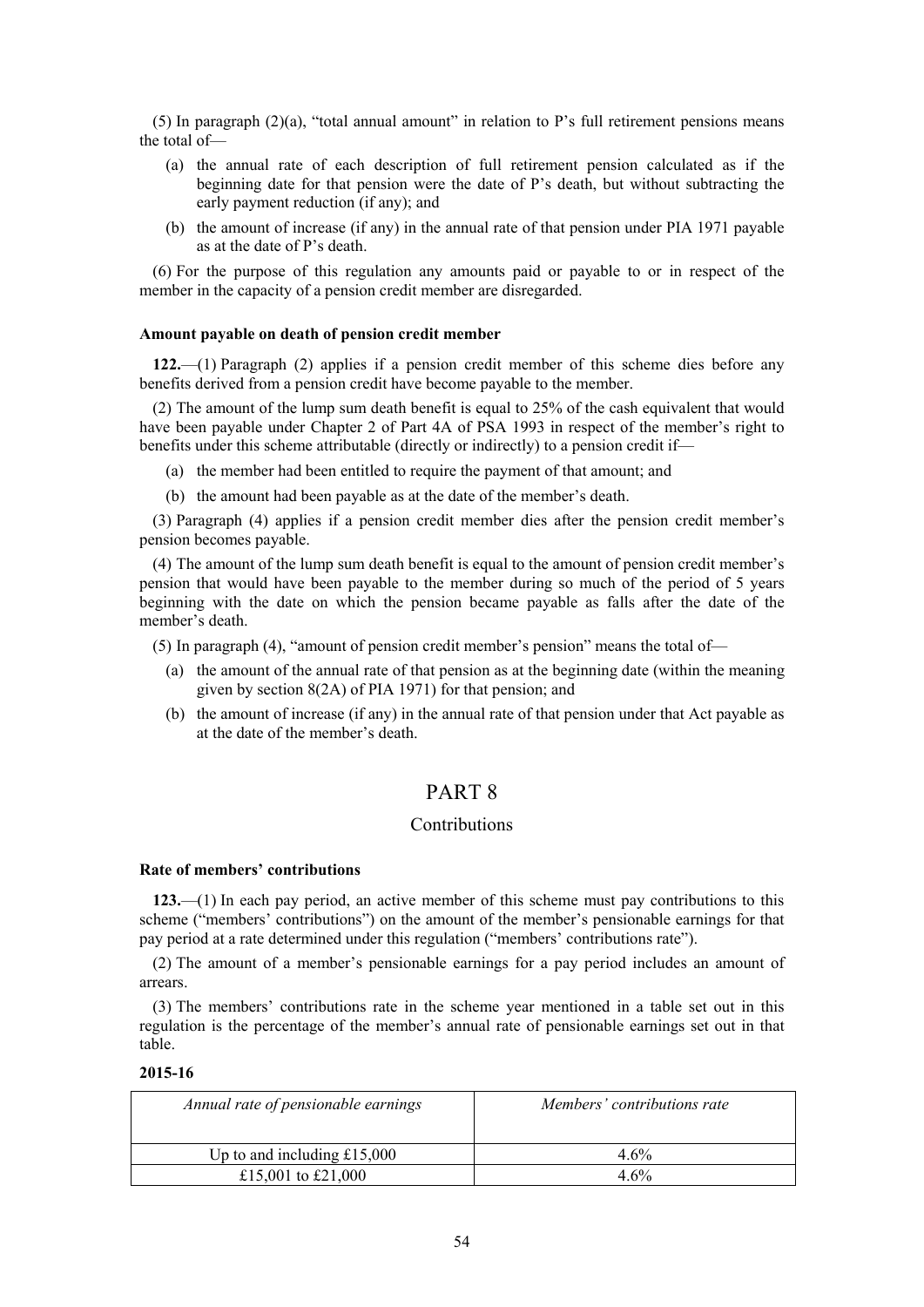| £21,001 to £47,000  | 5.45% |
|---------------------|-------|
| £47,001 to £150,000 | 7.35% |
| £150,001 and above  | 8.05% |

# **2016-17**

| Annual rate of pensionable earnings | Members' contributions rate |
|-------------------------------------|-----------------------------|
| Up to and including $£15,000$       | $4.6\%$                     |
| £15,001 to £21,210                  | $4.6\%$                     |
| £21,211 to £48,471                  | 5.45%                       |
| £48,472 to £150,000                 | 7.35%                       |
| £150,001 and above                  | 8.05%                       |

# **2017-18**

| Annual rate of pensionable earnings | Members' contributions rate |
|-------------------------------------|-----------------------------|
| Up to and including $£15,000$       | $4.6\%$                     |
| £15,001 to £21,422                  | $4.6\%$                     |
| £21,423 to £51,005                  | 5.45%                       |
| £51,006 to £150,000                 | 7.35%                       |
| £150,001 and above                  | 8.05%                       |

# **2018-19**

| Annual rate of pensionable earnings | Members' contributions rate |
|-------------------------------------|-----------------------------|
| Up to and including $£15,000$       | $4.6\%$                     |
| £15,001 to £21,636                  | 4.6%                        |
| £21,637 to £51,515                  | 5.45%                       |
| £51,516 to £150,000                 | 7.35%                       |
| £150,001 and above                  | 8.05%                       |

# **Amount of pensionable earnings**

**124.**—(1) For the purpose of regulation 123 (rate of member's contributions), the amount of a member's pensionable earnings in any pay period is determined under this regulation.

(2) Unless paragraph (3) or (4) applies, the amount of the member's pensionable earnings during any period of assumed pay is equal to the member's assumed pay.

(3) For any period of assumed pay under regulation 23(3)(a), the amount of the member's pensionable earnings is equal to the member's reduced pay while on sick leave.

(4) For any period of assumed pay under regulation 23(3)(b) or (c), the amount of the member's pensionable earnings is the amount of contractual remuneration or statutory pay actually paid to or for the member in respect of the period of adoption leave, maternity leave, parental leave, paternity leave or additional paternity leave.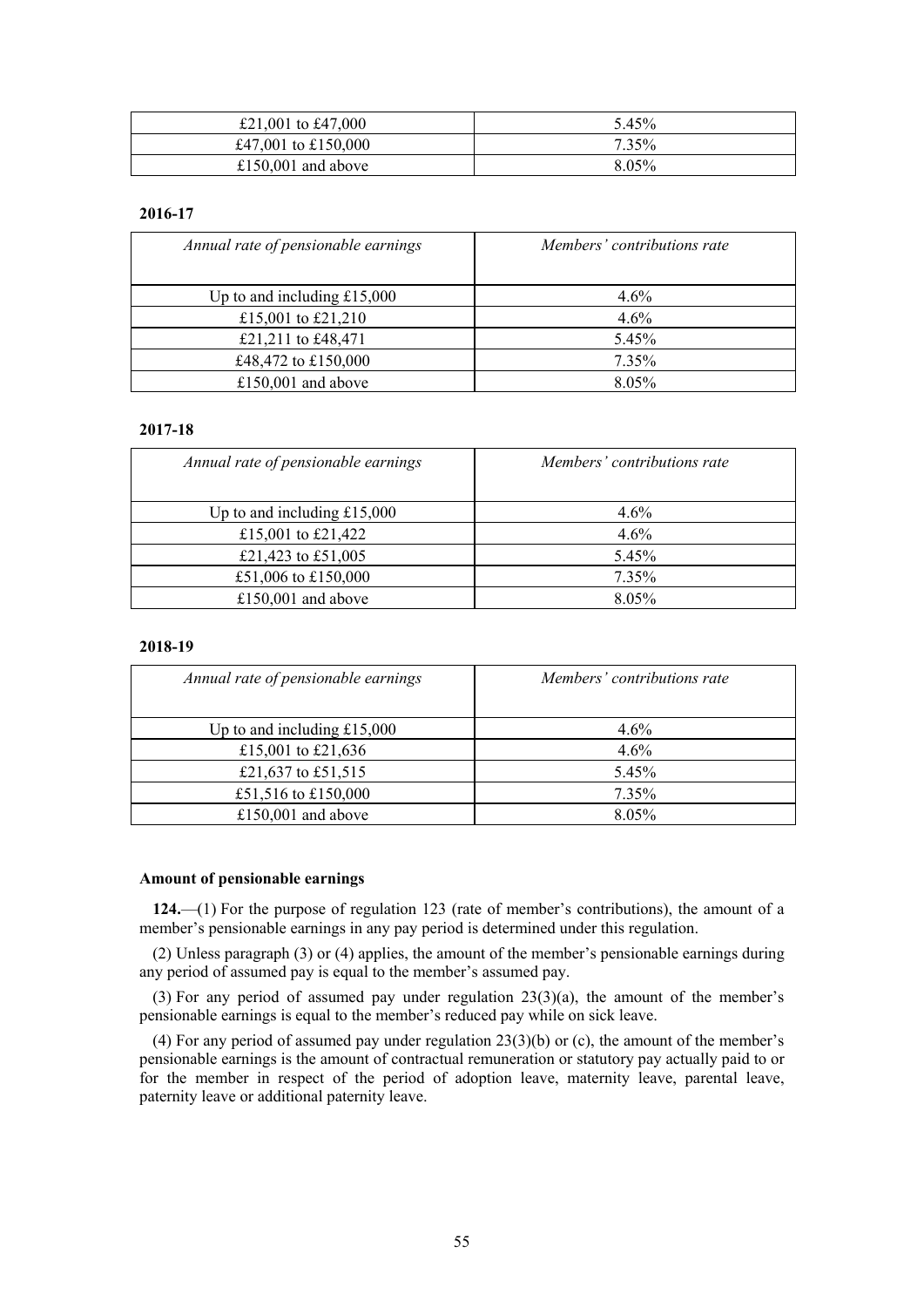### **Payment of members' contributions**

**125.**—(1) Members' contributions are to be deducted by the member's employer from the member's pensionable earnings in each pay period.

(2) A member's employer—

- (a) may make contributions on the member's behalf in circumstances determined by the scheme manager; and
- (b) unless paragraph (3)(b) applies, must do so for any period of assumed pay under regulation 23(3)(e) (unpaid leave).

(3) A member is not required to pay members' contributions—

- (a) while the member is on unpaid adoption leave, maternity leave, parental leave, paternity leave or additional paternity leave; or
- (b) with the employer's approval, while the member is on unpaid leave.

# **Employers' contributions**

**126.**—(1) Each employer of an active member of this scheme must pay contributions to this scheme in respect of the member at the rate and at the intervals the scheme manager may for the time being determine after consultation with the scheme actuary ("employers' contributions").

(2) Each employer of an active member of this scheme must in addition pay to this scheme—

- (a) annual administration charges; and
- (b) any other administrative charges,

at such intervals and at such rates as the scheme manager may from time to time determine.

### **Deduction of payments for extra pension under Schedule 1**

**127.** Schedule 1 has effect for the purpose of enabling deductions of payments for—

- (a) added pension; and
- (b) an effective pension age.

### **Refund of all members' contributions and payments for extra pension made by the member**

**128.**—(1) All members' contributions and payments for extra pension made by the member are only refundable if—

- (a) regulation 20 (opting out before the end of one month) applies; or
- (b) the member ceases to be in pensionable service under this scheme and—
	- (i) the member has less than 2 years' qualifying service;
	- (ii) if a transfer payment has been received by this scheme in relation to the member, it was not from another occupational pension scheme; and
	- (iii) the member has not reached normal pension age under this scheme.

(2) If paragraph (1)(b) applies, the member is entitled to be paid an amount equal to the sum of all members' contributions and payments for extra pension made by the member, less an amount equal to the income tax payable under section 205 of FA 2004 (short service refund lump sum charge) as a result of a refund of those contributions and payments.

(3) If all members' contributions and payments for extra pension made by the member are refunded under this regulation, the member's rights under this scheme are extinguished.

#### **Refund of payments for extra pension made by the member**

**129.**—(1) This paragraph applies if—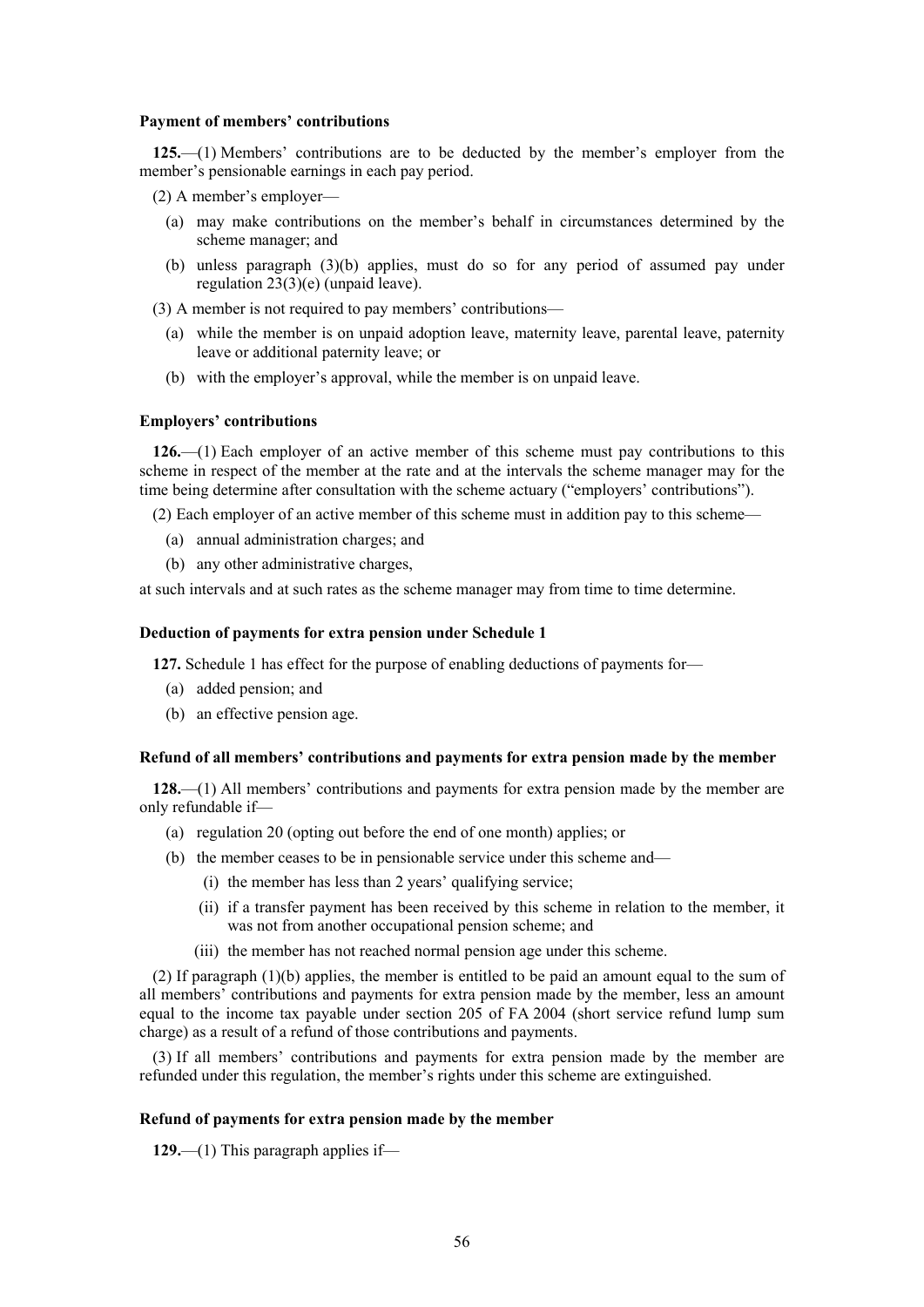- (a) a member cancels an effective pension age option during the periodical payment period under Part 3 of Schedule 1 (payments for extra pension);
- (b) the member has less than 2 years' qualifying service; and
- (c) the member has not reached normal pension age under this scheme.

(2) The member is entitled to be paid an amount equal to all the payments for extra pension made by the member in respect of that option, less an amount equal to the income tax payable under section 205 of FA 2004 (short service refund lump sum charge) as a result of a refund of those payments.

# PART 9

# **Transfers**

# CHAPTER 1

# Preliminary

# **Application of Part**

**130.** This Part—

- (a) supplements the rights conferred by or under Chapter 4 of Part 4 of PSA 1993 (transfer values) and is without prejudice to that Chapter; and
- (b) supplements the rights conferred by or under Chapter 5 of that Part (early leavers: cash transfer sums and contribution refunds) and is without prejudice to that Chapter.

### **Interpretation of Part**

**131.** In this Part—

"cash equivalent" means an amount calculated in accordance with regulations made under section 97 of PSA 1993;

"guarantee date" has the meaning given in regulation 134 (statement of entitlement);

"guaranteed cash equivalent", in relation to accrued rights to benefits under this scheme, means the cash equivalent of those benefits as at the guarantee date, as specified in a statement of entitlement;

"statement of entitlement", in relation to an active or deferred member's accrued rights to benefits under this scheme, means a statement by the scheme manager of the cash equivalent of those benefits as at the guarantee date;

"transfer value" means—

- (a) for accrued rights to benefits under this scheme, an amount equal to—
	- (i) the guaranteed cash equivalent of those benefits; or
	- (ii) the guaranteed cash equivalent together with any increase payable under regulation 136 (calculating amount of transfer value); and
- (b) for accrued rights to benefits under another pension scheme (other than rights to accrued club transfer earned pension), an amount—
	- (i) determined by the scheme actuary of that scheme; and
	- (ii) specified in a statement of accrued rights provided by the scheme manager of that scheme.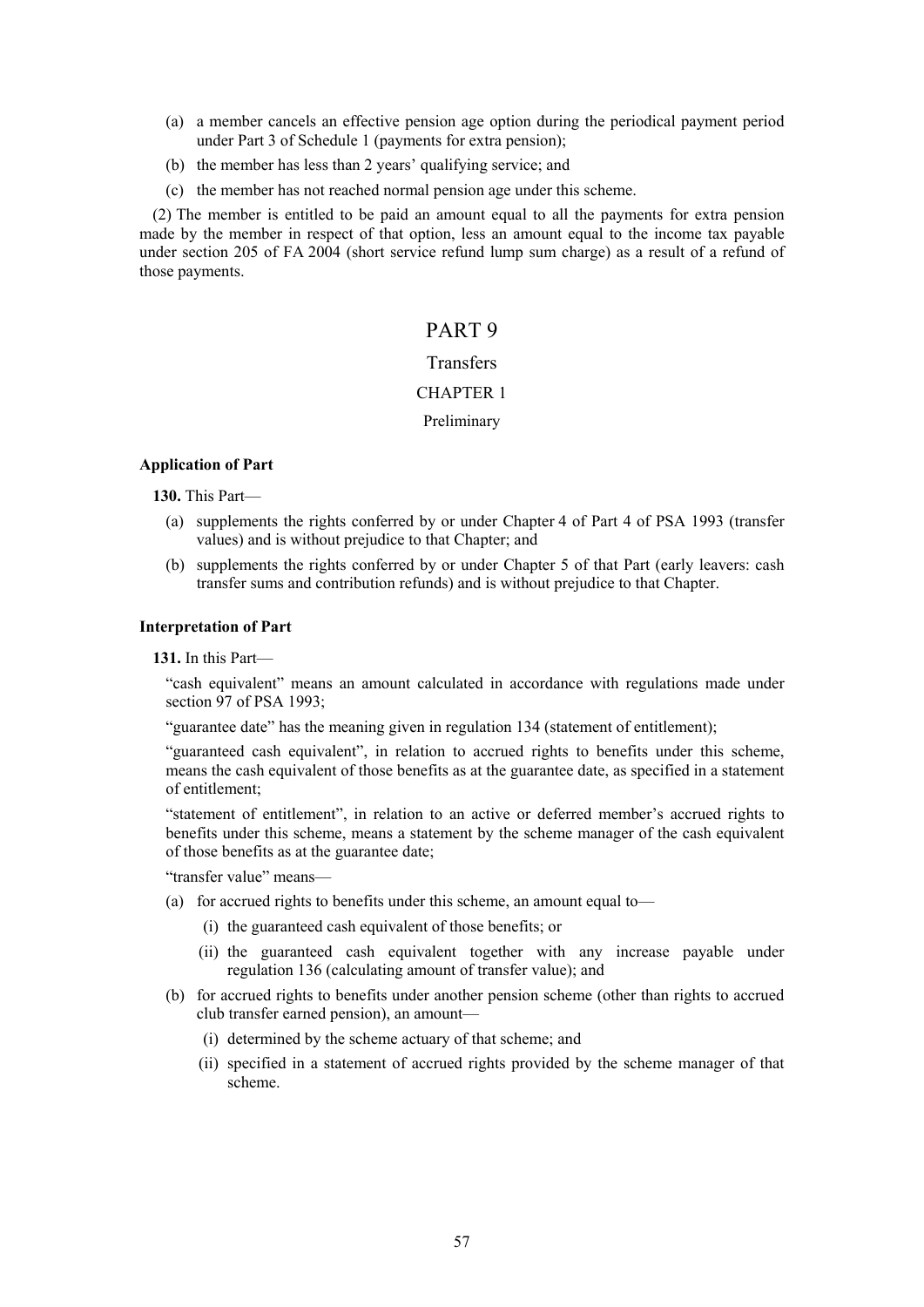### CHAPTER 2

# Transfers out

### **Transfer payments made to other schemes or pension arrangements**

**132.**—(1) A transfer payment may only be made in respect of the accrued rights of an active or deferred member of this scheme.

(2) A transfer payment may only be made to—

- (a) a registered pension scheme that is not a connected scheme; or
- (b) a pension arrangement that is a qualifying recognised overseas pension scheme for the purposes of Part 4 of FA 2004 (see section 169(2) of that Act).

(3) A transfer payment may not be made in respect of rights that are attributable (directly or indirectly) to a pension credit.

(4) A member may only require the scheme manager to use a transfer payment in a way specified in section 95(2) of PSA 1993.

(5) The whole of the transfer payment must be applied.

(6) If section 96(2) of PSA 1993 (trustees or managers of certain receiving schemes or arrangements able and willing to accept a transfer payment only in respect of the member's other rights) applies, benefits attributable to the following may be excluded from the transfer payment—

- (a) the member's accrued rights to a guaranteed minimum pension; or
- (b) the member's accrued rights attributable to contracted-out service on or after 6 April 1997.

### **Application for a statement of entitlement**

**133.**—(1) This regulation applies in relation to an active or deferred member of this scheme (P) who requires a transfer payment to be made in respect of P's accrued rights to benefits under this scheme.

(2) Before requesting the transfer payment, P must by notice to the scheme manager apply for a statement of entitlement.

(3) P may withdraw the application by notice to the scheme manager at any time before the statement is provided.

(4) P may make a second application by notice to the scheme manager in the period of 12 months beginning with the date of the first application.

### **Statement of entitlement**

**134.**—(1) The scheme manager must specify in the statement of entitlement the date by reference to which the cash equivalent is calculated ("guarantee date").

(2) Unless paragraph (4) applies, the guarantee date must fall within both the following periods—

- (a) the 3 months beginning with the date of the member's application for the statement of entitlement ("the 3 month period"); and
- (b) the 10 days ending with the date on which the member is provided with that statement ("the 10 day period").

(3) In counting the 10 day period, Saturdays, Sundays, Christmas Day, New Year's Day and Good Friday are excluded.

(4) The scheme manager may specify in the statement of entitlement a guarantee date that falls within the 6 months beginning with the date of the member's application for the statement of entitlement if—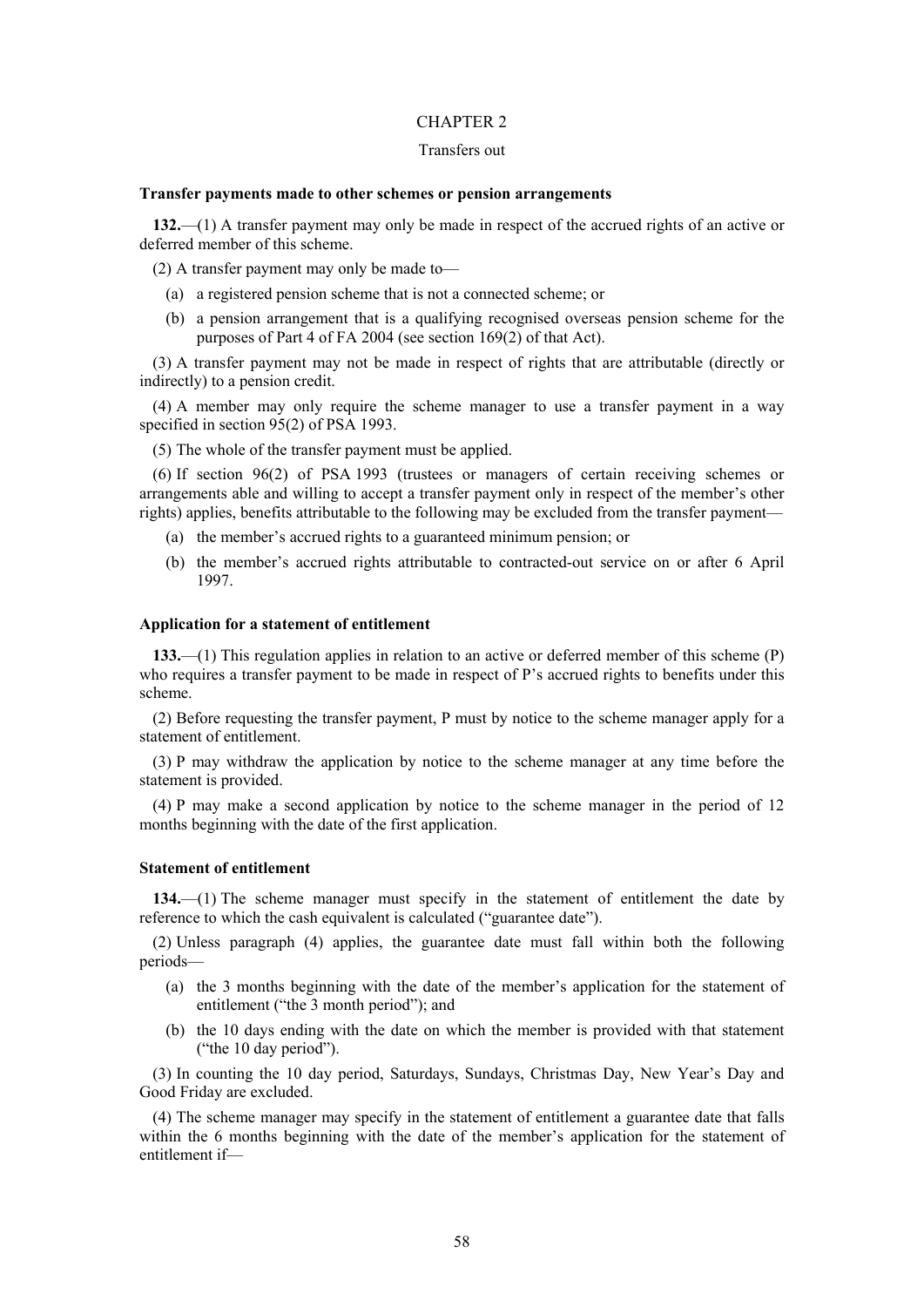- (a) for reasons beyond the control of the scheme manager, the information needed to calculate the amount of the cash equivalent cannot be obtained before the end of the 3 month period; and
- (b) the scheme manager considers it reasonable to specify a guarantee date that falls outside the 3 month period.

### **Request for transfer payment to be made**

**135.**—(1) An active or deferred member of this scheme who is provided with a statement of entitlement may request a transfer payment to be made in respect of the member's accrued rights to benefits under this scheme.

(2) The request for the transfer payment must—

- (a) be by notice to the scheme manager;
- (b) specify the pension scheme or other pension arrangement to which the transfer payment is to be made; and
- (c) meet any other conditions the scheme manager requires.

(3) The member by notice to the scheme manager may withdraw the request at any time before the transfer payment is made.

(4) The member may not withdraw the request if an agreement for the use of the whole or part of the transfer payment has already been entered into with a third party.

#### **Calculating the amount of a transfer value**

**136.**—(1) If a transfer value is paid later than 6 months after the guarantee date, the amount of the transfer value must be increased in accordance with regulations made under section 97 of PSA 1993.

(2) If the transfer value is less than the minimum transfer value, the amount of the transfer value must be increased so that it is equal to the amount of the minimum transfer value.

(3) In this regulation, "minimum transfer value" means the total of—

- (a) the sum of all members' contributions and payments for extra pension made by the member; and
- (b) the sum of all transfer payments received by this scheme in relation to the member.

# **Effect of transfers-out**

**137.** If a transfer payment is made under this Chapter in respect of a member's accrued rights to benefits under this scheme, those rights are extinguished.

### CHAPTER 3

# Transfers in

### **Application of Chapter**

**138.** This Chapter applies in relation to an active member of this scheme who has accrued rights under another pension scheme (P).

### **Interpretation of Chapter**

### **139.** In this Chapter—

"accrued rights" does not include rights accrued under the Judicial Additional Voluntary Contribution Scheme if the scheme manager considers that the amount to which the member is entitled under that Scheme is sufficient for the purchase of an annuity for the member;

"another pension scheme" means—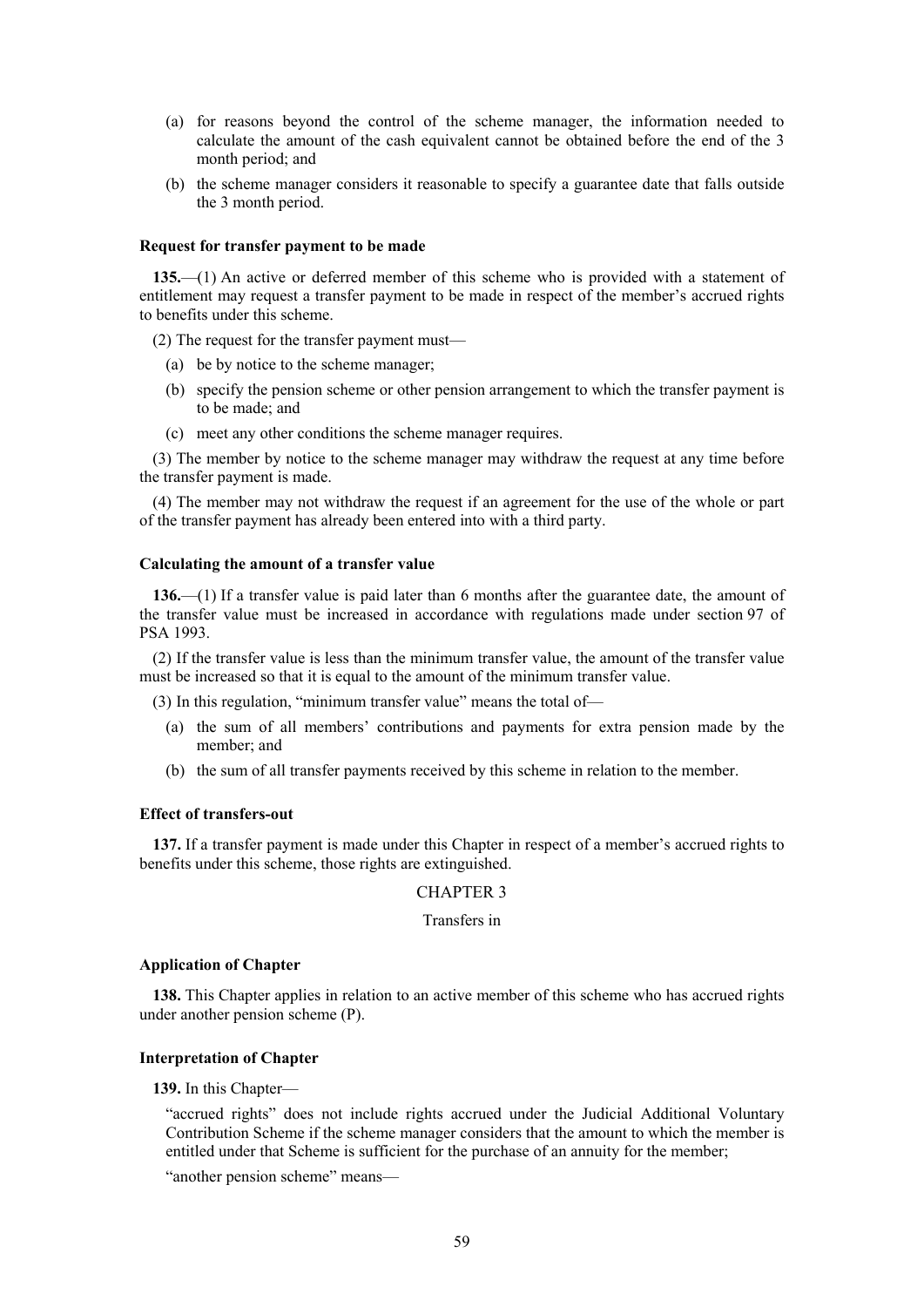- (a) another occupational pension scheme that is a registered pension scheme but is not a connected scheme;
- (b) a personal pension scheme; or
- (c) the Judicial Additional Voluntary Contribution Scheme;

"Judicial Additional Voluntary Contribution Scheme" means the additional voluntary contribution scheme constituted under Part II of the Judicial Pensions (Additional Voluntary Contributions) Regulations 1995(**a**);

"transfer date" means the earlier of—

- (d) if the scheme manager has provided a transfer statement, the last day of the period of 2 months beginning with the date of the statement; or
- (e) the day on which the transfer payment is received by the scheme manager;

"transfer payment request" means a request to the scheme manager under this Chapter that a transfer payment be accepted from another pension scheme;

"transfer statement" means a statement under regulation 141(2).

### **Request for acceptance of a transfer payment**

**140.**—(1) P may by notice to the scheme manager request that a transfer payment be accepted in respect of some or all of P's accrued rights under another pension scheme.

(2) A transfer payment request—

- (a) must specify—
	- (i) the pension scheme from which the transfer payment is requested to be made; and
	- (ii) the anticipated amount of the transfer payment;
- (b) must meet any other conditions the scheme manager requires; and
- (c) subject to paragraph (3), must be made during the period of 12 months beginning with the day on which P becomes an active member of this scheme.

(3) A request that a transfer payment be accepted from the Judicial Additional Voluntary Contribution Scheme must be made—

- (a) within the period of 3 months ending with the day on which P is first entitled to receive retirement benefits under this scheme; or
- (b) if the scheme manager considers it reasonable in the circumstances, within any longer period the scheme manager directs.

(4) The scheme manager may direct that a transfer payment request is to be treated as having been made earlier than it was if the scheme manager considers it reasonable to do so in the circumstances.

(5) On receiving a transfer payment request, the scheme manager may accept the transfer payment if any conditions required by the scheme manager are met.

(6) The scheme manager may not accept a transfer value payment if—

- (a) it would be applied in whole or in part in respect of—
	- (i) the member's entitlement to a guaranteed minimum pension; or
	- (ii) the entitlement of the member's spouse to a guaranteed minimum pension; and
- (b) it is less than the amount required for that purpose, as calculated in accordance with guidance and tables determined by the Lord Chancellor for the purposes of this paragraph, after consultation with the scheme actuary.

 $\overline{a}$ 

<sup>(</sup>**a**) S.I. 1995/639, amended by S.I. 1996/52, 2005/3325, 2006/747 and 2012/516.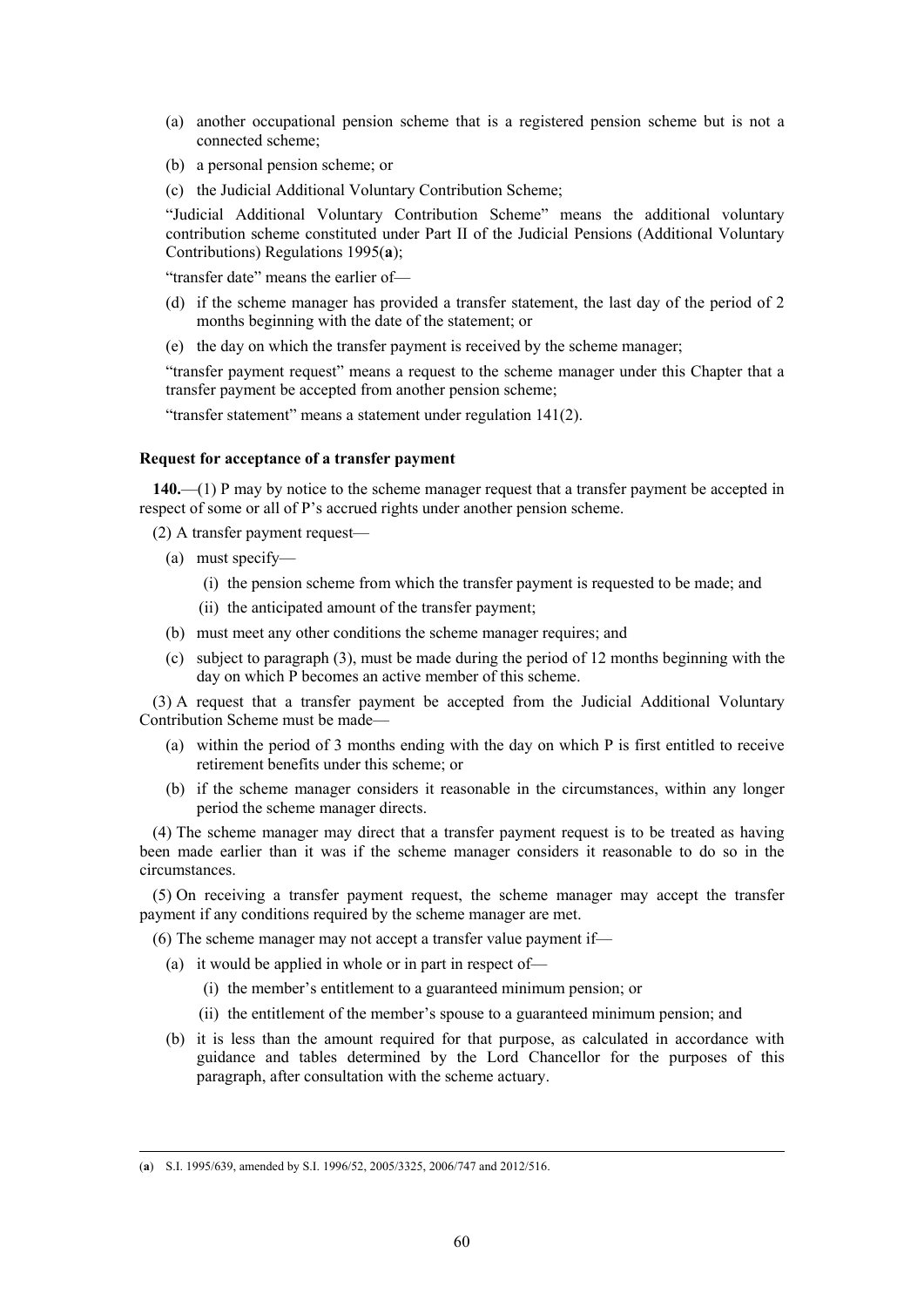#### **Transfer statement**

**141.**—(1) This regulation applies in relation to a request for a transfer payment to be accepted from another pension scheme.

(2) The scheme manager may require that, before making a transfer payment request, P must ask the scheme manager to provide a statement of the amount of transferred pension that P will be entitled to count under regulation 142 (amount of transferred pension) if the transfer date falls within the period of 2 months beginning with the date of that statement.

(3) The amount specified in the transfer statement must be an amount calculated by the scheme manager in accordance with actuarial guidance and tables by reference to—

- (a) factors relating to P's circumstances as at the end of that 2-month period; and
- (b) any other factors as at the date of the statement that the scheme actuary considers should apply.

#### **Amount of transferred pension**

**142.**—(1) This regulation applies in relation to any transfer payment received in relation to P from another pension scheme.

(2) For the scheme year in which the transfer date falls, the amount of transferred pension P is entitled to count in respect of the transfer payment is—

- (a) the amount specified in the transfer statement; or
- (b) if such a statement is not provided, an amount calculated by the scheme manager in accordance with actuarial guidance and tables by reference to any factors as at the transfer date that the scheme actuary considers should apply.

(3) The amount of transferred pension P is entitled to count in a scheme year must not be more than 50% of P's annual rate of pensionable earnings as at the day P becomes an active member of this scheme.

# PART 10

# Actuarial valuations and employer cost cap

### **Appointment of scheme actuary and actuarial valuations**

**143.**—(1) The Lord Chancellor must appoint an actuary (the "scheme actuary") to provide a consulting service on actuarial matters relevant to this scheme or a connected scheme.

- (2) The scheme actuary is responsible for—
	- (a) carrying out valuations of the scheme and any connected scheme; and
	- (b) preparing a report on such a valuation.

(3) Before appointing an actuary as scheme actuary the Lord Chancellor must be satisfied that the actuary is appropriately qualified to carry out valuations of this scheme and any connected scheme in accordance with Treasury directions under section 11 of the Act (the "Treasury directions").

(4) The scheme administrator is responsible for providing the scheme actuary with any data that the scheme actuary requires, in accordance with the Treasury directions, in order to carry out a valuation and prepare a report on the valuation.

(5) A valuation of the scheme and any connected scheme and the preparation of a report on the valuation must be carried out in accordance with the Treasury directions.

(6) Valuations of the scheme must be carried out within a time-frame which enables requirements in the Treasury directions regarding dates which are applicable to the valuation to be met.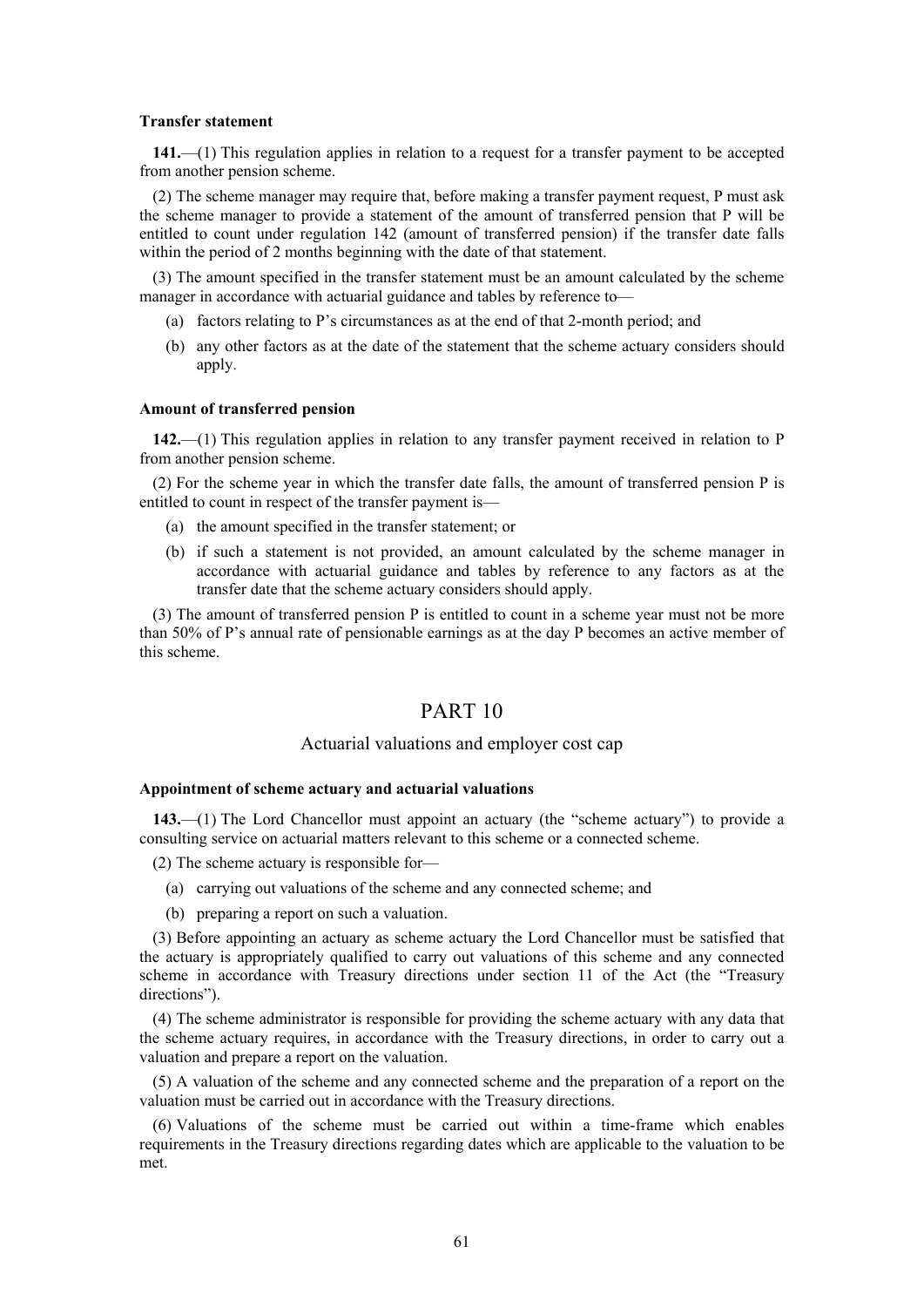### **Employer cost cap**

**144.**—(1) The employer cost cap for this scheme is 25.7 % of pensionable earnings of members of this scheme.

(2) Where the cost of this scheme, calculated following a valuation in accordance with Treasury directions under section 11 of the Act, is more than 2 percentage points above or below the employer cost cap for this scheme the Lord Chancellor must consult the Scheme Advisory Board and such persons as appear likely to be affected by any steps that may be taken, with a view to reaching agreement with the relevant heads of jurisdiction on the steps required to achieve the target cost for this scheme specified in the Public Service Pensions (Employer Cost Cap) Regulations 2014(**a**).

(3) If, following such consultation, agreement is not reached the percentage of the member's pensionable earnings specified in regulation 38(3) as the amount of earned pension for a scheme year must be adjusted so that the target cost for this scheme is achieved.

(4) In calculating whether the cost of this scheme is more than 2 percentage points above or below the employer cost cap for this scheme any changes to the following must be disregarded, so far as it is compatible with Treasury directions under sections 11 and 12 of the Act to do so—

- (a) changes to scheme administration costs;
- (b) changes to financial assumptions such as a change in the discount rate;
- (c) changes in the actuarial methodology of the valuation; and
- (d) any overpayment of employer contributions.

# PART 11

# Supplementary

# CHAPTER 1

### Dual capacity members

#### **Meaning of "dual capacity member"**

- **145.**—(1) A person (P) is a dual capacity member of this scheme if—
	- (a) P is a member of this scheme in 2 or more of the following capacities—
		- (i) an active member;
		- (ii) a deferred member;
		- (iii) a pensioner member;
	- (b) P is both a pension credit member of this scheme and a member of this scheme in one or more of the following capacities—
		- (i) an active member;
		- (ii) a deferred member;
		- (iii) a pensioner member;
	- (c) P is a member of this scheme in relation to 2 or more continuous periods of pensionable service; or
	- (d) P is a pension credit member of this scheme entitled to 2 or more pension credits.
- (2) For the purpose of paragraph  $(1)(a)$  or  $(b)$ —

 $\overline{a}$ 

<sup>(</sup>**a**) S.I. 2014/575.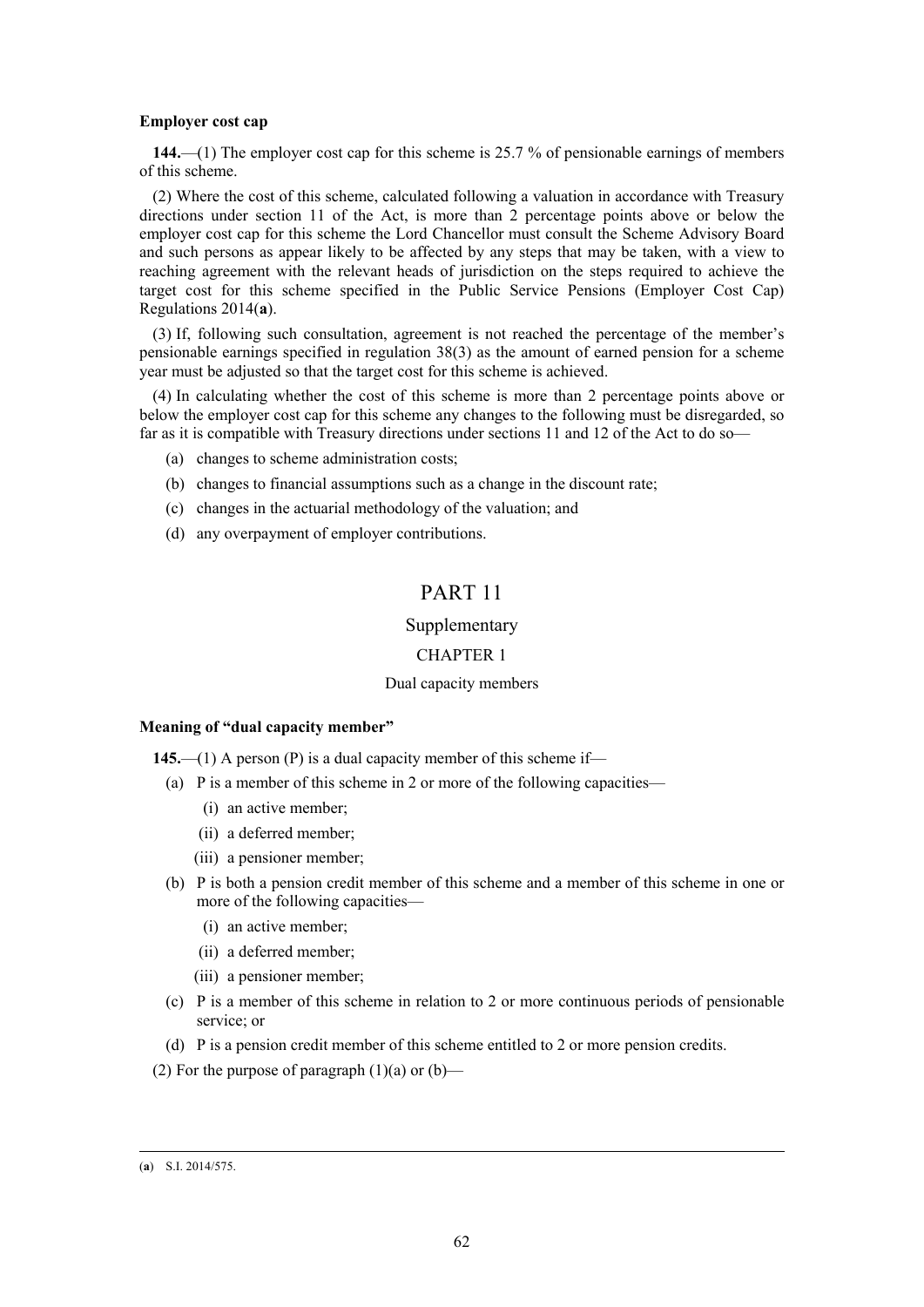- (a) in determining whether a person who is an active member is also a pensioner member, the fact that the person is an active member and the person's rights in that capacity are to be disregarded; and
- (b) in determining whether a person who is an active member or pensioner member is also a deferred member, the fact that the person is an active member or pensioner member and the person's rights in that capacity are to be disregarded.

## **Payment of benefits to or in respect of a dual capacity member**

**146.**—(1) If a person is a dual capacity member of this scheme—

- (a) benefits are payable to or in respect of the member in respect of each of the member's capacities; and
- (b) the amounts payable are determined accordingly.

(2) In relation to payment of retirement benefits, paragraph (1) does not affect the interpretation of regulation 63 (exercise of partial retirement option) if a member is both an active member and a pensioner member by virtue of that regulation.

(3) In relation to payment of death benefits, paragraph (1) does not prevent—

- (a) the calculation under regulation 120 (death in service) of a lump sum payable on the death of an active member of this scheme being made by reference to amounts that are relevant to the member in another capacity;
- (b) the calculation under regulation 121 (death out of service) of a lump sum payable on the death of a pensioner member or deferred member of this scheme being made by reference to amounts that are relevant to the member in both of those capacities; or
- (c) the calculation under regulation 121 (death out of service) of a lump sum payable on the death of—
	- (i) a deferred member of this scheme in relation to 2 or more continuous periods of pensionable service; or
	- (ii) a pensioner member of this scheme in relation to 2 or more continuous periods of pensionable service.

#### CHAPTER 2

#### Payment of benefits: general

### **Late payment of retirement index adjustment**

**147.** Nothing in these Regulations requires any part of a pension attributable to a retirement index adjustment to be paid before the end of the last active scheme year.

### **Commutation of small pensions**

**148.**—(1) This regulation applies if—

- (a) the pension entitlement of a single capacity member or the pension entitlement of a single capacity member's beneficiary does not exceed the small pensions commutation maximum; or
- (b) the total pension entitlement of a dual capacity member or the total pension entitlement of a dual capacity member's beneficiary does not exceed the small pensions commutation maximum.
- (2) Unless the member has reached state pension age, this regulation does not apply if—
	- (a) the pension entitlement of the member or the member's beneficiary under paragraph (1)(a) is equal to or exceeds the member's guaranteed minimum; or
	- (b) the total pension entitlement of the member or the member's beneficiary under paragraph (1)(b) is equal to or exceeds the member's guaranteed minimum.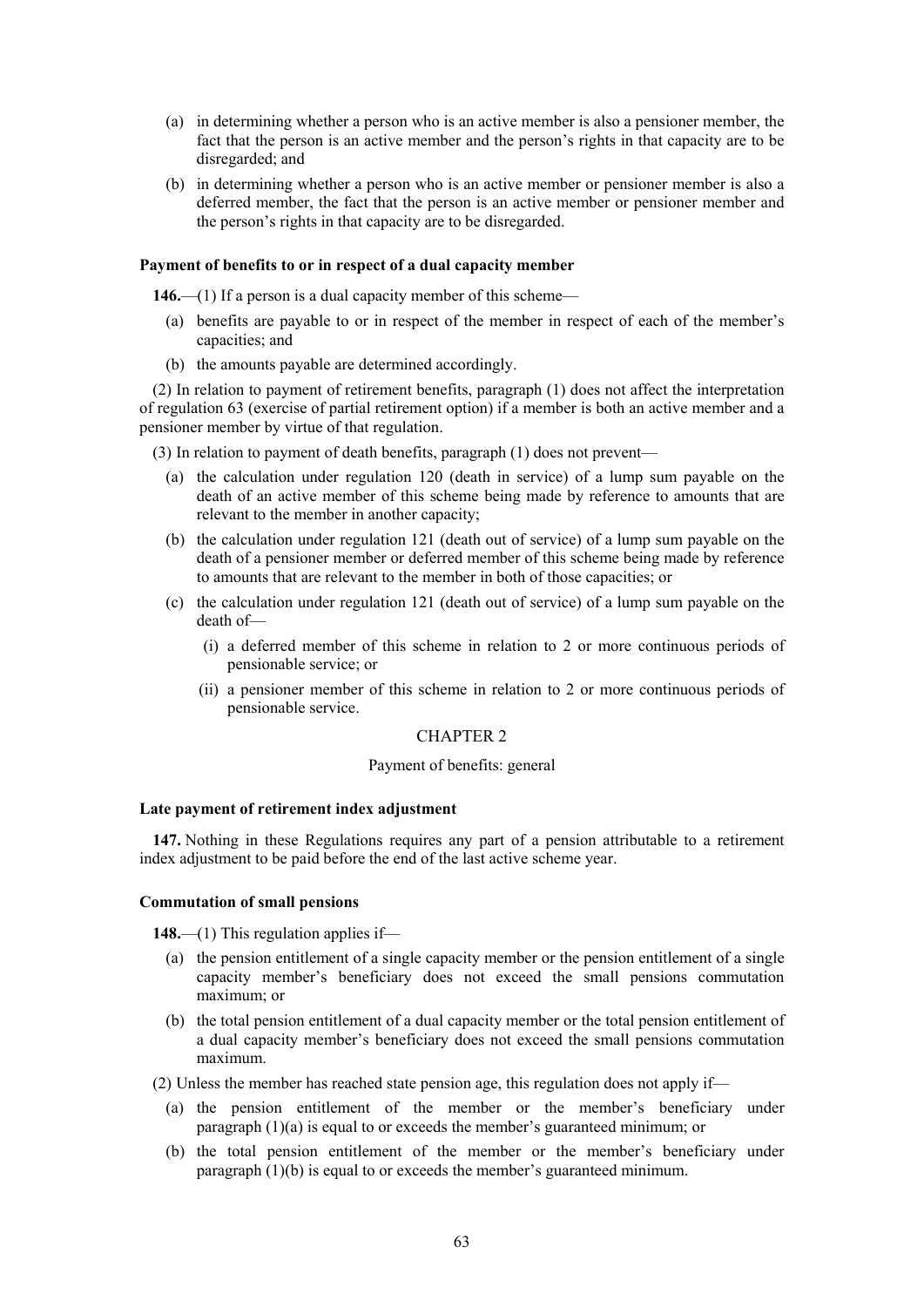(3) The scheme manager may pay the member or the member's beneficiary a lump sum of an amount advised by the scheme actuary as representing the cash value of the pension if—

- (a) the member or the member's beneficiary consents to receipt of a lump sum in place of the pension; and
- (b) the relevant commutation requirements are met.

(4) The payment of a lump sum under this regulation in place of a pension discharges all liabilities under this scheme in respect of that pension.

(5) In this regulation—

"the commutation requirements" means the requirements permitting the commutation of small pensions set out in—

- (a) regulation 2 of the Occupational Pension Schemes (Assignment, Forfeiture, Bankruptcy etc.) Regulations 1997(**a**);
- (b) paragraph 7 of Schedule 29 to FA 2004 (which defines trivial commutation lump sums for the purposes of Part 4 of that Act) and, in relation to a pension payable under Part 7 (death benefits), by paragraph 20 of that Schedule (which defines trivial commutation lump sum death benefit for the purposes of Part 4 of that Act); and
- (c) regulation 3(2)(b) of the Pension Sharing (Pension Credit Benefit) Regulations 2000;

"the relevant commutation requirements" are the commutation requirements that apply in the circumstances;

"single capacity member" means a member who is not a dual capacity member; and

"the small pensions commutation maximum" means the amount that is permitted to be commuted having regard to the relevant commutation requirements.

# **Guaranteed minimum pensions**

**149.**—(1) If a member has a guaranteed minimum under section 14 of PSA 1993 in relation to benefits under this scheme—

- (a) nothing in these Regulations permits or requires anything that would cause requirements made by or under that Act in relation to such a member and such a member's rights under this scheme not to be met in the case of the member;
- (b) nothing in these Regulations prevents anything from being done which is necessary or expedient for the purposes of meeting such requirements in the case of the member; and
- (c) the following provisions are without prejudice to the generality of this paragraph.

(2) If apart from this regulation—

- (a) no pension would be payable to the member under this scheme; or
- (b) the weekly rate of the pensions payable would be less than the guaranteed minimum,

a pension at a weekly rate equal to the guaranteed minimum is payable to the member for life from the date on which the member reaches state pension age or, as the case may be, pensions the aggregate weekly rate of which is equal to the guaranteed minimum are so payable.

 $(3)$  If—

- (a) on reaching state pension age the member is still working (whether or not it is qualifying judicial office); and
- (b) if it is not qualifying judicial office, the member consents to a postponement of the member's entitlement under paragraph (2),

paragraph (2) does not apply until the member ceases work.

This is subject to paragraph (4).

 $\overline{a}$ (**a**) S.I. 1997/785.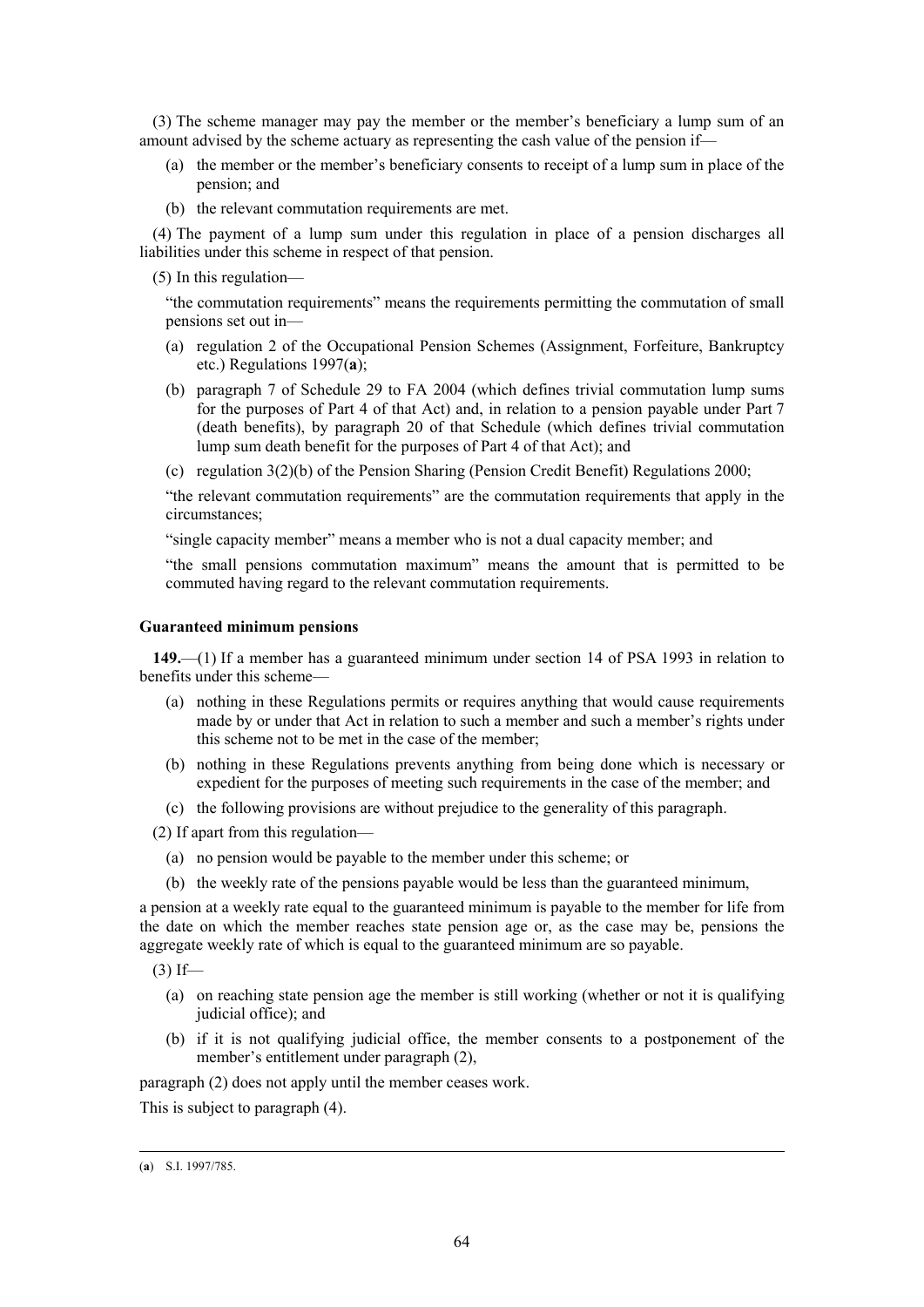(4) If the member continues in employment for a further 5 years after reaching state pension age and does not then leave employment, the member is entitled from the end of that period to so much of the member's pension under Parts 5 and 6 as equals the member's guaranteed minimum (or, as the case may be, to so much of the member's pensions under Parts 5 and 6 as together have a weekly rate equal to the member's guaranteed minimum), unless the member consents to a further postponement of the entitlement.

(5) If paragraph (3) or (4) applies, the amount of the guaranteed minimum to which the member is entitled under this regulation is increased in accordance with section 15 of the Pension Schemes Act 1993.

 $(6)$  If—

- (a) before state pension age the member becomes entitled to the immediate payment of a pension; and
- (b) the member has a guaranteed minimum under section 14 of PSA 1993 in relation to the whole or part of a pension as a result of receipt by this scheme of a transfer payment from another pension scheme in respect of which the member had such a guaranteed minimum,

the weekly rate of the pension, so far as attributable to that service, must not be less than the guaranteed minimum, multiplied by such factor as is indicated in tables provided by the scheme actuary for a person of the member's age and sex at the date on which the pension becomes payable.

(7) This paragraph applies if a person has ceased to be in service that is contracted-out by reference to this scheme, and either—

- (a) a transfer payment in respect of all the person's rights to benefits under this scheme, except the person's rights in respect of the person's guaranteed minimum or rights under section 9(2B) of PSA 1993 ("the person's contracting-out rights") has been made; or
- (b) the person has no rights to benefits under this scheme apart from the person's contractingout rights.
- (8) If paragraph (7) applies—
	- (a) from the date on which the person reaches state pension age the person is entitled to a pension payable for life at a weekly rate equal to his guaranteed minimum, if any; and
	- (b) from the date on which the person reaches normal pension age under this scheme the person is entitled to a lump sum and pension in respect of his rights under section 9(2B) of PSA 1993,

but a person falling within paragraph (7) is not to be regarded as a pensioner for the purposes of Part 7 (death benefits).

(9) Paragraphs (2) to (8) do not apply to—

- (a) a pension that is forfeited—
	- (i) as a result of a conviction for treason; or
	- (ii) in a case where the relevant offence under regulation 150 falls under paragraph (a) of the definition of "relevant offence";
- (b) a pension that is commuted under regulation 76 or 89 (serious ill-health: commutation of whole pension); or
- (c) a pension that is commuted under regulation 148 (commutation of small pensions) where the conditions in regulation 60 of the Occupational Pension Schemes (Contracting-out) Regulations 1996(**a**)are met,

but if any other provision of this scheme is inconsistent with this regulation, this regulation prevails.

 $\overline{a}$ 

<sup>(</sup>**a**) S.I. 1996/1172.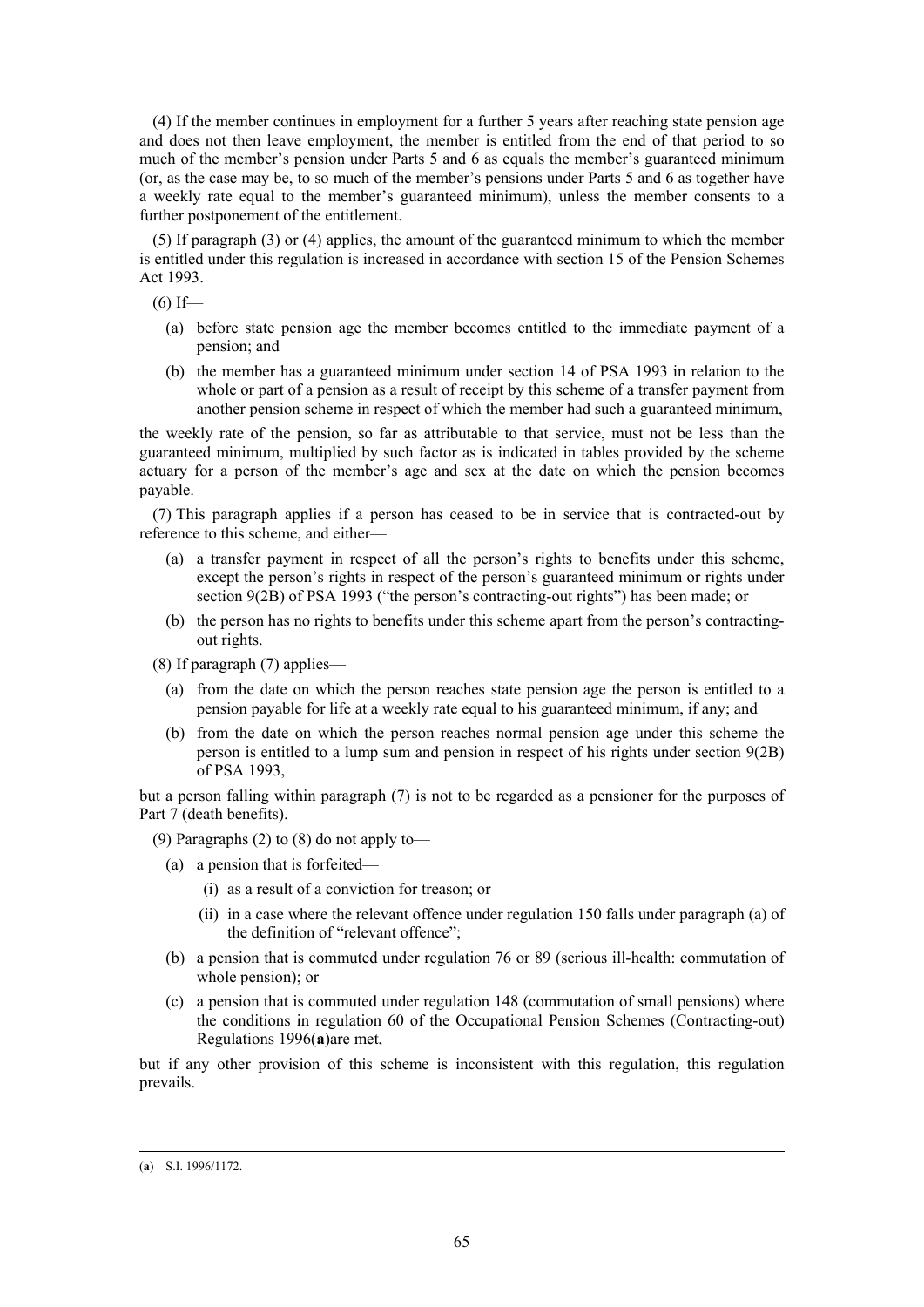(10) In this regulation, references to the amount of a pension are to its amount after the subtraction of the commutation amount, if any, (but before the subtraction of the allocation amount, if any (see regulation 77(5) (allocation election)).

#### CHAPTER 3

# Forfeiture and set-off

#### **Forfeiture: offences committed by members**

**150.**—(1) If a member is convicted of a relevant offence, the Lord Chancellor may, in agreement with the relevant head of jurisdiction and to the extent that they both consider it appropriate, withhold benefits payable under this scheme to or in respect of the member.

(2) Paragraph (3) applies if benefits are to be withheld as a result of an offence falling within paragraph (b) of the definition of "relevant offence".

(3) The Lord Chancellor may only withhold that part of a person's pension that exceeds any guaranteed minimum to which the person is entitled under—

- (a) section 14(**a**) of PSA 1993 (earner's guaranteed minimum); or
- (b) section 17(**b**) of that Act (minimum pension for surviving spouses and civil partners).

(4) In this regulation—

 $\overline{a}$ 

"forfeiture certificate" means a certificate stating that the Lord Chancellor and relevant head of jurisdiction issuing the certificate consider that the offence—

- (a) has been gravely injurious to the administration of justice; or
- (b) is liable to lead to serious loss of confidence in the judiciary; and

"relevant offence" means—

- (a) offences under the Official Secrets Acts 1911 to 1989(**c**) for which the member has been sentenced on the same occasion to—
	- (i) a term of imprisonment of at least 10 years; or
	- (ii) 2 or more consecutive terms of imprisonment which add up to at least 10 years;
- (b) offences committed in connection with service in qualifying judicial office and in respect of which the Lord Chancellor and relevant head of jurisdiction have issued a forfeiture certificate.

# **Forfeiture: offences committed by a member's beneficiary**

**151.**—(1) If the beneficiary of a deceased member of this scheme (D) is convicted of a relevant criminal offence, the Lord Chancellor may, in agreement with the relevant head of jurisdiction and to the extent that they both consider it appropriate, withhold benefits payable to the beneficiary in respect of D.

(2) The Lord Chancellor may, in agreement with the relevant head of jurisdiction and to the extent that they both consider it appropriate, withhold benefits, but may only withhold that part of a pension that exceeds any guaranteed minimum to which the beneficiary is entitled under section 17 of PSA 1993.

(3) If the Lord Chancellor withholds all of the benefits payable to a beneficiary, Part 7 (death benefits) applies as if the beneficiary had died before D.

<sup>(</sup>**a**) 1993 c. 48; section 14 was amended by the Pensions Act 1995 (c. 26), Schedule 5, paragraph 27 and Schedule 7, the Social Security Contributions (Transfer of Functions, etc) Act 1999 (c. 2), Schedule 1, paragraph 38 and the Proceeds of Crime Act 2002 (c. 29), Schedule 11, paragraph 22.

<sup>(</sup>**b**) Section 17 was amended by the Social Security Contributions (Transfer of Functions, etc) Act 1999, Schedule 1, paragraph 39, the Child Support, Pensions and Social Security Act 2000 (c. 19), Schedule 5, paragraph 1, and Schedule 9, the Pensions Act 2004 (c. 35), section 284(2), the Pensions Act 2007 (c. 22), section 14(2) and S.I. 2005/2050.

<sup>(</sup>**c**) 1989 c. 6; see section 16(2) for the meaning of "Official Secrets Acts 1911 to 1989".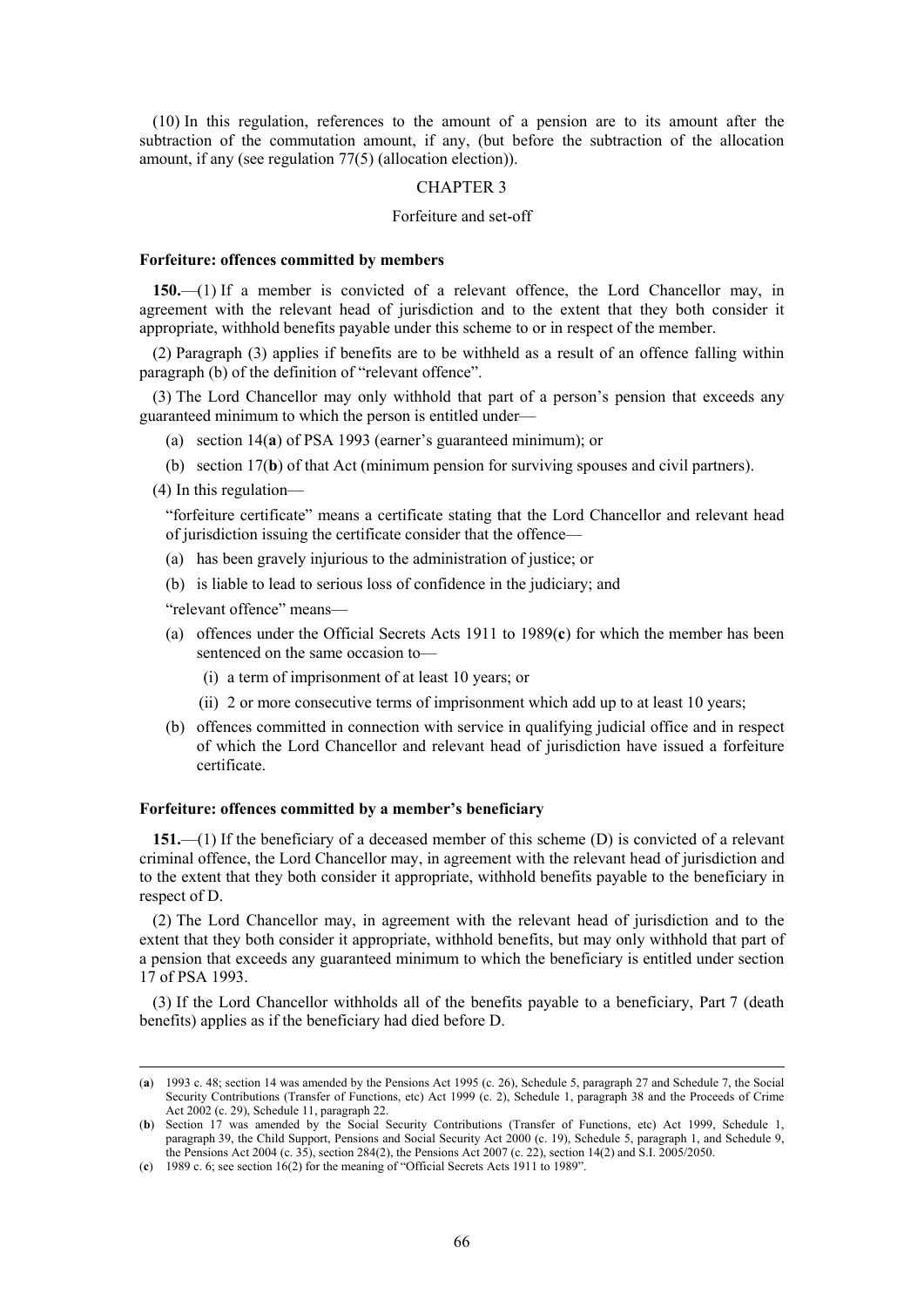(4) In this regulation, "relevant criminal offence" means—

- (a) the murder of D;
- (b) the manslaughter of D; or
- (c) any other offence of which the unlawful killing of D is an element.

### **Forfeiture: relevant monetary obligations and relevant monetary losses**

**152.**—(1) If a member (P) owes a relevant monetary obligation or has caused a relevant monetary loss, the Lord Chancellor, subject to paragraph (2) may, in agreement with the relevant head of jurisdiction and to the extent that they both consider it appropriate, withhold benefits payable to P under this scheme.

(2) The Lord Chancellor may only withhold that part of P's pension that exceeds any guaranteed minimum to which P is entitled under section 14 of PSA 1993.

(3) The Lord Chancellor may not withhold more than the lesser of—

- (a) the amount of the relevant monetary obligation or relevant monetary loss; and
- (b) the value of P's entitlement to benefits.

(4) The Lord Chancellor may only withhold benefits if—

- (a) there is no dispute as to the amount of the relevant monetary obligation or relevant monetary loss; or
- (b) the relevant monetary obligation or relevant monetary loss is enforceable as follows—
	- (i) under an order of a competent court;
	- (ii) in consequence of an award of an arbitrator;
	- (iii) in Scotland, in consequence of an award of an arbiter appointed (failing agreement between the parties) by the sheriff.
- (5) In this regulation—

"relevant monetary obligation" means a monetary obligation which—

- (a) was incurred to the Crown or P's employer (if different);
- (b) was incurred after P became an active member of this scheme;
- (c) arose out of P's criminal act or omission; and
- (d) arose out of or was connected with service in the qualifying judicial office in respect of which P is a member of this scheme; and

"relevant monetary loss" means a monetary loss which—

- (e) was caused to this scheme; and
- (f) arose as a result of P's criminal act or omission.

### **Set-off**

**153.**—(1) The Lord Chancellor may, in agreement with the relevant head of jurisdiction, set off a relevant monetary obligation against a member's entitlement to benefits under this scheme.

(2) In this regulation, a "relevant monetary obligation" is a monetary obligation owed by a member  $(P)$ , which satisfies the conditions in paragraph  $(3)$ ,  $(4)$  or  $(5)$ .

(3) The conditions are that the monetary obligation—

- (a) was incurred to the Crown or P's employer (if different);
- (b) was incurred after P became an active member of this scheme; and
- (c) arose out of or was connected with service in the qualifying judicial office in respect of which P is a member of this scheme.

(4) The conditions are that the monetary obligation—

(a) was incurred to this scheme; and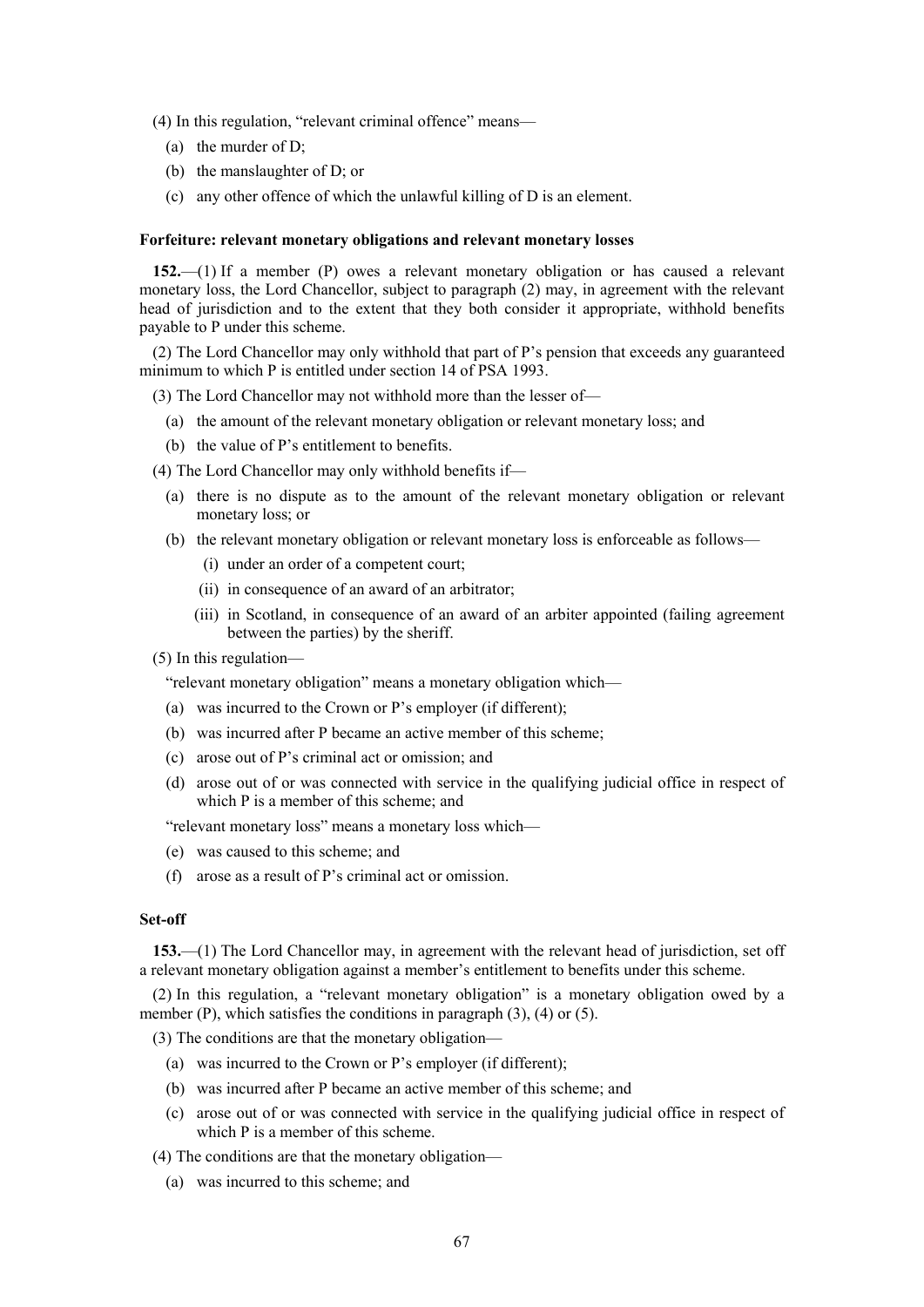(b) arose out of P's criminal act or omission.

(5) The conditions are that the monetary obligation—

- (a) was incurred to this scheme; and
- (b) arose out of a payment made to P in error by the scheme manager.

(6) Paragraph (7) applies if a set-off is to be applied as a result of P owing a relevant monetary obligation which satisfies the conditions in paragraph (3).

(7) Where this paragraph applies, the Lord Chancellor may not apply a set-off against that part of P's entitlement to benefits that represents transfer credits (other than prescribed transfer credits(**a**)), within the meaning of section 124(1) (interpretation of Part 1) of PA 1995(**b**).

(8) The Lord Chancellor may only apply a set-off against that part of a member's pension that exceeds any guaranteed minimum to which the member is entitled under section 14 of PSA 1993.

(9) The value of the set-off applied must not exceed the lesser of—

- (a) the amount of the relevant monetary obligation;
- (b) the value of P's entitlement to benefits.

(10) The Lord Chancellor may only set off a relevant monetary obligation against P's entitlement to benefits if—

- (a) there is no dispute as to the amount of the relevant monetary obligation; or
- (b) the relevant monetary obligation is enforceable—
	- (i) under an order of a competent court;
	- (ii) in consequence of an award of an arbitrator;
	- (iii) in Scotland, in consequence of an award of an arbiter appointed (failing agreement between the parties) by the sheriff.

# CHAPTER 4

# Payment and deduction of tax

### **Scheme administrator**

**154.** In this Chapter "scheme administrator" means the person appointed by the Lord Chancellor to be responsible for all functions that are functions conferred or imposed on the scheme administrator by or under Part 4 of FA 2004.

### **Payment on behalf of members of lifetime allowance charge**

**155.**—(1) A member of this scheme may request the scheme administrator to pay on the member's behalf any amount that is payable by way of the lifetime allowance charge under section 214 of FA 2004 ("the amount") if-

- (a) an event that is a benefit crystallisation event listed in the table in section 216(1) of FA 2004 ("the event") occurs in relation to the member; and
- (b) the member and the scheme administrator are jointly and severally liable in relation to the event.

(2) A request may only be made by notice given to the scheme administrator before the event occurs.

(3) The scheme administrator may only comply with a request if the member pays the amount to the scheme administrator on or before the date on which the event occurs.

 $\overline{a}$ 

<sup>(</sup>**a**) See S.I. 1997/785 which prescribes the transfer credits.

<sup>(</sup>**b**) 1995 c. 26; section 124(1) was amended by WRPA 1999 (c. 30), Schedule 12, paragraph 61, the Child Support, Pensions and Social Security Act 2000 (c. 19), Schedule 5, paragraph 8, the Pensions Act 2004, section 7(2), Schedule 12, paragraph 69 and Schedule 13, S.I. 2005/2053 and 2006/745.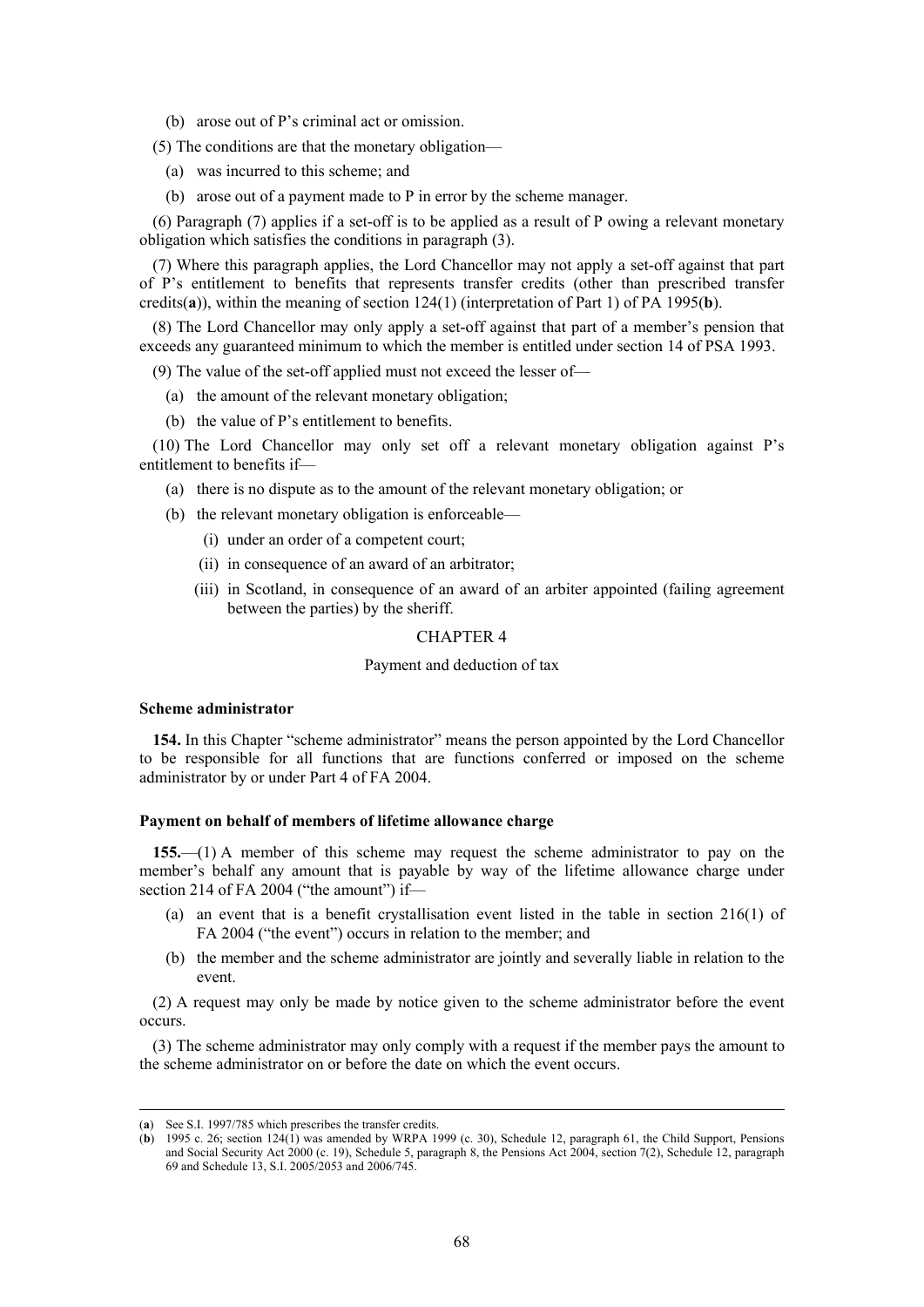### **Reduction of benefits where lifetime allowance charge payable**

**156.**—(1) This regulation applies if—

- (a) an event that is a benefit crystallisation event ("the event") listed in the table in section 216(1) of FA 2004 ("the table") occurs in relation to a member;
- (b) the member and the scheme administrator are jointly and severally liable in relation to the event; and
- (c) no request has been duly made under regulation 155 (payment on behalf of members of lifetime allowance charge) in relation to the event or, if such a request has been made, the scheme administrator is prevented from complying with it by paragraph (3) of that regulation.
- (2) If this regulation applies—
	- (a) the scheme administrator must pay the tax payable on the event;
	- (b) if the event is benefit crystallisation event 8 in the table (transfer to qualifying recognised overseas pension scheme), the amount or value of the sums or assets transferred must be reduced; and
	- (c) in the case of any other event in the table, the amount or value of the benefits payable to or in respect of the member must be reduced.

(3) The amount or value of the reduction—

- (a) must fully reflect the amount of the tax so paid;
- (b) must be determined in accordance with guidance provided by the scheme manager; and
- (c) in the case of any reduction to pension benefits, must be consistent with normal actuarial practice.

### **Information about payment of annual allowance charge**

**157.**—(1) If a member's pension scheme input amount for this scheme for a tax year exceeds the amount of the annual allowance for that tax year, paragraph (2) applies in respect of the member for that tax year.

(2) The scheme manager must, no later than 31st July after the end of the tax year, provide the member with any information the scheme manager considers appropriate to assist the member to arrange payment of the annual allowance charge for that tax year.

(3) In this regulation, "pension scheme input amount" has the meaning given in section 237B(2) (liability of scheme administrator) of FA 2004(**a**).

### **Reduction of benefits where annual allowance charge paid by scheme manager**

**158.**—(1) This regulation applies where—

 $\overline{a}$ 

- (a) a member gives valid notice to the scheme manager of joint and several liability for an annual allowance charge under section 237B(3) of FA 2004; and
- (b) the scheme manager satisfies the liability specified in the notice.

(2) The amount or value of the benefits payable to or in respect of the member for the tax year to which the notice relates must be reduced by the scheme manager in accordance with paragraph (3).

(3) Subject to paragraph (4), the amount or value of the reduction of benefits—

- (a) must fully reflect the amount paid by the scheme manager; and
- (b) must be consistent with normal actuarial practice.

<sup>(</sup>**a**) 2004 c. 12; section 237B was inserted by the Finance Act 2011 (c. 11), Schedule 17, paragraph 15 and was amended by the Finance Act 2013 (c. 29), Schedule 46, paragraphs 119 and 129.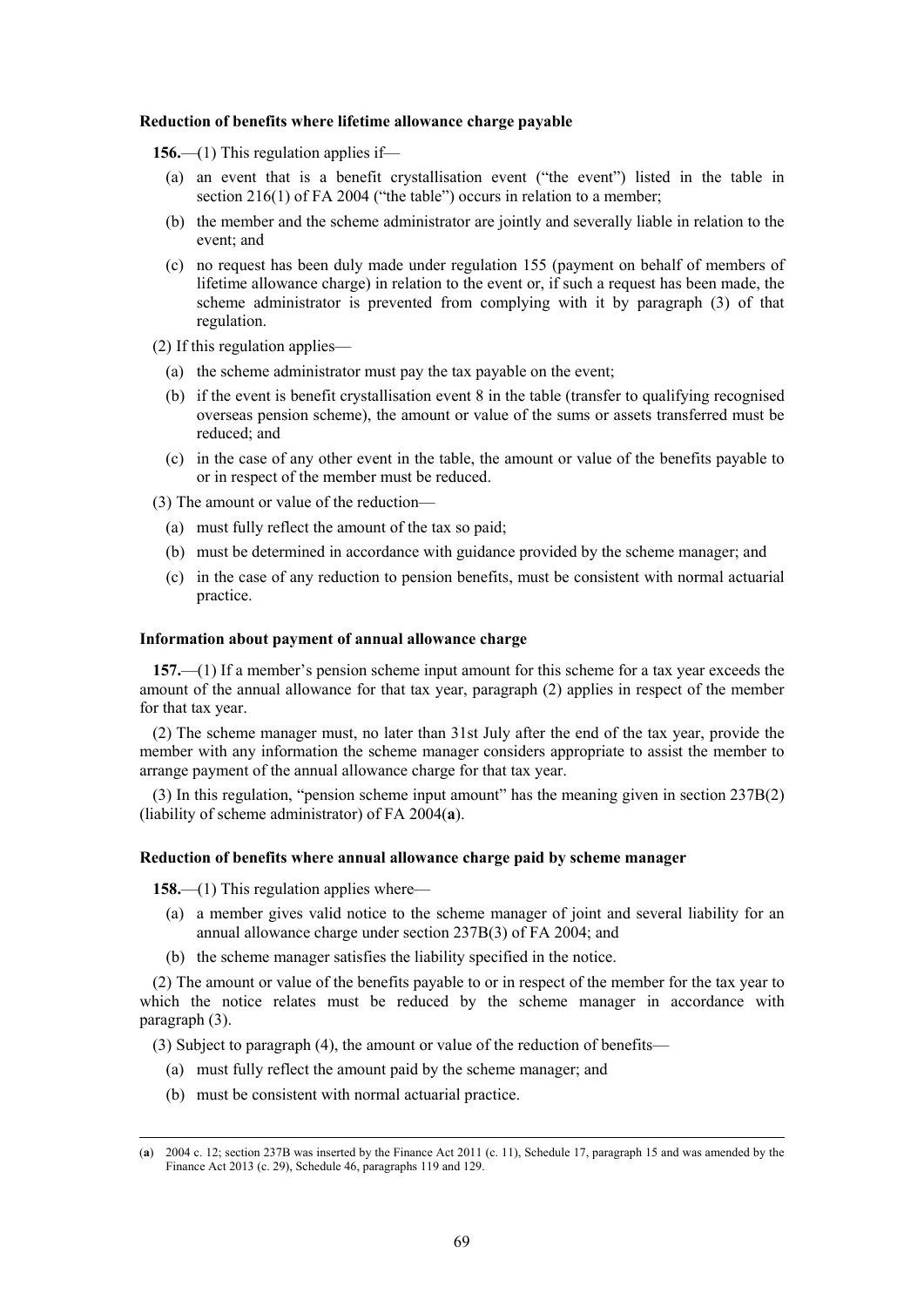(4) Benefits may only be reduced under this regulation to the extent that the reduction would not result in the loss of any part of a guaranteed minimum pension to which a person is entitled under sections 14 (earner's guaranteed minimum) or 17 (minimum pension for surviving spouses and civil partners) of PSA 1993.

# CHAPTER 5

# General

### **General prohibition on unauthorised payments**

**159.** Nothing in these Regulations requires or authorises the making of any payment, which, if made, would be an unauthorised payment for the purposes of Part 4 of FA 2004 (see section 160(5) of that Act).

### **Calculation of periods of membership and service**

**160.**—(1) For the purposes of this scheme, periods of membership and service are to be expressed in the first instance in whole years, and days or fractions of a day, and the initial aggregation of periods that require to be aggregated is done in the first instance by reference to periods so expressed.

This is subject to paragraph (3).

(2) If, when all periods of membership or service that require to be aggregated have been aggregated, there is any excess part day over the number of whole days, that excess is rounded up to a full day.

This is subject to paragraph (3).

(3) If membership or service is referred to in these Regulations as membership or service in years—

- (a) the days referred to in paragraph (1); and
- (b) the full days referred to in paragraph (2),

are converted into years by dividing the number of days in excess of the period of whole years by 365, and using the result to 4 decimal places.

(4) If a period of membership or service is less than one year, this regulation applies as if the words "whole years, and" were omitted from paragraph (1) and the words "in excess of the period of whole years" were omitted from paragraph (3).

### **Determination of questions**

**161.**—(1) Except as otherwise provided by these Regulations, any question arising under this scheme is to be determined by the scheme manager, whose decision on it is final.

(2) The scheme manager must, in consultation with the Judicial Pension Board, establish a procedure for the determination of disputes relating to members or other persons with an interest in the scheme.

(3) A procedure established under paragraph (2) must meet the requirements of section 50 of the Pensions Act 1995(**a**).

### **Evidence of entitlement**

 $\overline{a}$ 

**162.**—(1) The scheme manager may require any person who is receiving a pension under this scheme to provide evidence to establish—

(a) the person's identity; and

<sup>(</sup>**a**) 1995 (c.26); section 50 was substituted by section 273 of the Pensions Act 2004 (c. 35) and amended by section 16 of the Pensions Act 2007 (c. 22).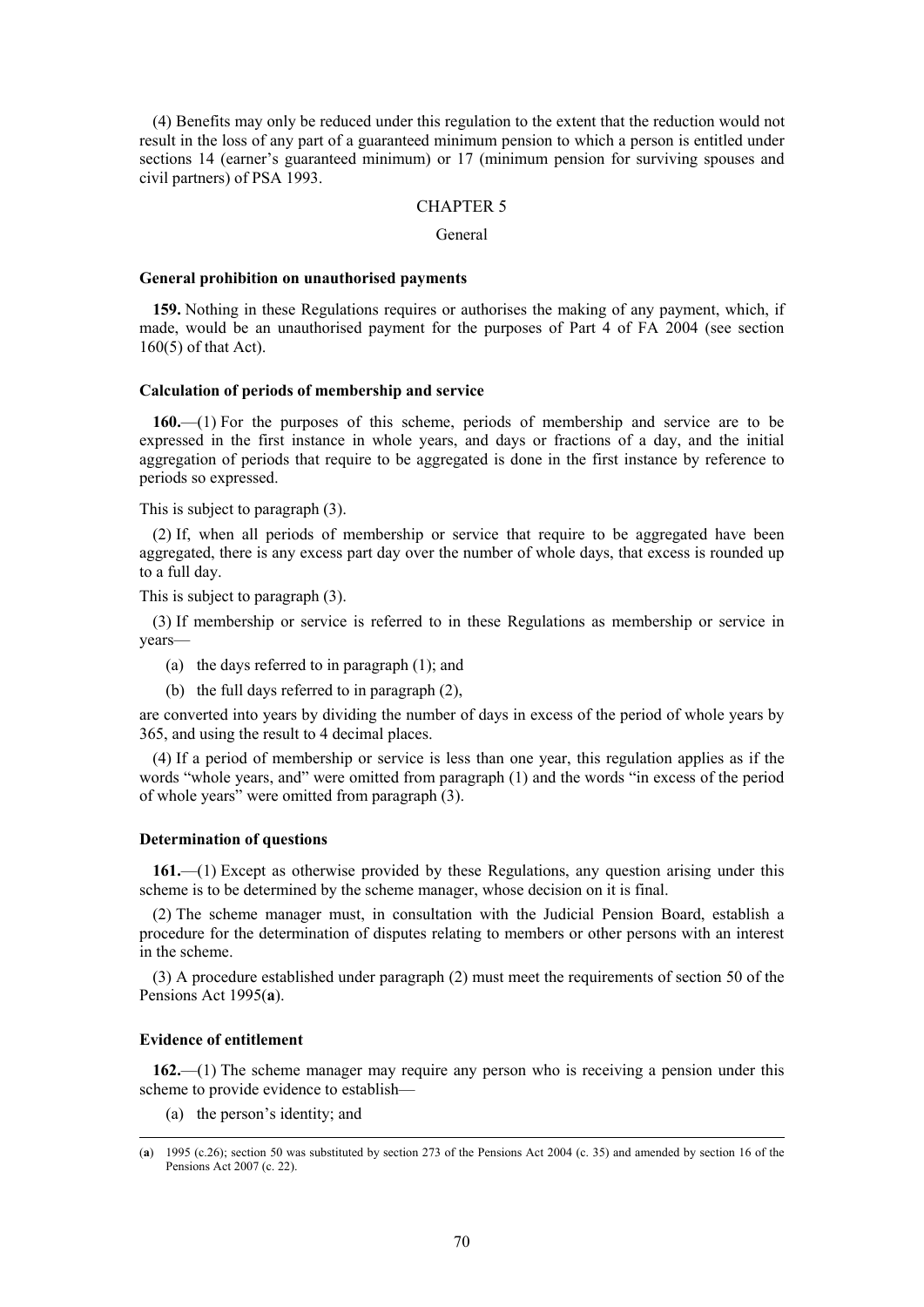(b) the person's continuing entitlement to payment of any amount.

(2) If the person does not provide the required evidence, the scheme manager may withhold the whole or any part of any benefits payable under this scheme in respect of the person.

# **Provision of benefit information statements to members**

**163.**—(1) The scheme manager must provide an annual benefit information statement to each active member of this scheme in accordance with—

- (a) section 14 of the Act (information about benefits); and
- (b) directions made under that section ("Treasury directions").

(2) The statement must contain the following information about the member's benefits as at the date of the statement—

- (a) the amount of each description of accrued pension specified in the active member's account as at that date;
- (b) the opening balance of each description of pension for that year and the index adjustment for that opening balance;
- (c) the amount of each description of pension for that year as at that date; and
- (d) any other information required by Treasury directions.

# **Information to be provided by employers**

**164.**—(1) An employer of a member of this scheme must, by such date as the scheme manager may specify, provide the scheme manager with such information as the scheme manager may request—

- (a) in connection with the scheme manager's or scheme administrator's functions in relation to this scheme; or
- (b) to enable the scheme manager or Lord Chancellor to fulfil any obligations on the scheme manager or Lord Chancellor set out in or under legislation.

# **Transitional provisions**

**165.** Schedule 2 has effect.

*Name* Minister Date Department

*Name Name* Two of the Lords Commissioners of Her Majesty's Treasury Date Department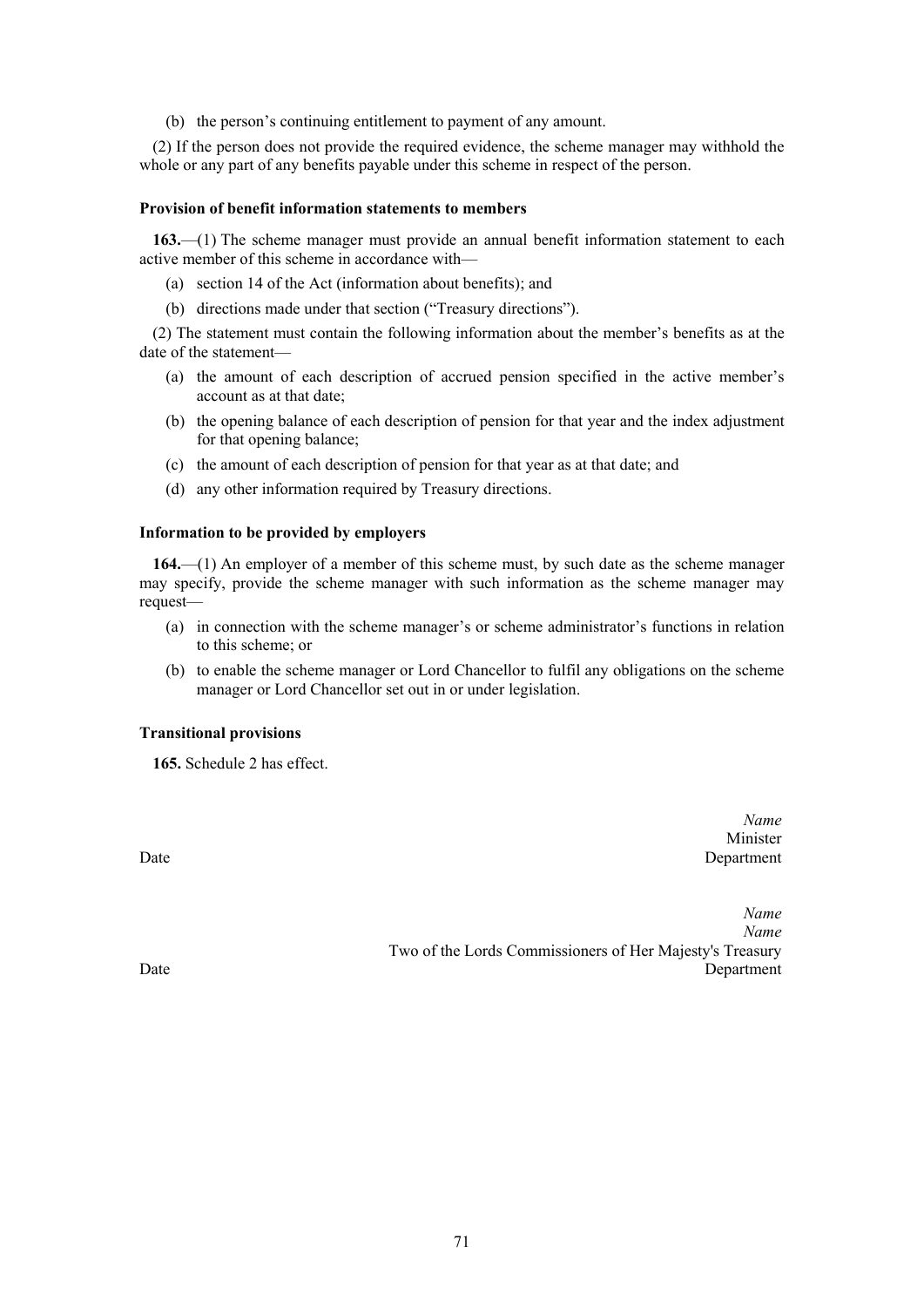# SCHEDULE 1 Regulation 137

# Payments for extra pension

# PART 1

# General

# **Interpretation**

**1.** In this Schedule—

"added pension payments" means periodical payments or a lump sum payment for added pension made to this scheme;

"added pension option" means the option to make added pension payments;

"amount of accrued added pension" means the total of—

(a) the amount of accrued added (self only) pension (if any); and

(b) the amount of accrued added (all beneficiaries) pension (if any);

"amount of extra pension" has the meaning given in paragraph 2;

"appropriate pay period" means the pay period that the scheme manager considers appropriate;

"effective pension age payments" means periodical payments for an effective pension age made to this scheme;

"effective pension age option" means the option to make effective pension age payments;

"overall amount of extra pension" has the meaning given in paragraph 3;

"periodical payment period" means the period for which periodical payments for added pension, an effective pension age are payable;

"period of service", in relation to this scheme, means a continuous period of pensionable service under this scheme;

"the relevant day", in relation to a lump sum payment for added pension, means—

- (c) if the scheme manager provides a statement of the amount of added pension, the first day after the period of one month beginning with the date of the statement; or
- (d) otherwise, the day on which the lump sum payment is received by the scheme manager;

"the relevant scheme year" means the scheme year in which the relevant day falls;

"statement of the amount of added pension" has the meaning given in paragraph 18;

"third party" means a third party approved by the scheme manager to make payments for extra pension in respect of an active member of this scheme; and

"value", in relation to an effective pension age option, means a value determined by the scheme manager under Part 3 of this Schedule.

# **Meaning of "amount of extra pension"**

**2.** The amount of extra pension at any given time is the total of the following—

- (a) the amount of accrued added pension at that time;
- (b) if the member has exercised one or more effective pension age options, the value of each option as at that time.

# **Meaning of "overall amount of extra pension"**

**3.**—(1) The overall amount of extra pension is—

(a) £6,500 for any scheme year ending before 1st April 2016; and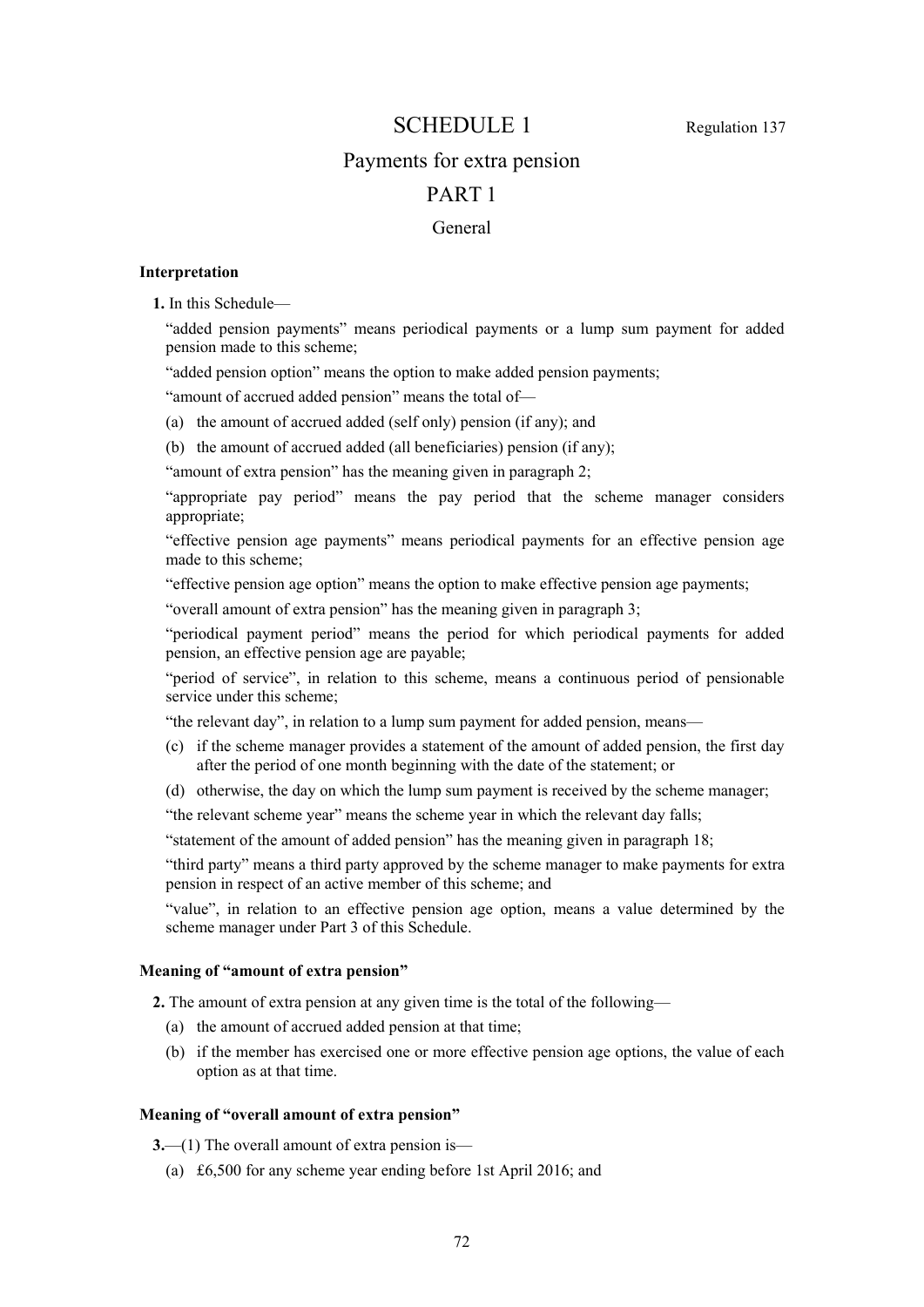- (b) for any scheme year beginning on or after 1st April 2016—
	- (i) the overall amount of extra pension determined by the Treasury in respect of that scheme year as published before the start of that scheme year; or
	- (ii) if no such determination is made, the amount calculated under paragraph (2).

(2) If a determination is not made in respect of the overall amount of extra pension for a scheme year, the overall amount of extra pension for that scheme year is the amount to which the annual rate of a pension of an amount equal to the overall amount of extra pension for the previous scheme year would have been increased under PIA 1971 if—

- (a) that pension were eligible to be so increased; and
- (b) the beginning date for that pension were the first day of the previous scheme year.

### **Limit on elections**

**4.** An added pension option may not be exercised in relation to a member if the member has exercised an effective pension age option and—

- (a) the value of the effective pension age option exceeds the overall amount of extra pension; or
- (b) if the added pension option is exercised, the amount of extra pension would exceed the overall amount of extra pension.

#### **Amount of accrued added pension may not exceed overall amount of extra pension**

**5.**—(1) At any given time, the total amount of accrued added pension in all the active member's accounts established for a member under Part 4 may not exceed the overall amount of extra pension.

(2) If a member has opted to make periodical payments for added pension, the scheme manager may by notice to the member cancel the added pension option if it appears to the scheme manager that the overall amount of extra pension will be exceeded if the member continues to make the periodical payments.

(3) If the scheme manager cancels the option, the periodical payments cease to be payable from the next pay period beginning after the date specified in the notice of cancellation.

### **Actuarial advice**

**6.** The scheme manager must take advice from the scheme actuary before determining any amount under this Schedule.

## PART<sub>2</sub>

### Payments for added pension

### CHAPTER 1

#### Exercising the added pension option

#### **Added pension option exercisable by member**

**7.**—(1) An active member of this scheme may opt to make added pension payments to increase—

- (a) the member's retirement benefits for a period of service; or
- (b) both the member's retirement benefits and death benefits payable in respect of the member for a period of service.

(2) A member may exercise the added pension option by notice to the scheme manager in a form required by the scheme manager ("the option notice").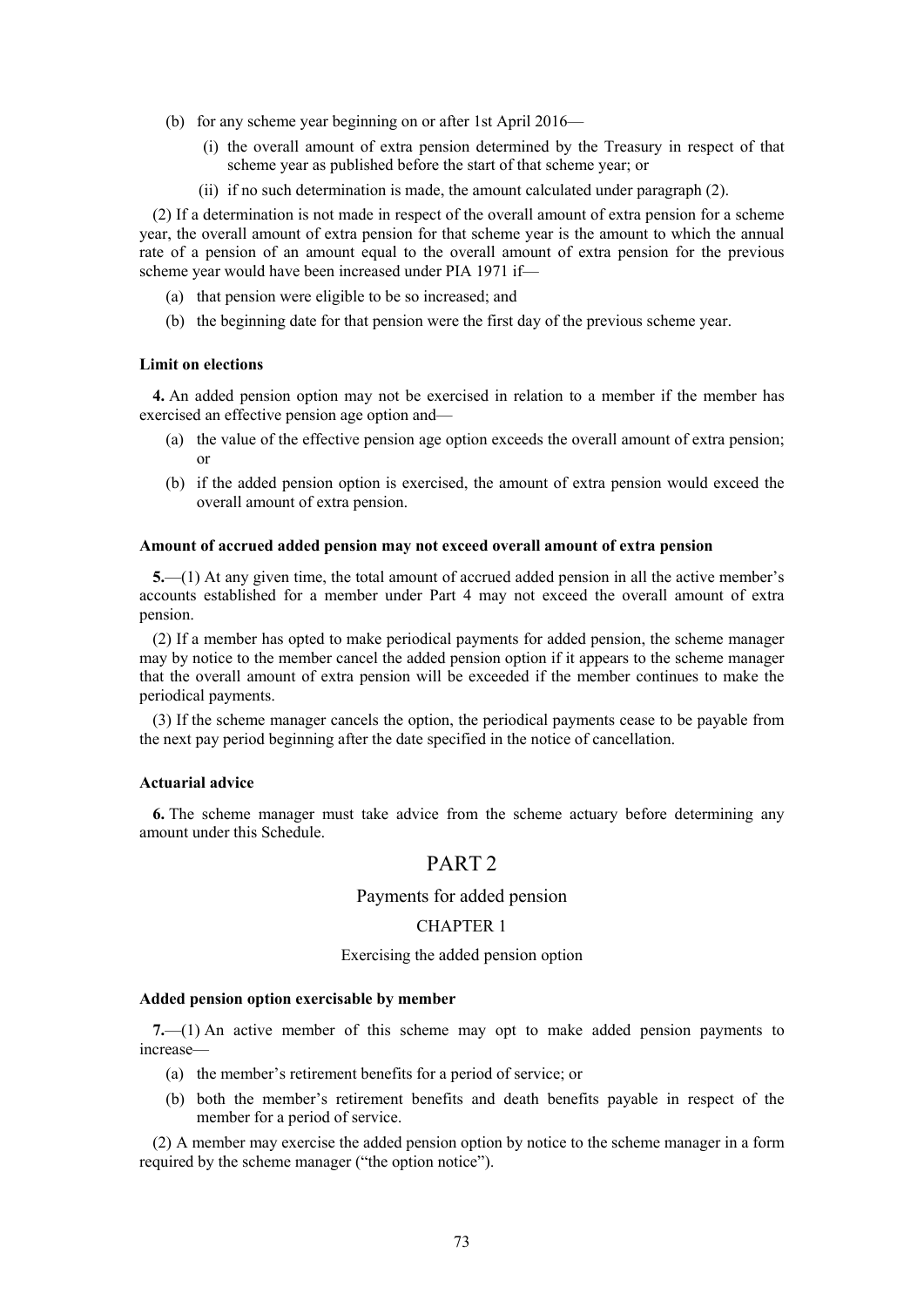- (3) The option notice must state whether the added pension payments are to be made by—
	- (a) periodical payments; or
	- (b) a lump sum payment.

(4) A member may exercise the added pension option more than once but an option to make a lump sum payment for added pension may only be exercised once in any scheme year.

(5) An option to make a lump sum payment for added pension may only be exercised if the member—

- (a) has been an active member of this scheme in relation to a continuous period of pensionable service for at least 12 months; and
- (b) has been provided with a statement of the amount of added pension (if paragraph 18 applies).

### **Added pension option exercisable by employer or third party**

**8.**—(1) The employer of an active member of this scheme or a third party may, if the scheme manager approves, opt to make a lump sum payment for added pension to increase—

- (a) the member's retirement benefits for a period of service; or
- (b) both the member's retirement benefits and death benefits payable in respect of the member for a period of service.

(2) The employer or third party may exercise an added pension option by notice to the scheme manager in a form required by the scheme manager ("the option notice").

(3) The employer or third party may exercise an added pension option more than once but only once in any scheme year.

### CHAPTER 2

Periodical payments for added pension

### **Application of Chapter**

**9.** This Chapter applies in relation to an active member of this scheme who opts to make periodical payments for added pension.

### **Member's option to make periodical payments for added pension**

**10.**—(1) The option notice must specify—

- (a) the periodical payment period; and
- (b) the amount of the periodical payment to be deducted by the member's employer from the member's pensionable earnings in each pay period.

(2) The amount of the periodical payment may be expressed as—

- (a) a percentage of the member's pensionable earnings; or
- (b) a fixed sum.

(3) The amount of the periodical payment must not be less than any minimum amount determined by the scheme manager.

### **Cancellation of option by member**

**11.**—(1) The member may, by notice to the scheme manager, cancel the option at any time during the periodical payment period.

(2) If the member cancels the option, the periodical payments cease to be payable from the beginning of the next scheme year after the scheme manager receives the notice of cancellation.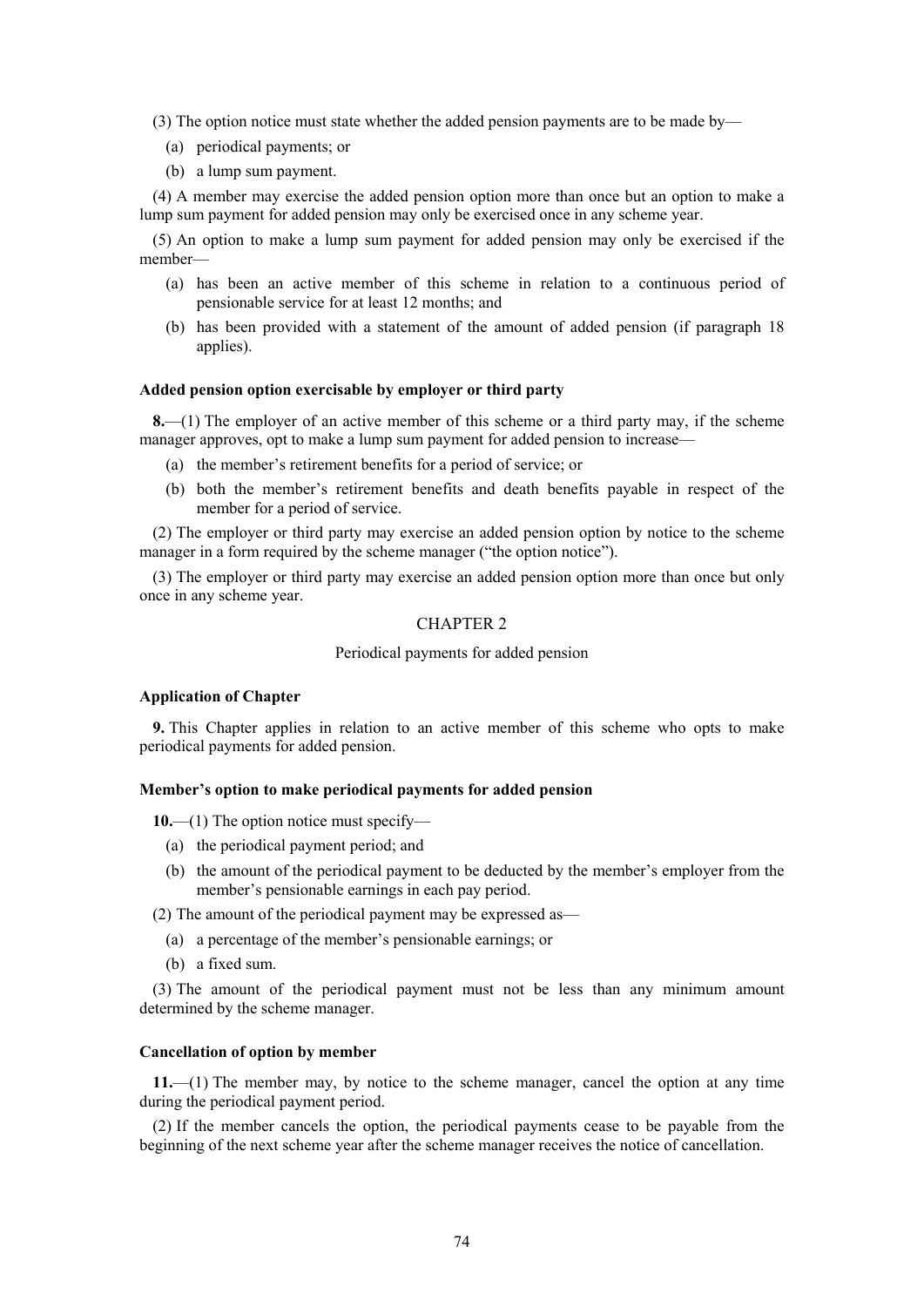#### **Periodical payments**

**12.**—(1) The periodical payments are payable by deduction by the member's employer from the member's pensionable earnings during the periodical payment period.

- (2) The periodical payment period—
	- (a) begins with—
		- (i) if the member exercises the option within 3 months after joining this scheme, the first appropriate pay period beginning on or after the date on which the scheme manager receives the option notice; or
		- (ii) in any other case, the first appropriate pay period of the scheme year beginning on or after the date on which the scheme manager receives the option notice; and
	- (b) ends on the earlier of—
		- (i) the date on which the member ceases to be an active member of this scheme; and
		- (ii) the date specified in the option notice.
- (3) Subject to sub-paragraph (4), during a period of assumed pay the member may—
	- (a) stop the periodical payments; or
	- (b) continue the periodical payments as if the member were receiving pensionable earnings at the full rate.

(4) During any period in which the member is receiving statutory maternity pay within the meaning of the Social Security Contributions and Benefits Act 1992 or is on paid ordinary maternity leave, paid adoption leave or paid paternity leave, the member may—

- (a) stop the periodical payments; or
- (b) make periodical payments of an amount determined by reference to the member's actual pay during that period.

(5) If a member stops the periodical payments during a period of assumed pay, the member may, by notice to the scheme manager in a form required by the scheme manager, resume the periodical payments in the next pay period after the period of assumed pay ends.

### **Amount of added (self only) pension for a scheme year (periodical payments)**

**13.**—(1) This paragraph applies in relation to each scheme year during which a member makes periodical payments to increase the member's retirement benefits only.

(2) An amount of added (self only) pension is credited to the active member's account for that scheme year.

(3) The amount is determined by the scheme manager by reference to published actuarial tables, having regard to the cost in the scheme year of providing retirement benefits to a person of the member's age and gender.

### **Amount of added (all beneficiaries) pension for a scheme year (periodical payments)**

**14.**—(1) This paragraph applies in relation to each scheme year during which a member makes periodical payments to increase—

- (a) the member's retirement benefits; and
- (b) death benefits payable in respect of the member.

(2) An amount of added (all beneficiaries) pension is credited to the active member's account for that scheme year.

(3) The amount is determined by the scheme manager by reference to published actuarial tables, having regard to the cost in the scheme year of providing retirement benefits to—

- (a) a person of the member's age; and
- (b) dependants of a person of that age.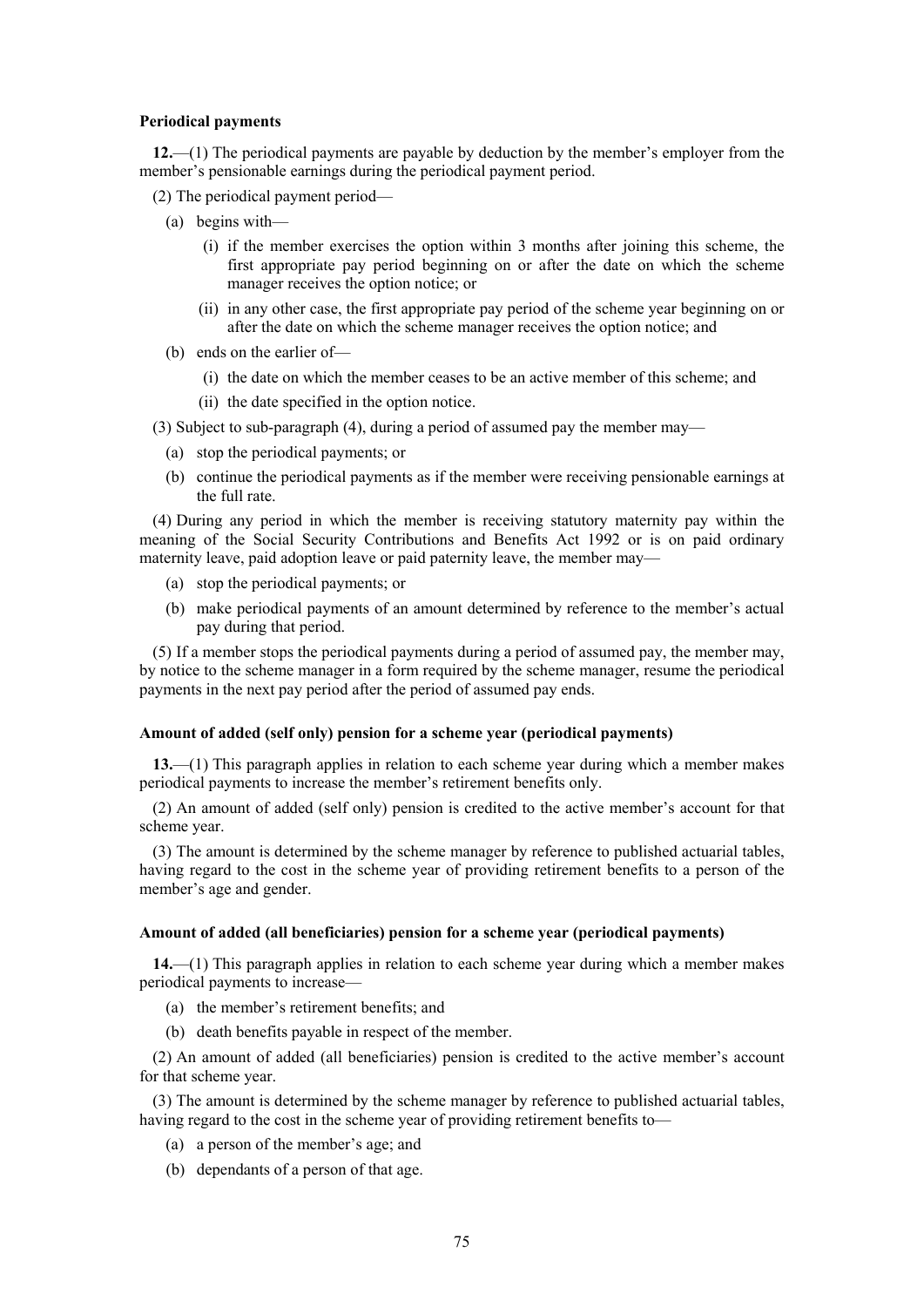### CHAPTER 3

### Lump sum payments for added pension made by member

### **Application of Chapter**

**15.** This Chapter applies in relation to an active member of this scheme who opts to make a lump sum payment for added pension.

#### **Member's option to make a lump sum payment for added pension**

**16.**—(1) The option notice must specify the amount of the lump sum which must not be less than any minimum amount determined by the scheme manager.

(2) The lump sum is payable immediately to the scheme manager by deduction by the member's employer from the member's pensionable earnings or otherwise.

#### **Statement of amount of added pension**

**17.**—(1) If the scheme manager so requires, the member before exercising the option must ask the scheme manager to provide a statement of the amount of added pension.

(2) A statement of the amount of added pension must set out the amount that would be credited to the active member's account if the lump sum is received by the scheme manager within one month after the date of the statement.

(3) The statement must also—

- (a) specify the overall amount of extra pension; and
- (b) inform the member if it appears to the scheme manager that the overall amount of extra pension would be exceeded if the active member's account is credited with the amount of added pension set out in the statement.

### **Amount of added (self only) pension (lump sum payment)**

**18.**—(1) This paragraph applies if a member opts to make a lump sum payment to increase the member's retirement benefits only.

(2) An amount of added (self only) pension is credited to the active member's account in the relevant scheme year.

- (3) The amount credited to the account is—
	- (a) if the scheme manager has provided a statement of the amount of added pension and the lump sum is received by the scheme manager within one month after the date of the statement — the amount specified in the statement; or
	- (b) otherwise, an amount determined by the scheme manager by reference to published actuarial tables, having regard to—
		- (i) the amount of the lump sum;
		- (ii) the cost as at the relevant day of providing retirement benefits to a person of the member's age and gender;
		- (iii) factors relating to the member's circumstances as at the relevant day; and
		- (iv) any other factors as at the date of the statement of the amount of added pension that the scheme actuary considers should apply.

### **Amount of added (all beneficiaries) pension (lump sum payment)**

**19.**—(1) This paragraph applies if a member opts to pay a lump sum to increase—

- (a) the member's retirement benefits; and
- (b) death benefits payable in respect of the member.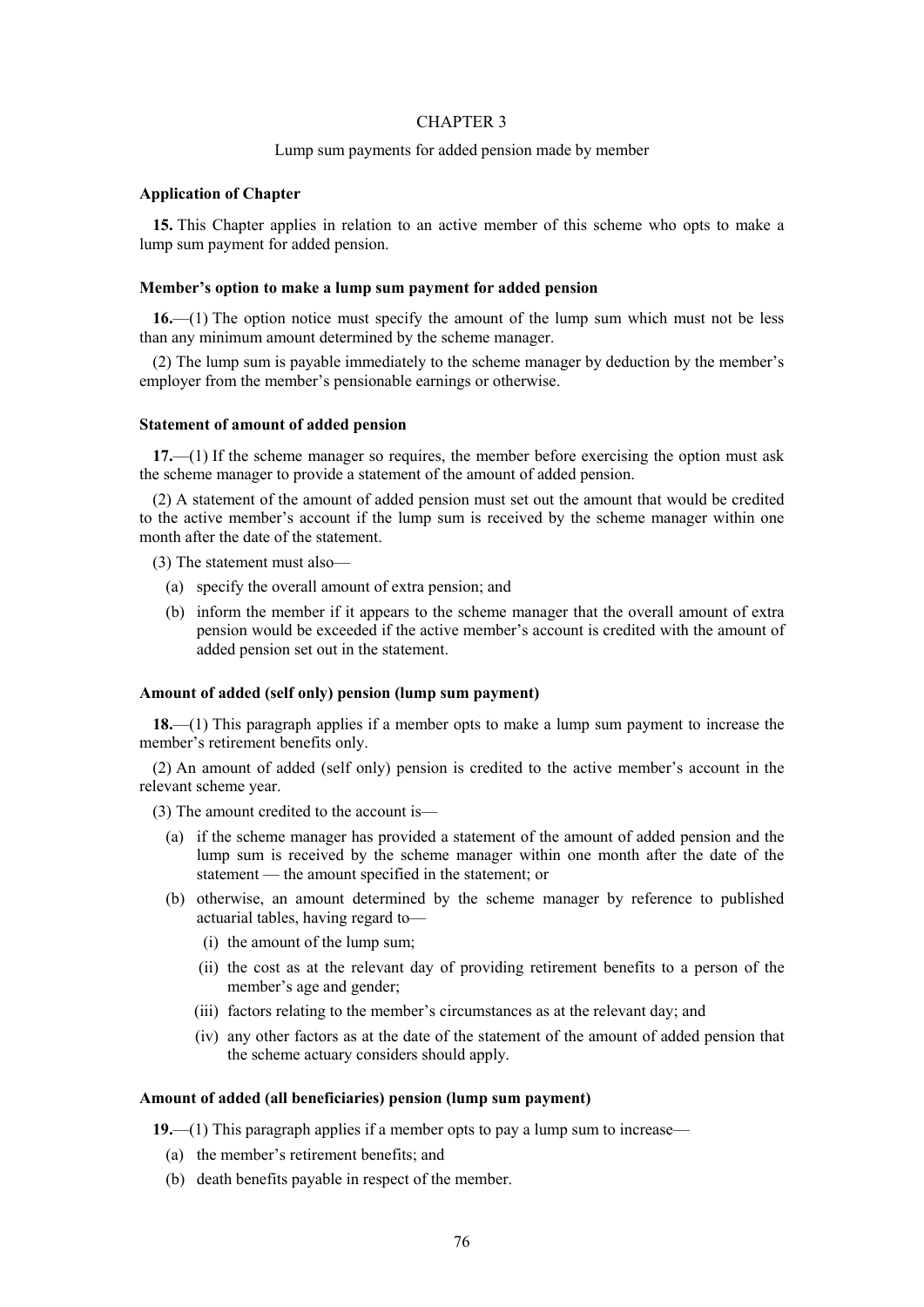(2) An amount of added (all beneficiaries) pension is credited to the active member's account in the relevant scheme year.

(3) The amount credited to the account is—

- (a) if the scheme manager has provided a statement of the amount of added pension and the lump sum is received by the scheme manager within one month after the date of the statement, the amount specified in the statement; or
- (b) otherwise, an amount determined by the scheme manager by reference to published actuarial tables, having regard to—
	- (i) the cost as at the relevant day of providing retirement benefits to a person of the member's age and dependants of a person of that age;
	- (ii) factors relating to the member's circumstances as at the relevant day; and
	- (iii) any other factors as at the date of the statement of the amount of added pension that the scheme actuary considers should apply.

### CHAPTER 4

Lump sum payments for added pension made by employer or third party

### **Application of Chapter**

**20.** This Chapter applies in relation to an employer or third party who opts to make a lump sum payment for added pension in relation to an active member of this scheme.

#### **Employer or third party option to make a lump sum payment for added pension**

**21.**—(1) The option notice must specify the amount by which the member's added (self only) pension or added (all beneficiaries) pension for the relevant scheme year is to be increased.

(2) The amount of the lump sum payment is—

- (a) if the option notice specifies an increase in the member's added (self only) pension an amount determined by the scheme manager, after consultation with the scheme actuary, having regard to the cost as at the relevant day of providing retirement benefits to a person of the member's age and gender; and
- (b) if the option notice specifies an increase in the member's added (all beneficiaries) pension — an amount determined by the scheme manager, after consultation with the scheme actuary, having regard to the cost as at the relevant day of providing retirement benefits to—
	- (i) a person of the member's age; and
	- (ii) the dependants of such a person.

(3) The lump sum payment must be paid in a manner determined by the scheme manager after consultation with the scheme actuary.

### **Amount of added (self only) pension (lump sum payment)**

**22.**—(1) This paragraph applies if an employer or third party opts to make a lump sum payment to increase the member's added (self only) pension.

(2) An amount of added (self only) pension is credited to the active member's account in the relevant scheme year.

(3) The amount credited to the account is an amount determined by the scheme manager, after consultation with the scheme actuary, having regard to the amount of the lump sum payment.

### **Amount of added (all beneficiaries) pension (lump sum payment)**

**23.**—(1) This paragraph applies if an employer or third party opts to pay a lump sum to increase the member's added (all beneficiaries) pension.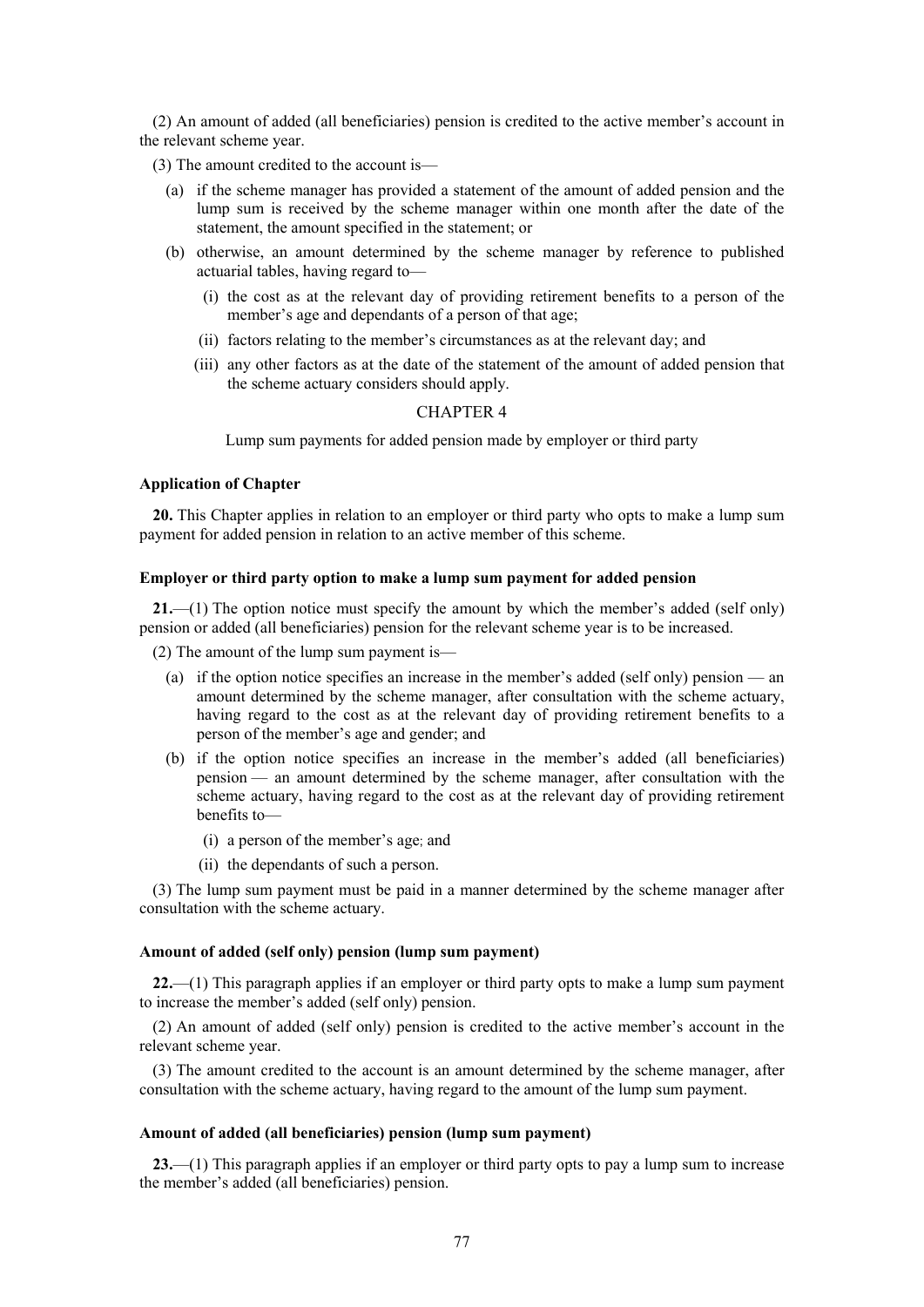(2) An amount of added (all beneficiaries) pension is credited to the active member's account in the relevant scheme year.

(3) The amount credited to the account is an amount determined by the scheme manager, after consultation with the scheme actuary, having regard to the amount of the lump sum payment.

## PART 3

### Effective pension age payments

### CHAPTER 1

### Exercising the effective pension age option

### **Effective pension age option exercisable by member**

**24.**—(1) This paragraph applies if an active member of this scheme in relation to a continuous period of pensionable service has a normal pension age above 65.

(2) Subject to sub-paragraphs (3) and (4), the member may opt to make periodical payments for an effective pension age of 1, 2 or 3 years below the member's normal pension age ("effective pension age option").

(3) An effective pension age option may not be exercised to achieve an effective pension age below 65.

(4) The member may opt to make periodical payments for an effective pension age of any period up to 3 years below the member's normal pension age if that would achieve an effective pension age of 65.

(5) An effective pension age is—

- (a) relative to normal pension age; and
- (b) automatically adjusted to reflect any change in normal pension age.

#### **Exercising the effective pension age option**

**25.**—(1) A member may exercise an effective pension age option by notice to the scheme manager in any form the scheme manager may require ("the option notice").

(2) The option notice must state the effective pension age which is to apply under the option.

(3) A member may exercise an effective pension age option more than once.

- (4) A member may not exercise an effective pension age option during—
	- (a) a period of assumed pay; or
	- (b) any scheme year in which the member has reached the overall amount of extra pension for that year.

### **Payment of pension at effective pension age**

**26.**—(1) For any part of a scheme year in which a member makes periodical payments for an effective pension age option, the member is entitled to payment of a full retirement earned pension or partial retirement earned pension attributable to the option at the effective pension age stated in the option without actuarial reduction.

(2) The amount of pension attributable to the option is reduced if the periodical payments are stopped before the end of the periodical payment period.

(3) For any period in which the periodical payments are stopped, an amount of standard earned pension is credited to the active member's account instead of an amount of earned pension attributable to the option.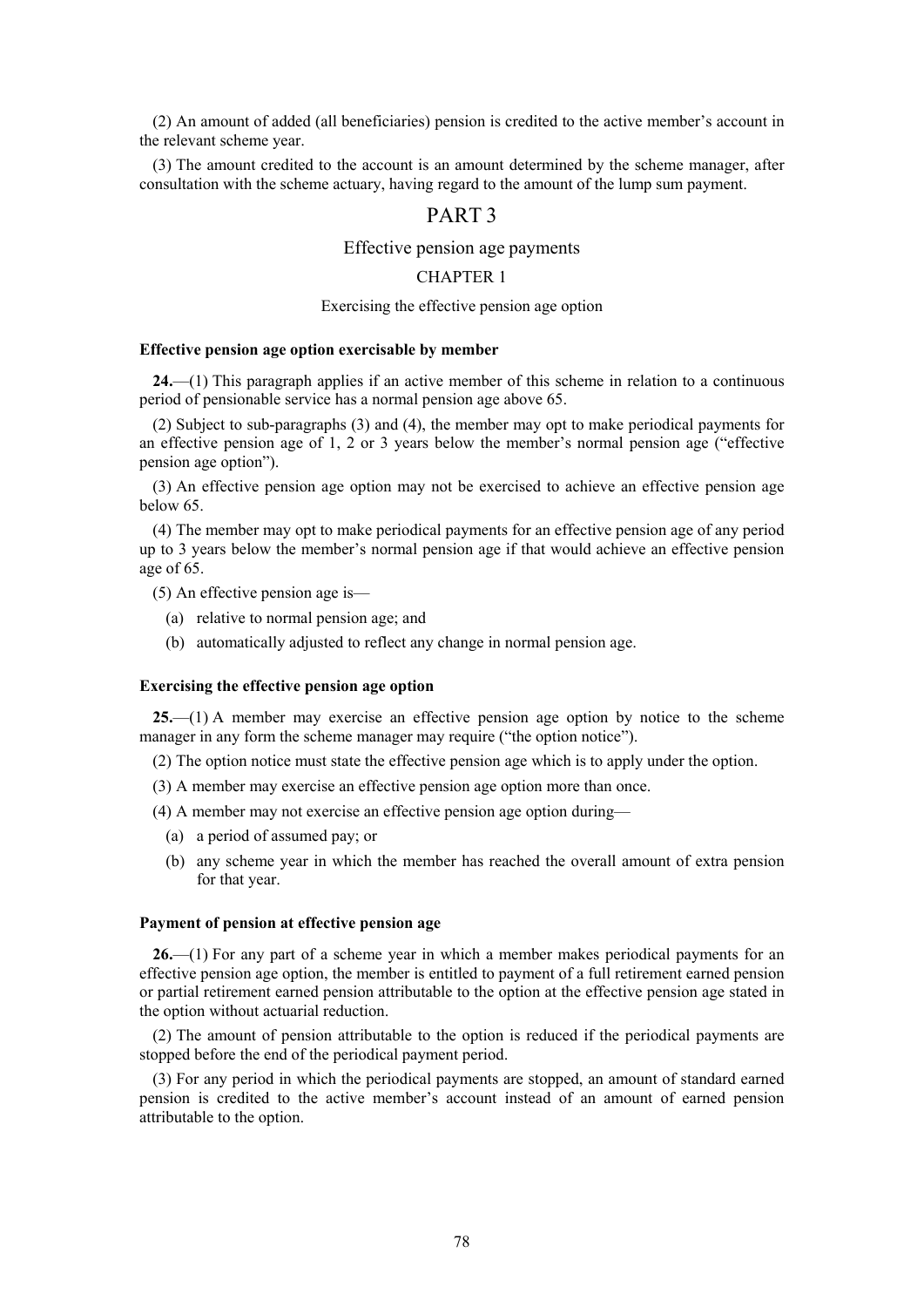#### **Member ceases to be in pensionable service under this scheme**

**27.**—(1) An effective pension age option in relation to a continuous period of pensionable service under this scheme ceases to have effect when the member ceases to be in that pensionable service.

(2) Periodical payments cease to be payable from the member's last day of pensionable service.

(3) If regulation 128 applies, the member is entitled to a refund under that regulation of the periodical payments.

(4) If the member re-enters pensionable service under this scheme after a gap in pensionable service not exceeding 5 years, the periodical payments resume in the first pay period after the member re-enters pensionable service unless—

- (a) the periodical payments have been refunded to the member under regulation 128; or
- (b) a transfer payment has been made to another scheme in respect of the member's accrued rights under this scheme.

(5) The periodical payments resume under sub-paragraph (4) even if the member has reached the overall amount of extra pension for the scheme year in which the payments resume.

### **Cancellation of option**

**28.**—(1) A member may, by notice to the scheme manager, cancel an effective pension age option at any time during the periodical payment period.

(2) If the member cancels the option, the periodical payments cease to be payable from the beginning of the next scheme year after the scheme manager receives notice of the cancellation.

(3) If the member exercises an effective pension age option again within a period not exceeding 5 years, the periodical payments resume in the first pay period beginning after a day the member chooses.

(4) The periodical payments resume under sub-paragraph (3) even if the member has reached the overall amount of extra pension for the scheme year in which the payments resume.

### **Value of an effective pension age option**

**29.**—(1) The value of an effective pension age option at any time is a value determined by the scheme manager as at that time.

(2) A member who has exercised an effective pension age option—

- (a) may at any time ask the scheme manager to provide a statement of the value of the effective pension age option; and
- (b) must ask the scheme manager to provide a statement of the value of the effective pension age option before an added pension option may be exercised in relation to the member.

### CHAPTER 2

#### Making effective pension age payments

### **Amount of periodical payments**

**30.**—(1) Periodical payments for an effective pension age are payable by deduction by the member's employer from the member's pensionable earnings in every pay period during the periodical payment period.

(2) The amount of the periodical payments is an amount—

- (a) determined by the scheme manager; and
- (b) set out in a notice to the member.

(3) The scheme manager must determine the amount by reference to published actuarial tables having regard to—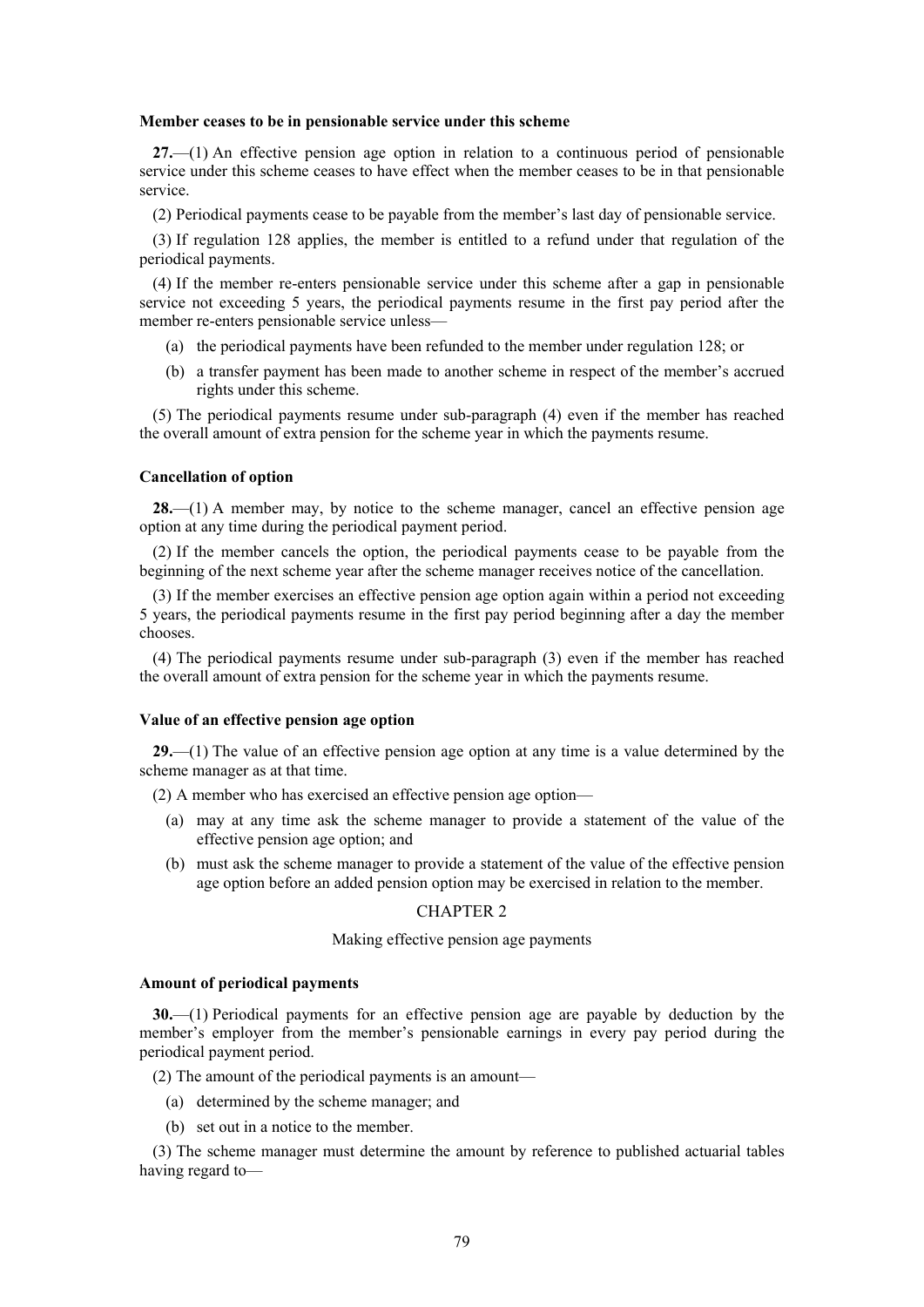- (a) the member's age and gender; and
- (b) the number of years before the member will reach normal pension age.
- (4) Before the start of every scheme year, the scheme manager must—
	- (a) review the amount of the periodical payments; and
	- (b) if the scheme manager re-determines the amount, send the member notice of the amount payable from the start of the next scheme year.

### **Periodical payment period**

**31.** The periodical payment period—

- (a) begins with—
	- (i) if the member exercises the option within 3 months after joining this scheme the first appropriate pay period beginning on or after the date on which the scheme manager receives the option notice; or
	- (ii) in any other case the first appropriate pay period of the scheme year beginning on or after the date on which the scheme manager receives the option notice; and
- (b) ends on the earlier of—
	- (i) the date on which the member ceases to be in pensionable service in the eligible employment to which the option relates; and
	- (ii) the date on which the member reaches the effective pension age.

### **Periodical payments during period of assumed pay**

**32.**—(1) Subject to sub-paragraph (2), during a period of assumed pay the member may—

- (a) stop the periodical payments; or
- (b) continue the periodical payments as if the member were receiving pensionable earnings at the full rate.

(2) During any period in which the member is receiving statutory maternity pay within the meaning of the Social Security Contributions and Benefits Act 1992 or is on paid ordinary maternity leave, paid adoption leave or paid paternity leave, the member may—

- (a) stop the periodical payments; or
- (b) make periodical payments of an amount determined by reference to the member's actual pay during that period.

(3) If a member stops the periodical payments during a period of assumed pay, the member may, by notice to the scheme manager in a form required by the scheme manager, resume the periodical payments in the next pay period after the period of assumed pay ends.

# SCHEDULE 2 Regulation 182

## Transitional provisions

## PART 1

### General

### **Interpretation**

**1.** In this Schedule—

"closing date", in relation to a transition member, means—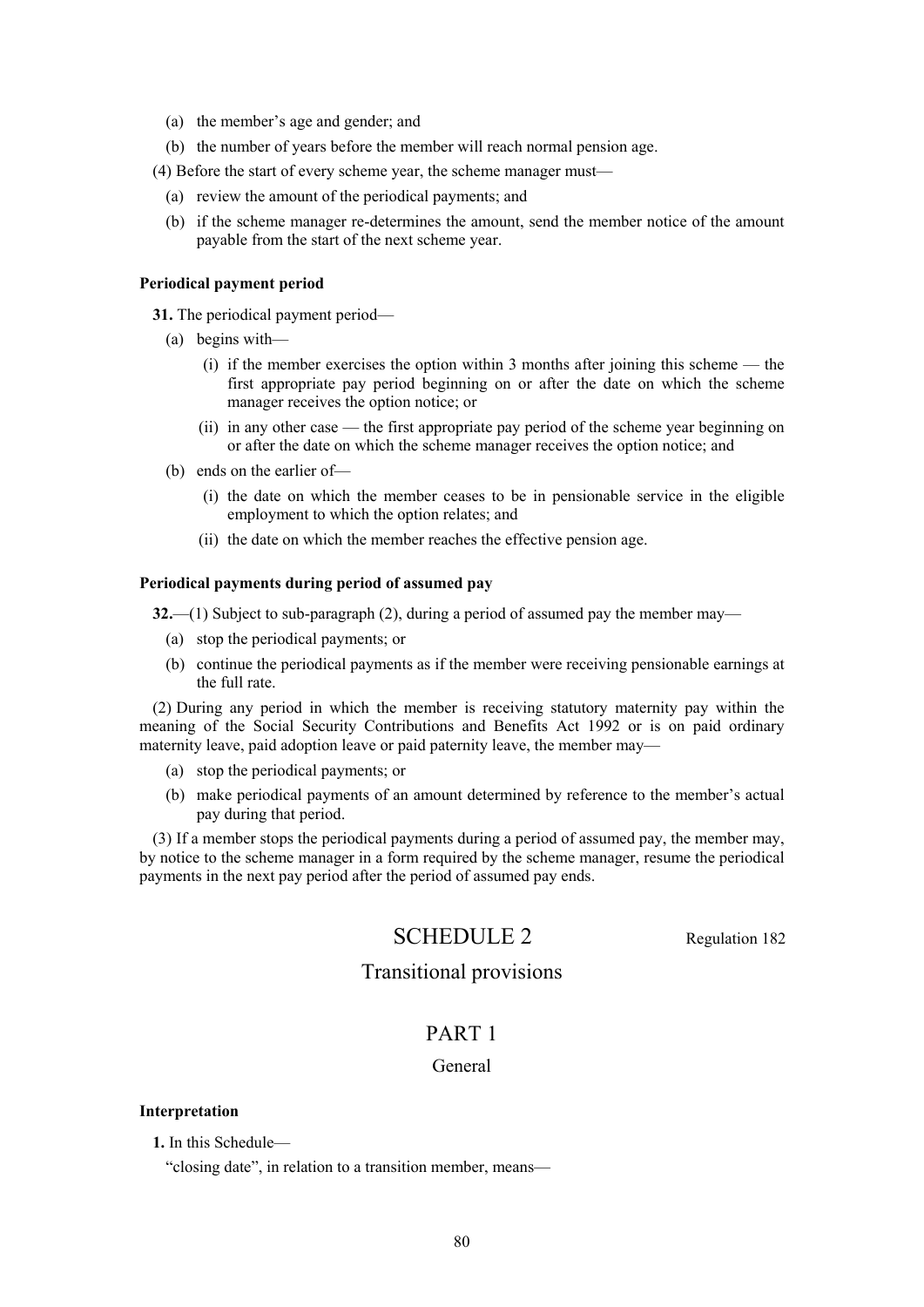- (a) if the member is a tapered protection member of an existing scheme, the tapered protection closing date for that member; or
- (b) if the member is not a protected member of that scheme, the scheme closing date;

"exception" means an exception to section 18(1) of the Act;

"full protection member", in relation to an existing scheme, has the meaning given in paragraph 8;

"gap in service", in relation to a transition member, does not include any period in pensionable public service after the scheme closing date;

"protected member", in relation to an existing scheme, means a full protection member or tapered protection member of that scheme;

"protection period"—

- (a) for a full protection member of an existing scheme, has the meaning given in paragraph 15;
- (b) for a tapered protection member of an existing scheme, has the meaning given in paragraph 23;

"tapered protection closing date", in relation to a tapered protection member of an existing scheme, has the meaning given in paragraph 2;

"tapered protection member", in relation to an existing scheme, has the meaning given in paragraph 17;

"transition date", in relation to a transition member, means—

- (a) if the member is a tapered protection member of an existing scheme, the day after the tapered protection closing date for that member;
- (b) if the member is not a protected member of that scheme, the day after the scheme closing date;

"transition member" means a person—

- (a) who is a member of an existing scheme by virtue of his or her pensionable service under that scheme before the transition date; and
- (b) who is a member of this scheme by virtue of his or her pensionable service under this scheme.

### **Meaning of "tapered protection closing date"**

**2.**—(1) The tapered protection closing date for a tapered protection member of an existing scheme is—

- (a) if the member exercises the option under Part 4 of this Schedule, the scheme closing date; or
- (b) if the member does not exercise the option, a date between 31st May 2015 and 31st January 2022 (inclusive) determined by the scheme manager by reference to a table published for that purpose.

(2) A tapered protection closing date determined under sub-paragraph (1)(b) must fall on the last day of a month.

### **Membership of an existing scheme**

**3.**—(1) For the purpose of this Schedule, a person (P) is an active member of an existing scheme on a given date if on that date—

- (a) P is in pensionable service under that scheme; or
- (b) P is on a gap in service not exceeding 5 years.

(2) For the purpose of this Schedule, after the scheme closing date P is not on a gap in service while P is in pensionable public service.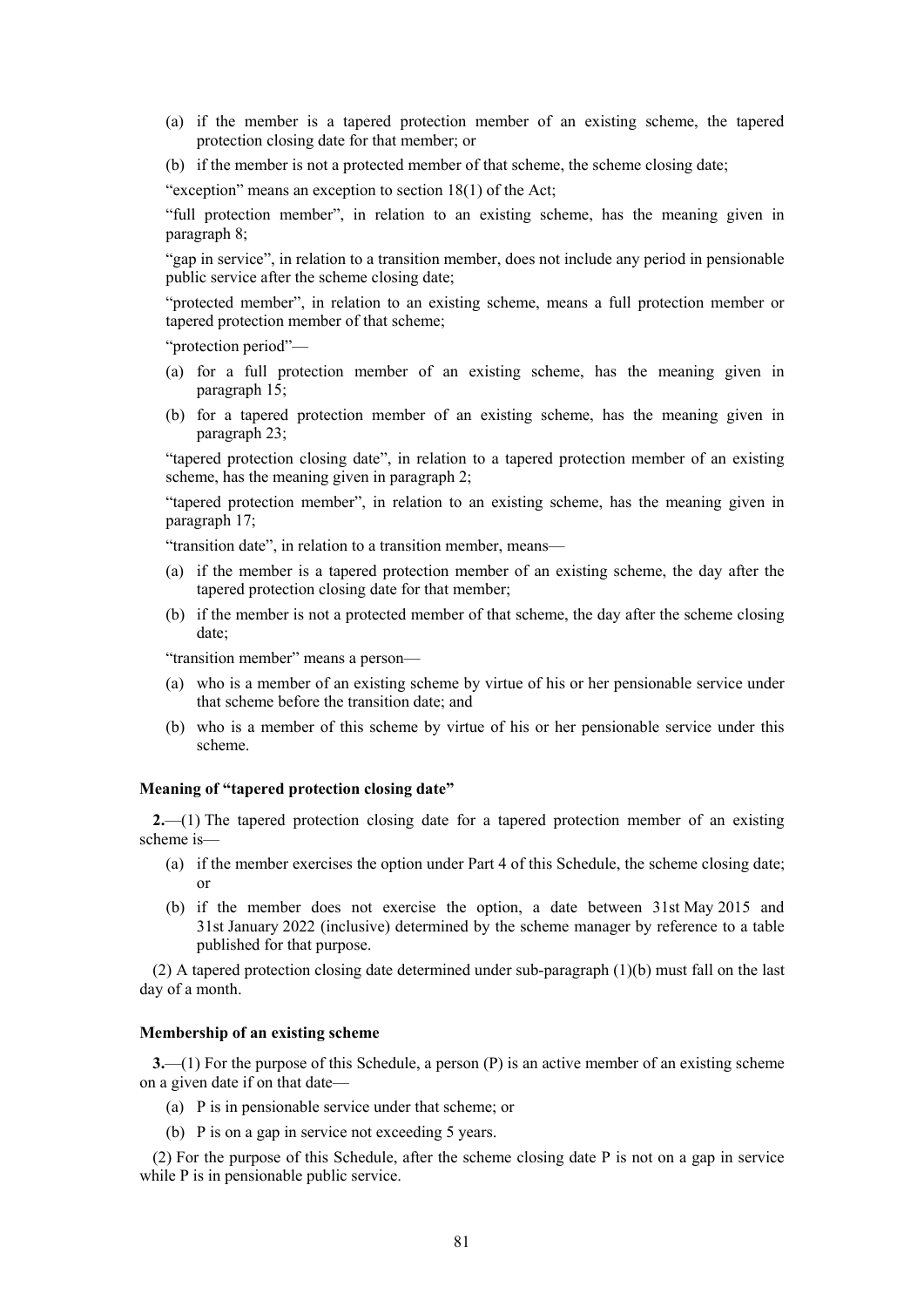#### **Continuity of service**

**4.**—(1) A transition member (T) has continuity of service unless T has a gap in service exceeding 5 years which—

- (a) begins on or before T's closing date; and
- (b) ends on the day on which T becomes an active member of this scheme.
- (2) T becomes an active member of this scheme—
	- (a) if T is in pensionable service on the transition date, on that date; or
	- (b) if T is not in pensionable service on the transition date, when T re-enters pensionable service after that date.

### **Transition members without continuity of service**

**5.** A transition member who does not have continuity of service becomes an active member of this scheme when the member re-enters pensionable service on or after the transition date.

## PART 2

### Exceptions for full protection members of an existing scheme

#### **Meaning of "full protection member"**

**6.**—(1) A person (P) to whom paragraph 7 applies is a full protection member of an existing scheme.

(2) P ceases to be a full protection member of an existing scheme when P ceases to be in pensionable service under that scheme.

#### **Active member of an existing scheme**

**7.**—(1) This paragraph applies if—

- (a) P was an active member of an existing scheme on the scheme closing date and on 31st March 2012; and
- (b) unless P dies, P would reach normal pension age under that scheme on or before 1st April 2022.

#### **Exception for full protection member during protection period**

**8.**—(1) The protection period for a person (P) who is a full protection member of the existing scheme is the period which—

- (a) begins on the day after the scheme closing date; and
- (b) ends when P ceases to be a full protection member of the existing scheme.

(2) During the protection period—

- (a) P is in pensionable service under an existing scheme;
- (b) section 18(1) of the Act does not apply in respect of that pensionable service; and
- (c) benefits are to be provided under that scheme to or in respect of P in relation to that pensionable service.

#### **Full protection member not eligible to join this scheme**

**9.** While a person (P) is a full protection member of the existing scheme, P is not eligible to be an active member of this scheme.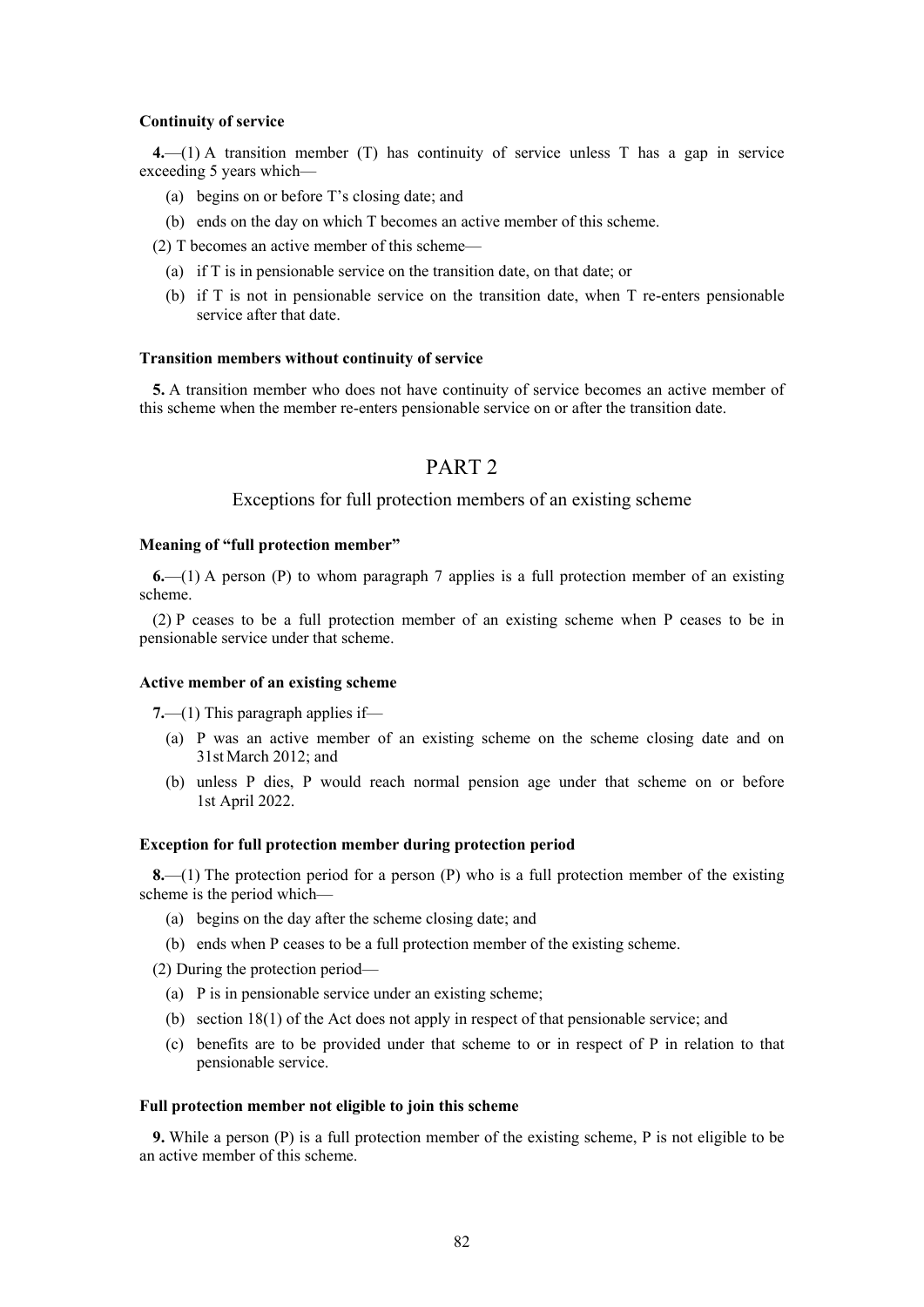## PART 3

### Exceptions for tapered protection members of the existing scheme

### **Meaning of "tapered protection member"**

**10.**—(1) A person (P) to whom paragraph 11 applies is a tapered protection member of an existing scheme.

(2) P ceases to be a tapered protection member of an existing scheme on whichever of the following days occurs first—

- (a) P's tapered protection closing date; or
- (b) the day on which P ceases to be in pensionable service under an existing scheme.

### **Active member of an existing scheme**

**11.**—(1) This paragraph applies—

- (a) P was an active member of an existing scheme on the scheme closing date and on 31st March 2012; and
- (b) unless P dies, P would reach normal pension age under that scheme between 2nd April 2022 and 1st September 2025 (inclusive).

### **Exception for tapered protection members during protection period**

**12.**—(1) The protection period for a tapered protection member of an existing scheme is the period which—

- (a) begins on the day after the scheme closing; and
- (b) ends when P ceases to be a tapered protection member of an existing scheme.
- (2) During the protection period—
	- (a) P is in pensionable service under an existing scheme;
	- (b) section 18(1) of the Act does not apply in respect of that pensionable service; and
	- (c) benefits are to be provided under that scheme to or in respect of P in relation to that pensionable service.

### **Tapered protection member not eligible to join this scheme**

**13.** While a person (P) is a tapered protection member of an existing scheme, P is not eligible to be an active member of this scheme.

## PART 4

### Option for tapered protection members of an existing scheme

### **Option to begin pensionable service before the transition date**

**14.**—(1) This paragraph applies in relation to a tapered protection member (P) of an existing scheme who is in pensionable service in that scheme at any time during—

- (a) the period beginning 1st October 2014 and ending 31st December 2014; or
- (b) any other period determined by the scheme manager.

(2) Not later than 31st January 2015 (or within any longer period determined by the scheme manager), the scheme manager may offer P the option to begin pensionable service under this scheme on the day after the scheme closing date.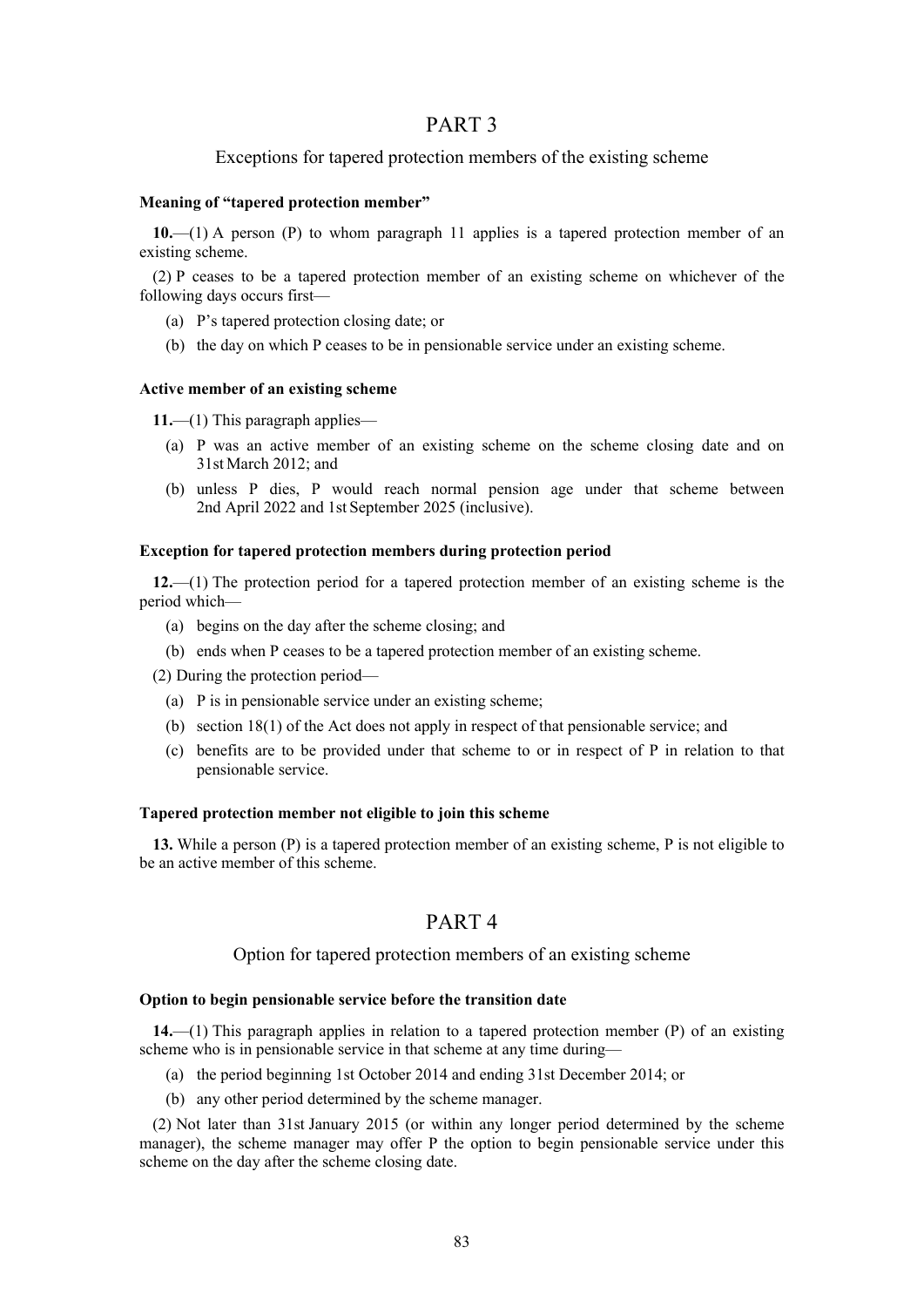(3) If P does not exercise the option within 2 months after the date of the offer (or within any longer period determined by the scheme manager), P begins pensionable service under this scheme on P's transition date.

(4) If P ceases to be a tapered protection member after the scheme closing date but before P's transition date, P begins pensionable service under this scheme on the day P begins service in a qualifying judicial office.

## PART 5

Payment of ill-health benefits to transition members with continuity of service

### **Transition member who has not reached normal pension age under an existing scheme**

**15.**—(1) This paragraph applies to a transition member with continuity of service who becomes entitled to an ill health pension under this scheme and an existing scheme.

(2) If the member is entitled under this scheme and an existing scheme to immediate payment of an ill health pension, the annual rate of that ill health pension is the sum of—

- (a) the annual rate of an ill health pension under an existing scheme; and
- (b) the annual rate of an ill health pension under this scheme; but
- (c) the payment of any pension or enhancement in respect of the member's assumed period of pensionable service is not payable under an existing scheme.
- (3) Section 2(7)(c) of the Judicial Pensions and Retirement Act 1993(**a**) is disapplied.

(4) In this paragraph, "the member's assumed period of pensionable service" means the period—

- (a) beginning with the day after the member's continuous period of pensionable service ceased; and
- (b) ending with—
	- (i) for a member employed for a fixed term, the day with which that term ends; or
	- (ii) for a member otherwise employed, the day before the day on which the member will reach prospective normal pension age, (assuming that the member lives until that age).

## PART 6

Payment of death benefits in respect of transition members with continuity of service

### **Annual rate of surviving adult's pensions payable under this scheme when a transition member dies in service**

**16.**—(1) This paragraph applies in relation to a transition member with continuity of service—

- (a) who dies as an active member of this scheme; and
- (b) whose period of service is at least 12 months.

(2) There is an entitlement under this scheme and an existing scheme to a surviving adult's pension, the annual rate of that pension is the sum of—

(a) the amount of dependant's earned pension calculated under regulation 99 including the enhancement under regulation  $99(5)(b)$  for a transition member with continuity of service; and

 $\overline{a}$ 

<sup>(</sup>**a**) 1993 c. 8.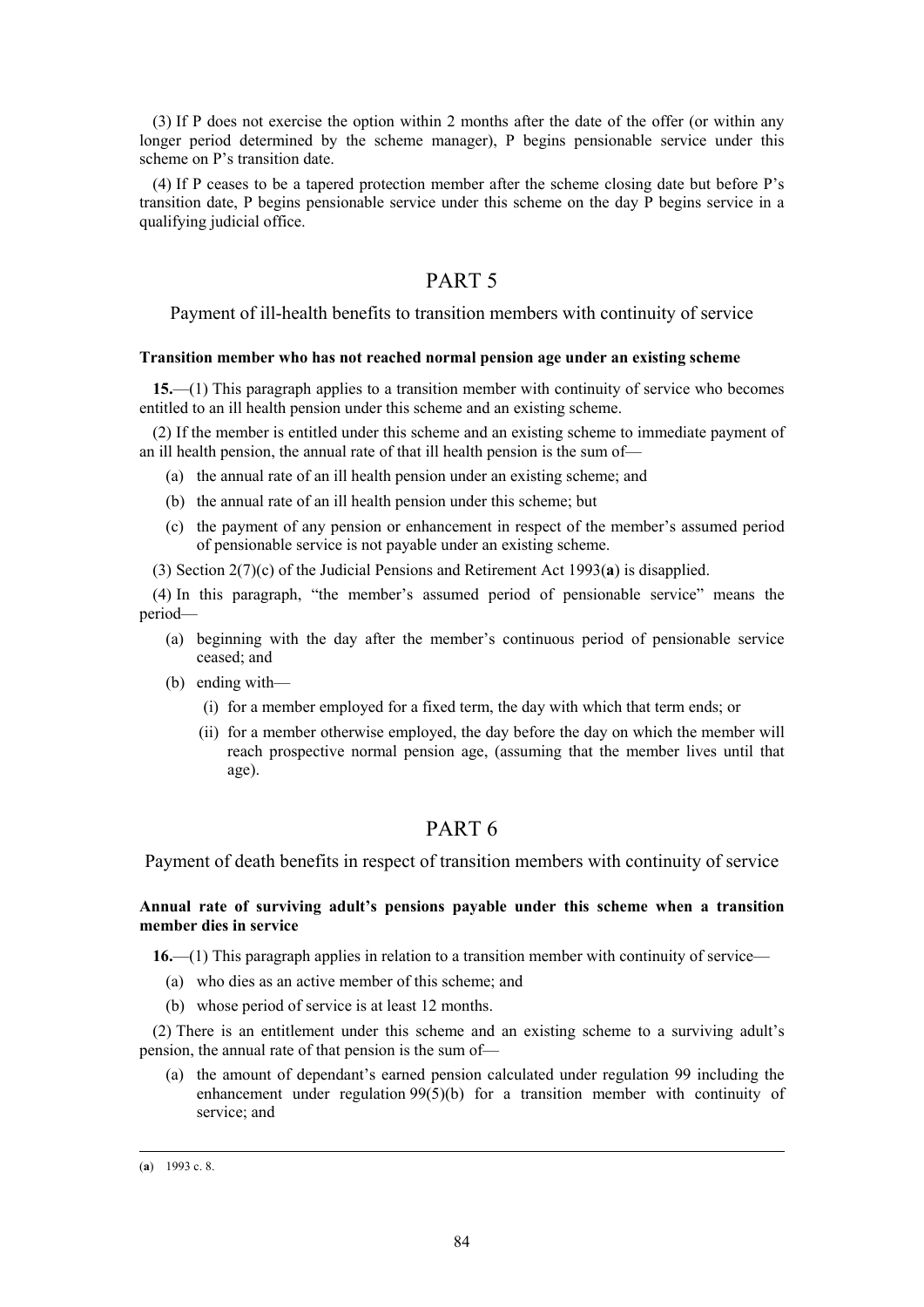(b) the amount of the comparable surviving spouse's, surviving civil partner's, or other dependant's pension payable under an existing scheme.

(3) In this paragraph, "period of service" means—

- (a) the member's continuous period of pensionable service under this scheme; and
- (b) the member's pensionable service under an existing scheme before the closing date.

### **Annual rate of eligible child's pension payable under this scheme when a transition member dies in service**

**17.**—(1) This paragraph applies in relation to a transition member with continuity of service—

- (a) who dies as an active member of this scheme; and
- (b) whose period of service is at least 12 months.

(2) The annual rate of child's pension payable is the sum of—

- (a) the annual rate of child's earned pension calculated under regulation 104; and
- (b) the annual rate of child's pension payable under an existing scheme.

(3) In calculating the annual rate of child's earned pension under regulation 104, the annual rate of dependant's earned pension payable under paragraph 16 is the annual rate of the corresponding surviving adult's pension.

(4) In this paragraph, "period of service" means—

- (a) the member's continuous period of pensionable service under this scheme; and
- (b) the member's pensionable service under an existing scheme before the closing date.

### **Death in service lump sum**

**18.**—(1) This paragraph applies in relation to a transition member with continuity of service who dies in service within the meaning of regulation 120.

(2) On the death of the member—

- (a) a lump sum death benefit is payable under regulation 120 (death in service); but
- (b) a death in service lump sum death benefit is not payable under an existing scheme.
- (3) Section 4(3) of the Judicial Pensions and Retirement Act 1993 is disapplied.

### **Death out of service lump sum**

**19.**—(1) For the purpose of payment of death benefits, a transition member with continuity of service who dies as a deferred member or pensioner member of this scheme dies out of service under this scheme and an existing scheme.

(2) On the death of a deferred member or pensioner member of this scheme—

- (a) if regulation 121 (death out of service) applies to the member, a lump sum death benefit is payable under that regulation; and
- (b) if the member is a deferred member or pensioner member of an existing scheme and the conditions for payment of a death out of service lump sum death benefit under the rules of the existing scheme are met, a death out of service lump sum death benefit is payable under that scheme.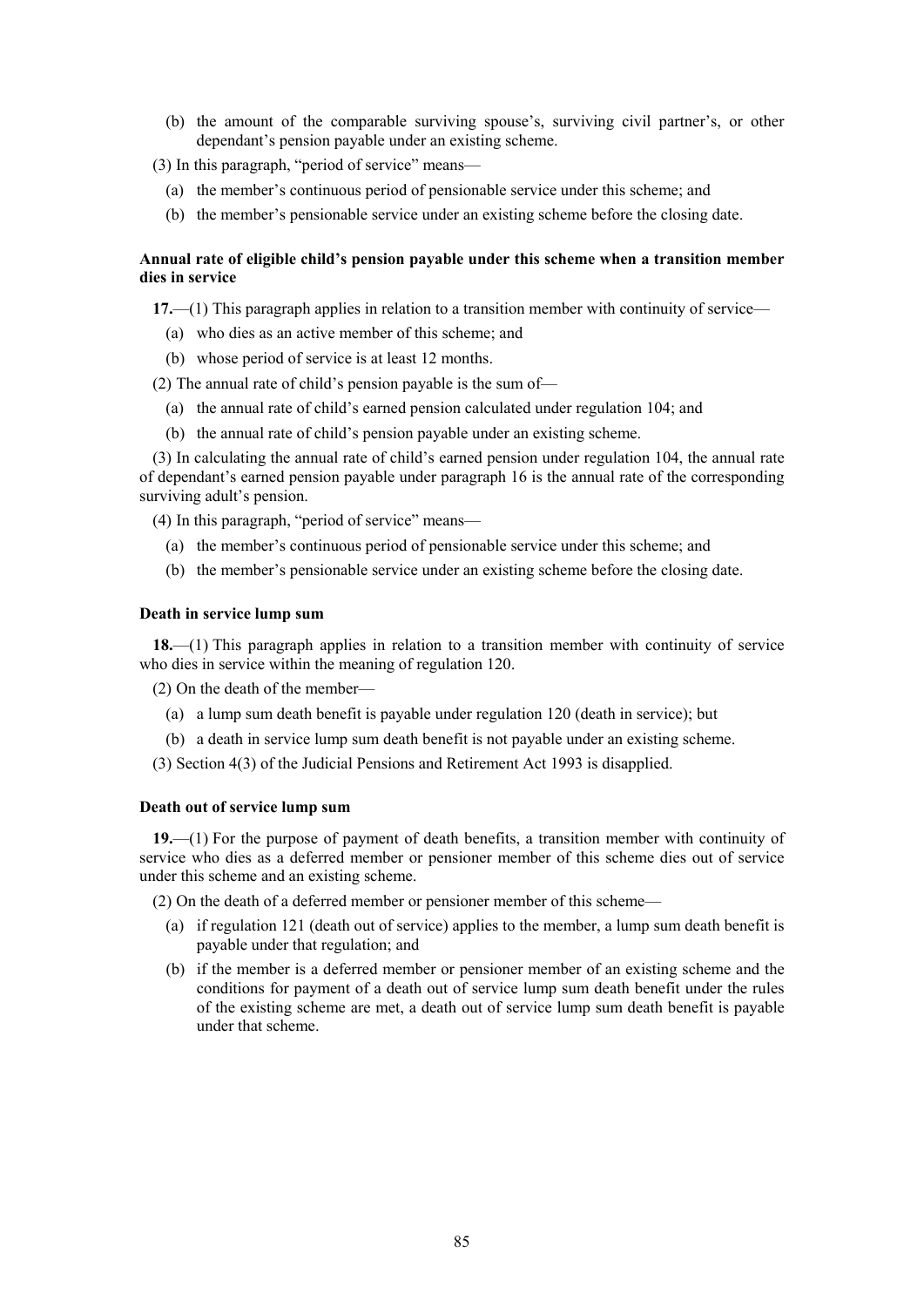## PART 7

### Transitional provisions relating to an existing scheme

### **Pensionable service under an existing scheme**

**20.**—(1) This paragraph applies in relation to a transition member with continuity of service (T) who is in pensionable service under this scheme.

(2) The provisions of an existing scheme provisions relating to payment of contributions for added pension and added years continue to apply after the closing date as if T continued in pensionable service under that scheme.

(3) If T has continuity of service—

- (a) in determining whether T qualifies under an existing scheme for retirement benefits, T's pensionable service under that scheme terminates when T's pensionable service under this scheme terminates; and
- (b) in calculating benefits payable under an existing scheme to or in respect of T, T's final salary is determined by reference to Schedule 7 to the Act.
- (c) where T has a working pattern or patterns involving a pro rata reduction in salary as at the date when they cease pensionable service in this scheme, T's final salary for an existing scheme is to be calculated by reference to their full-time equivalent final salary, or to the proportion or proportions of their full-time equivalent final salary appropriate to T's working pattern as at the closing date.

### **Repayment of contributions under the existing scheme**

**21.** If a transition member with continuity of service (T) opts out of this scheme and T has less than 2 years' qualifying service—

- (a) T must be repaid members' contributions under an existing scheme; and
- (b) any periodical payments for added pension or added years under the existing scheme cease to be payable.

### **Qualifying for retirement benefits under the existing scheme**

**22.** In determining whether a transition member with continuity of service qualifies for retirement benefits under an existing scheme, the member's qualifying service includes the total of—

- (a) the member's qualifying service under an existing scheme; and
- (b) the member's qualifying service under this scheme.

## PART 8

### Miscellaneous transitional provisions

#### **Nomination under the existing scheme continues to have effect**

**23.**—(1) This paragraph applies if a transition member with continuity of service has not nominated a person under these Regulations to receive a lump sum death benefit under this scheme.

(2) An existing nomination has effect as if made under these Regulations until the transition member makes a nomination under these Regulations.

(3) In this paragraph, "existing nomination" means a nomination which—

(a) was made for the purpose of an existing scheme; and